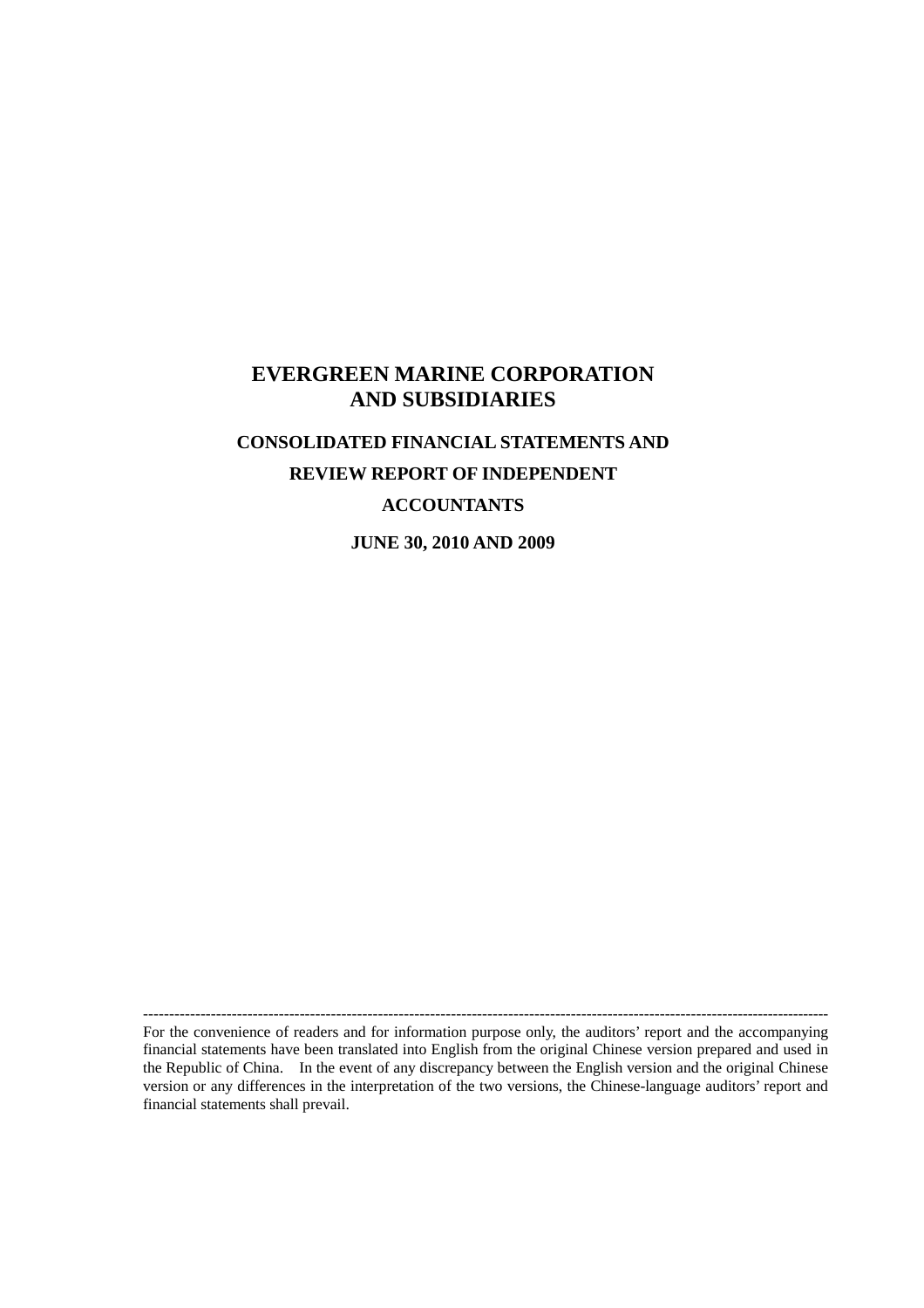#### REVIEW REPORT OF INDEPENDENT ACCOUNTANTS TRANSLATED FROM CHINESE

#### To The Board of Directors and Shareholders of Evergreen Marine Corporation

We have reviewed the accompanying consolidated balance sheets of Evergreen Marine Corporation (the"Company") and its subsidiaries as of June 30, 2010 and 2009, and the related consolidated statements of income, of changes in stockholders' equity and of cash flows for the six-month periods then ended. These financial statements are the responsibility of the Company's management. Our responsibility is to issue a review report on these consolidated financial statements based on our review. We did not review all the affiliated companies included in the consolidated financial statements of Peony Investment S. A., a subsidiary of the Company, which statements reflect total assets of 45,403,497 and 48,162,214 thousand New Taiwan dollars, constituting 38.18% and 38.58% of the consolidated total assets as of June 30, 2010 and 2009, and net operating revenues of 16,718,180 and 12,692,093 thousand New Taiwan dollars, constituting 36.24% and 31.80% of the consolidated net operating revenues for the six-month periods then ended. In addition, we did not review the financial statements of all the investee companies accounted for under the equity method . Those statements were audited by other auditors whose reports thereon have been furnished to us, and our report expressed herein, insofar as it relates to the amounts included for those affiliate and investee companies accounted under the equity method and information disclosed in Note 11 relating to these long-term equity investments, is based solely on the reports of other auditors. Long-term investments in these companies amounted to 16,238,404 and 14,459,624 thousand New Taiwan dollars, constituting 13.66% and 11.58% of the consolidated total assets as of June 30, 2010 and 2009, and the related investment income was 1,292,764 thousand New Taiwan dollars and investment loss was 2,973,662 thousand New Taiwan dollars, respectively.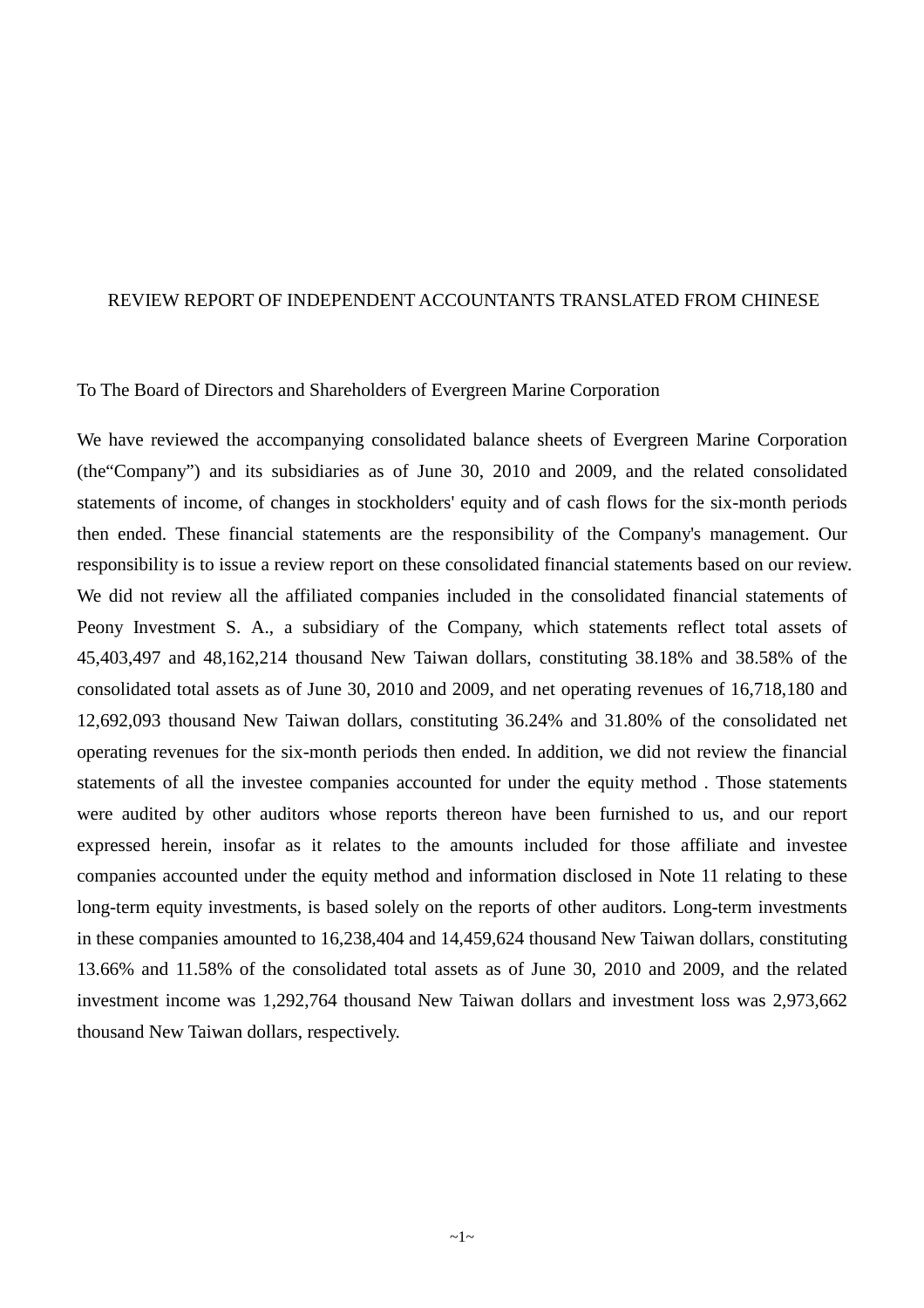We conducted our reviews in accordance with the Statement of Auditing Standards No. 36 "Review of Financial Statements" issued by the Auditing Committee of the Accounting Research and Development Foundation of the Republic of China. A review consists principally of applying analytical procedures to financial data and making inquiries of persons responsible for financial and accounting matters. It is substantially less in scope than an audit conducted in accordance with auditing standards generally accepted in the Republic of China, the objective of which is the expression of an opinion regarding the financial statements taken as a whole. Accordingly, we do not express such an opinion.

Based on our reviews and the reports of other auditors, we are not aware of any material modifications or adjustments that should be made to the financial statements referred in the first paragraph in order for them to be in conformity with the "Rules Governing the Preparation of Financial Statements by Securities Issuers" and generally accepted accounting principles in the Republic of China.

PricewaterhouseCoopers , Taiwan August 16, 2010 Taipei, Taiwan Republic of China

--------------------------------------------------------------------------------------------------------------------------------------------- The accompanying consolidated financial statements are not intended to present the financial position and results of operations and cash flows in accordance with accounting principles generally accepted in countries and jurisdictions other than the Republic of China. The standards, procedures and practices in the Republic of China governing the audit of such financial statements may differ from those generally accepted in countries and jurisdictions other than the Republic of China. Accordingly, the accompanying consolidated financial statements and report of independent accountants are not intended for use by those who are not informed about the accounting principles or auditing standards generally accepted in the Republic of China, and their applications in practice.

As the financial statements are the responsibility of the management, PricewaterhouseCoopers cannot accept any liability for the use of, or reliance on, the English translation or for any errors or misunderstandings that may derive from the translation.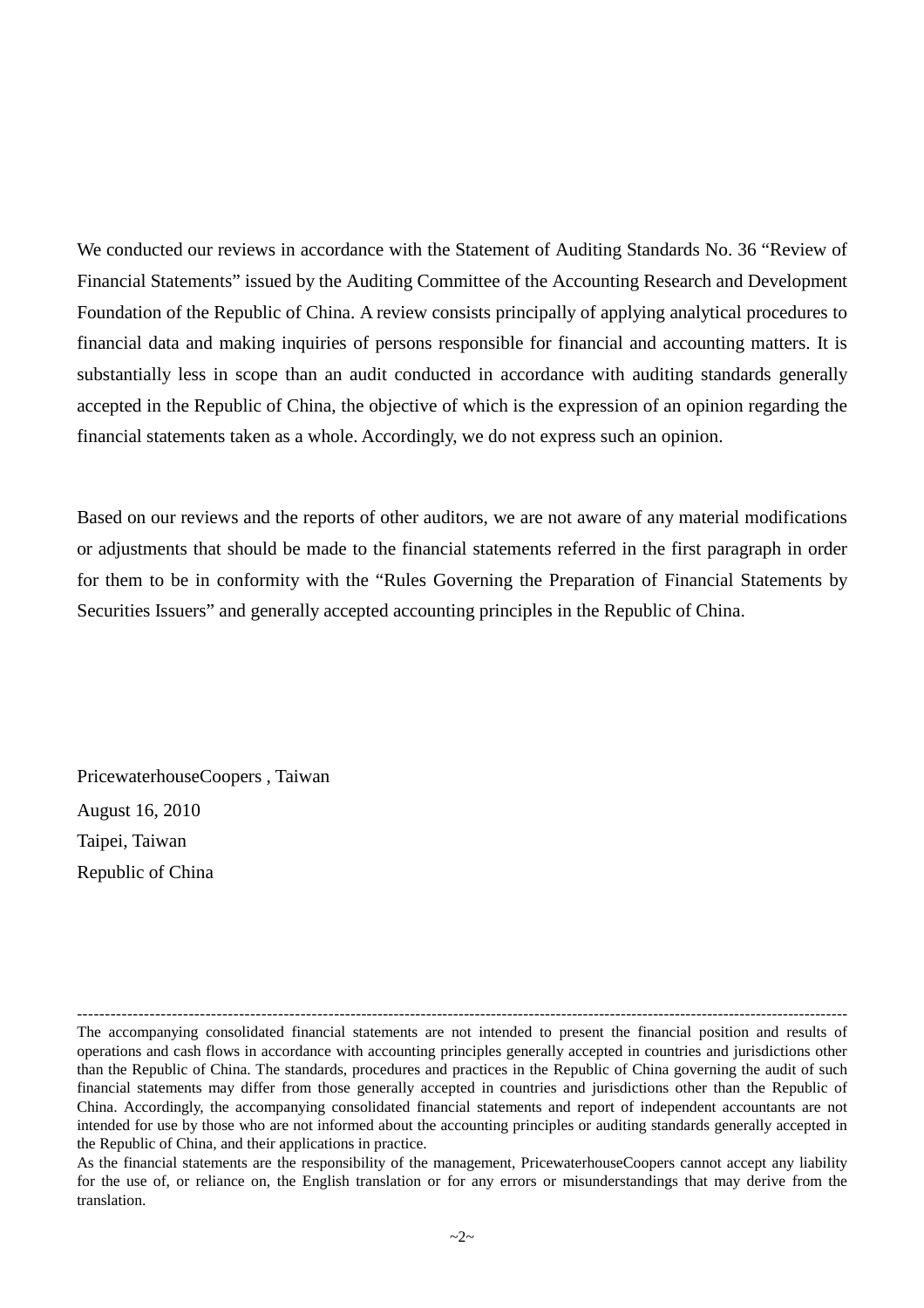#### EVERGREEN MARINE CORPORATION AND SUBSIDIARIES

#### CONSOLIDATED BALANCE SHEETS

JUNE 30

(EXPRESSED IN THOUSANDS OF NEW TAIWAN DOLLARS) (UNAUDITED)

|                                                                                    | 2010                | 2009                |
|------------------------------------------------------------------------------------|---------------------|---------------------|
| <b>ASSETS</b>                                                                      |                     |                     |
| <b>Current Assets</b>                                                              |                     |                     |
| Cash and cash equivalents (Note $4(1)$ )                                           | \$<br>13, 132, 673  | \$<br>20, 409, 236  |
| Financial assets at fair value through profit or loss - current (Note 4(2))        | 2, 209, 959         | 3, 385, 254         |
| Notes receivable, net                                                              | 97, 062             | 102, 524            |
| Accounts receivable, net (Note $4(6)$ )                                            | 8, 943, 667         | 7, 394, 226         |
| Accounts receivable, net - related parties (Notes 4(6) and 5)                      | 311, 512            | 207, 300            |
| Other receivables                                                                  | 835, 901            | 651, 514            |
| Other receivables - related parties (Note 5)                                       | 940, 730            | 1, 180, 427         |
| Other financial assets - current (Note 4(7))                                       | 174, 958            | 244, 300            |
| Inventories (Note $4(8)$ )                                                         | 2, 527, 002         | 2, 358, 370         |
| Prepaid expenses                                                                   | 401, 795            | 295, 277            |
| Prepayments                                                                        | 267, 524            | 690, 156            |
| Deferred income tax assets - current (Note $4(22)$ )                               | 381, 862            | 328, 228            |
| Restricted assets (Note 6)                                                         | 554, 495            | 321, 868            |
| Other current assets - other (Notes 4(9) and 5)                                    | 3, 738, 016         | 2, 473, 214         |
| Total current assets                                                               | 34, 517, 156        | 40, 041, 894        |
| <b>Funds and Investments</b>                                                       |                     |                     |
| Financial assets at fair value through profit or loss - non-current (Note $4(2)$ ) | 93, 096             |                     |
| Available-for-sale financial assets - non-current (Note 4(3))                      | 813, 214            | 535, 044            |
| Held-to-maturity financial assets - non-current (Note 4(4))                        | 3, 151, 185         | 364, 463            |
| Financial assets carried at cost - non-current (Notes $4(5)$ and 6)                | 5, 016, 071         | 5, 087, 442         |
| Long-term equity investments accounted for under the equity method (Note $4(10)$ ) | 26, 075, 880        | 23, 536, 033        |
| Other long-term investments                                                        | 3, 895              | 3, 955              |
| Total funds and investments                                                        | 35, 153, 341        | 29, 526, 937        |
| Property, Plant and Equipment, Net (Notes 4(11), 5 and 6)                          |                     |                     |
| Land                                                                               | 2, 186, 379         | 2, 187, 504         |
| <b>Buildings</b>                                                                   | 2, 828, 933         | 2, 935, 528         |
| Machinery and equipment                                                            | 769, 870            | 731, 097            |
| Loading and unloading equipment                                                    | 8, 351, 072         | 7, 236, 205         |
| Computer and communication equipment                                               | 298, 835            | 334, 953            |
| Transportation equipment                                                           | 24, 437, 670        | 25, 769, 503        |
| <b>Boats</b>                                                                       | 53, 649, 038        | 58, 460, 853        |
| Dock and wharf equipment                                                           | 131, 742            | 143, 494            |
| Office equipment                                                                   | 529, 833            | 527, 014            |
| Leased assets                                                                      | 1,310               | 3, 797              |
| Leasehold improvements                                                             | 25, 998             | 27,064              |
| Cost and revaluation increments                                                    | 93, 210, 680        | 98, 357, 012        |
| Less: Accumulated depreciation                                                     | 44, 300, 168)       | 44, 007, 654)       |
| Construction in progress and prepayments for equipment                             |                     | 152, 643            |
| Total property, plant and equipment, net                                           | 512<br>48, 910,     | 54, 502, 001        |
| Intangible assets                                                                  |                     |                     |
| Deferred pension costs                                                             | 70, 689             | 118, 015            |
| <b>Other Assets</b>                                                                |                     |                     |
| Refundable deposits (Note 6)                                                       | 120, 413            | 433, 921            |
| Deferred expenses                                                                  | 146, 854            | 207, 481            |
| Other assets - other                                                               | 1, 724              | 1.600               |
| Total other assets                                                                 | 268.<br>991         | 643, 002            |
| <b>TOTAL ASSETS</b>                                                                | \$<br>118, 920, 689 | \$<br>124, 831, 849 |

(Continued)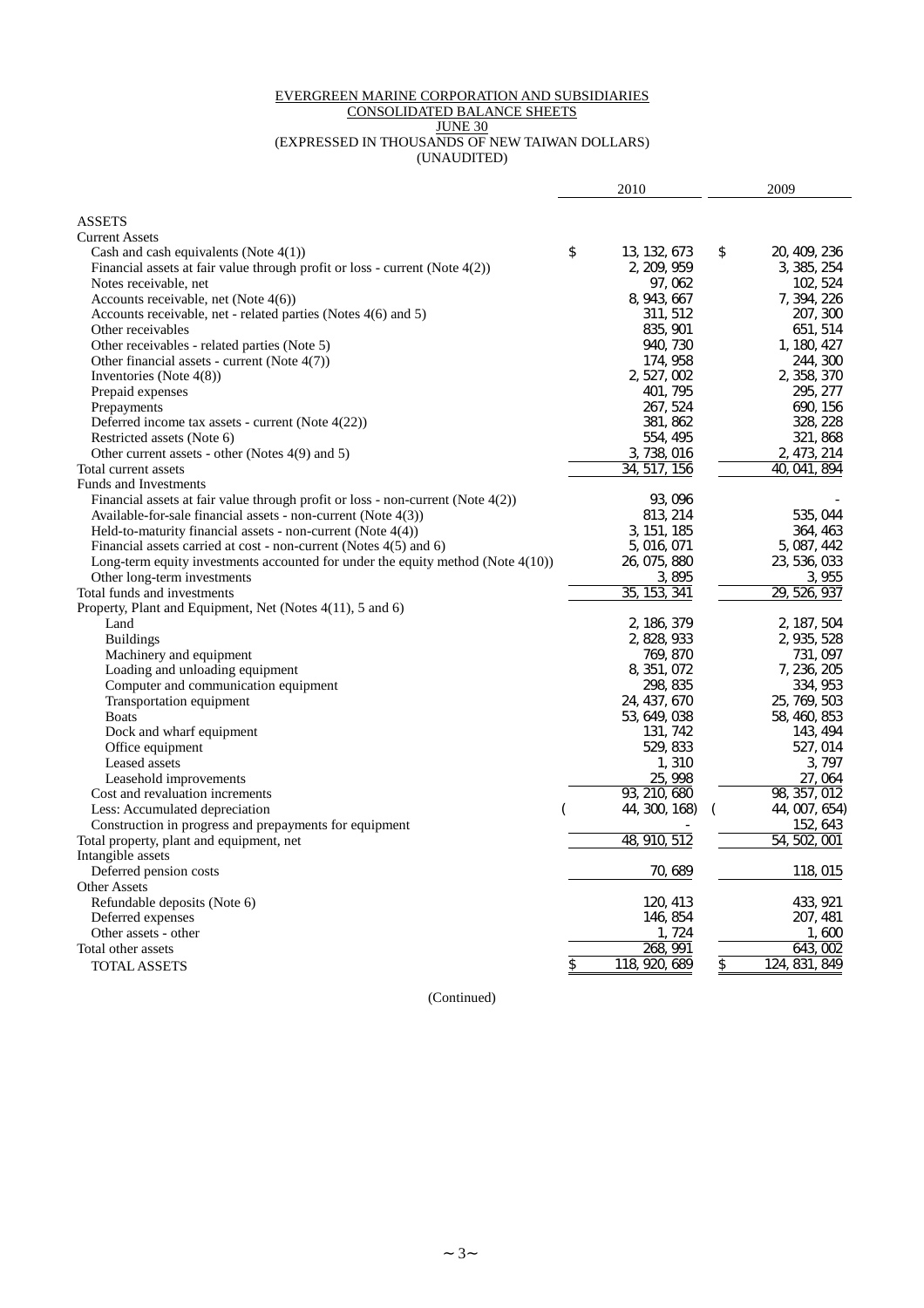#### EVERGREEN MARINE CORPORATION AND SUBSIDIARIES CONSOLIDATED BALANCE SHEETS

# JUNE 30

#### (EXPRESSED IN THOUSANDS OF NEW TAIWAN DOLLARS)

(UNAUDITED)

|                                                                                          | 2010                |          | 2009                  |
|------------------------------------------------------------------------------------------|---------------------|----------|-----------------------|
|                                                                                          |                     |          |                       |
| LIABILITIES AND STOCKHOLDERS' EQUITY<br><b>Current Liabilities</b>                       |                     |          |                       |
| Short-term loans (Note $4(12)$ )                                                         | \$<br>3, 710, 887   | \$       | 2, 963, 218           |
| Short-term notes and bills payable (Note 4(13))                                          |                     |          | 999, 882              |
|                                                                                          |                     |          |                       |
| Financial liabilities at fair value through profit or loss - current (Note 4(14))        | 786, 850            |          | 1, 385, 021<br>1, 124 |
| Notes payable                                                                            |                     |          |                       |
| Accounts payable                                                                         | 3, 002, 694         |          | 3, 863, 782           |
| Accounts payable - related parties (Note 5)                                              | 224, 330            |          | 168, 451              |
| Income tax payable (Note 4(22))                                                          | 143.645             |          | 225, 461              |
| Accrued expenses                                                                         | 8, 802, 430         |          | 9, 653, 083           |
| Other payables - related parties (Note 5)                                                | 176, 724            |          | 253, 216              |
| Other payables                                                                           | 1, 188, 811         |          | 1, 065, 040           |
| Long-term liabilities - current portion (Note $4(15)$ )                                  | 5, 065, 668         |          | 3, 499, 187           |
| Other current liabilities (Note 5)                                                       | 1, 056, 481         |          | 560, 610              |
| Total current liabilities                                                                | 24, 158, 520        |          | 24, 638, 075          |
| Long-term Liabilities                                                                    |                     |          |                       |
| Financial liabilities at fair value through profit or loss - non-current (Note $4(14)$ ) |                     |          | 227, 883              |
| Corporate bonds payable (Note $4(16)$ )                                                  | 4, 417, 148         |          |                       |
| Long-term loans (Note $4(17)$ )                                                          | 25, 589, 435        |          | 32, 593, 797          |
| Total long-term liabilities                                                              | 30, 006, 583        |          | 32, 821,<br>680       |
| <b>Other Liabilities</b>                                                                 |                     |          |                       |
| Accrued pension liabilities                                                              | 891, 121            |          | 846, 889              |
| Guarantee deposits received                                                              | 32, 648             |          | 38, 140               |
| Deferred income tax liabilities - non-current (Note 4(22))                               | 1, 063, 447         |          | 1, 495, 991           |
| Other liabilities - other                                                                | 1, 146, 948         |          | 1, 109, 369           |
| Total other liabilities                                                                  | 3, 134, 164         |          | 3, 490,<br>389        |
| Total liabilities                                                                        | 57, 299, 267        |          | 60, 950, 144          |
| Stockholders' Equity                                                                     |                     |          |                       |
| Capital (Note $4(18)$ )                                                                  |                     |          |                       |
| Common stock                                                                             | 30, 625, 992        |          | 30, 609, 390          |
| Capital Reserves (Note 4(19))                                                            |                     |          |                       |
| Paid-in capital in excess of par value of common stock                                   | 4, 800, 903         |          | 4, 787, 505           |
| Capital reserve from donated assets                                                      | 372.                |          | 372                   |
| Capital reserve from long-term investments                                               | 1, 611, 001         |          | 1, 560, 794           |
| Capital reserve from stock warrants                                                      | 256, 205            |          |                       |
| Capital reserve - other                                                                  | 6, 713              |          | 6, 713                |
| Retained Earnings (Note 4(20))                                                           |                     |          |                       |
| Legal reserve                                                                            | 7, 586, 240         |          | 7, 586, 240           |
| Special reserve                                                                          | 957, 344            |          | 957, 344              |
| Undistributed earnings                                                                   | 12, 276, 986        |          | 13, 383, 704          |
| Other Adjustments to Stockholders' Equity                                                |                     |          |                       |
| Unrealized gain or loss on financial instruments                                         | 647, 492            | $\left($ | 321, 704)             |
| Cumulative translation adjustments                                                       | 185, 983            |          | 1, 713, 730           |
| Unrecognized pension cost                                                                | 484, 785)           |          | 472, 904)             |
| Minority interest                                                                        | 3, 150, 976         |          | 4, 070, 521           |
| Total stockholders' equity                                                               | 621,<br>61.<br>422  |          | 63, 881, 705          |
| Commitments And Contingent Liabilities (Note 7)                                          |                     |          |                       |
| TOTAL LIABILITIES AND STOCKHOLDERS' EQUITY                                               | \$<br>118, 920, 689 | \$       | 124, 831, 849         |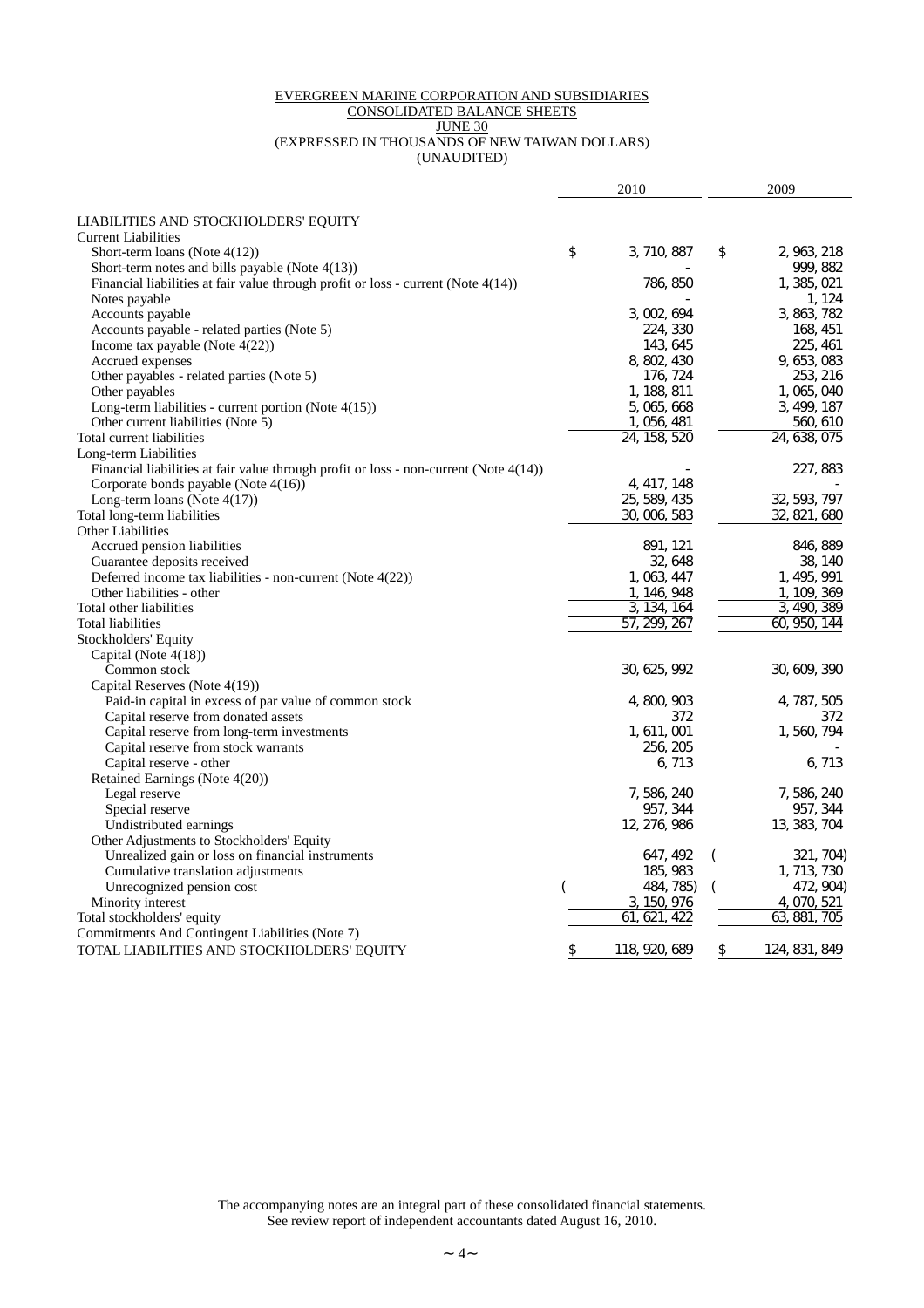#### EVERGREEN MARINE CORPORATION AND SUBSIDIARIES CONSOLIDATED STATEMENTS OF INCOME FOR THE SIX-MONTH PERIODS ENDED JUNE 30 (EXPRESSED IN THOUSANDS OF NEW TAIWAN DOLLARS, EXCEPT FOR EARNINGS PER SHARE)

(UNAUDITED)

|                                                                          |                   | 2010           |                      | 2009                           |
|--------------------------------------------------------------------------|-------------------|----------------|----------------------|--------------------------------|
| Operating income (Notes 4(21) and 5)                                     | \$                | 46, 129, 330   | \$                   | 39, 917, 634                   |
| Operating costs (Notes 4(24) and 5)                                      |                   | 41, 009, 982)  |                      | 42, 747, 061)                  |
| Gross profit (loss), net                                                 |                   | 119, 348<br>5. |                      | 2, 829, 427                    |
| Operating Expenses (Notes 4(24) and 5)                                   |                   |                |                      |                                |
| General and administrative expenses                                      |                   | 2, 343, 254)   |                      | 2, 531, 421)                   |
| Operating income (loss)                                                  |                   | 776,<br>094    |                      | 5,<br>360 <sub>1</sub><br>848) |
| Non-operating Income and Gains                                           |                   |                |                      |                                |
| Interest income                                                          |                   | 85, 740        |                      | 201, 160                       |
| Gain on valuation of financial assets                                    |                   | 194, 584       |                      |                                |
| Gain on valuation of financial liabilities                               |                   | 413, 923       |                      | 1, 284, 719                    |
| Investment income accounted for under the equity method                  |                   |                |                      |                                |
| (Note $4(10)$ )                                                          |                   | 1, 567, 959    |                      |                                |
| Dividend income                                                          |                   | 216, 465       |                      | 158, 362                       |
| Gain on disposal of property, plant and equipment (Note 5)               |                   | 499, 731       |                      | 669, 986                       |
| Gain on disposal of investments                                          |                   | 7,351          |                      | 7,333                          |
| Foreign exchange gain                                                    |                   |                |                      | 209, 555                       |
| Rental income (Note 5)                                                   |                   | 60, 167        |                      | 61,000                         |
| Other non-operating income                                               |                   | 60,808         |                      | 45, 289                        |
| Non-operating Income and Gains                                           |                   | 3, 106, 728    |                      | 2, 637,<br>404                 |
| Non-operating Expenses and Losses                                        |                   |                |                      |                                |
| Interest expense                                                         |                   | 228, 594)      |                      | 210, 296)                      |
| Loss on valuation of financial assets                                    |                   |                |                      | 13, 650)                       |
| Investment loss accounted for under the equity method<br>(Note $4(10)$ ) |                   |                |                      | 2, 810, 671)                   |
| Loss on disposal of property, plant and equipment                        |                   | 12, 782)       |                      | 6, 840)                        |
| Foreign exchange loss                                                    |                   | 227, 799)      |                      |                                |
| Financing charges                                                        |                   | 2, 311)        |                      | 2, 316)                        |
| Other non-operating losses                                               |                   | 19, 122)       |                      | 27, 596)                       |
| Non-operating Expenses and Losses                                        |                   | 490, 608)      |                      | 3, 071,<br>369)                |
| Income (loss) from continuing operations before income tax               |                   | 5, 392, 214    |                      | 5, 794, 813)                   |
| Income tax (expense) benefit (Note 4(22))                                |                   | 341, 058)      |                      | 10, 177                        |
| Consolidated net income(loss)                                            | $\overline{\$}$   | 5,051,<br>156  | $\sqrt{5}$           | 784, 636)<br>5,                |
| Attributable to:                                                         |                   |                |                      |                                |
| Equity holder of the Company                                             | \$                | 4, 034, 563    | $($ \$               | 4, 714, 072)                   |
| Minority interest                                                        |                   | 1, 016, 593    |                      | 1, 070, 564)                   |
|                                                                          | \$                | 5, 051,<br>156 | $($ \$               | 5.<br>784, 636)                |
|                                                                          | <b>Before Tax</b> | After Tax      | Before Tax           | After Tax                      |
| Basic earnings (loss) per share (Note 4(23))                             |                   |                |                      |                                |
| Net income (loss) from continuing operations                             | \$<br>1.76        | \$<br>1.65     | $($ \$<br>$1.89($ \$ | 1.89                           |
| Minority interest (income) loss                                          | 0.35)             | 0.33)          | 0.35                 | 0.35                           |
| Net income (loss)                                                        | \$<br>1.41        | 1.32<br>\$     | $\sqrt{3}$<br>1.54   | $\sqrt{3}$<br>1.54             |
| Diluted earnings (loss) per share (Note 4(23))                           |                   |                |                      |                                |
| Net income (loss) from continuing operations                             | \$<br>1.70        | \$<br>1.59     | $($ \$<br>1.89       | $($ \$<br>1.89)                |
| Minority interest (income) loss                                          | 0.34)             | 0.32           | 0.35                 | 0.35                           |
| Net income (loss)                                                        | 1.36<br>\$        | 1.27<br>\$     | $\sqrt{5}$<br>1.54   | $\sqrt{3}$<br>1.54             |
|                                                                          |                   |                |                      |                                |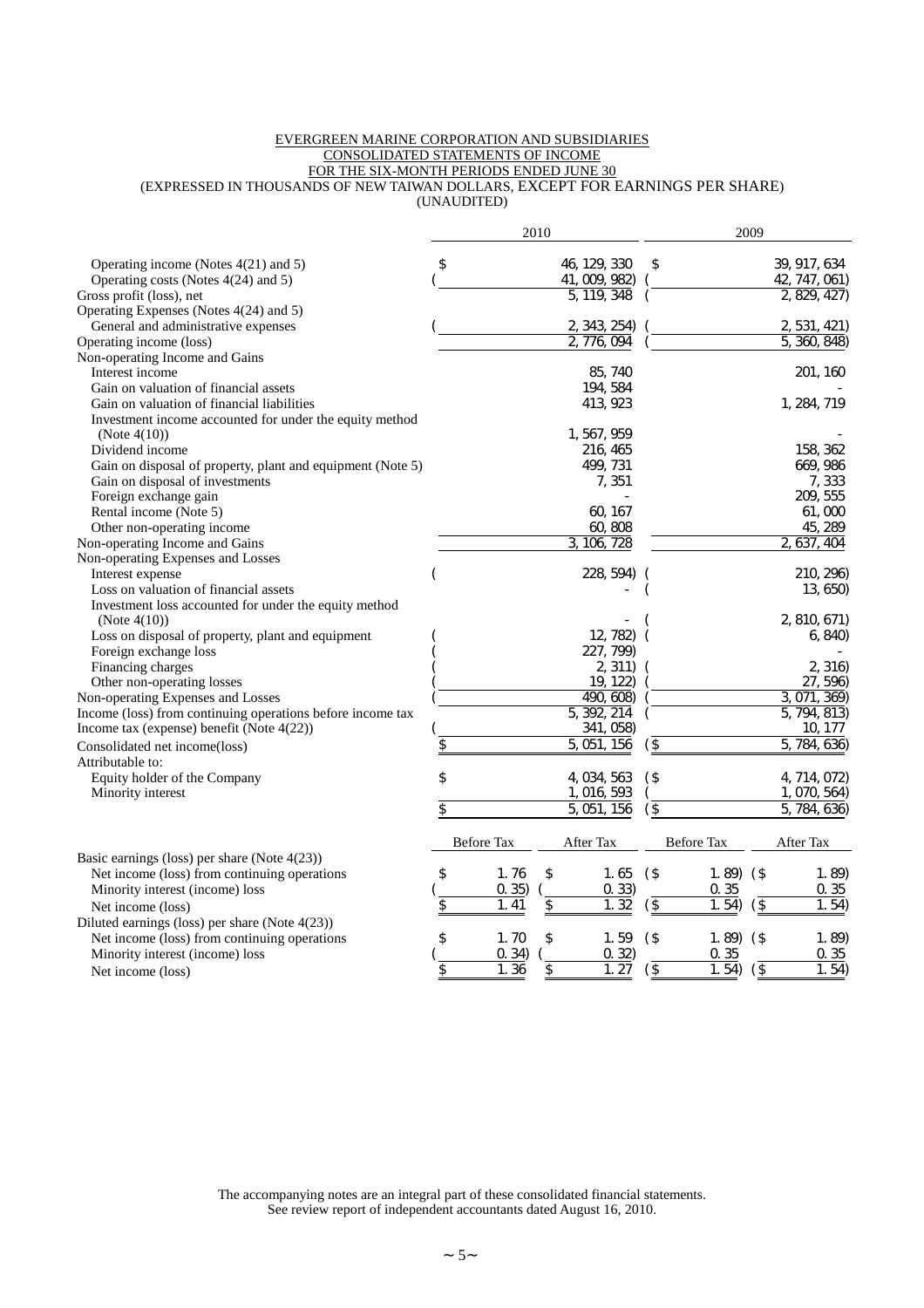#### EVERGREEN MARINE CORPORATION AND SUBSIDIARIES CONSOLIDATED STATEMENTS OF CHANGES IN STOCKHOLDERS' EQUITY FOR THE SIX-MONTH PERIODS ENDED JUNE 30, 2010 AND 2009 (EXPRESSED IN THOUSANDS OF NEW TAIWAN DOLLARS) (UNAUDITED)

|                                                   |                 |                     |                   | <b>Retained Earnings</b> |                           |                                                           |                                          |                              |                      |                 |
|---------------------------------------------------|-----------------|---------------------|-------------------|--------------------------|---------------------------|-----------------------------------------------------------|------------------------------------------|------------------------------|----------------------|-----------------|
|                                                   | Common stock    | Capital<br>Reserves | Legal reserve     | Special reserve          | Undistributed<br>earnings | Unrealized gain<br>or loss on<br>financial<br>instruments | Cumulative<br>translation<br>adjustments | Unrecognized<br>pension cost | Minority<br>interest | Total           |
| For the six-month period ended June 30, 2009      |                 |                     |                   |                          |                           |                                                           |                                          |                              |                      |                 |
| Balance at January 1,2009                         | \$ 30, 609, 390 | 6. 355, 383<br>\$   | 7.522.313<br>\$.  | 957, 344                 | \$18.161<br>. 703         | 776, 363)<br>(\$                                          | 895.<br>498                              | 479.092)                     | 468, 728<br>4.       | \$ 67, 714, 904 |
| Appropriation of 2008 earnings                    |                 |                     |                   |                          |                           |                                                           |                                          |                              |                      |                 |
| Legal reserves                                    |                 |                     | 63, 927           | $\sim$                   | 63, 927)                  |                                                           |                                          |                              |                      |                 |
| Adjustments on retained earnings due to changes   |                 |                     |                   |                          |                           |                                                           |                                          |                              |                      |                 |
| in investees' capital surplus based on percentage |                 |                     |                   |                          |                           |                                                           |                                          |                              |                      |                 |
| of shareholding                                   |                 |                     |                   |                          |                           | 312, 203                                                  | 11.150                                   | 6.188                        |                      | 329, 542        |
| Translation adjustments arising from investees'   |                 |                     |                   |                          |                           |                                                           |                                          |                              |                      |                 |
| financial statements denominated in foreign       |                 |                     |                   |                          |                           |                                                           |                                          |                              |                      |                 |
| currencies                                        |                 |                     |                   |                          |                           |                                                           | 807.082                                  |                              |                      | 807, 082        |
| Unrealized gain on available-for-sale financial   |                 |                     |                   |                          |                           |                                                           |                                          |                              |                      |                 |
| assets                                            |                 |                     |                   |                          |                           | 142, 456                                                  |                                          |                              |                      | 142, 456        |
| Consolidated net loss for the six-month period    |                 |                     |                   |                          |                           |                                                           |                                          |                              |                      |                 |
| ended June 30, 2009                               |                 |                     |                   |                          | 4, 714, 072)              |                                                           |                                          | $\overline{\phantom{a}}$     | , 070, 564)          | 5, 784, 636)    |
| Minority interest                                 |                 |                     |                   |                          |                           |                                                           |                                          |                              | 672, 357             | 672, 357        |
| Balance at June 30, 2009                          | 30, 609, 390    | 6, 355, 384<br>\$   | 7, 586, 240<br>\$ | 957, 344                 | 13, 383, 704<br>\$        | 321, 704)<br>$\mathfrak{L}$                               | 1, 713, 730<br>\$                        | 472, 904)<br>\$              | 4, 070, 521          | \$ 63, 881, 705 |
| For the six-month period ended June 30, 2010      |                 |                     |                   |                          |                           |                                                           |                                          |                              |                      |                 |
| Balance at January 1,2010                         | \$ 30, 625, 992 | 6, 675, 194<br>\$   | 7, 586, 240<br>\$ | 957, 344<br>\$           | 8, 242, 423<br>\$         | 207, 729                                                  | 640.<br>363                              | 483, 688)<br>(\$             | 2, 566, 776<br>\$    | \$ 57, 018, 373 |
| Adjustments on retained earnings due to changes   |                 |                     |                   |                          |                           |                                                           |                                          |                              |                      |                 |
| in investees' capital surplus based on percentage |                 |                     |                   |                          |                           |                                                           |                                          |                              |                      |                 |
| of shareholding                                   |                 |                     |                   |                          |                           | 318, 860                                                  | 72, 462                                  | 1,097)                       |                      | 390, 225        |
| Translation adjustments arising from investees'   |                 |                     |                   |                          |                           |                                                           |                                          |                              |                      |                 |
| financial statements denominated in foreign       |                 |                     |                   |                          |                           |                                                           |                                          |                              |                      |                 |
| currencies                                        |                 |                     |                   |                          |                           |                                                           | 526, 842)                                |                              | $\sim$               | 526, 842)       |
| Unrealized gain on available-for-sale financial   |                 |                     |                   |                          |                           |                                                           |                                          |                              |                      |                 |
| assets                                            |                 |                     |                   |                          |                           | 120, 903                                                  |                                          |                              |                      | 120, 903        |
| Consolidated net income for the six-month period  |                 |                     |                   |                          |                           |                                                           |                                          |                              |                      |                 |
| ended June 30, 2010                               |                 |                     |                   |                          | 4, 034, 563               |                                                           |                                          |                              | 1, 016, 593          | 5, 051, 156     |
| Minority interest                                 |                 |                     |                   |                          |                           |                                                           |                                          |                              | 432, 393)            | 432, 393)       |
| Balance at June 30, 2010                          | \$ 30, 625, 992 | 6, 675, 194         | 7, 586, 240       | 957, 344                 | 12, 276, 986<br>\$        | 647, 492                                                  | 185, 983                                 | 484, 785)<br>- \$            | 3, 150, 976          | \$61, 621, 422  |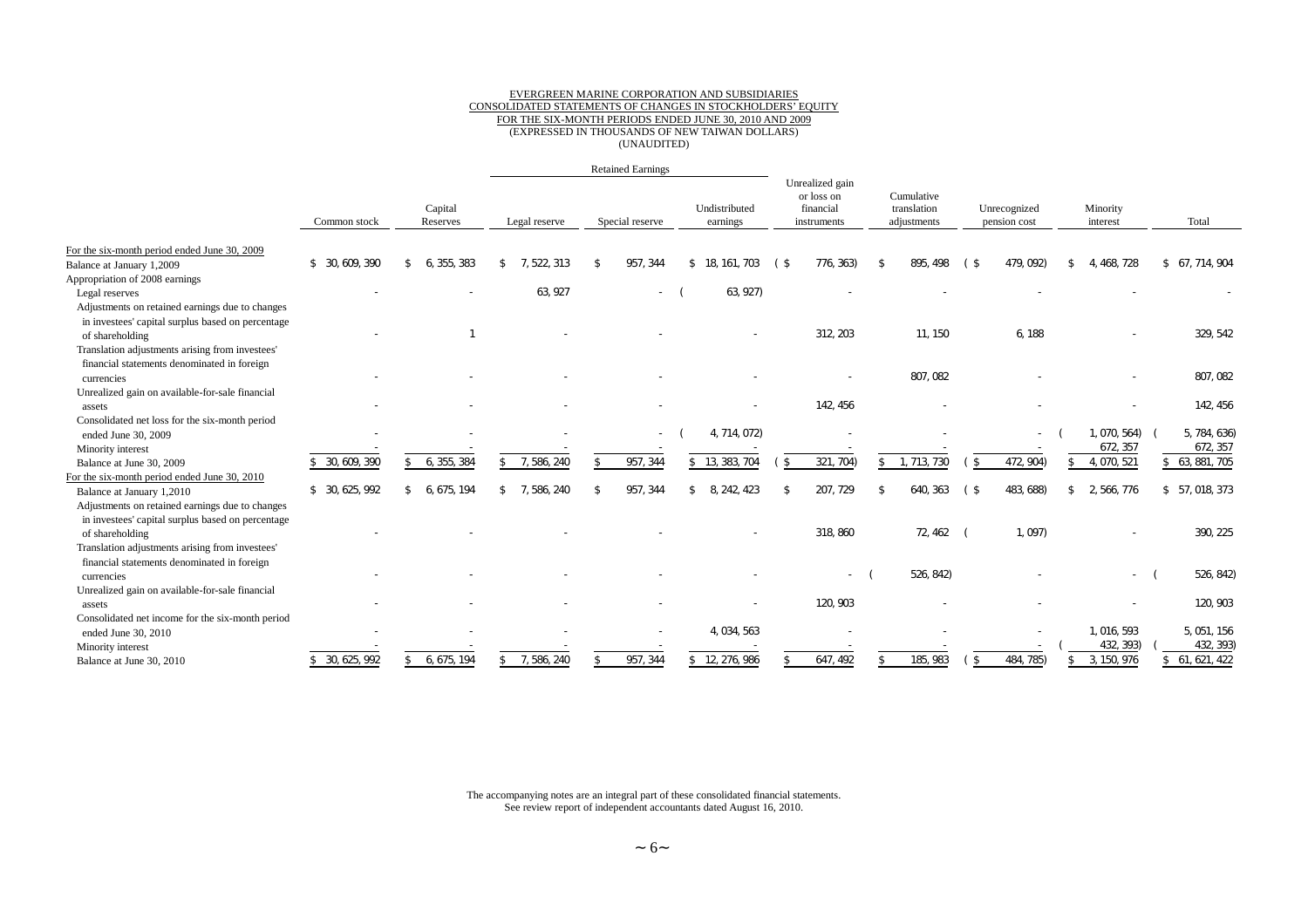#### EVERGREEN MARINE CORPORATION AND SUBSIDIARIES CONSOLIDATED STATEMENTS OF CASH FLOWS FOR THE SIX-MONTH PERIODS ENDED JUNE 30 (EXPRESSED IN THOUSANDS OF NEW TAIWAN DOLLARS) (UNAUDITED)

|                                                                                      |    | 2010         | 2009     |              |
|--------------------------------------------------------------------------------------|----|--------------|----------|--------------|
| CASH FLOWS FROM OPERATING ACTIVITIES                                                 |    |              |          |              |
| Consolidated net income (loss)                                                       | \$ | 5, 051, 156  | $($ \$   | 5, 784, 636) |
| Adjustments to reconcile consolidated net income (loss) to net                       |    |              |          |              |
| cash provided                                                                        |    |              |          |              |
| by (used in) operating activities                                                    |    |              |          |              |
| Depreciation                                                                         |    | 2, 670, 167  |          | 2, 834, 176  |
| Amortization                                                                         |    | 16, 398      |          | 19, 655      |
| Reclassification of depreciation of dock facilities to<br>operating costs and others |    | 147, 509     |          | 143, 040     |
| Reclassification of amortization of deferred expenses to                             |    |              |          |              |
| others                                                                               |    | 19, 559      |          | 17, 439      |
| Net gain on disposal of property, plant and equipment                                |    | 487, 110)    | $\left($ | 663, 146)    |
| Excess of equity-accounted investment income over cash                               |    |              |          |              |
| dividends                                                                            |    | 1, 069, 857) |          | 2, 810, 671  |
| Interest compensation of convertible bonds                                           |    | 105, 356     |          |              |
| Changes in assets and liabilities                                                    |    |              |          |              |
| Financial assets and liabilities at fair value through profit                        |    |              |          |              |
| or loss                                                                              |    | 951, 832     | $\left($ | 1, 999, 859) |
| Notes and accounts receivable.                                                       |    | 1, 407, 132) |          | 362, 120     |
| Other receivables                                                                    |    | 269, 286     |          | 269, 451     |
| Other financial assets                                                               |    | 63, 950      |          | 1, 119, 194  |
| Inventories                                                                          |    | 261, 181)    |          | 226, 242)    |
| Prepaid expenses and prepayments                                                     |    | 106, 395     |          | 33, 155)     |
| Restricted assets                                                                    |    | 302, 976)    |          | 189, 681)    |
| Agent accounts                                                                       |    | 579, 592)    |          | 613, 607)    |
| Agency reciprocal accounts                                                           |    | 668, 324)    |          | 1, 465, 836) |
| Other current assets                                                                 |    | 24, 717      |          | 47, 144)     |
| Refundable deposits                                                                  |    | 10,001       |          | 33, 260)     |
| Other assets                                                                         |    | 738          |          | 8,887        |
| Notes and accounts payable                                                           |    | 175, 528     |          | 89, 246      |
| Income tax payable                                                                   |    | 4, 913       |          | 396, 835)    |
| Accrued expenses                                                                     |    | 2, 747, 119  |          | 1, 098, 401) |
| Other payables                                                                       |    | 260, 691     |          | 25, 820      |
| Other current liabilities                                                            |    | 8, 446)      |          | 79, 274)     |
| Net change in accrued pension liability                                              |    | 42, 529      |          | 36, 946      |
| Other liabilities                                                                    |    | 77,661       |          | 22, 151      |
| Net change in deferred income tax assets / liabilities                               |    | 225,004      |          | 163, 156)    |
| Net cash provided by (used in) operating activities                                  |    | 8, 185, 891  |          | 5, 035, 436) |

(Continued)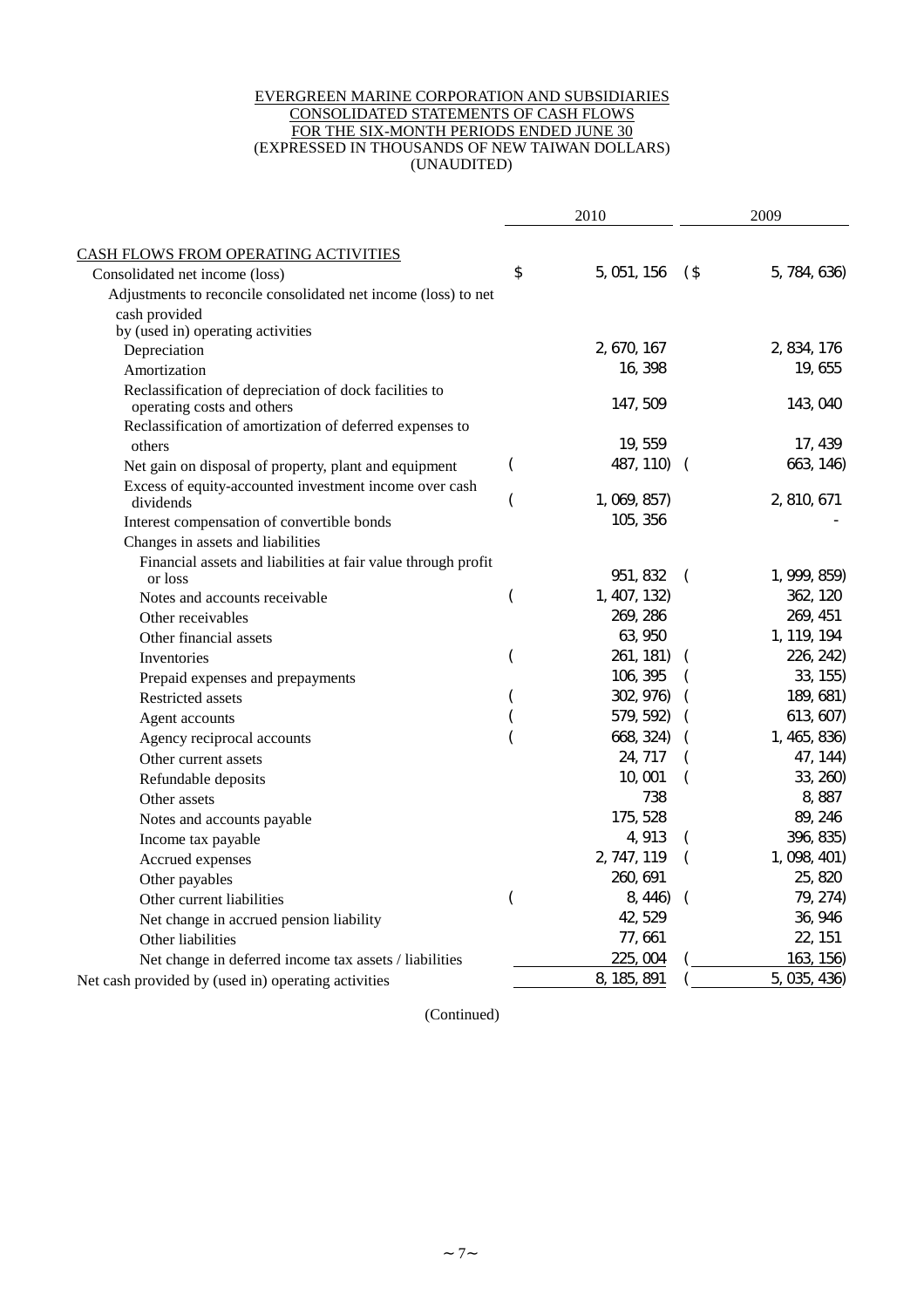#### EVERGREEN MARINE CORPORATION AND SUBSIDIARIES CONSOLIDATED STATEMENTS OF CASH FLOWS FOR THE SIX-MONTH PERIODS ENDED JUNE 30 (EXPRESSED IN THOUSANDS OF NEW TAIWAN DOLLARS) (UNAUDITED)

|                                                                                      | 2010          |                 |               | 2009         |
|--------------------------------------------------------------------------------------|---------------|-----------------|---------------|--------------|
| CASH FLOWS FROM INVESTING ACTIVITIES                                                 |               |                 |               |              |
| Financial assets and liabilities at fair value through profit or loss                | $($ \$        | 500, 705)       | $($ \$        | 3, 689, 324) |
| Decrease in other receivables                                                        |               | 63, 104)        |               | 69, 624)     |
| Acquisition of held-to-maturity financial assets - non-current                       |               | 470, 000)       |               | 364, 463)    |
| Proceeds from disposal of held-to-maturity financial assets -                        |               |                 |               |              |
| non-current                                                                          |               | 460,000         |               |              |
| Acquisition of long-term equity investments accounted for under<br>the equity method |               | 634, 960)       |               | 19, 480)     |
| Acquisition of property, plant and equipment                                         |               | 1, 745, 341)    |               | 80, 847)     |
| Proceeds from disposal of property, plant and equipment                              |               | 516, 593        |               | 790, 400     |
| Increase in deferred expenses                                                        |               | 7, 799)         |               | 51, 832)     |
| Net cash used in investing activities                                                |               | 2, 445, 316)    |               | 3, 485, 170) |
| CASH FLOWS FROM FINANCING ACTIVITIES                                                 |               |                 |               |              |
| Increase in short-term loans                                                         |               | 1, 436, 421     |               | 77, 635      |
| Decrease (increase) in short-term bills payable                                      |               | 99, 959)        |               | 999, 882     |
| Increase (decrease) in other payables                                                |               | 219, 252        |               | 100, 640     |
| Decrease in bonds payable                                                            |               |                 |               | 202, 100)    |
| Decrease in long-term loans                                                          |               | 4, 340, 835)    |               | 1, 701, 068  |
| Increase (decrease) in guarantee deposits received                                   |               | 5, 428)         |               | 598          |
| Net change in minority interest                                                      |               | 432, 393)       |               | 672, 357     |
| Net cash (used in) provided by financing activities                                  |               | 3, 222, 942)    |               | 3, 148, 800  |
| Effect of exchange rate changes                                                      |               | 753, 251        |               | 1, 498, 039) |
| Effect of initial consolidation of subsidiaries                                      |               |                 |               | 289, 663     |
| Increase (decrease) in cash and cash equivalents                                     |               | 3, 270, 884     |               | 6, 580, 182) |
| Cash and cash equivalents at beginning of period                                     |               | 9, 861, 789     |               | 26, 989, 418 |
| Cash and cash equivalents at end of period                                           | \$            | 13, 132, 673    | \$            | 20, 409, 236 |
| Supplemental Disclosures of Cash Flow Information                                    |               |                 |               |              |
| Interest paid                                                                        | \$            | 131, 734        | \$            | 239, 237     |
| Less: Interest capitalized                                                           |               |                 |               |              |
| Interest paid, net of interest capitalized                                           | $\frac{3}{2}$ | 131, 734        | $\frac{1}{2}$ | 239, 237     |
| Income tax paid                                                                      | \$            | <u>116, 186</u> | \$            | 547, 774     |
| Financing Activities Not Affecting Cash Flows                                        |               |                 |               |              |
| Long-term liabilities due within one year                                            | \$            | 5, 065, 668     | \$            | 3, 499, 187  |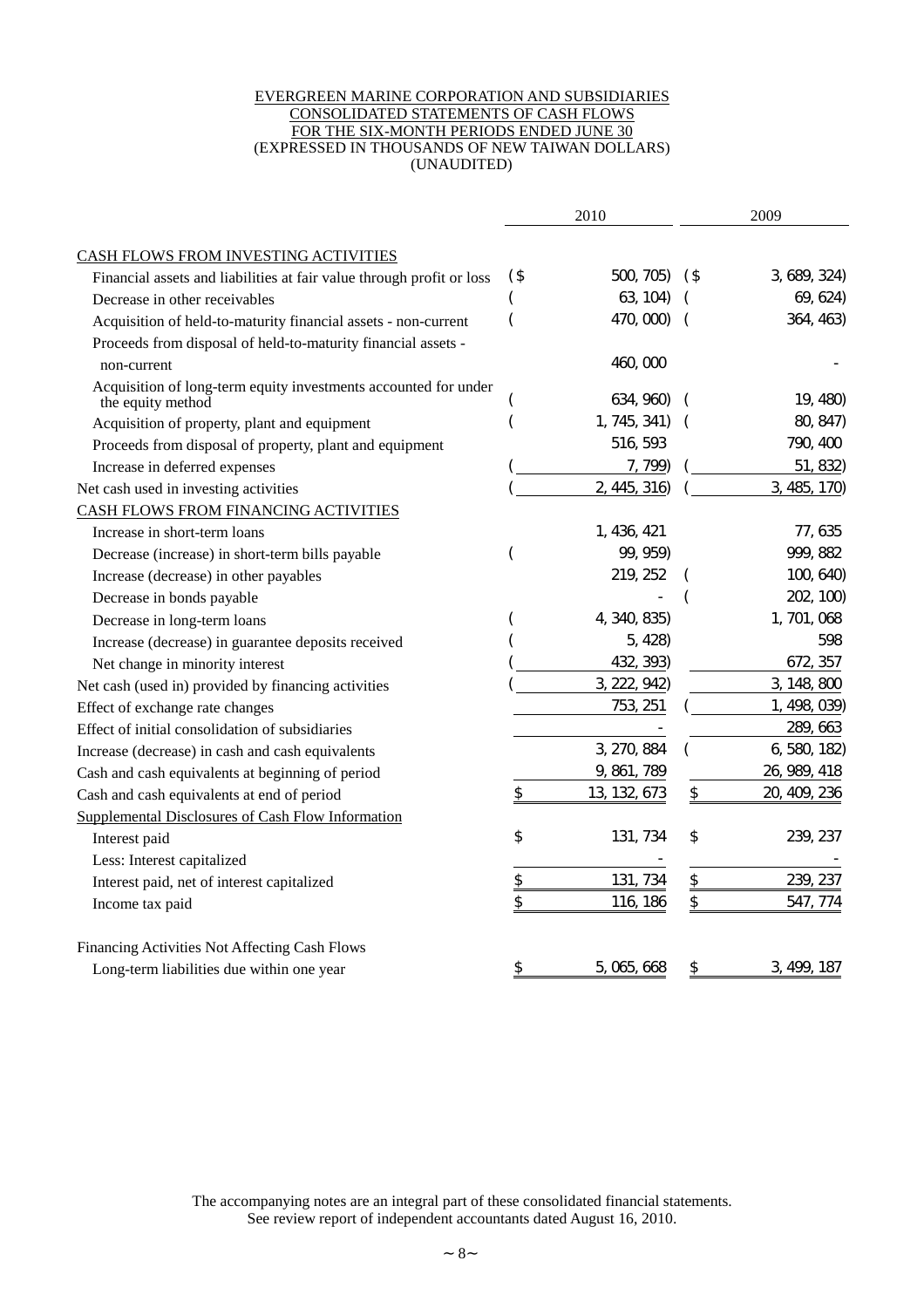# EVERGREEN MARINE CORPORATION AND SUBSIDIARIES NOTES TO THE CONSOLIDATED FINANCIAL STATEMENTS JUNE 30, 2010 AND 2009 (EXPRESSED IN THOUSANDS OF NEW TAIWAN DOLLARS, EXCEPT AS OTHERWISE INDICATED) (UNAUDITED)

#### 1.HISTORY AND ORGANIZATION

#### (1) The Company

Established on September 25, 1968, Evergreen Marine Corporation (the "Company") is mainly engaged in domestic and international marine transportation, shipping agency services, and the distribution of containers. The Company was approved by the Securities and Futures Commission (SFC), Ministry of Finance (MOF) (currently known as the Securities and Futures Bureau (SFB), Financial Supervisory Commission, Executive Yuan, R.O.C.) to be a public company on November 2, 1982 and was further approved by the SFC to be a listed company on July 6, 1987. The Company's shares have been publicly traded on the Taiwan Stock Exchange since September 21, 1987. The Company and its subsidiaries included in the consolidated financial statements had 4,113 employees as of June 30, 2010. The Company and its subsidiaries are collectively referred herein as the Group.

(2) Subsidiaries included in the consolidated financial statements and their changes in 2010

|                |             |                                                         | Ownership $(\%)$ |                  |             |
|----------------|-------------|---------------------------------------------------------|------------------|------------------|-------------|
| Investor       | Subsidiary  | Main activities                                         | June 30,<br>2010 | June 30,<br>2009 | Description |
| The<br>Company | <b>TTSC</b> | Cargo loading<br>and discharging                        | 55.00            | 55.00            |             |
|                | Peony       | Investments in<br>transport-related<br>business         | 100.00           | 100.00           |             |
| Peony          | <b>GMS</b>  | <b>Container Shipping</b>                               | 100.00           | 100.00           |             |
|                | Clove       | Investments in<br>container yards and<br>port terminals | 100.00           | 100.00           |             |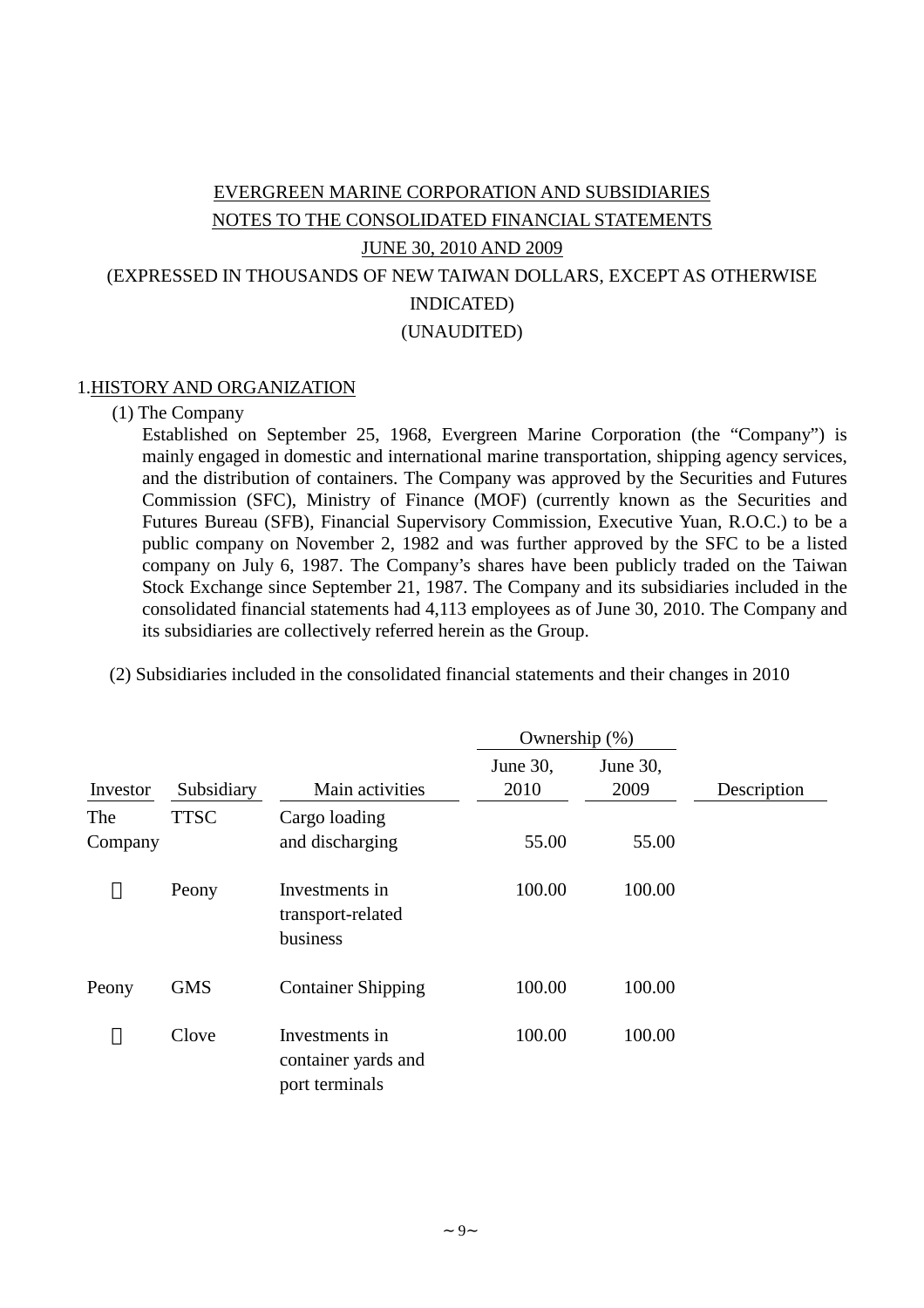|          |             | Ownership (%)                                                                                           |                  |                  |             |  |  |
|----------|-------------|---------------------------------------------------------------------------------------------------------|------------------|------------------|-------------|--|--|
| Investor | Subsidiary  | Main activities                                                                                         | June 30,<br>2010 | June 30,<br>2009 | Description |  |  |
|          | Vigor       | Investments in<br>container<br>manufacturing                                                            | 100.00           | 100.00           |             |  |  |
|          | <b>EMU</b>  | Container shipping                                                                                      | 51.00            | 51.00            |             |  |  |
|          | EHIC(M)     | Manufacturing of<br>dry steel containers<br>and container parts                                         | 84.44            | 84.44            |             |  |  |
|          |             | Armand N.V Investments in<br>container yards and<br>port terminals                                      | 70.00            | 70.00            |             |  |  |
| Peony    | <b>SGTC</b> | Loading,<br>discharging, storage,<br>repairs, cleaning<br>and inland<br>transportation of<br>containers | 55.00            | 55.00            |             |  |  |
|          | <b>MBPI</b> | Containers storage<br>and inspections of<br>containers at the<br>customs house                          | 95.30            | 95.30            |             |  |  |
|          | <b>MBT</b>  | Inland transportation,<br>repairs and cleaning<br>of containers                                         | 17.39            | 17.39            |             |  |  |
|          | EGS         | Agency services dealing<br>with port formalities                                                        | 51.00            | 51.00            |             |  |  |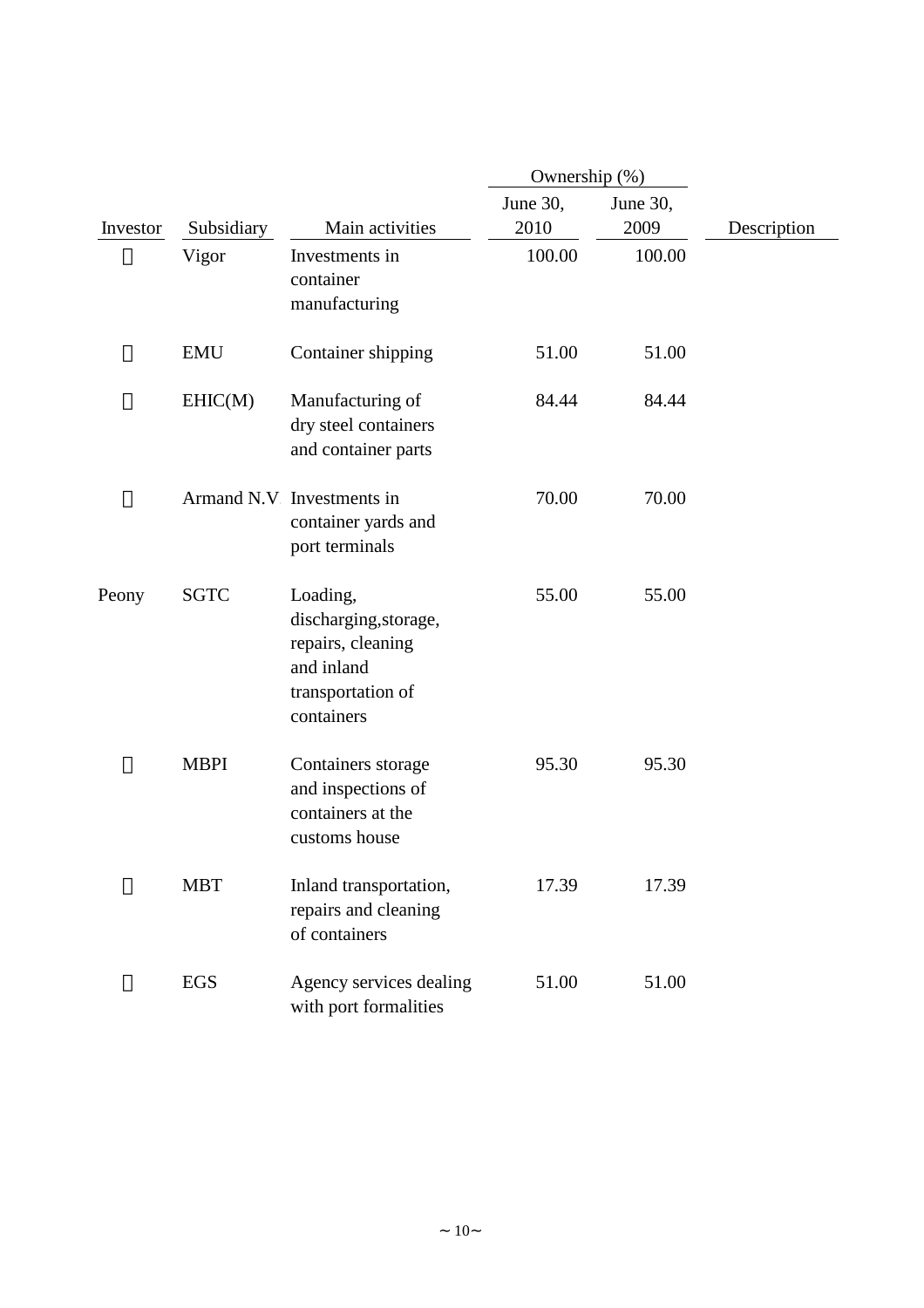|          |                             |                                                     |            | Ownership (%) |             |  |  |  |
|----------|-----------------------------|-----------------------------------------------------|------------|---------------|-------------|--|--|--|
|          |                             |                                                     | June 30,   | June 30,      |             |  |  |  |
| Investor | Subsidiary                  | Main activities                                     | 2010       | 2009          | Description |  |  |  |
|          | EGK                         |                                                     | 100.00     | 100.00        |             |  |  |  |
|          | EMI                         |                                                     | 51.00      | 51.00         |             |  |  |  |
|          | <b>EGT</b>                  |                                                     | 51.00      | 51.00         |             |  |  |  |
|          | EGI                         |                                                     | 99.99      | 99.99         |             |  |  |  |
|          | <b>EMA</b>                  |                                                     | 67.50      | 51.00         |             |  |  |  |
|          | <b>EIT</b>                  |                                                     | 55.00      | 55.00         |             |  |  |  |
|          | <b>EES</b>                  |                                                     | 55.00      | 55.00         |             |  |  |  |
|          | <b>ERU</b>                  |                                                     | 51.00      | 51.00         |             |  |  |  |
| Peony    | EGD                         | Agency services<br>dealing with port<br>formalities | 100.00     | 100.00        |             |  |  |  |
|          | <b>EGUD</b>                 |                                                     | 100.00     | 100.00        |             |  |  |  |
|          | EGD-WWX                     |                                                     | 100.00     | 100.00        |             |  |  |  |
|          | <b>EGF</b>                  |                                                     | 99.40      | 99.40         |             |  |  |  |
|          | $\ensuremath{\mathrm{EGN}}$ |                                                     | $100.00\,$ | 100.00        |             |  |  |  |
|          | $\ensuremath{\mathsf{EGV}}$ |                                                     | 51.00      | 51.00         |             |  |  |  |
|          | <b>ESA</b>                  |                                                     | 55.00      | 55.00         |             |  |  |  |
|          | ${\rm EGB}$                 | Real estate leasing                                 | 95.00      | 95.00         |             |  |  |  |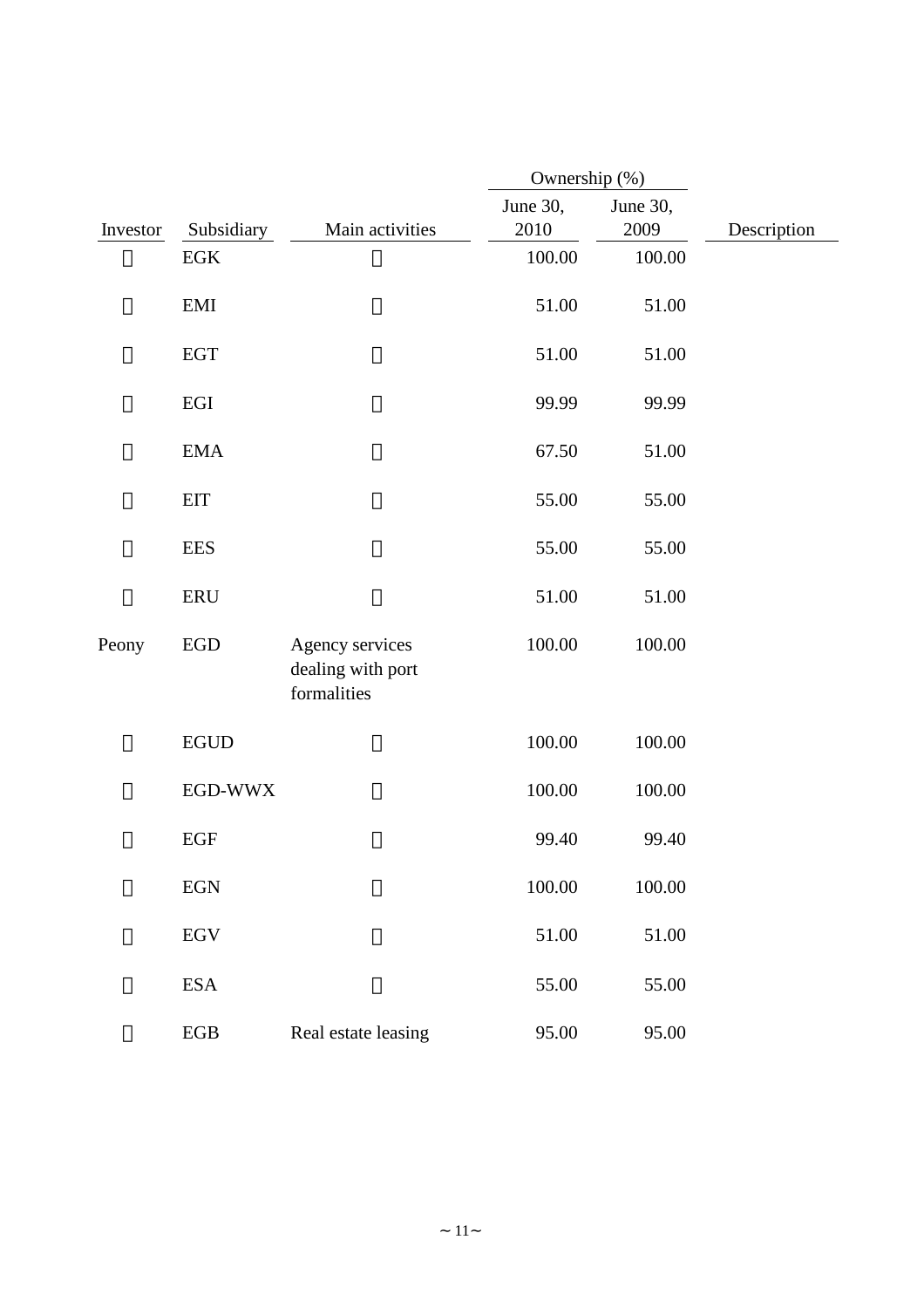|                |                |                                                                                           | Ownership (%)    |                  |             |
|----------------|----------------|-------------------------------------------------------------------------------------------|------------------|------------------|-------------|
| Investor       | Subsidiary     | Main activities                                                                           | June 30,<br>2010 | June 30,<br>2009 | Description |
| <b>EMU</b>     | <b>Island</b>  | Investments in<br>operating machinery<br>and equipment of<br>port terminals               | 15.00            | 15.00            |             |
| Clove          | Ample          | Investments in<br>container yards and<br>port terminals                                   | 90.00            | 90.00            |             |
|                | <b>Island</b>  | Investments in<br>operating machinery<br>and equipment of<br>port terminals               | 36.00            | 36.00            |             |
| Armand<br>N.V. | Armand<br>B.V. |                                                                                           | 100.00           | 100.00           |             |
| Island         | Whitney        | Investments and<br>leases of operating<br>machinery and<br>equipment of port<br>terminals | 100.00           | 100.00           |             |
|                | Hemlock        |                                                                                           | 100.00           | 100.00           |             |
| MBPI           | <b>MBT</b>     | Inland transportation,<br>repairs and cleaning<br>of containers                           | 72.95            | 72.95            |             |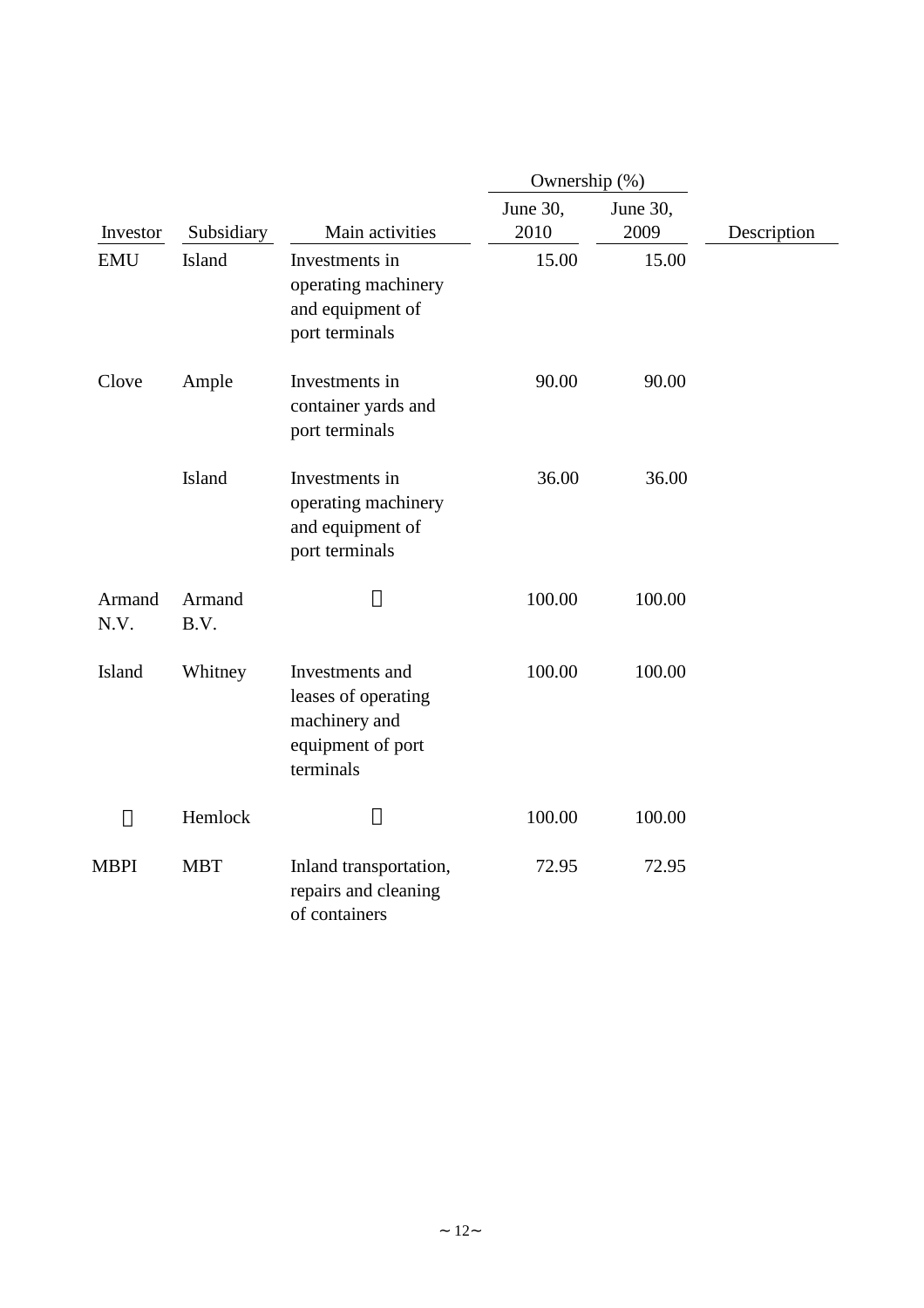- A.For the information on investee companies included in the consolidated financial statements for the six-month periods ended June 30, 2010, please refer to Note 11.
- B. Subsidiaries that are included in the consolidated financial statements:
	- a) Peony increased its equity in EMA from 51% to 67.5% on December 4, 2009, the acquisition day.
	- b) 55% of ESA's equity was acquired by Peony on April 1, 2009. ESA had been consolidated thereafter.
- (3)Subsidiary not included in the consolidated financial statements: None.
- (4)Adjustments for subsidiaries with different balance sheet dates: None.
- (5)Special operating risks in foreign subsidiaries: None.
- (6)Nature and extent of the restrictions on fund remittance from subsidiaries to the parent company: None.
- (7)Contents of subsidiaries'securities issued by the parent company: None.
- (8)Information on convertible bonds and common stock issued by subsidiaries: None.

#### 2.SUMMARY OF SIGNIFICANT ACCOUNTING POLICIES

The accompanying consolidated financial statements of the Group are prepared in conformity with the "Rules Governing Preparation of Financial Statements by Securities Issuers" and accounting principles generally accepted in the Republic of China. The Group's significant accounting polices are summarized below:

(1)Basis for preparation of consolidated financial statements

All majority-owned subsidiaries and controlled entities are included in the consolidated financial statements. Effective January 1, 2008, the Company prepares consolidated financial statements on a quarterly basis. Any entity acquired is consolidated starting the acquisition date; once the Company loses its controlling power over an entity, the entity is excluded from the consolidation, and any effect is not retrospective. Significant inter-company transactions and assets and liabilities arising from inter-company transactions are eliminated.

(2)Classification of current and non-current items

- A. Assets that meet one of the following criteria are classified as current assets; otherwise they are classified as non-current assets:
	- a) Assets arising from operating activities that are expected to be realized or consumed, or are intended to be sold within the normal operating cycle;
	- b) Assets held mainly for trading purposes;
	- c) Assets that are expected to be realized within twelve months from the balance sheet date;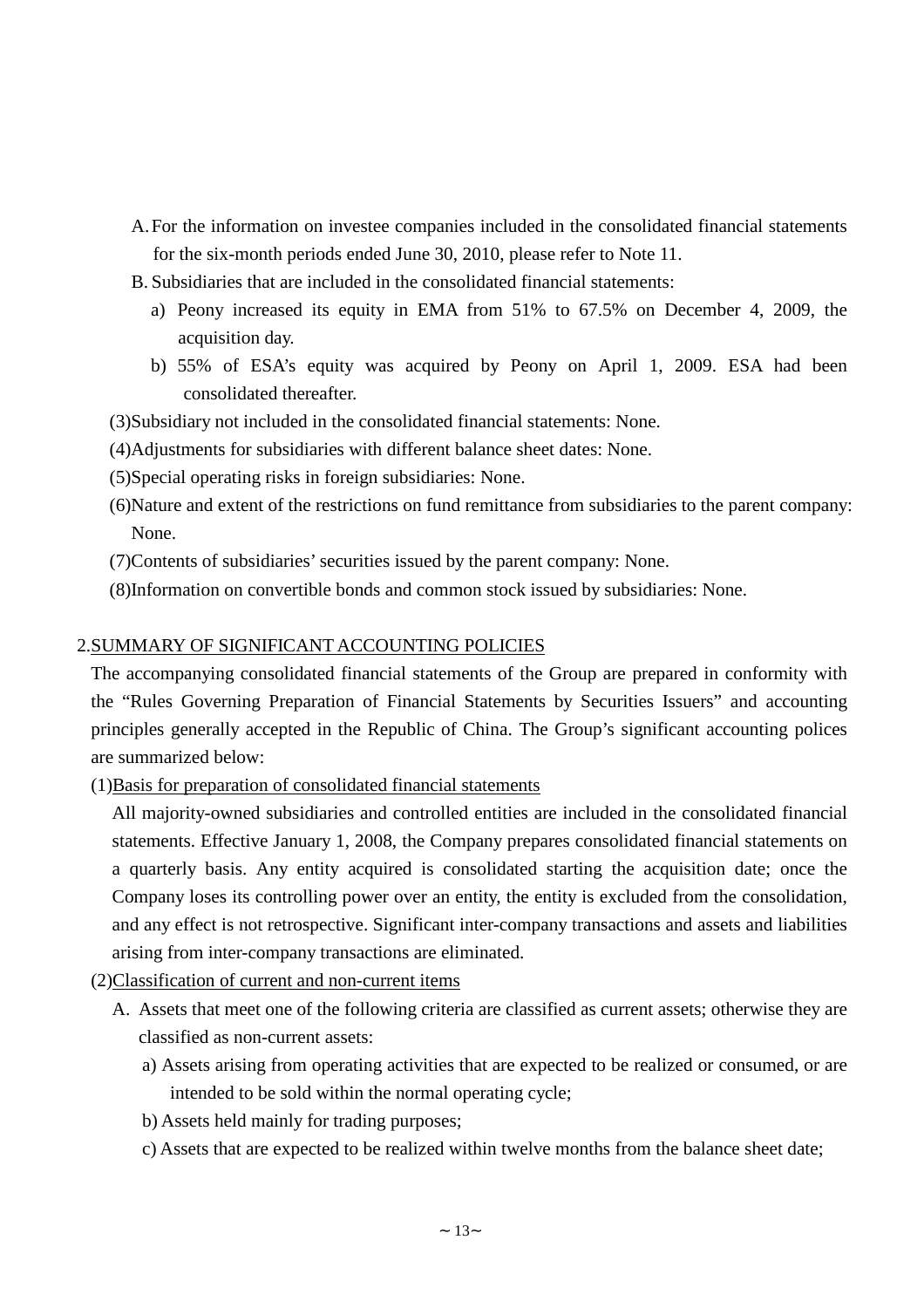- d) Cash and cash equivalents, excluding restricted cash and cash equivalents and those that are to be exchanged or used to pay off liabilities more than twelve months after the balance sheet date.
- B. Liabilities that meet one of the following criteria are classified as current liabilities; otherwise they are classified as non-current liabilities:
	- a) Liabilities arising from operating activities that are expected to be paid off within the normal operating cycle;
	- b) Liabilities arising mainly from trading activities;
	- c) Liabilities that are to be paid off within twelve months from the balance sheet date;
	- d) Liabilities for which the repayment date cannot be extended unconditionally to more than twelve months after the balance sheet date.

## (3)Foreign currency transactions

- A. The Company and its subsidiaries maintain their accounts in New Taiwan dollars and their respective functional currencies, respectively. Transactions denominated in foreign currencies are translated into New Taiwan dollars or their functional currencies at the spot exchange rates prevailing at the transaction dates. Exchange gains or losses due to the difference between the exchange rate on the transaction date and the exchange rate on the date of actual receipt and payment are recognized in current year's profit or loss.
- B. Receivables, other monetary assets and liabilities denominated in foreign currencies are translated at the spot exchange rates prevailing at the balance sheet date. Exchange gains or losses are recognized in profit or loss.
- C. When a gain or loss on a non-monetary item is recognized directly in equity, any exchange component of that gain or loss shall be recognized directly in equity. Conversely, when a gain or loss on a non-monetary item is recognized in profit or loss, any exchange component of that gain or loss shall be recognized in profit or loss. However, non-monetary items that are measured on a historical cost basis are translated using the exchange rate at the date of the transaction.

## (4)Translation of financial statements of foreign subsidiaries

Assets and liabilities of foreign subsidiaries are translated into New Taiwan Dollars using the exchange rates at the balance sheet date. Equity accounts are translated at historical rates except for beginning retained earnings, which are carried forward from prior year's balance. Dividends are translated at the rates prevailing at the date of declaration. Profit and loss accounts are translated at weighted-average rates of the year. The resulting translation differences are included in "cumulative translation adjustments" under stockholders'equity.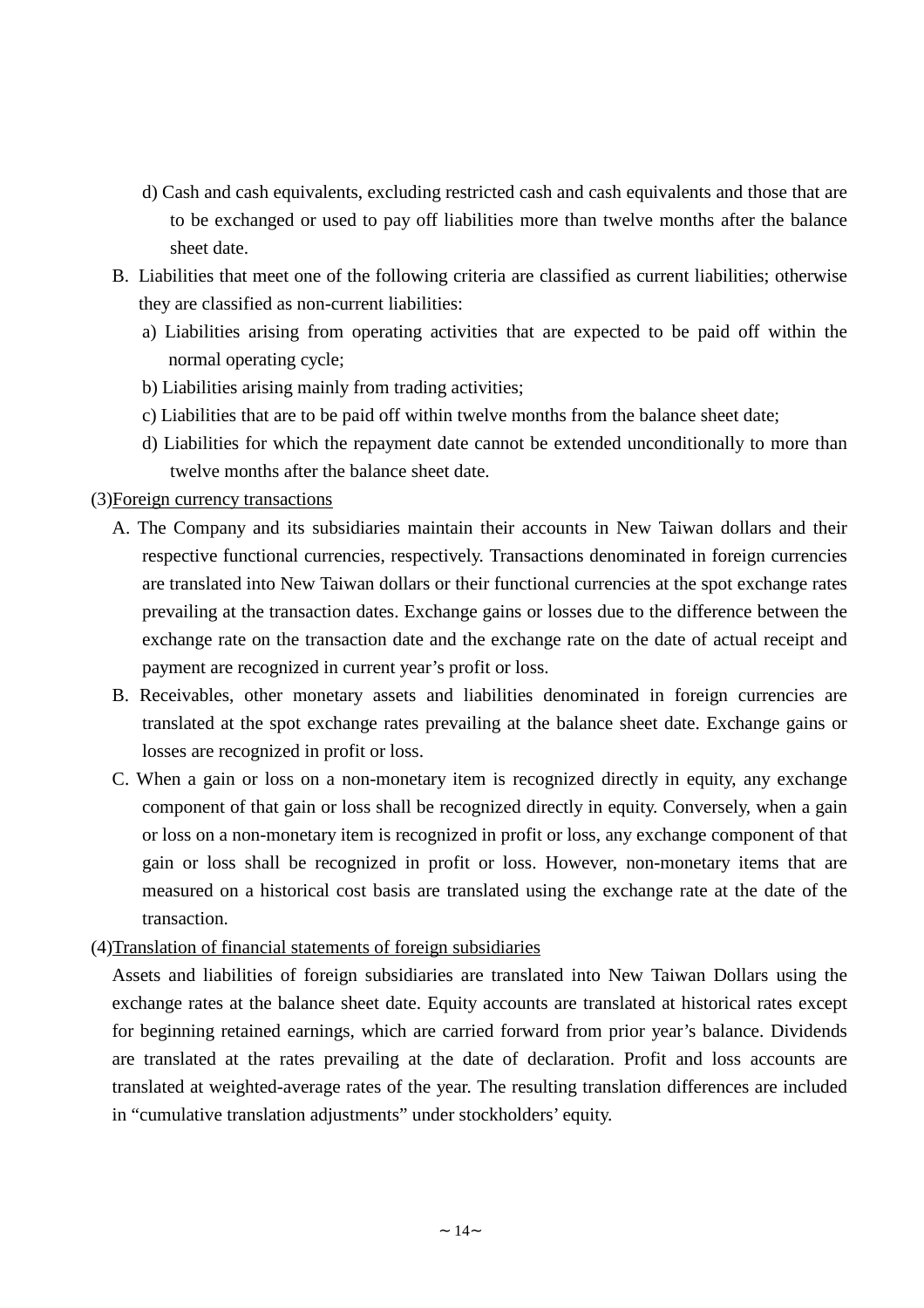(5)Cash and cash equivalents

Cash and cash equivalents include cash on hand and in banks and other short-term highly liquid investments which are readily convertible to known amount of cash and which are subject to insignificant risk of changes in value resulting from fluctuations in interest rates.

The consolidated statements of cash flow were prepared on the basis of cash and cash equiralents. (6)Financial assets and financial liabilities at fair value through profit or loss

- A. Equity financial instruments are recognized and derecognized using trade date accounting; whereas debt, beneficiary certificate, and derivative financial instruments are recognized and derecognized using settlement date accounting. These instruments are initially recognized at their fair values.
- B. These financial instruments are subsequently remeasured and stated at fair value, and the gain or loss is recognized in profit or loss. The fair value of listed stocks, OTC stocks and closed-end mutual funds are based on latest quoted fair prices of the accounting period. The fair value of open-end and balanced mutual funds is based on the net asset value at the balance sheet date.
- C. When a derivative is an ineffective hedging instrument, it is initially recognized at fair value on the date a derivative contract is entered into and is subsequently remeasured at its fair value. If a derivative is a non-option derivative, the fair value initially recognized is zero.
- D. For call options, put options and conversion rights without characteristics of equity, which are embedded in corporate bonds payable, please refer to Note 2 (16).
- E. Financial assets and financial liabilities designated as at fair value through profit or loss at inception are those that conform to one of the following conditions a)Hybrid products.
	- b)As a result of the designation, measurement and recognition inconsistency could be decreased significantly or eliminated.
	- c)The financial products are managed under the method of risk management and investment strategy management established by the Company and performance of the product is assessed by fair value.
- (7)Available-for-sale financial assets
	- A. Equity financial instruments are recognized and derecognized using trade date accounting. These instruments are initially recognized at their fair values plus transaction costs that are directly attributable to the acquisition.
	- B. The financial assets are remeasured and stated at fair value, and the gain or loss is recognized in equity, until the financial asset is derecognized, at which time the cumulative gain or loss previously recognized in equity shall be recognized in profit or loss. The fair value of listed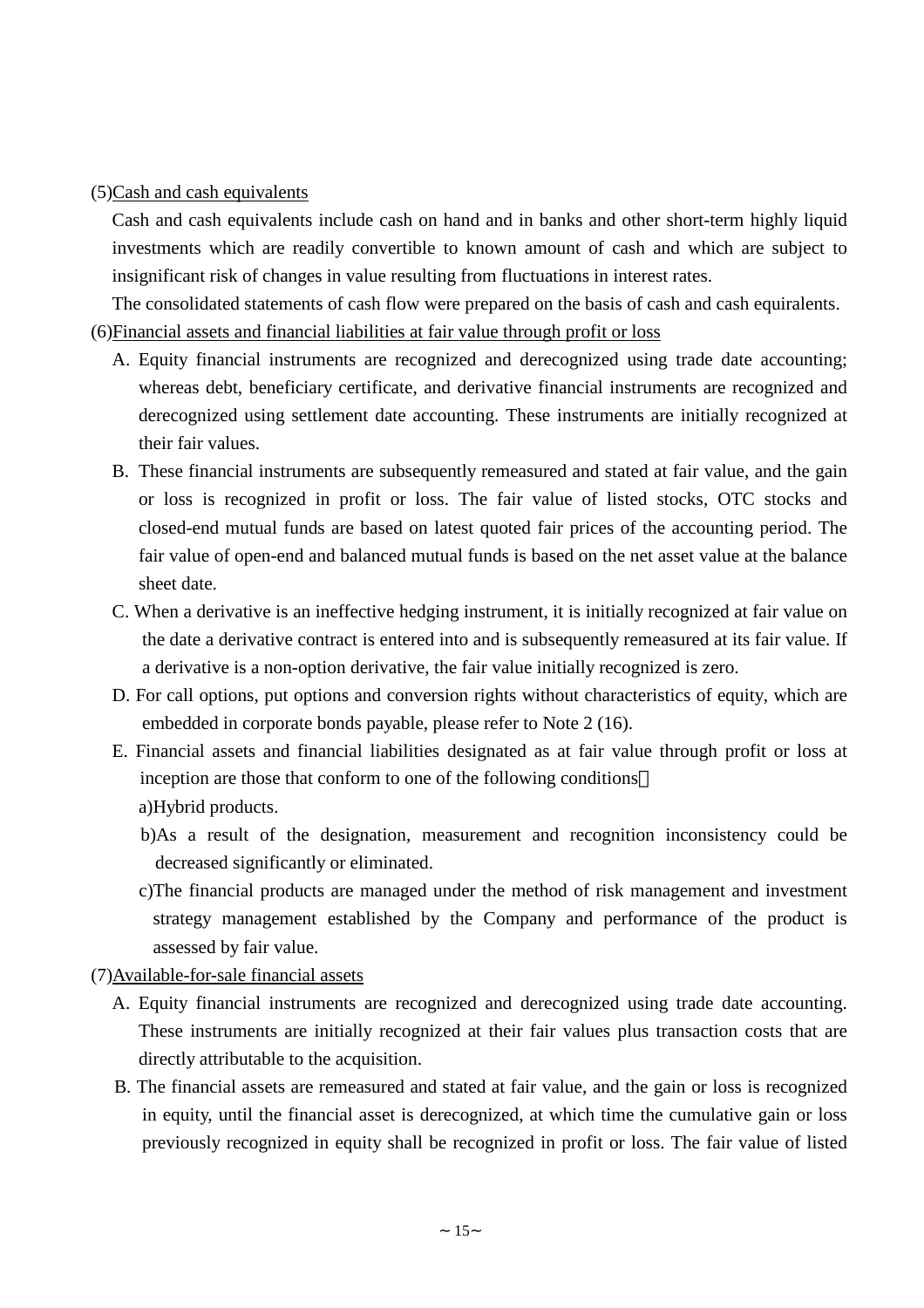stocks and OTC stocks and closed-end mutual funds are based on latest quoted fair prices of the accounting period. The fair value of open-end and balanced mutual funds is based on the net asset value at the balance sheet date.

C. If there is any objective evidence that the financial asset is impaired, the cumulative loss that has been recognized directly in equity shall be transferred from equity to profit or loss. When the fair value of an equity instrument subsequently increases, impairment losses recognized previously in profit or loss shall not be reversed. When the fair value of a debt instrument subsequently increases and the increase can be objectively related to an event occurring after the impairment loss was recognized in profit or loss, the impairment loss shall be reversed to the extent of the loss recognized in profit or loss.

## (8)Held-to-maturity financial assets

- A. Held-to-maturity financial asset is recognized or derecognized using trade date accounting and is stated initially, at its fair value plus transaction costs that are directly attributable to the acquisition of the financial asset.
- B. The financial assets are carried at amortized cost.
- C. If there is any objective evidence that the financial asset is impaired, the impairment loss is recognized in profit or loss. If the fair value of the financial asset subsequently increases and the increase can be objectively related to an event occurring after the impairment loss was recognized in profit or loss, the impairment loss shall be reversed to the extent of the loss previously recognized in profit or loss.The book value after reversion should not exceed the amortized cost without recognition of impairment.
- (9)Financial assets carried at cost
	- A. Financial assets and financial liabilities carried at cost are recognized or derecognized using trade date accounting and are stated initially at fair value plus transaction costs that are directly attributable to the acquisition of the financial asset.
	- B. If there is any objective evidence that the financial asset is impaired, the impairment loss is recognized in profit or loss. Such impairment loss shall not be reversed when the fair value of the asset subsequently increases.

#### (10)Allowance for doubtful accounts

Allowance for doubtful accounts is provided according to the evaluation of the collectibility of notes, accounts and other receivables, taking into account the bad debts incurred in prior years and the aging analysis of the receivables.

(11)Inventories

Inventories refer to fuel inventories and steel inventories. Fuel inventories are physically measured by the crew of each ship and reported back to the Head Office through telegraph for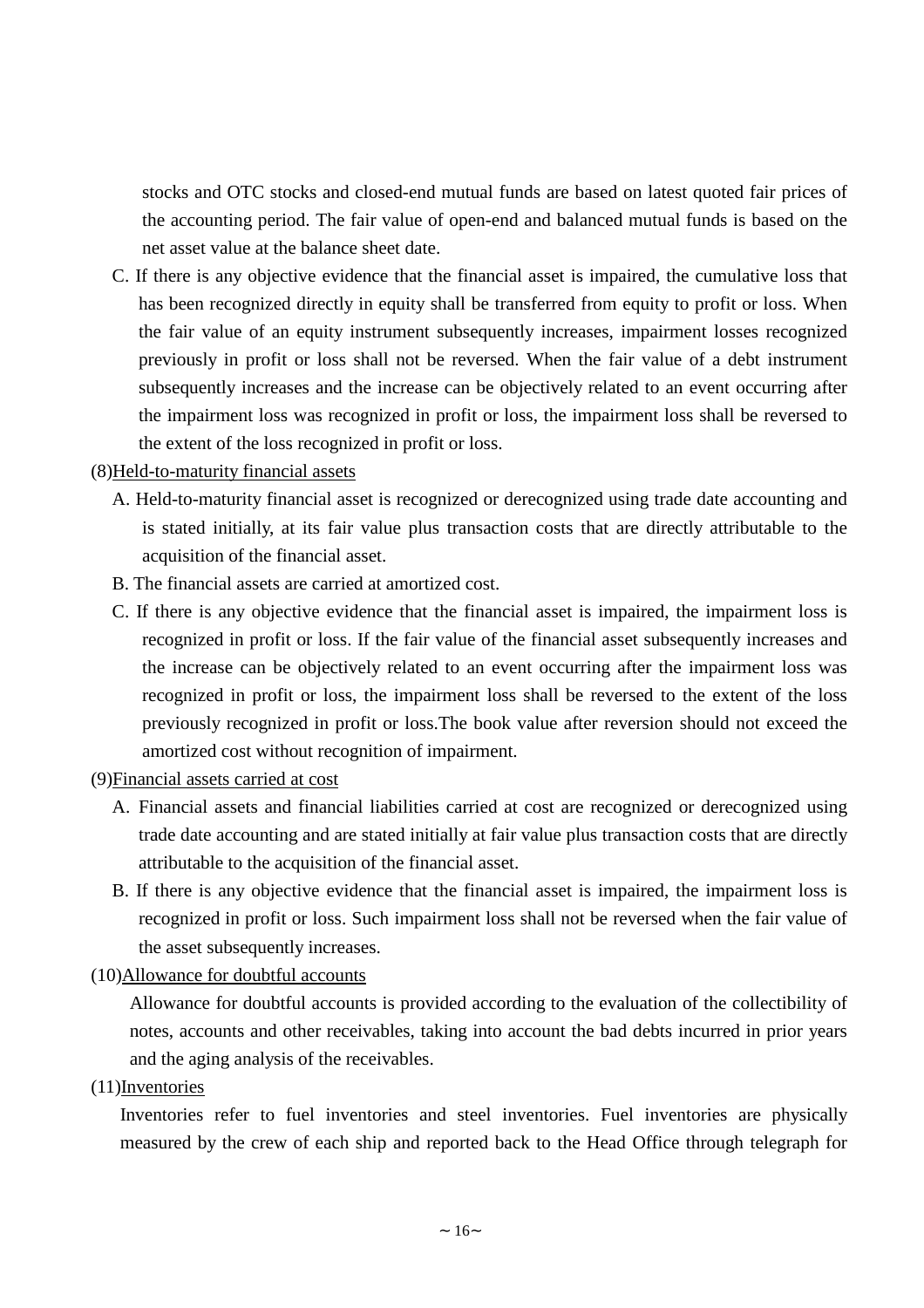recording purposes at balance sheet date. Valuation of inventories is based on the exchange rate prevailing at balance sheet date. The perpetual inventory system is adopted for steel inventory recognition. Steel inventories are stated at cost. The cost is determined using the weighted-average method. At balance sheet date, inventories are evaluated at the lower of aggregate cost or market value. The market value is based on the replacement cost for raw materials and supplies and net realizable value for work in process, finished goods and merchandise.

#### (12)Long-term equity investments accounted for under the equity method

- A. Long-term equity investments in which the Group holds more than 20% of the investee company's voting shares or has significant influence on the investee's operational decisions are accounted for under the equity method. The excess of the initial investment cost over the acquired net asset value of the investee attributable to goodwill is no longer amortized, effective January 1, 2006. Retrospective adjustment of the amount of goodwill amortized in previous year is not required. The excess of acquired net asset value of investee over the initial investment cost is allocated proportionately and applied as a reduction to the book values of identifiable non-current assets, and any remaining amount of such excess after this allocation is credited to extraordinary gains.
- B. Exchange differences arising from translation of financial statements of overseas investee companies accounted for under the equity method are recorded as "cumulative translation adjustments" under stockholders' equity.

#### (13)Property, plant and equipment

- A. Property, plant and equipment are stated at cost. Interests incurred on the loans used to bring the assets to the condition and location necessary for their intended uses are capitalized.
- B. Major improvements and renewals are capitalized and depreciated accordingly. Maintenance and repairs are expensed as incurred.
- C. Depreciation is calculated on a straight-line basis according to the respective assets' useful lives regulated by the Ministry of Finance plus one year of salvage value. Salvage value of the fully depreciated assets, that are still in use, is depreciated based on one year of useful lives in the year the asset is fully depreciated and in the subsequent year, to the extent that the salvage value falls below \$3,000 dollars. When impairment loss is recognized, property, plant and equipment shall be depreciated over their remaining useful lives based on their carrying values adjusted for the impairment loss.
- D. Rents paid on capital leases are capitalized and depreciated accordingly. Lease assets whose ownerships are transferred at the end of the lease term or which contain a bargain purchase option are depreciated over the estimated useful lives; lease assets other than these are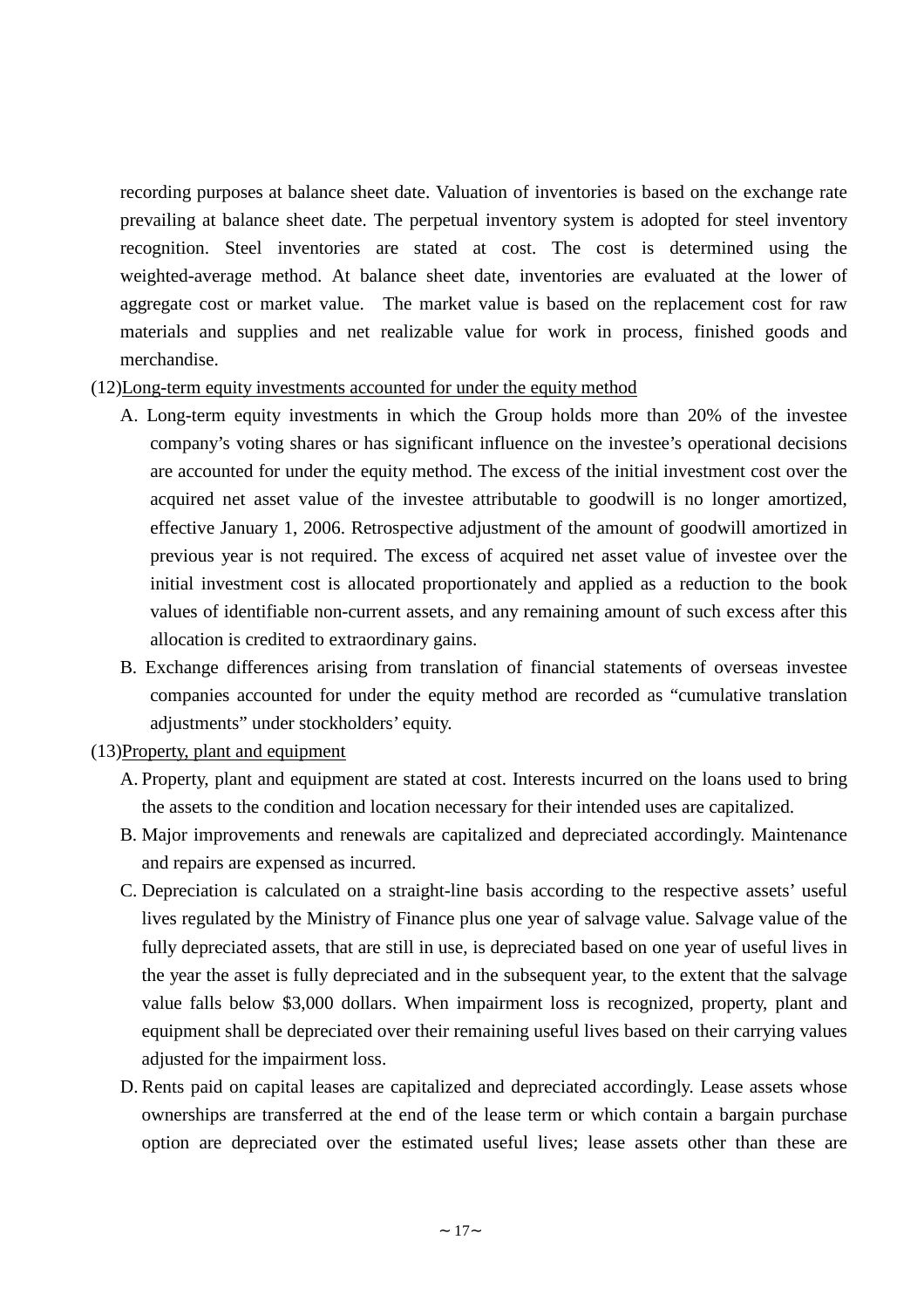depreciated over the lease term.

## (14)Defferred expenses

Deferred expenses refer to the expenses incurred for decoration, computer software and cable installation. The expenses incurred for decoration are amortized on a straight-line basis over five years, and the remaining are amortized over 2-3 years.

#### (15)Impairment of non-financial assets

The Group recognizes impairment loss when there is an indication that the recoverable amount of an asset is less than its carrying amount. The recoverable amount is the higher of the fair value less costs to sell and value in use. When the impairment no longer exists, the impairment loss recognized in prior years shall be recovered.

#### (16)Corporate bonds payable

The difference between the issue price and face value of corporate bonds is accounted for as premium or discount which is required to be amortized over the period from the date of issuance to maturity date using the interest method and is recorded as "interest expense".

- A. For the bonds payable issued after January 1, 2006, in which call option, put option and conversion rights are embedded, the issuer of a financial instrument shall classify the instrument, or its component parts, on initial recognition as a financial liability, a financial asset or an equity instrument in accordance with the substance of the contractual arrangement and the definitions of a financial liability, a financial asset and an equity instrument. These bonds are accounted for as follows:
	- a) The difference between the issue price and face value of corporate bonds is accounted for as premium or discount which is required to be amortized over the period from the date of issuance to maturity date using the interest method and is recorded as "interest expense".
	- b) The value of any derivative features (such as a call option and put option) embedded in the compound financial instrument is recognized as "financial assets or financial liabilities at fair value through profit or loss". These derivative features are subsequently remeasured and stated at fair value on each balance sheet date, and the gain or loss is recognized in "gain or loss on valuation of financial assets or financial liabilities". At the expiration date, if the fair value of common stock exceeds the exercise price of put option, the fair value of the put option is recognized as "paid-in capital"; however, if the fair value of common stock is lower than the exercise price, the fair value of the put option is recognized as "gain or loss".
	- c) A conversion option embedded in the bonds issued by the Company, which is convertible to an equity instrument, is recognized in "capital reserve from stock warrants". When a bondholder exercises his/her conversion rights, the liability component of the bonds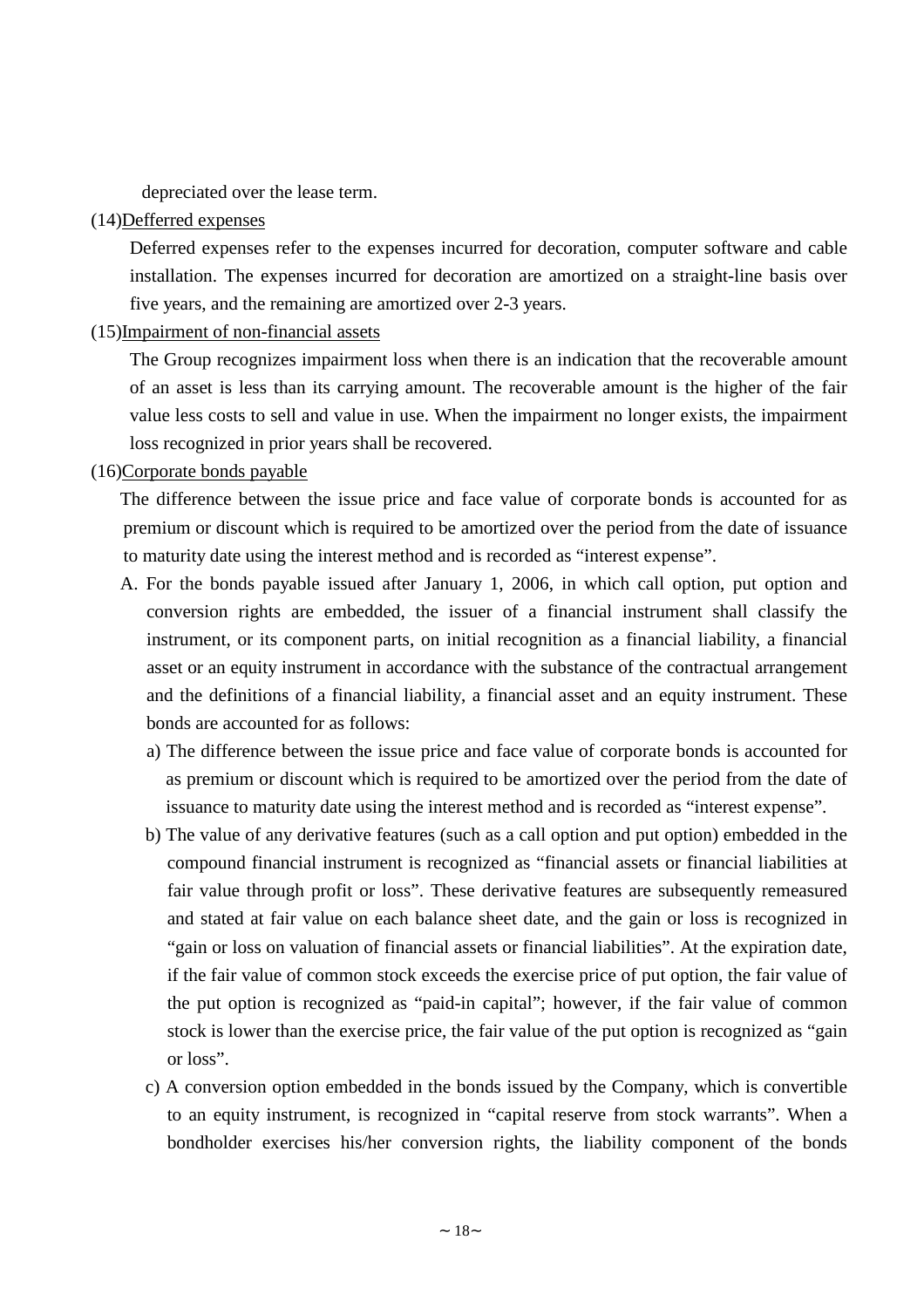(including corporate bonds and embedded derivatives) shall be revalued at fair value on the conversion date, and the resulting difference shall be recognized as "gain or loss" in the current period. The book value of the common stock issued due to the conversion shall be based on the adjusted book value of the above-mentioned liability component plus the book value of the stock warrants.

- d) Costs incurred on issuance of convertible bonds are proportionally charged to the liabilities and equities of the underlying instruments based on initial recognition costs.
- B.If the bondholders have the right, within one year, to exercise the put option embedded in bonds, the Company should classify the bond under current liability. After the right expire, the corporate bonds unconverted or not exchanged should be reclassified under non-current liability.
- (17)Pensions
	- A. Under the defined benefit pension plan, which is adopted by the Company and TTSC, net periodic pension costs are recognized in accordance with the actuarial calculations. Net periodic pension costs include service cost, interest cost, expected return on plan assets, and amortization of unrecognized net transition obligation and gains or losses on plan assets. Unrecognized net transition obligation is amortized on a straight-line basis over 15 years. Under the defined contribution pension plan, net periodic pension costs are recognized as incurred.
	- B. The amount contributed is recognized as pension cost as incurred on an accrual basis .According to R.O.C. SFAS No. 23, "Interim Financial Reporting and Disclosures ", the Company can choose not to disclose information on pension, which is stated in paragraph 34 of R.O.C. SFAS No. 18, "Accounting for Pensions."
- (18)Income taxes
	- A. Inter-period and intra-period income tax allocation methods are employed. Over or under provision of prior years'income tax liabilities is included in current year's income tax. After an amendment of the tax law, in the year of its promulgation, deferred income tax assets and liabilities are to be recomputed. Net changes in deferred income tax assets and liabilities, resulting from the recomputation, are to be recognized in the income tax expense (benefit) of continuing operations.
	- B. Investment tax credits arising from expenditures incurred on acquisitions of equipment or technology, research and development, employees' training, and equity investments are recognized in the year the related expenditures are incurred.
	- C. An additional 10% tax is levied on the unappropriated retained earnings and is recorded as income tax expense in the year when the stockholders resolve to retain the earnings.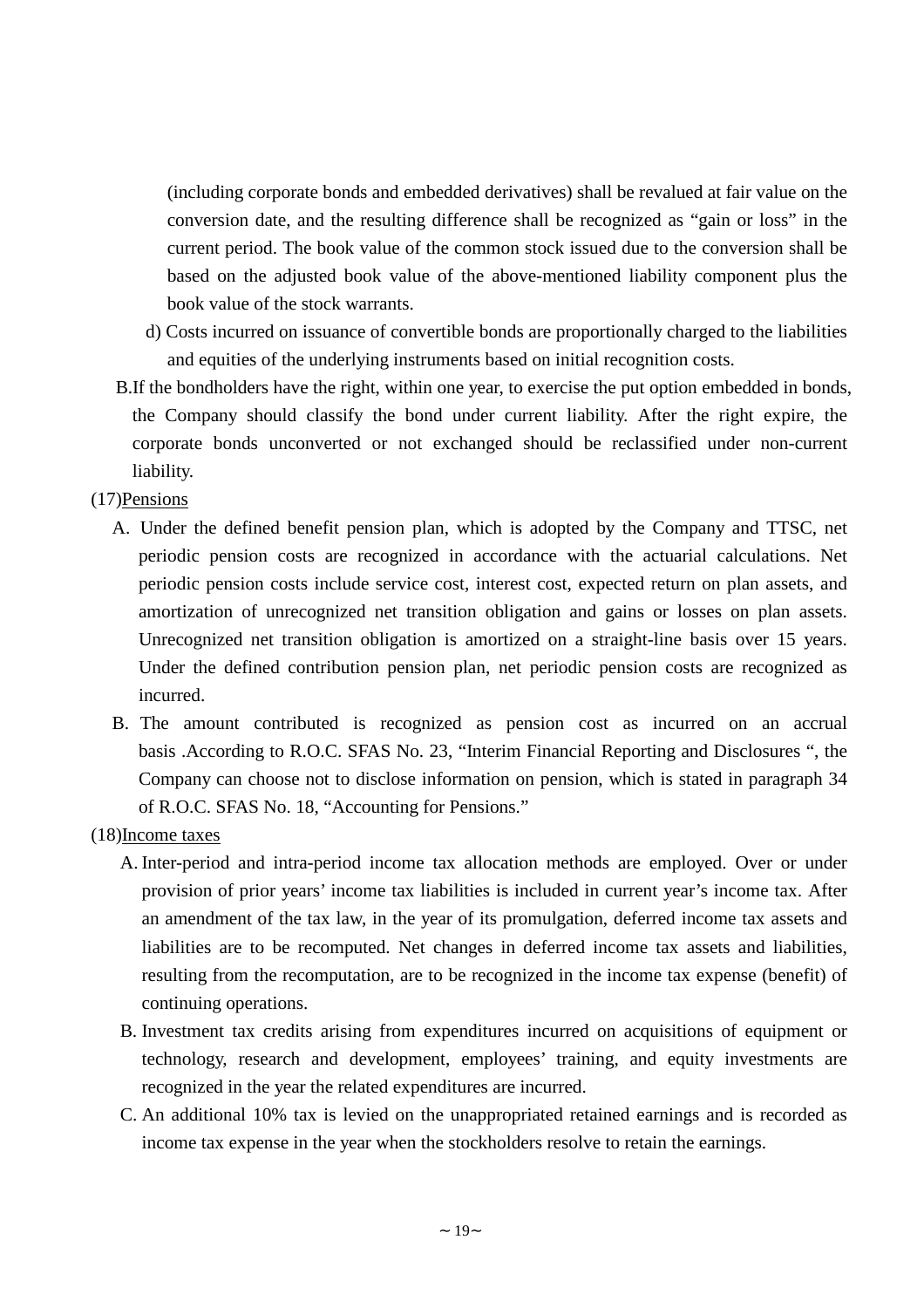#### (19)Employees' bonuses and directors' and supervisors' remuneration

Effective January 1, 2008, pursuant to EITF 96-052 of the Accounting Research and Development Foundation, R.O.C., dated March 16, 2007, "Accounting for Employees'Bonuses and Directors'and Supervisors'Remuneration", the costs of employees'bonuses and directors' and supervisors'remuneration are accounted for as expenses and liabilities, provided that such a recognition is required under legal or constructive obligation and those amounts can be estimated reasonably. However, if the accrued amounts for employees'bonuses and directors' and supervisors' remuneration are significantly different from the actual distributed amounts resolved by the stockholders at their annual stockholders'meeting subsequently, the differences shall be recognized as gain or loss in the following year. In addition, according to EITF 97-127 of the Accounting Research and Development Foundation, R.O.C., dated March 31, 2008, "Criteria for Listed Companies in Calculating the Number of Shares of Employees' Stock Bonus", the Company calculates the number of shares of employees' stock bonus based on the closing price of their common stock at the previous day of the stockholders'meeting held in the year following the financial reporting year, and after taking into account the effects of ex-rights and ex-dividends.

## (20)Revenues costs and expenses recognition

Revenues are recognized when the earning process is substantially completed and are realized or realizable. Costs and expenses are recognized as incurred.

## (21)Use of estimates

- A. The preparation of financial statements in conformity with generally accepted accounting principles requires management to make estimates and assumptions that affect the amounts of assets and liabilities and the disclosures of contingent assets and liabilities at the date of the financial statements and the amounts of revenues and expenses during the reporting period. Actual results could differ from those assumptions and estimates.
- B. Accrued expenses are recorded at the amounts stated in the original supporting documents. Foreign port charges without supporting documents are estimated based on past records and period-end sailing schedules. Differences between the expenses actually incurred in the following year and the estimated accrued expenses are credited or charged to operating costs or expenses in the following year.

## 3.CHANGES IN ACCOUNTING PRINCIPLES

Effective January 1, 2009, the Group adopted the amendments to R.O.C. SFAS No. 10, "Accounting for Inventories". Such change in accounting principle had no effect on the consolidated net income or consolidated earnings per share as of and for the six-month periods ended June 30, 2009.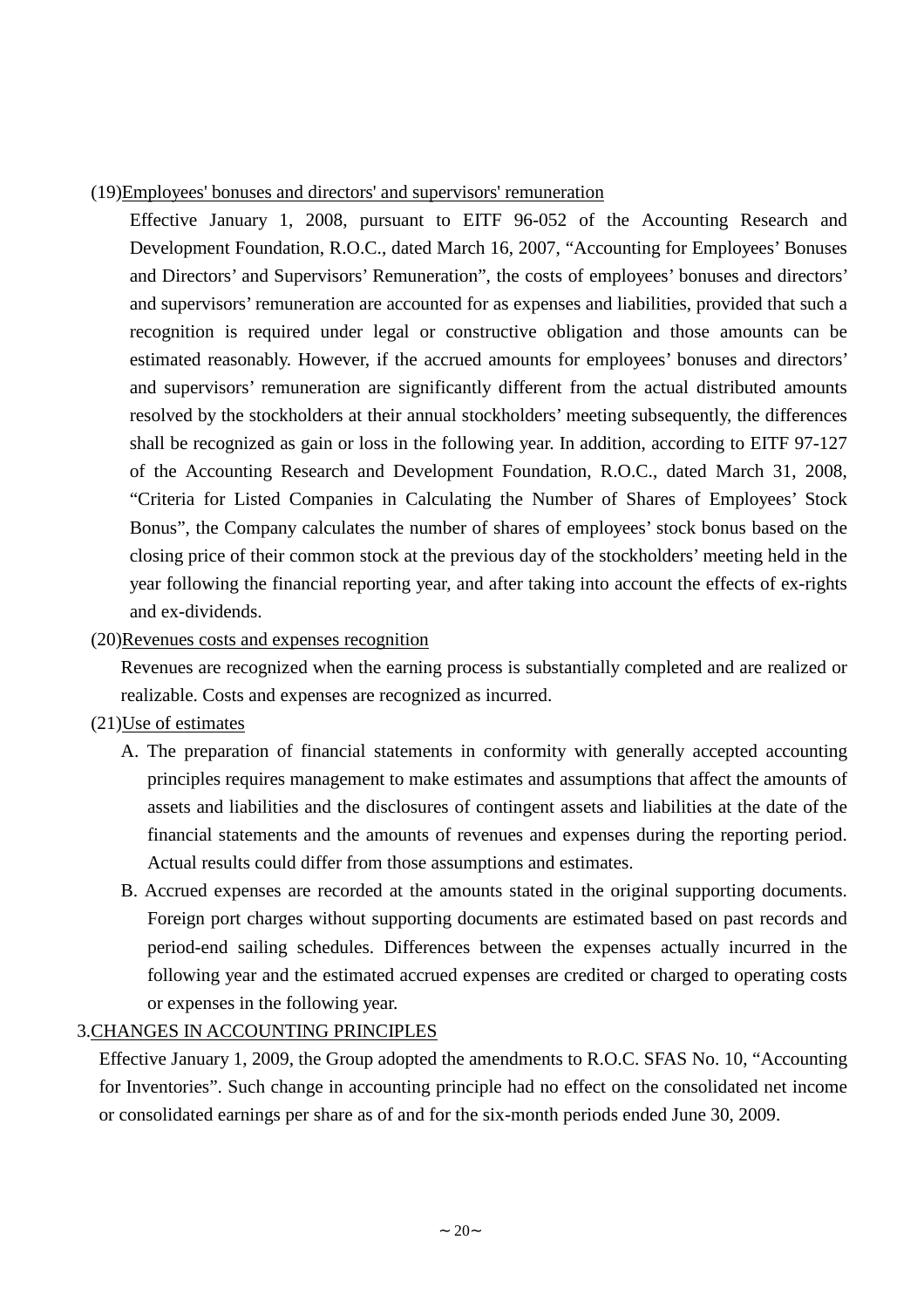# 4.DETAILS OF SIGNIFICANT ACCOUNTS

(1)Cash and cash equivalents

|                                                                     | June 30, 2010 |               | June 30, 2009 |               |
|---------------------------------------------------------------------|---------------|---------------|---------------|---------------|
| Cash                                                                | \$            | 24,760        | $\mathbb{S}$  | 26,363        |
| Checking accounts                                                   |               | 503           |               | 1,766         |
| Demand deposits                                                     |               | 141,832       |               | 35,763        |
| Foreign currency deposits                                           |               | 3,368,534     |               | 4,687,492     |
| Time deposits (New Taiwan dollars)                                  |               | 1,885,900     |               | 175,500       |
| Time deposits (Foreign currencies)                                  |               | 7,713,350     |               | 15,507,859    |
| Less: Unrealized foreign exchange loss                              |               | 2,206)        |               | 25,507)       |
|                                                                     | \$            | 13,132,673    | \$            | 20,409,236    |
| (2) Financial assets at fair value through profit or loss           |               |               |               |               |
|                                                                     |               | June 30, 2010 |               | June 30, 2009 |
| Current items:                                                      |               |               |               |               |
| Trading financial assets                                            |               |               |               |               |
| Listed (TSE and OTC) stocks                                         | \$            | 290           | $\mathcal{S}$ | 290           |
| Beneficiary certificates                                            |               | 2,242,021     |               | 2,627,002     |
| Interest rate swap (IRS)                                            |               | 422           |               | 3,390         |
| Cross currency swap (CCS)                                           |               | 24,278        |               | 17,208        |
| Oil swap                                                            |               | 1,603         |               |               |
| <b>Structural financial instruments</b>                             |               | 3,158         |               | 803,158       |
| <b>Embedded derivatives</b>                                         |               | 1,000         |               |               |
|                                                                     |               | 2,272,772     |               | 3,451,048     |
| Adjustments                                                         |               | 62,813)       |               | 65,794)       |
|                                                                     | \$            | 2,209,959     | \$            | 3,385,254     |
| Non-current items:                                                  |               |               |               |               |
| Financial assets designated as at fair value through profit or loss |               |               |               |               |
| Corporate bonds                                                     | \$            | 100,000       | \$            |               |
| Adjustments                                                         |               | 6,904)        |               |               |
|                                                                     | \$            | 93,096        | \$            |               |

A.For the six-month periods ended June 30, 2010 and 2009, the Group recognized net gain of \$194,584 and net loss of \$13,650, respectively.

B.Hedge accounting for these derivative instruments held for hedging activities was not adopted.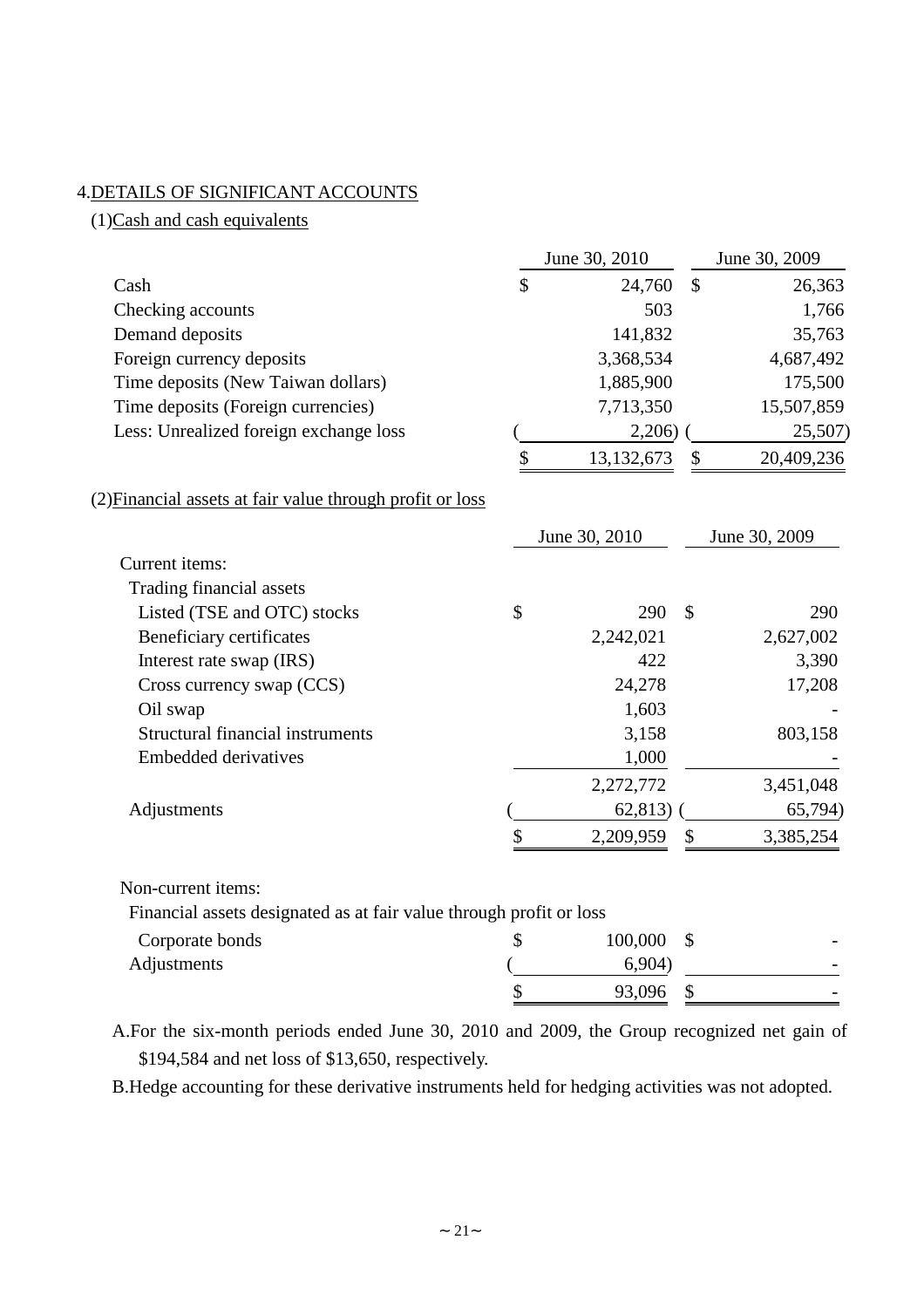# (3)Available-for-sale financial assets

|                                       | June 30, 2010 |               |               | June 30, 2009 |
|---------------------------------------|---------------|---------------|---------------|---------------|
| Non-current items:                    |               |               |               |               |
| Listed (TSE and OTC) stocks           |               |               |               |               |
| Central Reinsurance Corp.             | \$            | 490,801       | \$            | 490,801       |
| Fubon Financial Holding Co., Ltd.     |               | 3,871         |               | 3,871         |
|                                       |               | 494,672       |               | 494,672       |
| Adjustments                           |               | 318,542       |               | 40,372        |
|                                       | \$            | 813,214       | \$            | 535,044       |
| (4) Held-to-maturity financial assets |               |               |               |               |
|                                       |               | June 30, 2010 |               | June 30, 2009 |
| Non-current items:                    |               |               |               |               |
| Financial bonds                       | \$            | 1,331,185     | $\mathcal{S}$ | 364,463       |
| Corporate bonds                       |               | 1,820,000     |               |               |
|                                       | \$            | 3,151,185     | \$            | 364,463       |
| (5) Financial assets carried at cost  |               |               |               |               |
|                                       |               | June 30, 2010 |               | June 30, 2009 |
| Non-current item:                     |               |               |               |               |
| Unlisted stocks                       | \$            | 5,016,071     | \$            | 5,087,442     |

A.The Group's investment in unlisted stocks was measured at cost since its fair value cannot be measured reliably.

B.The above financial assets carried at cost - Classic Outlook Investment Ltd. and Everup Profits Ltd. – were pledged for CLOVE's long-term loan. Please refer to Note 4 (17) and 6.

## (6)Accounts receivable, net

|                                              | June 30, 2010 |               | June 30, 2009 |               |  |
|----------------------------------------------|---------------|---------------|---------------|---------------|--|
| Non-related parties                          | \$            | 8,956,166     | - \$          | 7,422,346     |  |
| Add: Unrealized foreign exchange gain (loss) |               | 4,924         |               | 4,460         |  |
| Less: Allowance for doubtful accounts        |               | 17,423)       |               | 23,660)       |  |
|                                              |               | 8,943,667     |               | 7,394,226     |  |
| Related parties                              |               | 311,512       |               | 207,300       |  |
|                                              |               | 9,255,179     | S             | 7,601,526     |  |
| (7) Other financial assets - current         |               |               |               |               |  |
|                                              |               | June 30, 2010 |               | June 30, 2009 |  |
| Futures transaction margin                   |               | 174,958       |               | 244,300       |  |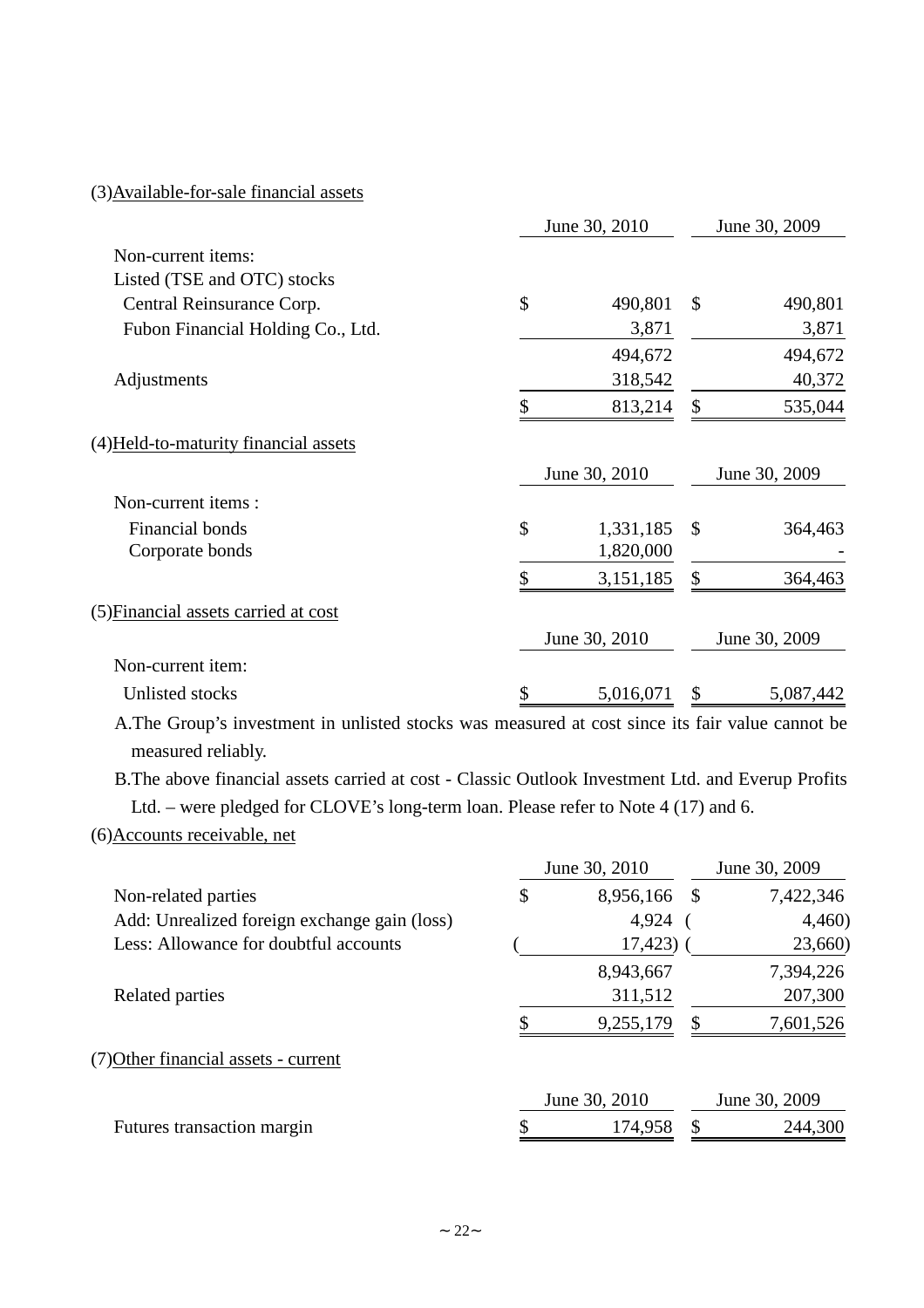#### (8)Inventories

|                            | June 30, 2010   |    |               |
|----------------------------|-----------------|----|---------------|
| Ship fuel                  | \$<br>2,181,199 | \$ | 1,974,330     |
| Steel and others           | 345,803         |    | 384,040       |
|                            | 2,527,002       | \$ | 2,358,370     |
| (9) Other current assets   |                 |    |               |
|                            | June 30, 2010   |    | June 30, 2009 |
| Agent accounts             | \$<br>1,701,529 | \$ | 1,239,981     |
| Agency reciprocal accounts | 1,836,833       |    | 1,068,992     |
| Temporary debits           | 199,654         |    | 164,241       |
|                            | 3,738,016       | \$ | 2,473,214     |

## A.Agent accounts

These accounts occur when foreign agencies, based on the agreement with the Group, deal with foreign port formalities regarding arrival and departure of ships, cargo loading, discharging, and forwarding, collection of freight, and payment of expenses incurred in the foreign port.

# B.Agency reciprocal accounts

Temporary accounts between the Group and Evergreen International S.A., Gaining Enterprise S.A., Italia Marittima S.p.A., Evergreen Marine (Hong Kong) Ltd. and Evergreen Marine (Singapore) Pte. Ltd. These accounts occur as these ship owners incur foreign port expenses and related rental expenses.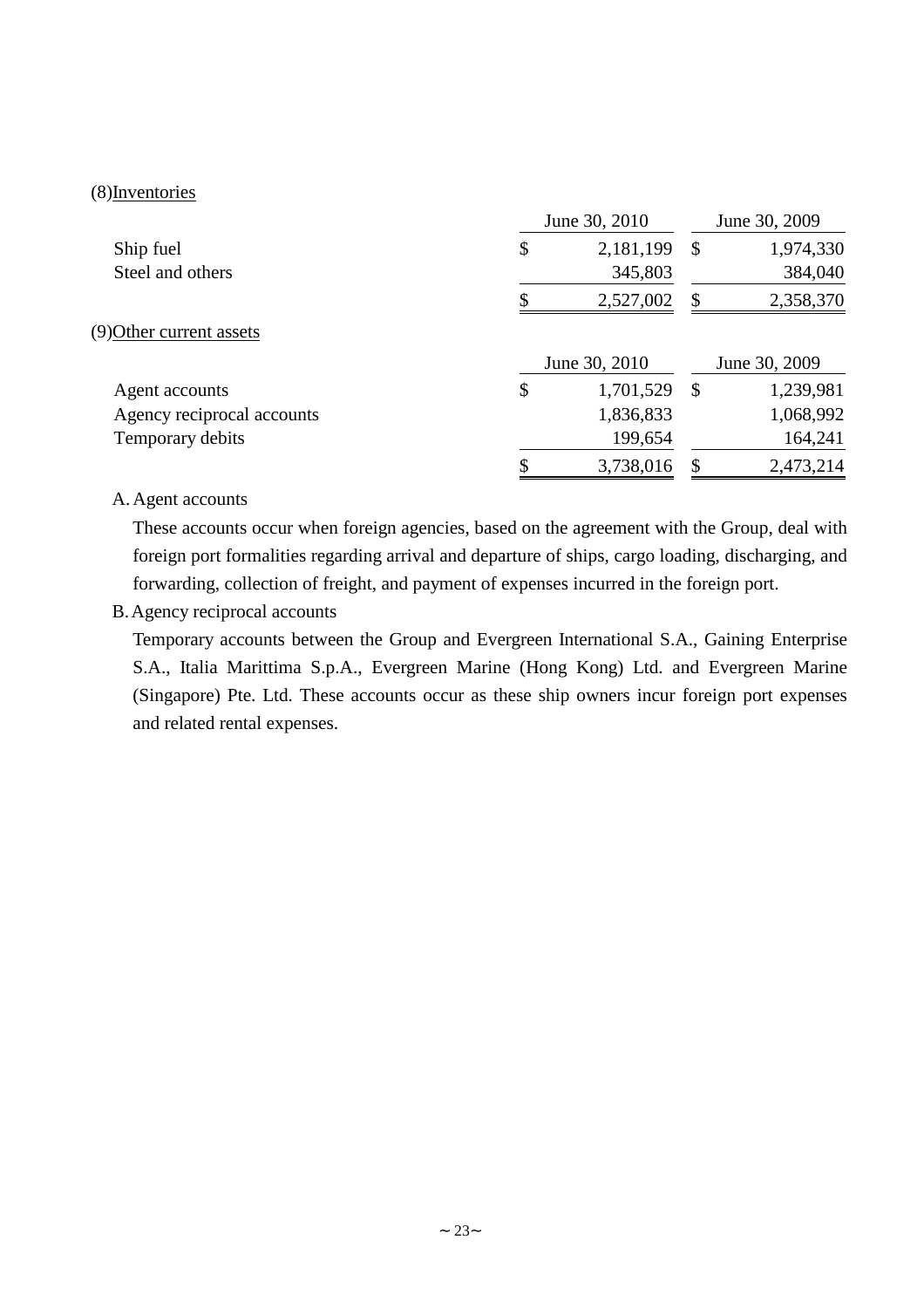# (10)Long-term equity investments accounted for under the equity method

A. Details of long-term equity investments accounted for under the equity method are setforth below:

|                                                                     | June 30, 2010 | Carrying amount  |                         |  |
|---------------------------------------------------------------------|---------------|------------------|-------------------------|--|
|                                                                     | Percentage    |                  |                         |  |
| Investee company                                                    | of ownership  | June 30, 2010    | June 30, 2009           |  |
| Charng Yang Development Co., Ltd.                                   | 40.00%        | \$<br>547,572    | $\mathbb{S}$<br>516,570 |  |
| <b>Evergreen International Storage</b><br>and Transport Corporation | 39.74%        | 8,180,284        | 7,738,215               |  |
|                                                                     | 31.25%        | 82,931           | 71,772                  |  |
| <b>Evergreen Security Corporation</b>                               |               |                  |                         |  |
| <b>EVA Airways Corporation</b>                                      | 19.32%        | 7,409,705        | 4,822,788               |  |
| Taipei Port Container Terminal                                      |               |                  |                         |  |
| Corporation                                                         | 27.87%        | 1,234,948        | 931,281                 |  |
| Ningbo Victory Container Co., Ltd.                                  | 40.00%        | 77,380           | 80,395                  |  |
| Qingdao Evergreen Container Storage<br>and Transportation Co., Ltd. | 40.00%        | 206,166          | 208,137                 |  |
| Kingtrans International Logistics<br>(Tianjin) Co., Ltd.            | 30.20%        | 138,698          | 118,381                 |  |
| Luanta Investment (Netherlands)                                     |               |                  |                         |  |
| N.V.                                                                | 50.00%        | 2,621,299        | 2,832,831               |  |
| Balsam Investment (Netherlands)<br>N.V.                             | 49.00%        | 2,172,384        | 2,764,393               |  |
| Colon Container Terminal S.A.                                       | 36.00%        | 2,169,996        | 2,201,405               |  |
| <b>Evergreen Container Terminal</b>                                 |               |                  |                         |  |
| (Thailand) Ltd.                                                     | 48.18%        | 979,458          | 1,005,213               |  |
| Green Peninsula Agencies<br>SDN. BHD.                               | 30.00%        | 255,059          | 244,652                 |  |
|                                                                     |               | \$<br>26,075,880 | \$<br>23,536,033        |  |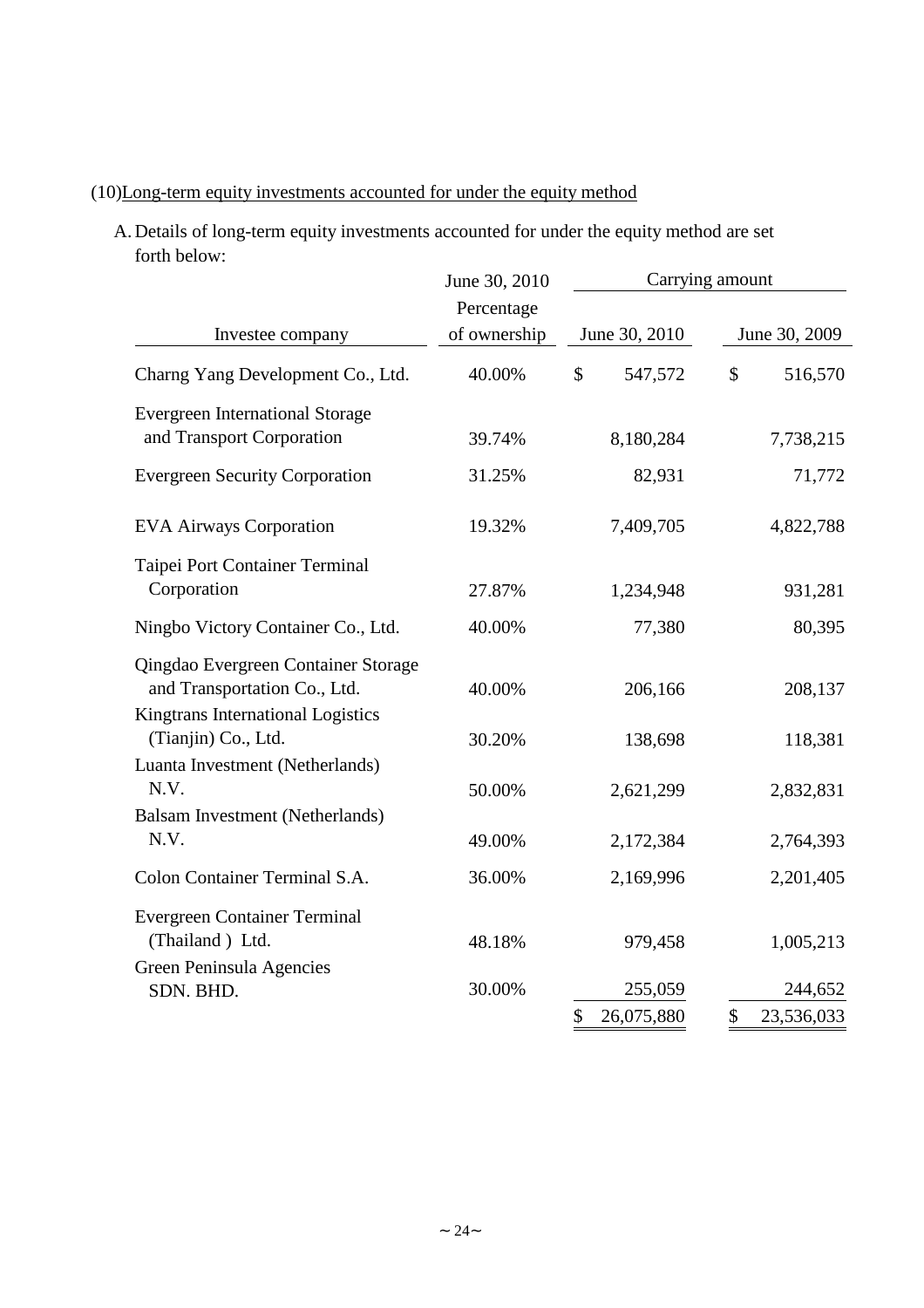|                                                                     | For the six-month periods ended June 30, |                         |            |  |  |  |  |
|---------------------------------------------------------------------|------------------------------------------|-------------------------|------------|--|--|--|--|
| Investee company                                                    |                                          | 2010                    | 2009       |  |  |  |  |
| Charng Yang Development Co. Ltd.                                    | \$                                       | $\mathcal{S}$<br>28,714 | 23,816     |  |  |  |  |
| Evergreen International Storage and<br><b>Transport Corporation</b> |                                          | 284,506                 | 166,409    |  |  |  |  |
| <b>Evergreen Security Corporation</b>                               |                                          | 9,011                   | 6,618      |  |  |  |  |
| <b>EVA Airways Corporation</b>                                      |                                          | $1,008,231$ (           | 320,322)   |  |  |  |  |
| Taipei Port Container Terminal Corporation                          |                                          | $28,468$ ) (            | 21,693)    |  |  |  |  |
| Ningbo Victory Container Co., Ltd.                                  |                                          | 2,920                   | 5,082      |  |  |  |  |
| Qingdao Evergreen Container Storage and<br>Transportation Co., Ltd. |                                          | 15,856                  | 16,725     |  |  |  |  |
| Kingtrans International Logistics (Tianjin)<br>Co., Ltd.            |                                          | 381(                    | 3,532)     |  |  |  |  |
| Luanta Investment (Netherlands) N.V.                                |                                          | $109,441$ ) (           | 24,234)    |  |  |  |  |
| Balsam Investment (Netherlands) N.V.                                |                                          | 69,963 (                | 2,737,405) |  |  |  |  |
| Colon Container Terminal S.A.                                       |                                          | 38,216                  | 28,383     |  |  |  |  |
| Evergreen Container Terminal (Thailand)<br>Ltd.                     |                                          | 225,998                 | 38,875     |  |  |  |  |
| Green Peninsula Agencies SDN. BHD.                                  |                                          | 22,072                  | 10,607     |  |  |  |  |
|                                                                     | \$                                       | 1,567,959<br>(          | 2,810,671) |  |  |  |  |

B. Investment income (loss) accounted for under the equity method for the six-month periods ended June 30, 2010 and 2009 is set forth below:

C. On July 23, 2009, the Company issued its first domestic secured exchangeable bonds based on the resolution by the Board of Directors. Pursuant to the terms of issuance, the bondholders may exchange the exchangeable bonds into the common stocks of Evergreen International Storage and Transport Corporation (EITC) during the period from one month after the exchangeable bonds are issued to 10 days before the maturity of the exchangeable bonds. The Company has already appropriated 82,481 thousand shares of common stock of Evergreen International Storage and Transport Corporation to the account in Taiwan Depository and Clearing Corporation, for the use of exchange from exchangeable bonds to common stock of EITC. (For details of the issuance terms of the exchangeable bonds, please refer to Note 4(16)).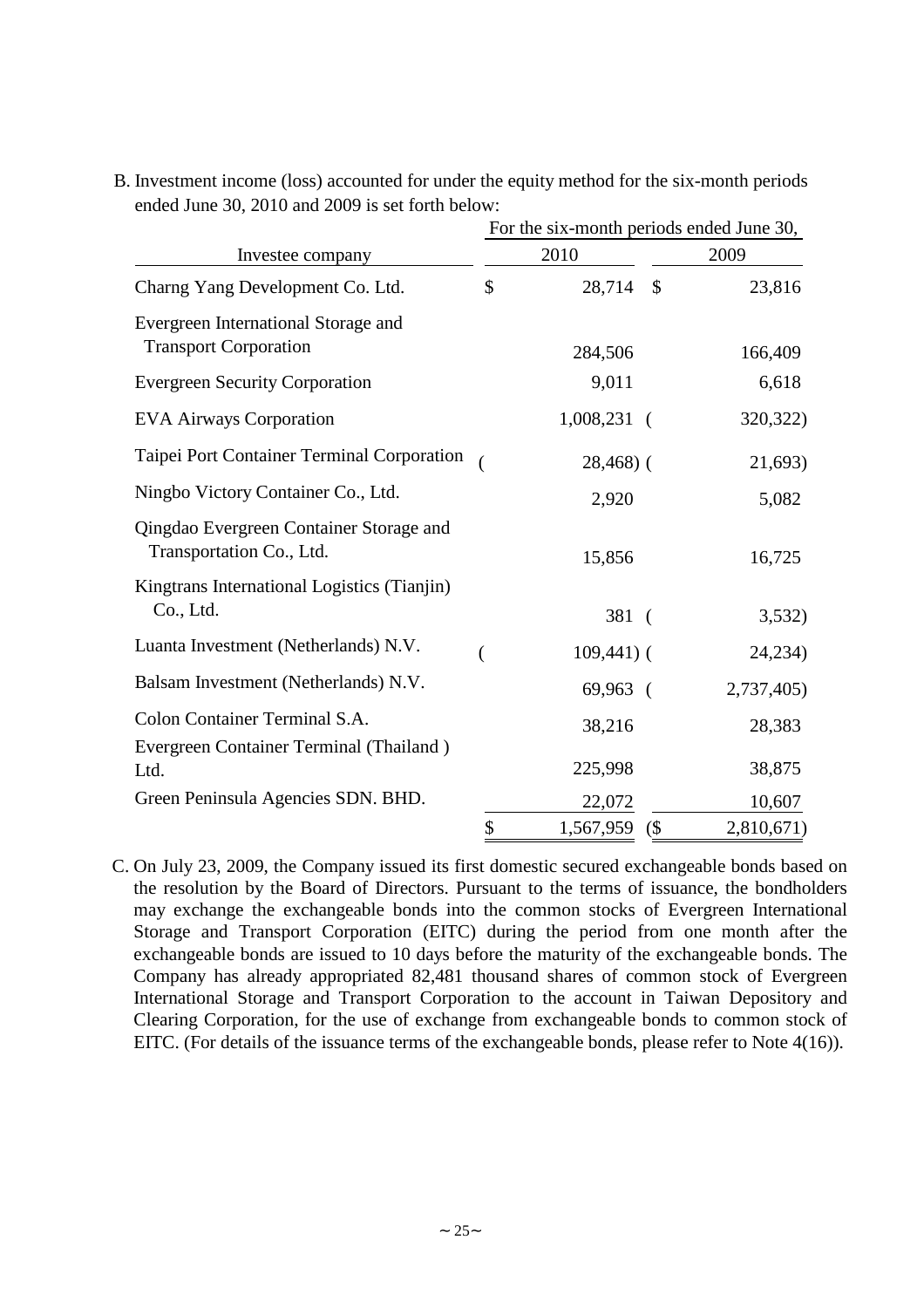# (11)Property, plant and equipment

|                                      | June 30, 2010 |            |               |             |    |                |  |
|--------------------------------------|---------------|------------|---------------|-------------|----|----------------|--|
|                                      | Accumulated   |            |               |             |    |                |  |
| Asset                                | Initial cost  |            | depreciation  |             |    | Net book value |  |
| Land                                 | \$            | 2,186,379  | $\mathcal{S}$ |             | \$ | 2,186,379      |  |
| <b>Buildings</b>                     |               | 2,828,933  |               | 1,166,873)  |    | 1,662,060      |  |
| Machinery equipment                  |               | 769,870    |               | 578,602)    |    | 191,268        |  |
| Loading and unloading equipment      |               | 8,351,072  |               | 4,752,082)  |    | 3,598,990      |  |
| Computer and communication equipment |               | 298,835    |               | 260,272)    |    | 38,563         |  |
| Transportation equipment             |               | 24,437,670 |               | 14,708,829) |    | 9,728,841      |  |
| <b>Ships</b>                         |               | 53,649,038 |               | 22,423,781) |    | 31,225,257     |  |
| Dock and wharf equipment             |               | 131,742    |               |             |    | 131,742        |  |
| Office equipment                     |               | 529,833    |               | 396,317)    |    | 133,516        |  |
| Lease assets                         |               | 1,310      | $\left($      | 106)        |    | 1,204          |  |
| Leasehold improvements               |               | 25,998     |               | 13,306)     |    | 12,692         |  |
|                                      |               | 93,210,680 | $($ \$        | 44,300,168) | \$ | 48,910,512     |  |

|                                      | June 30, 2009<br>Accumulated |              |               |              |                |              |  |
|--------------------------------------|------------------------------|--------------|---------------|--------------|----------------|--------------|--|
|                                      |                              |              |               |              |                |              |  |
| Asset                                |                              | Initial cost |               | depreciation | Net book value |              |  |
| Land                                 | \$                           | 2,187,504    | $\mathcal{S}$ |              | \$             | 2,187,504    |  |
| <b>Buildings</b>                     |                              | 2,935,528    |               | 1,179,294)   |                | 1,756,234    |  |
| Machinery equipment                  |                              | 731,097      |               | 530,749)     |                | 200,348      |  |
| Loading and unloading equipment      |                              | 7,236,205    |               | 4,265,327    |                | 2,970,878    |  |
| Computer and communication equipment |                              | 334,953      |               | 288,733)     |                | 46,220       |  |
| Transportation equipment             |                              | 25,769,503   |               | 14,727,723)  |                | 11,041,780   |  |
| <b>Ships</b>                         |                              | 58,460,853 ( |               | 22,623,480)  |                | 35,837,373   |  |
| Dock and wharf equipment             |                              | 143,494      |               |              |                | 143,494      |  |
| Office equipment                     |                              | 527,014      | $\sqrt{ }$    | 375,154)     |                | 151,860      |  |
| Lease assets                         |                              | 3,797        |               | 2,491)       |                | 1,306        |  |
| Leasehold improvements               |                              | 27,064       |               | 14,703)      |                | 12,361       |  |
|                                      |                              | 98,357,012   |               | 44,007,654)  |                | 54, 349, 358 |  |
| Construction in progress and         |                              |              |               |              |                |              |  |
| prepayments for equipment            |                              | 152,643      |               |              |                | 152,643      |  |
|                                      | \$                           | 98,509,655   | (             | 44,007,654)  | \$             | 54,502,001   |  |

A. All the aforementioned ships have been insured based on the market value of each vessel or the requirement of the creditor banks. As of June 30, 2010 and 2009, the insurance coverage amounted to USD1,361,700 and USD1,732,300, respectively. In addition, the ships were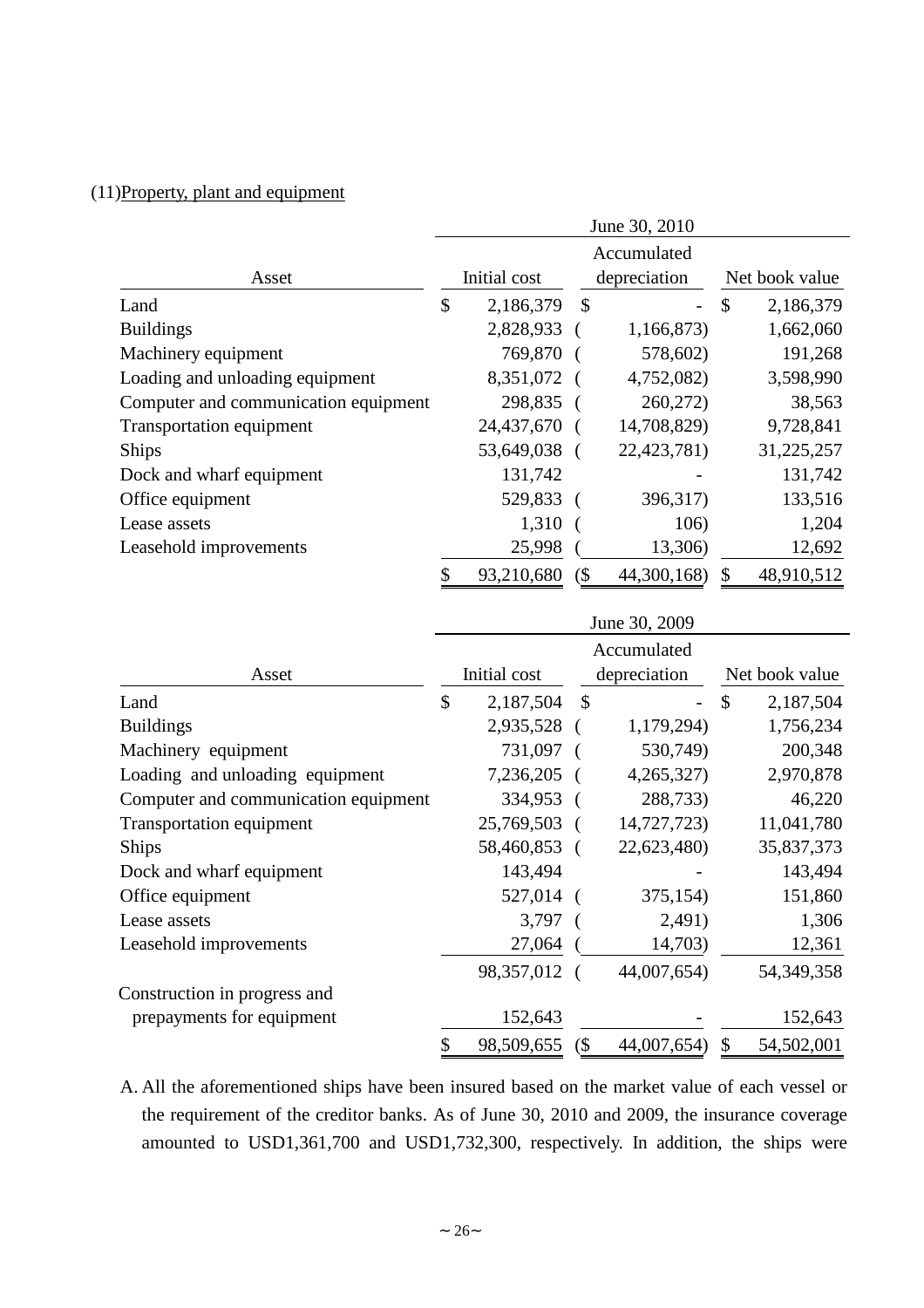covered by the protection and indemnity insurance with GARD. The indemnity amounts were unlimited except for oil pollution which was limited to USD 5 billion and 8 billion as of June 30, 2010 and 2009, respectively.

- B. The Group's loading and unloading equipment was covered by the general insurance for construction machinery with insurance coverage amounting to \$6,555,349 and \$6,819,658 as of June 30, 2010 and 2009, respectively. The fire and car insurance coverage for the office equipment and building was \$4,053,486 and \$4,534,959 as of June 30, 2010 and 2009, respectively. Container facilities were insured with full coverage amounting to USD489, 436 and USD487, 957 as of June 30, 2010 and 2009, respectively.
- C. The Company entered into a construction agreement with Kaohsiung Harbor Bureau to complete the extension project of Piers No. 79~81 of Kaohsiung Harbor. The Company is entitled to use the piers free of charge for 10 years commencing from the date of completion. Upon expiration of the 10-year period, the Company is obliged to return the piers to the Bureau but has the privilege to lease the piers. The construction project was reclassified to dock facilities upon completion in the beginning of 2000, and is amortized on a straight-line basis over 10 years with the amortization recognized as loading and unloading expenses.

#### (12)Short-term loans

|                                         | June 30, 2010            | June 30, 2009 |               |  |
|-----------------------------------------|--------------------------|---------------|---------------|--|
| Unsecured loans                         | 3,710,887                | S             | 2,963,218     |  |
| (13) Short-term notes and bills payable |                          |               |               |  |
|                                         | June 30, 2010            |               | June 30, 2009 |  |
| Notes and bills payable                 | \$<br>$\sim$             | -S            | 1,000,000     |  |
| Less: Unamortized discount              |                          |               | 118)          |  |
|                                         | $\overline{\phantom{a}}$ |               | 999,882       |  |
|                                         |                          |               |               |  |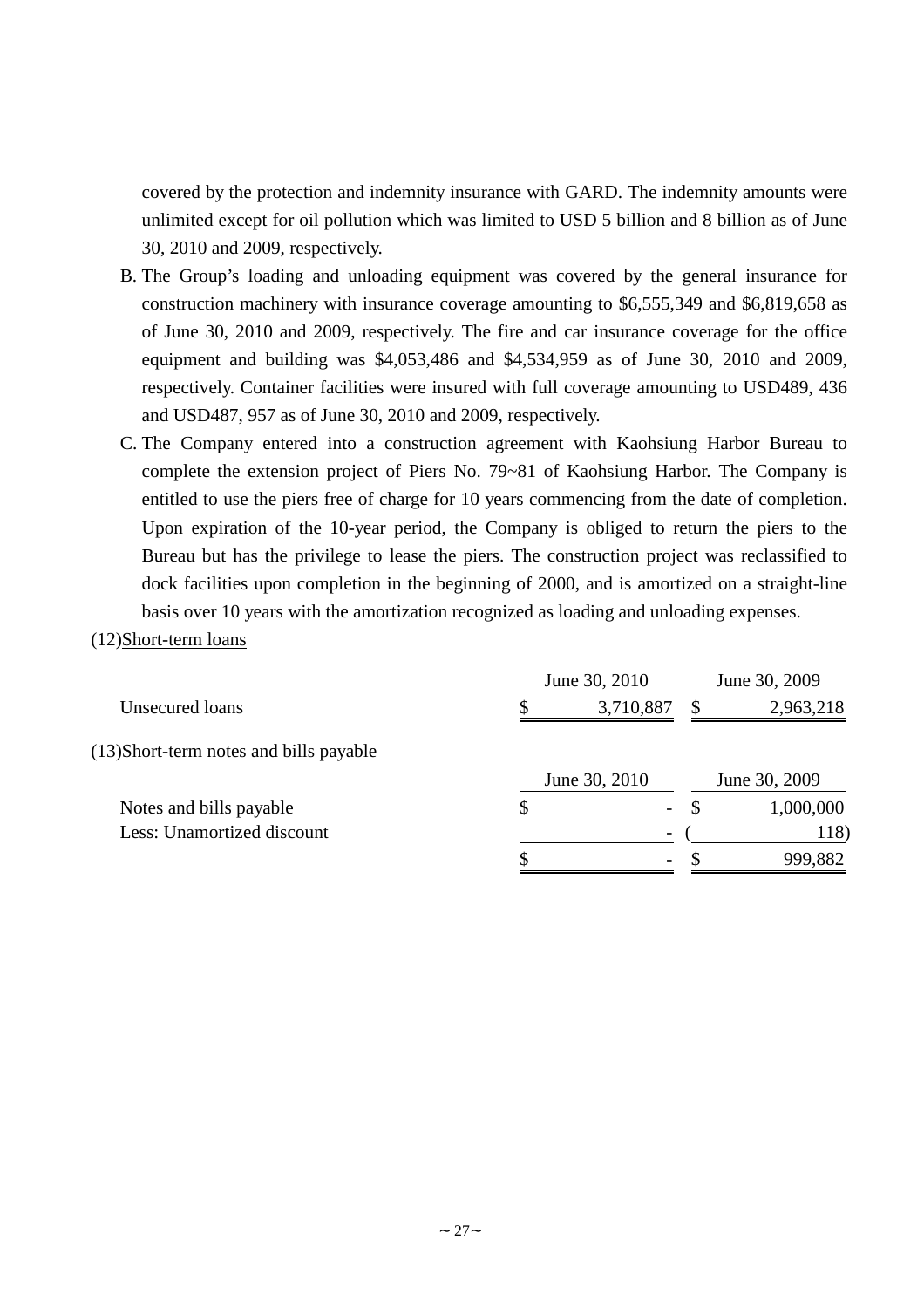# (14)Financial liabilities at fair value through profit or loss

|                               | June 30, 2010 |         |    | June 30, 2009 |  |
|-------------------------------|---------------|---------|----|---------------|--|
| Current items:                |               |         |    |               |  |
| Trading financial liabilities |               |         |    |               |  |
| Interest rate swaps (IRS)     | \$            | 309,838 | -S | 217,500       |  |
| Oil swap                      |               | 55,206  |    | 677,361       |  |
| Cross currency swap (CCS)     |               |         |    | 168,302       |  |
| Foreign exchange rate option  |               | 307,556 |    | 321,858       |  |
| Embedded derivatives          |               | 114,250 |    |               |  |
|                               |               | 786,850 | \$ | 1,385,021     |  |
| Non-current item:             |               |         |    |               |  |
| Oil swap                      |               |         |    | 227,883       |  |

A.As of June 30, 2010 and 2009, the Group recognized net gain of \$413,923 and \$1,284,719, respectively.

B.Hedge accounting for these derivative instruments held for hedging activities was not adopted.

# (15)Long-term liabilities - current portion

|                                      | June 30, 2010   | June 30, 2009 |               |  |
|--------------------------------------|-----------------|---------------|---------------|--|
| Corporate bonds payable              | \$              | $\mathcal{S}$ | 30,000        |  |
| Long-term bank loans                 | 5,065,668       |               | 3,469,187     |  |
|                                      | 5,065,668       | \$            | 3,499,187     |  |
| (16)Corporate bonds payable          |                 |               |               |  |
|                                      | June 30, 2010   |               | June 30, 2009 |  |
| Domestic unsecured convertible bonds | \$<br>2,500,000 | S             | 30,000        |  |
| Domestic secured exchangeable bonds  | 2,500,000       |               |               |  |
| Less: discount on corporate bonds    | 582,852)        |               |               |  |
|                                      | 4,417,148       |               | 30,000        |  |
| Less: Current portion                |                 |               | 30,000        |  |
|                                      | 4,417,148       |               |               |  |
|                                      |                 |               |               |  |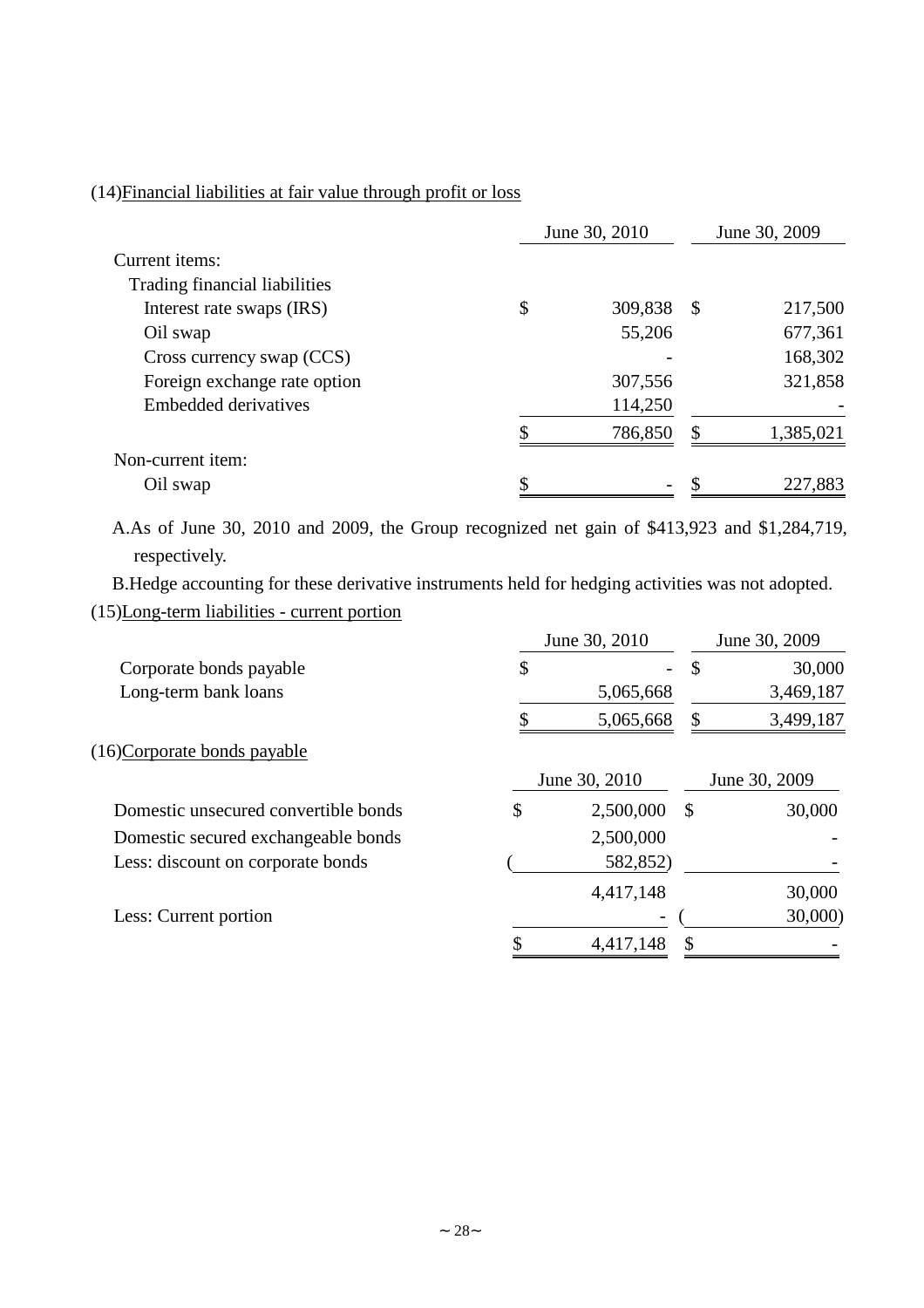A. On July 23, 2009, the Company issued its first domestic secured exchangeable bonds (referred herein as the "Exchangeable Bonds") at face value, totaling \$2.5 billion. The major terms of the issuance are set forth below:

a)Period: 3 years (July 23, 2009 to July 23, 2012)

b)Coupon rate: 0% per annum

c)Principal repayment and interest payment

Unless the Exchangeable Bonds are redeemed, exchanged or deregistered before maturity, or other events occur due to regulatory reasons, the principal of the Exchangeable Bonds shall be repaid in lump sum by cash at maturity based on the face value of the Bonds.

d)Collaterals

- (a)The redemption of the Exchangeable Bonds are guaranteed by Bank Sinopac and Credit Agricole Corporate and Investment Bank, referred herein as the "Guarantors". The guaranty period is from the issuance date of the Exchangeable Bonds to the date all the debts are paid off. Additionally, the portion the Guarantors insure includes principal plus accrued interest and debt ancillary to main liability.
- (b)If the bondholders make a claim to the Guarantors to redeem the Exchangeable Bonds, the Guarantors should pay in 14 days after informed of the claim.
- (c)During the guarantee period, if the Company is unable to repay principal and interest on bonds on schedule, violates the consignment contract with consigned bank or guaranty contract with the Guarantors, or violates events approved by official authority, to a certain extent that trespass on the bondholders' rights and interests happens, all the Exchangeable Bonds are deemed to be at maturity immediately.

#### e)Object exchanged

Common stock of Evergreen International Storage and Transport Corporation (EITC) which belongs to the Company. (Related information is stated in Note 4 (10)).

- f)Redemption at the Company's option
	- (a)During the period from one month after the issuance of the Exchangeable Bonds to 40 days before the maturity of the Exchangeable Bonds, if the closing price of common stock of EITC at the block trade market is equal to or more than 30% of the exchange price for a period of 30 consecutive trading days, the Company may redeem the outstanding bonds in cash at the face value of the Exchangeable Bonds within 30 trading days after the abovementioned 30 consecutive trading days.
	- (b)During the period from one month after the Exchangeable Bonds are issued to 40 days before the maturity of the Exchangeable Bonds, if the total amount of the Exchangeable Bonds outstanding is less than 10% of the total issued amount, the Company may redeem the outstanding bonds in cash at their face value any time during the 40 days before the maturity of the Exchangeable Bonds.
	- (c)When the Company issues its redemption notice, and the bondholders do not reply in written form before the effective redemption date, the Company may convert the bonds held by those bondholders into common stock at the exchange price in effect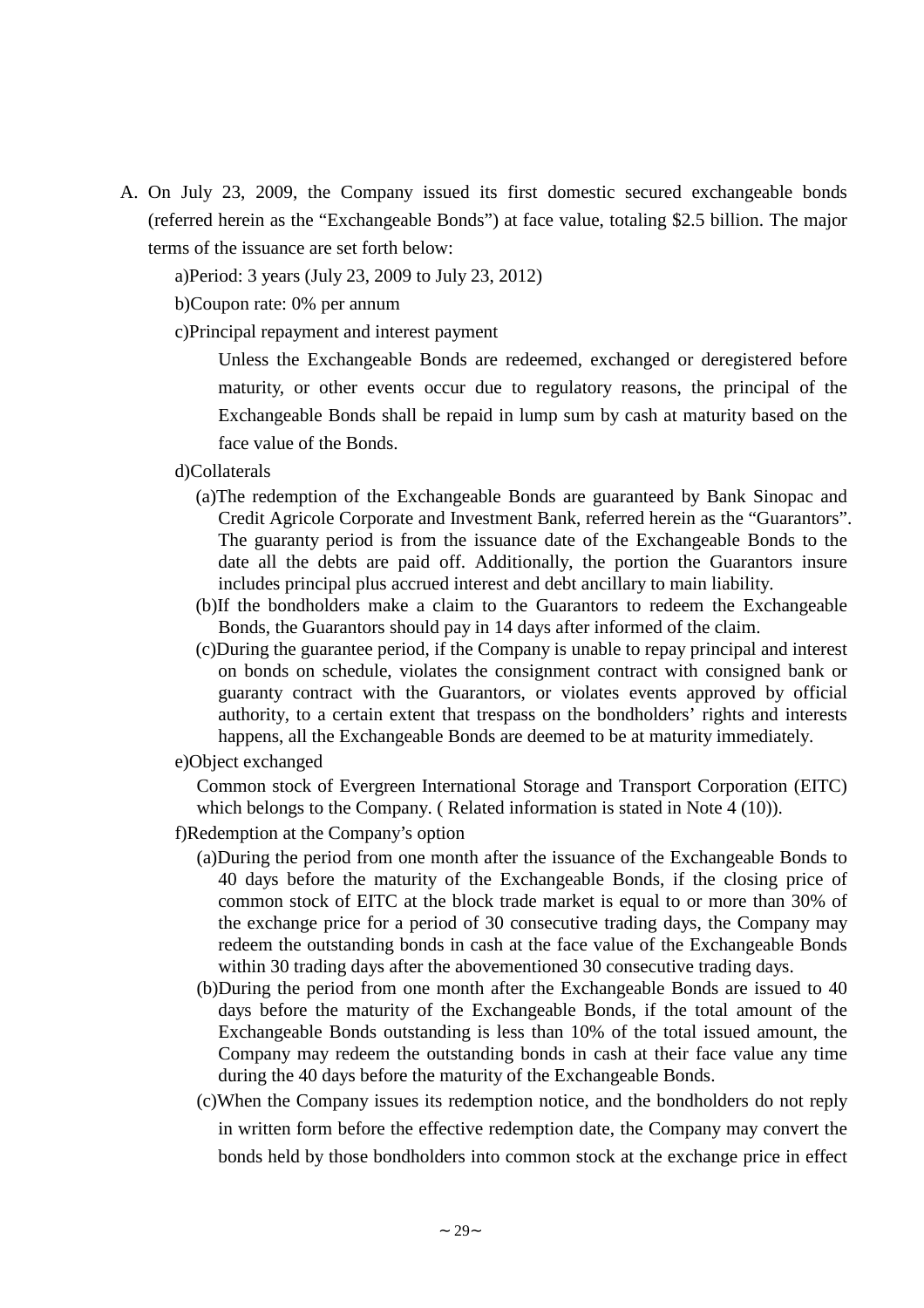at the expiration of the notice period.

- g)Terms of exchange
	- (a)Exchange period

The bondholders may exchange the Exchangeable Bonds into the common stock of EITC during the period from one month after the Exchangeable Bonds are issued to 10 days before the maturity of the Exchangeable Bonds.

The bondholders are prohibited from exercising their exchange right during the period from 3 trading days before the announcement of cash or stock dividends to the date of distribution of the cash or stock dividends.

(b) Exchange price

The base day for setting exchange price is July 15, 2009. The exchange price can be any of the three average closing prices of the common stock of EITC during the 1, 3 and 5 trading days before the base day multiplied by the number ranging from 101.00% to 110.00%. If any cash or stock dividends are distributed before the base day, the closing price used in the computation of the exchange price must be adjusted for the effect of the dividend distribution. If any cash or stock dividends are distributed during the period from the date on which the exchange price is set to the date on which the Exchangeable Bonds are issued, the exchange price is required to be adjusted in accordance with the adjusting formula specified in the bond agreement. The exchange price at the issuance of the Exchangeable Bonds was set at \$30.31(in dollars).

h)Entitlement to cash dividends

The bondholders who request to exchange the Exchangeable Bonds during the period from January 1 of the current year to any date which is more than 3 trading days before the announcement of cash or stock dividends are entitled to the cash or stock dividends resolved by the stockholders in the current year. Exchange of the Exchangeable Bonds is prohibited during the period from 3 trading days before the announcement of cash or stock dividends to the ex-dividend date.

The bondholders who request to exchange the Exchangeable Bonds during the period from the date following the ex-dividend date to December 31 of the current year are not entitled to the cash or stock dividends resolved by the stockholders in the current year, but are entitled to the cash or stock dividends resolved by the stockholders in the following year.

#### i)Others

The Company did not repurchase the Exchangeable Bonds and the bondholders did not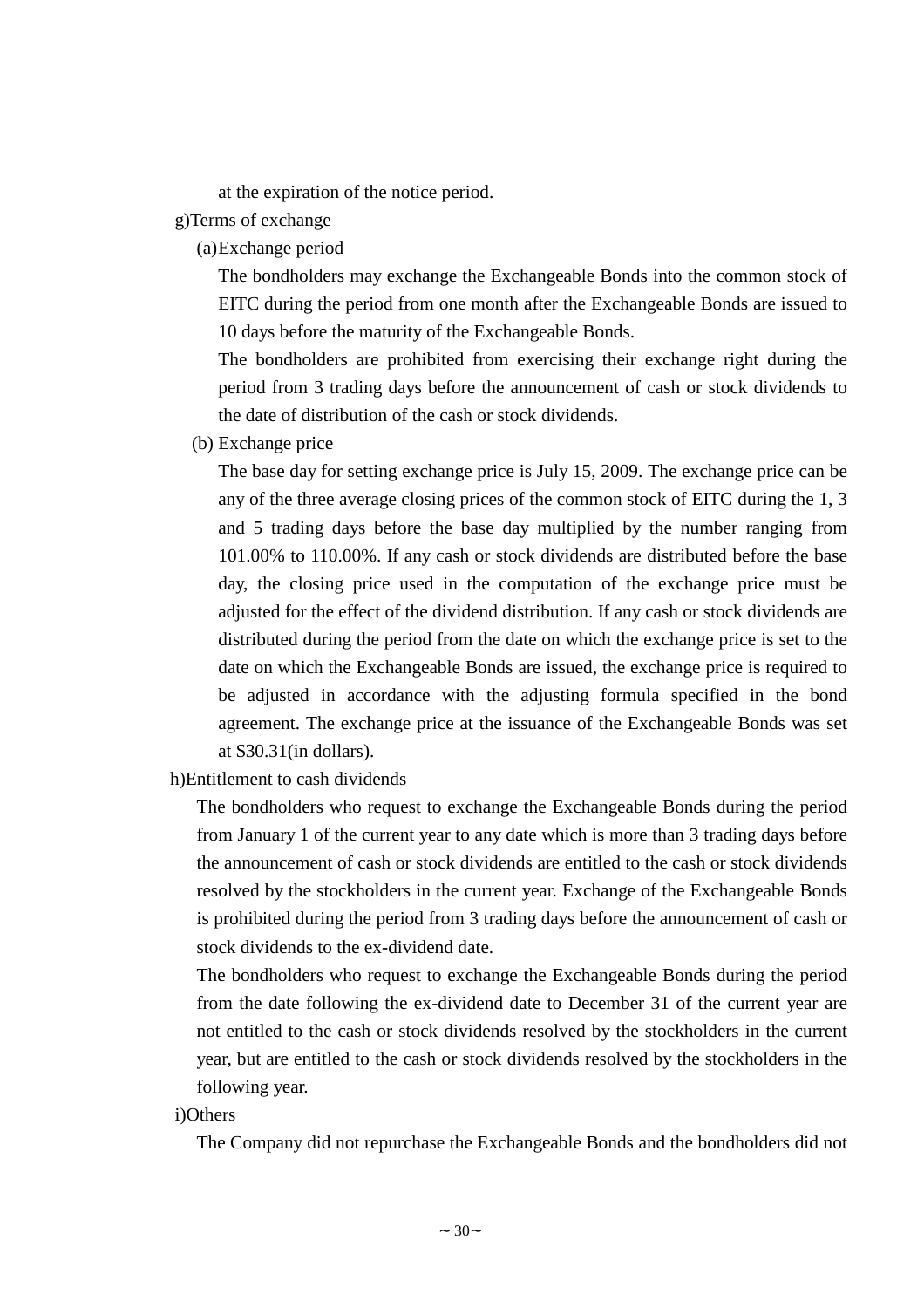exercise the exchange right before June 30, 2010.

B. On August 7, 2009, the Company issued its third domestic unsecured registered convertible bonds (referred herein as the "Third Bonds") at face value, totaling \$2.5 billion. The major terms of the issuance are set forth below:

a)Period: 5 years (August 7, 2009 to August 7, 2014)

b)Coupon rate: 0% per annum

c)Principal repayment and interest payment

Unless the Third Bonds are redeemed, repurchased, resold, converted or deregistered before maturity, or other events occur due to regulatory reasons, the principal of the Third Bonds shall be repaid in lump sum by cash at maturity based on the face value of the Bonds.

d)Collaterals

The Third Bonds are unsecured. However, if the Company subsequently issues other convertible bonds secured with collaterals, the rights of the holders of the Third Bonds to claim their credits and the collaterals are set at the same rank as the holders of the convertible bonds issued subsequently.

e)Redemption at the Company's option

- (a)During the period from one month after the issuance of the Third Bonds to 40 days before the maturity of the Third Bonds, if the closing price of the Company's common stock at the Taiwan Stock Exchange is equal to or more than 30% of the conversion price for a period of 30 consecutive trading days, the Company may redeem the outstanding bonds in cash at the face value of the Third Bonds within 30 trading days after the abovementioned 30 consecutive trading days.
- (b)During the period from one month after the Third Bonds are issued to 40 days before the maturity of the Third Bonds, if the total amount of the Third Bonds outstanding after the conversion by the bondholders is less than \$250 million (10% of the total issued amount), the Company may redeem the outstanding bonds at their face value any time during the 40 days before the maturity of the Third Bonds.
- (c)When the Company issues its redemption notice, if the bondholders do not reply before the effective redemption date, the Company may convert the bonds held by those bondholders into common stock at the conversion price in effect at the expiration of the notice period.

f)Redemption at the bondholders'option

During the period from 30 days before the 2-year maturity of the Third Bonds to the date of maturity, or from 30 days before the 3-year maturity of the Third Bonds to the date of maturity, the bondholders may require the Company to redeem their bonds in cash at the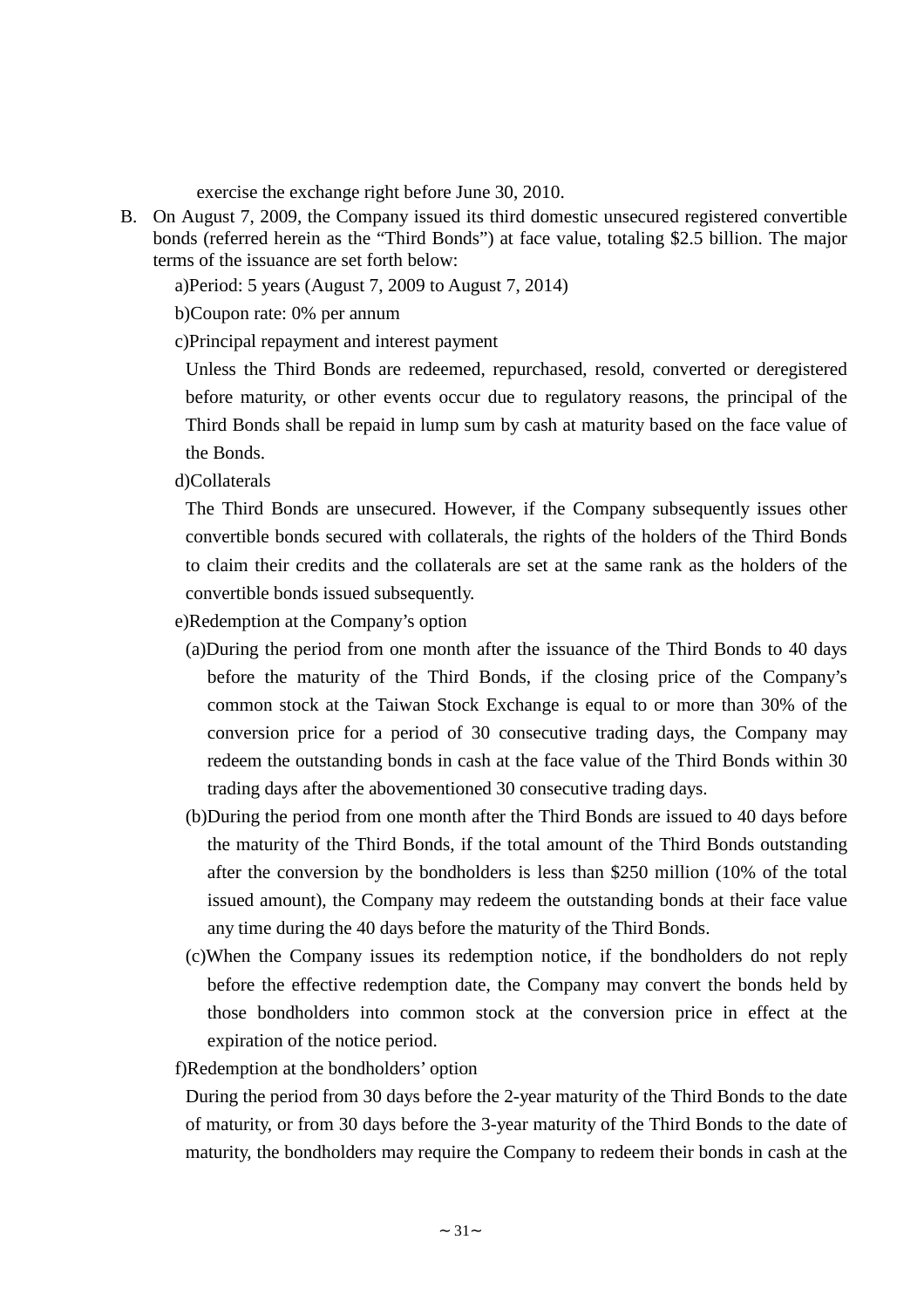face value plus interest compensation. The redemption price for the former is 101.00% of the face value with a yield rate of 0.50% per annum, and 101.51% of the face value with a yield rate of 0.50% for the latter.).

g)Terms of conversion

(a)Conversion period

The bondholders may convert the Third Bonds into the Company's common stock during the period from one month after the Third Bonds are issued to 10 days before the maturity of the Third Bonds.

The bondholders are prohibited from exercising their conversion right during the period from 3 trading days before the announcement of cash or stock dividends to the date of distribution of the cash or stock dividends.

(b)Conversion price

The base day for setting conversion price is July 30, 2009. The conversion price can be any of the three average closing prices of the Company's common stock during the 1, 3 and 5 trading days before the base day multiplied by 101.00%. If any cash or stock dividends are distributed before the base day, the closing price used in the computation of the conversion price must be adjusted for the effect of the dividend distribution. If any cash or stock dividends are distributed during the period from the date on which the conversion price is set to the date on which the Third Bonds are issued, the conversion price is required to be adjusted in accordance with the adjusting formula specified in the bond agreement. The conversion price at the issuance of the Third Bonds was set at \$20.04 (in dollars).

h)Entitlement to cash dividends

The bondholders who request to convert the Third Bonds during the period from January 1 of the current year to any date which is more than 3 trading days before the announcement of cash or stock dividends are entitled to the cash or stock dividends resolved by the stockholders in the current year. Conversion of the Third Bonds is prohibited during the period from 3 trading days before the announcement of cash or stock dividends to the ex-dividend date.

The bondholders who request to convert the Third Bonds during the period from the date following the ex-dividend date to December 31 of the current year are not entitled to the cash or stock dividends resolved by the stockholders in the current year, but are entitled to the cash or stock dividends resolved by the stockholders in the following year. i)Others

The Company did not repurchase the Third Bonds and the bondholders did not exercise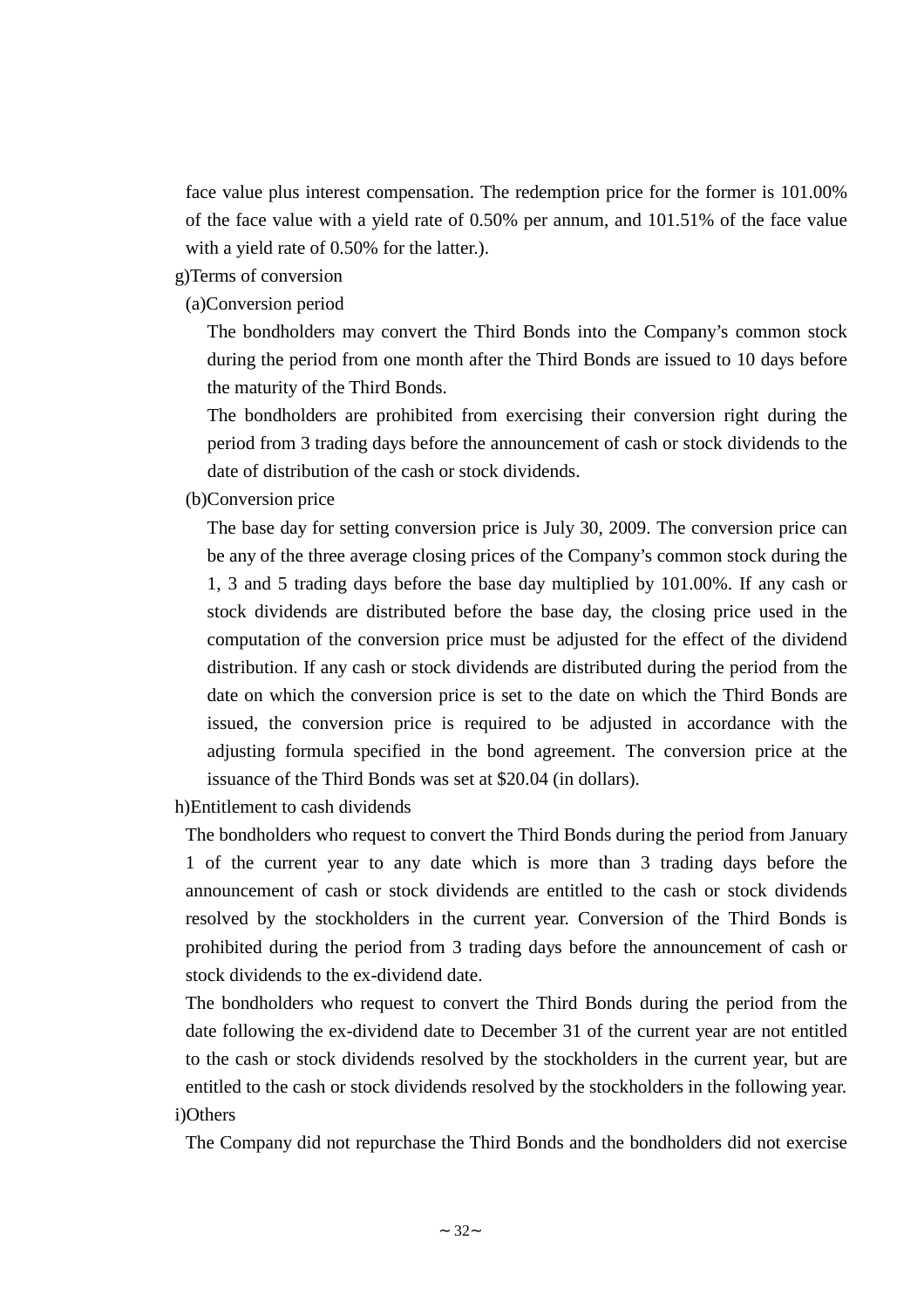the conversion right before June 30, 2010.

C. The conversion rights and debt component of the Third Bonds, abovementioned, are recognized separately in accordance with R.O.C. SFAS No. 36.

The issuance cost of the Third Bonds is allocated to debt and equity component by the amount initially recognized. Accordingly, the account of "Capital reserve from stock warrants" recognized amounts to \$256,205.

The net value of the rights of repurchase and resold embedded in bonds payable was separated from bonds payable, and was recognized in "Financial liabilities at fair value through profit or loss" in accordance with R.O.C. SFAS No. 34.

#### (17)Long-term loans

|                                             | June 30, 2010         | June 30, 2009 |
|---------------------------------------------|-----------------------|---------------|
| Secured bank loans                          | \$<br>5,432,575<br>-S | 5,428,582     |
| Unsecured bank loans                        | 23,204,164            | 28,668,164    |
| Add: Foreign exchange loss (gain)           | 3,306                 | 85,975)       |
| Less: Deferred charges - hosting fee credit | 4,632)                | 8,544)        |
|                                             | 28,635,413            | 34,002,227    |
| Less: Current portion                       | $5,065,668$ (         | 3,469,187     |
| Others                                      | 2,019,690             | 2,060,757     |
|                                             | 25,589,435            | 32,593,797    |

A. Please refer to Note 6 for details of the collaterals pledged for the above long-term loans.

B. The above other long-term loans belong to its subsidiary-CLOVE financed from Edgeware Profits Ltd. for Classic Outlook Investment Ltd. and Everup Profits Ltd.'s equity. Such loans were secured by shares of stock of the said equity investments as collateral.

## (18)Capital stock

As of June 30, 2010, the Company's authorized capital was \$36,000,000, and the paid-in capital was \$30,625,992, divided into 3,062,599 thousand shares of common stocks, with a par value of \$10 per share.

## (19)Capital surplus

- A. The Securities and Exchange Act requires that capital reserve shall be exclusively used to cover accumulated deficits or to increase capital and shall not be used for any other purpose. However, capital reserve arising from paid-in capital in excess of par value on issuance of common stock and donations can be capitalized once a year, provided that the Company has no accumulated deficits and the amount to be capitalized does not exceed 10% of the paid-in capital.
- B. Information related to "capital reserve from stock warrants" is stated in Note 4(16).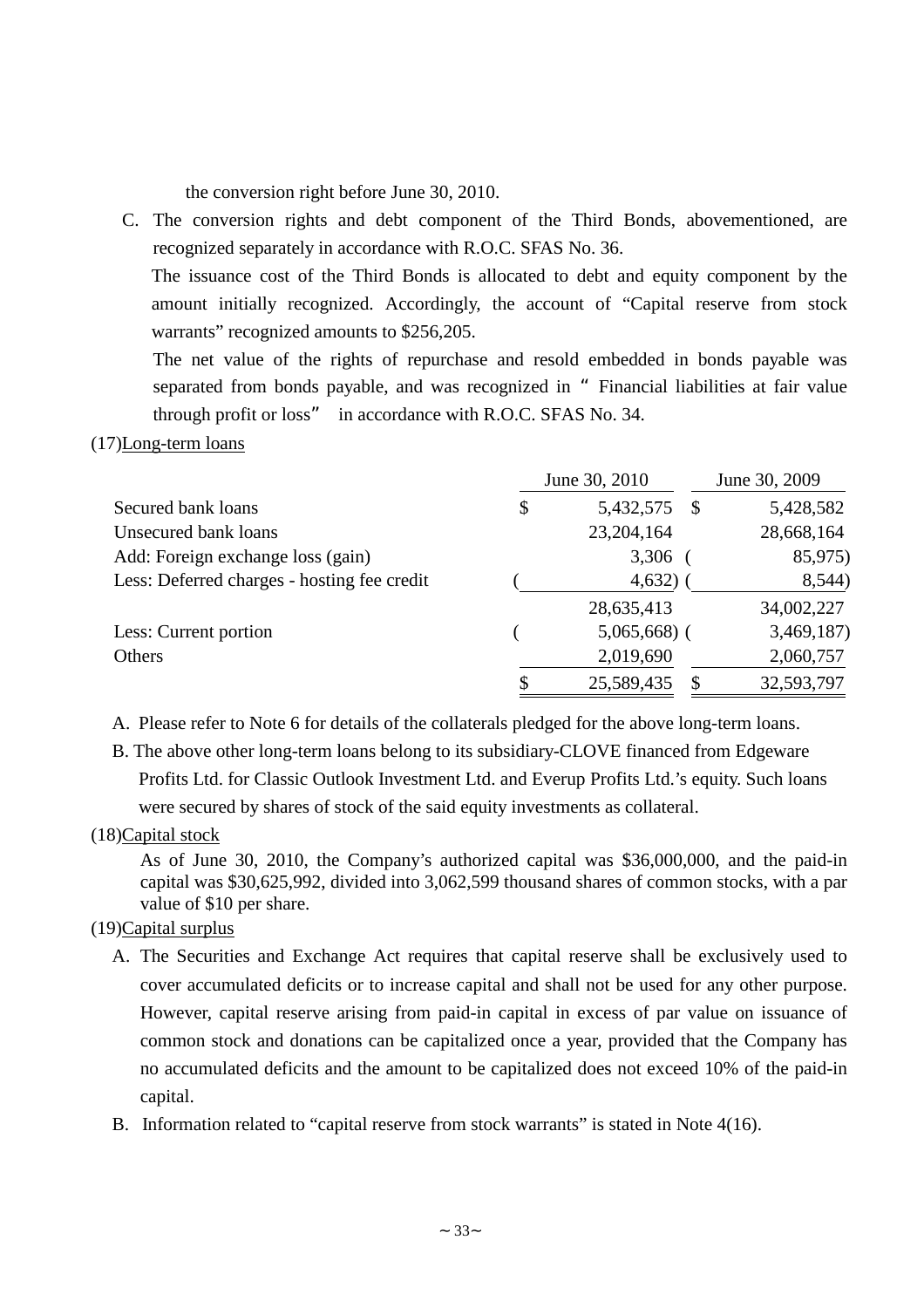#### (20)Appropriation of retained earnings and dividend policy

A.According to the Company's Articles of Incorporation, if there is any profit for a fiscal year, the Company shall first make provision for income tax and cover prior years' losses, then appropriate 10% of the residual amount as legal reserve. Dividends shall be proposed by the Board of Directors and resolved by the stockholders. Bonuses paid to employees shall be at least 0.5% of the total distributed amount and the remuneration paid to the directors and supervisors shall not exceed 5% of the total distributed amount. The Company is currently at the stable growth stage. In order to facilitate future expansion plans, dividends to stockholders are distributed mutually in the form of both cash and stocks with the basic principle that the ratio of cash dividends to total stock dividends shall not be lower than 10%.

#### B.Legal reserve

Utilization of the legal reserve is limited to offsetting deficits and capital increase. Capitalization of the legal reserve is permitted, provided that the balance of the reserve exceeds 50% of the Company's paid-in capital and the amount capitalized does not exceed 50% of the balance of the reserve.

C. Special reserve

If there is any negative stockholders' equity item recognized by the Company, such as unrealized loss on financial product, cumulative translation adjustments and unrecognition pension cost, the Company is required to set aside an amount equal to the amount of the negative stockholders' equity item as special reserve from the after-tax net income. Additionally, the amount set aside could be offset using unrealized gain, if any. If the negative stockholders'equity items are subsequently reversed, an amount not exceeding the reversed amount can be appropriated from the special reserve.

D.Appropriation of the 2009 and 2008 earnings as resolved by the stockholders on June 18, 2010 and June 19, 2009, respectively, are set forth below:

|                                  | 2009 |  |                                                                 | 2008 |              |   |              |
|----------------------------------|------|--|-----------------------------------------------------------------|------|--------------|---|--------------|
|                                  |      |  | Dividend per                                                    |      |              |   | Dividend per |
|                                  |      |  | Total Amount share (in dollars) Total Amount share (in dollars) |      |              |   |              |
|                                  |      |  |                                                                 |      |              |   |              |
| Legal reserve                    |      |  |                                                                 |      | \$<br>63,927 |   |              |
| Cash dividends                   |      |  | $\boldsymbol{\mathcal{S}}$                                      |      | -            | S |              |
| <b>Remuneration to directors</b> |      |  |                                                                 |      |              |   |              |
| and supervisors                  |      |  |                                                                 |      |              |   |              |
| Cash bonus to employees          |      |  |                                                                 |      |              |   |              |
|                                  |      |  |                                                                 |      | 63,927       |   |              |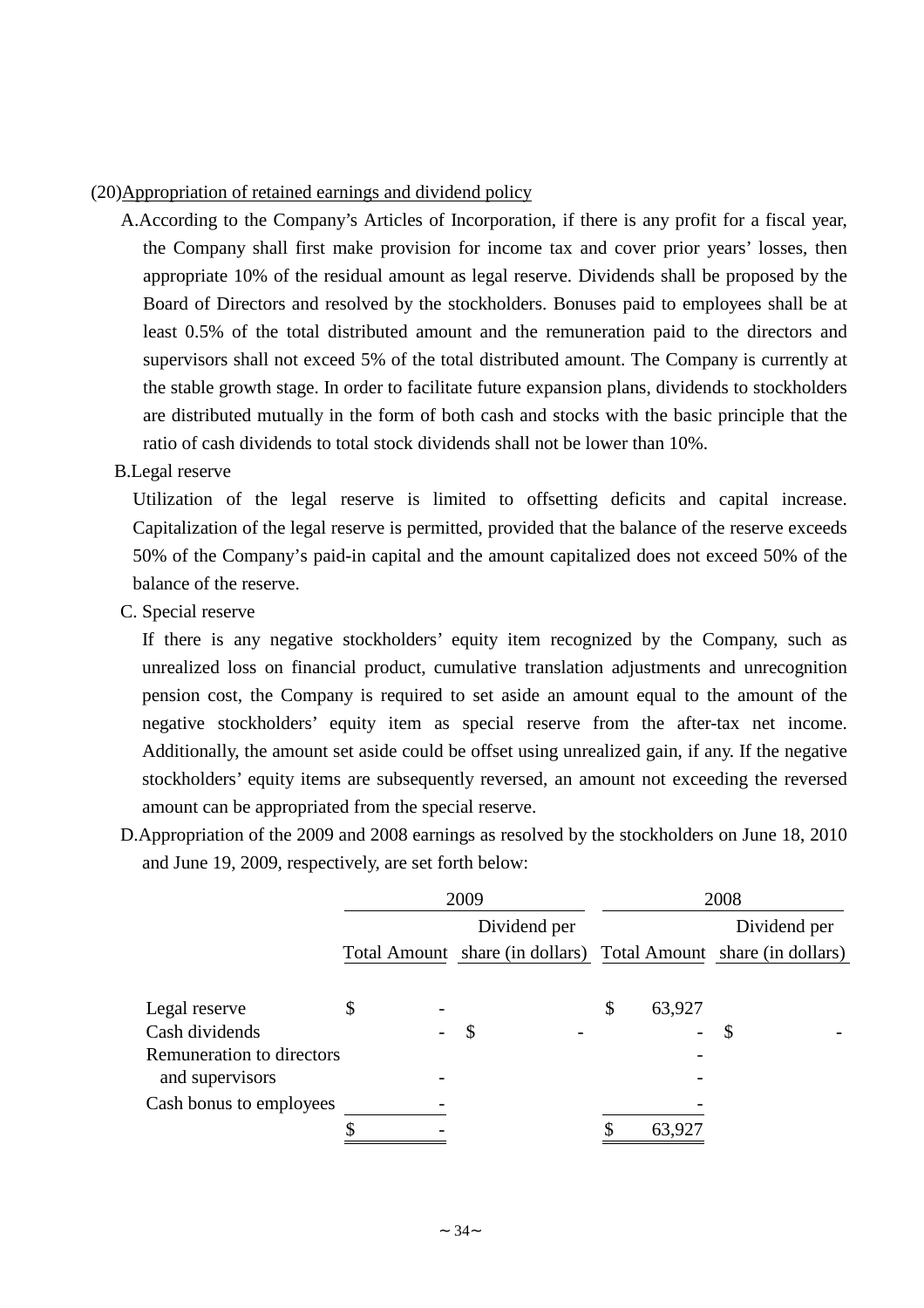Appropriation of 2009 earnings, abovementioned, is the same as that proposed made by the Board of Directors on April 28, 2010. Information on the appropriation of the Company's earnings as resolved by the Board of Directors and approved by the stockholders will be posted in the "Market Observation Post System" at the website of the Taiwan Stock Exchange.

E.Based on the resolution by the Company's stockholders in 2010, the 2009 earnings is neither to be distributed to employees nor paid to the directors and supervisors. There is also no estimation of bonus to employees or remuneration to the directors and supervisors in the 2009 financial statements. As a result, no difference between 2009 and 2008 exists. As of June 30, 2010, the Company recognized no bonus to employees or remuneration to the directors and supervisors in order to facilitate future expansion plans.

#### (21)Operating revenues

|                                | For the six-month periods ended June 30, |          |            |  |  |
|--------------------------------|------------------------------------------|----------|------------|--|--|
|                                | 2010                                     |          | 2009       |  |  |
| Marine freight income          | \$<br>44,085,011                         | -S       | 36,857,824 |  |  |
| Ship rental income             | 295,872                                  |          | 767,831    |  |  |
| Commission income and agency   |                                          |          |            |  |  |
| service income                 | 865,351                                  |          | 1,084,499  |  |  |
| Container manufacturing income |                                          |          | 331,927    |  |  |
| Container income and others    | 883,096                                  |          | 875,553    |  |  |
|                                | \$<br>46,129,330                         | <b>S</b> | 39,917,634 |  |  |

#### (22)Income tax

|                                              | For the six-month periods ended June 30, |             |         |
|----------------------------------------------|------------------------------------------|-------------|---------|
|                                              |                                          | 2010        | 2009    |
| Income tax expenses (benefit)                | \$                                       | 341,058 (\$ | 10,177  |
| Add (Less):                                  |                                          |             |         |
| Prepaid and withholding taxes                |                                          | $38,783$ (  | 54,467) |
| Separate income tax                          |                                          | 46,820      |         |
| Adjustments for changes in tax estimates and |                                          |             |         |
| effect of exchange rate changes              |                                          | 19,554      | 126,949 |
| Net change in deferred income tax assets/    |                                          |             |         |
| liabilities                                  |                                          | 225,004)    | 163,156 |
| Income tax payable                           |                                          | 143,645     | 225,461 |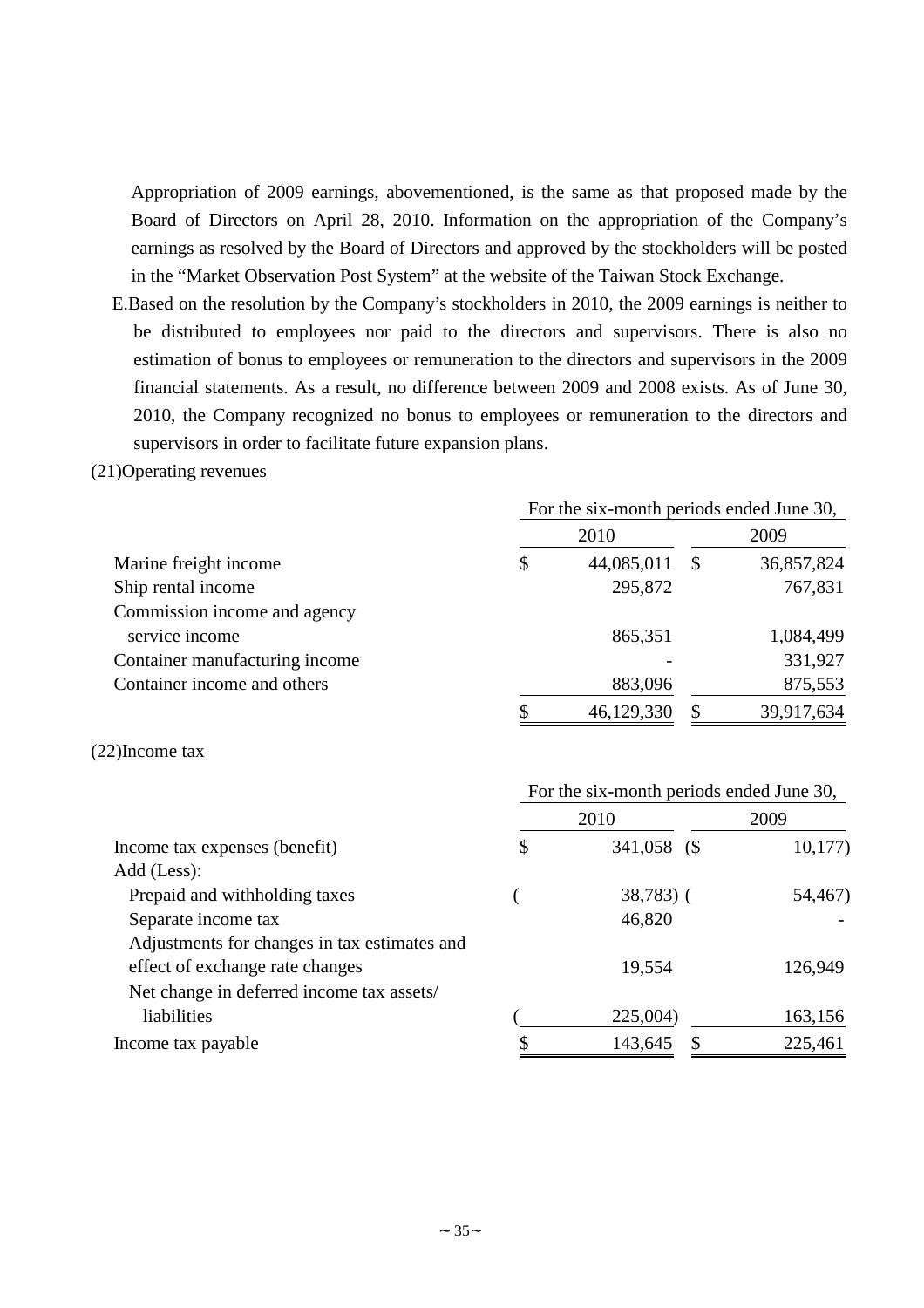A. Deferred income tax assets and liabilities

|                                                   |     | June 30, 2010 | June 30, 2009 |
|---------------------------------------------------|-----|---------------|---------------|
| Total deferred income tax assets-current          | S   | 395,031       | 329,112       |
| Total deferred income tax assets-non-current      |     | 71,338        | 94,213        |
| Total deferred income tax liabilities-current     |     | $13,169$ (    | 884)          |
| Total deferred income tax liabilities-non-current |     | $1,134,785$ ( | 1,590,204)    |
| Valuation allowance for deferred income tax       |     |               |               |
| assets                                            |     |               |               |
|                                                   | (\$ | 681,585) (\$  | 1,167,763)    |

B. Details of temporary differences resulting in deferred income tax assets and liabilities are as follows:

|                                             |                | June 30, 2010 |               |                                                   |               | June 30, 2009 |    |               |  |
|---------------------------------------------|----------------|---------------|---------------|---------------------------------------------------|---------------|---------------|----|---------------|--|
|                                             |                | Amount        |               | Tax effect                                        |               | Amount        |    | Tax effect    |  |
| Current items:                              |                |               |               |                                                   |               |               |    |               |  |
| Bad debts expense                           | $\mathcal{S}$  | 1,688         | \$            | 287                                               | $\mathcal{S}$ | 1,290         | \$ | 258           |  |
| <b>Unrealized</b> loss                      |                | 33,326        |               | 6,602                                             |               | 9,593         |    | 2,587         |  |
| Unrealized revenue and gains                | $\overline{ }$ | $211)$ (      |               | $51)$ (                                           |               | $2,709$ (     |    | 884)          |  |
| Loss on valuation of financial assets       |                | 70,618        |               | 12,005                                            |               | 48,371        |    | 9,674         |  |
| Loss (gain) on valuation of                 |                |               |               |                                                   |               |               |    |               |  |
| financial liabilities                       |                | $77,166$ ) (  |               | 13,118)                                           |               | 1,323,529     |    | 265,163       |  |
| Loss carryforwards                          |                | 2,095,310     |               | 356,203                                           |               | 257,147       |    | 51,430        |  |
| Investment tax credits                      |                |               |               | 19,934                                            |               |               |    |               |  |
|                                             |                |               | \$            | 381,862                                           |               |               |    | 328,228       |  |
| Non-current items:                          |                |               |               |                                                   |               |               |    |               |  |
| Deferred income on disposal of ships        | \$             |               | $\mathcal{S}$ |                                                   |               | \$153,288     | \$ | 30,658        |  |
| Unrealized expense and losses               |                | 24,999        |               | 7,354                                             |               | 17,897        |    | 5,352         |  |
| Pension expense                             |                | 376,353       |               | 63,984                                            |               | 290,948       |    | 58,203        |  |
| Equity-accounted investment income          |                |               |               | $(6,435,275)$ (1,101,890) (7,769,179) (1,558,219) |               |               |    |               |  |
| Property, plant, and equipment and others ( |                | $132,902$ (   |               | $32,895$ (                                        |               | $129,094$ (   |    | 31,985)       |  |
|                                             |                |               |               | (\$1,063,447)                                     |               |               |    | (\$1,495,991) |  |

C. The Company is eligible for investment tax credits under the Statute for Upgrading Industry. Details as of June 30, 2010 are as follows:

|                         |                   |                    | Final year tax  |  |
|-------------------------|-------------------|--------------------|-----------------|--|
| Qualifying item         | Total tax credits | Unused tax credits | credits are due |  |
| Machinery and equipment | 19.644 \$         | 19.644             | 2014            |  |
| Employees' training     | 290               | 290                | 2014            |  |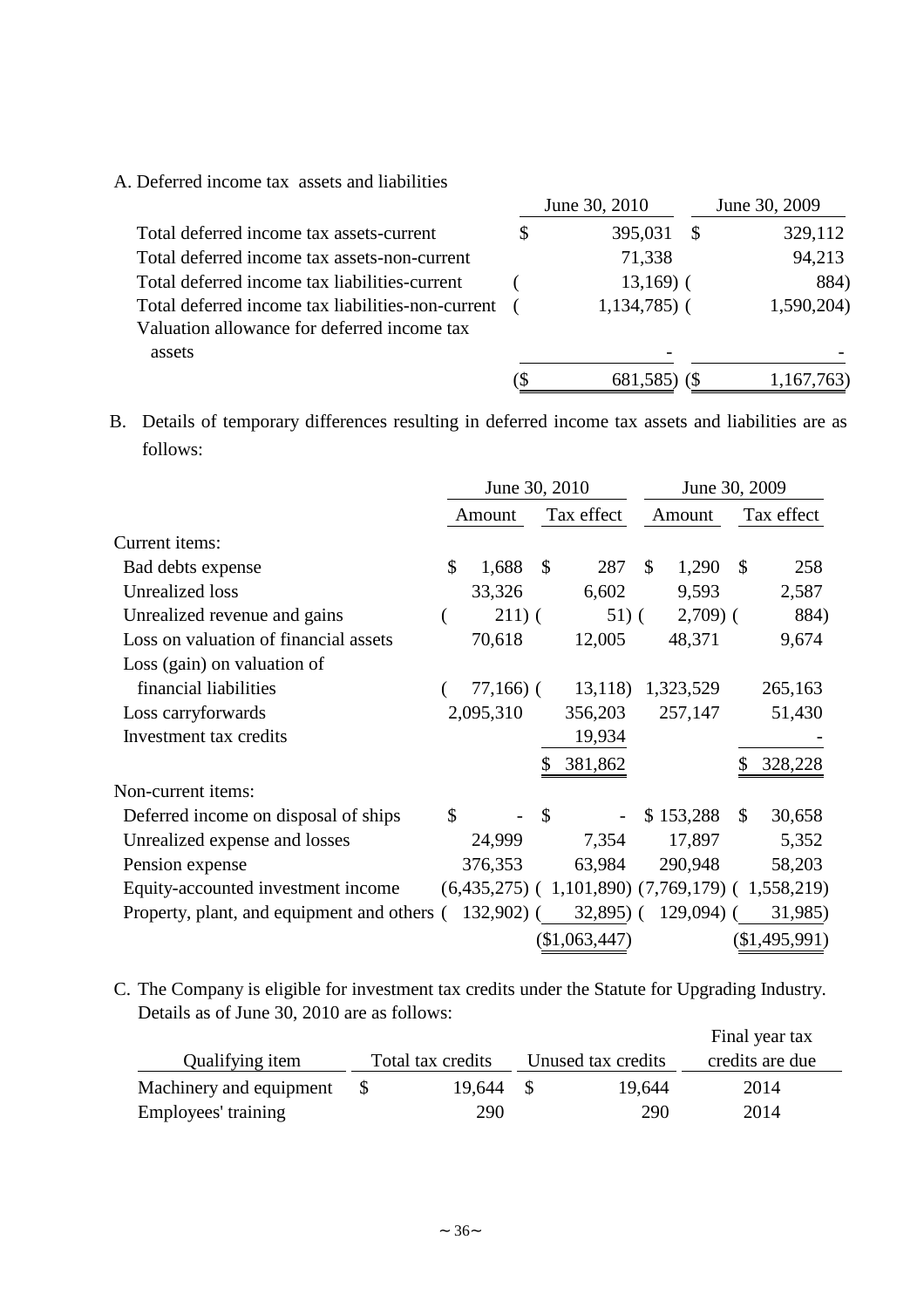D. As of June 30, 2010, losses available to be carried forward were as follows:

|               |                                  |              | Final year losses |         |             |               |                 |
|---------------|----------------------------------|--------------|-------------------|---------|-------------|---------------|-----------------|
| Year in which | Amount                           |              | to be             |         | Unused loss |               | can be          |
|               | losses incurred filed / approved |              | carried forward   |         |             | carryforwards | carried forward |
| 2009          |                                  | 2,511,384 \$ |                   | 426.935 | - \$        | 356,203       | 2019            |

E. As of June 30, 2010, the Company's income tax returns through 2007 have been assessed and approved by the Tax Authority.

## F. Unappropriated retained earnings

|                                       | June 30, 2010 | June 30, 2009 |            |  |
|---------------------------------------|---------------|---------------|------------|--|
| Earnings generated in and before 1997 | 5,570,596 \$  |               | 5,570,596  |  |
| Earnings generated in and after 1998  | 2,671,827     |               | 12,527,180 |  |
|                                       | 8,242,423     |               | 18,097,776 |  |

The unappropriated retained earnings represents the accumulated unappropriated retained earnings accounted for in accordance with the "Business Entity Accounting Law". Net income for the six-month periods ended June 30, 2010 and 2009 was not included.

G. As of June 30, 2010 and 2009, the balances of the imputation tax credit account were \$2,405,482 and \$2,057,596, respectively. The creditable tax rate was 48.15% for 2009 and was estimated to be 48.15% for 2010.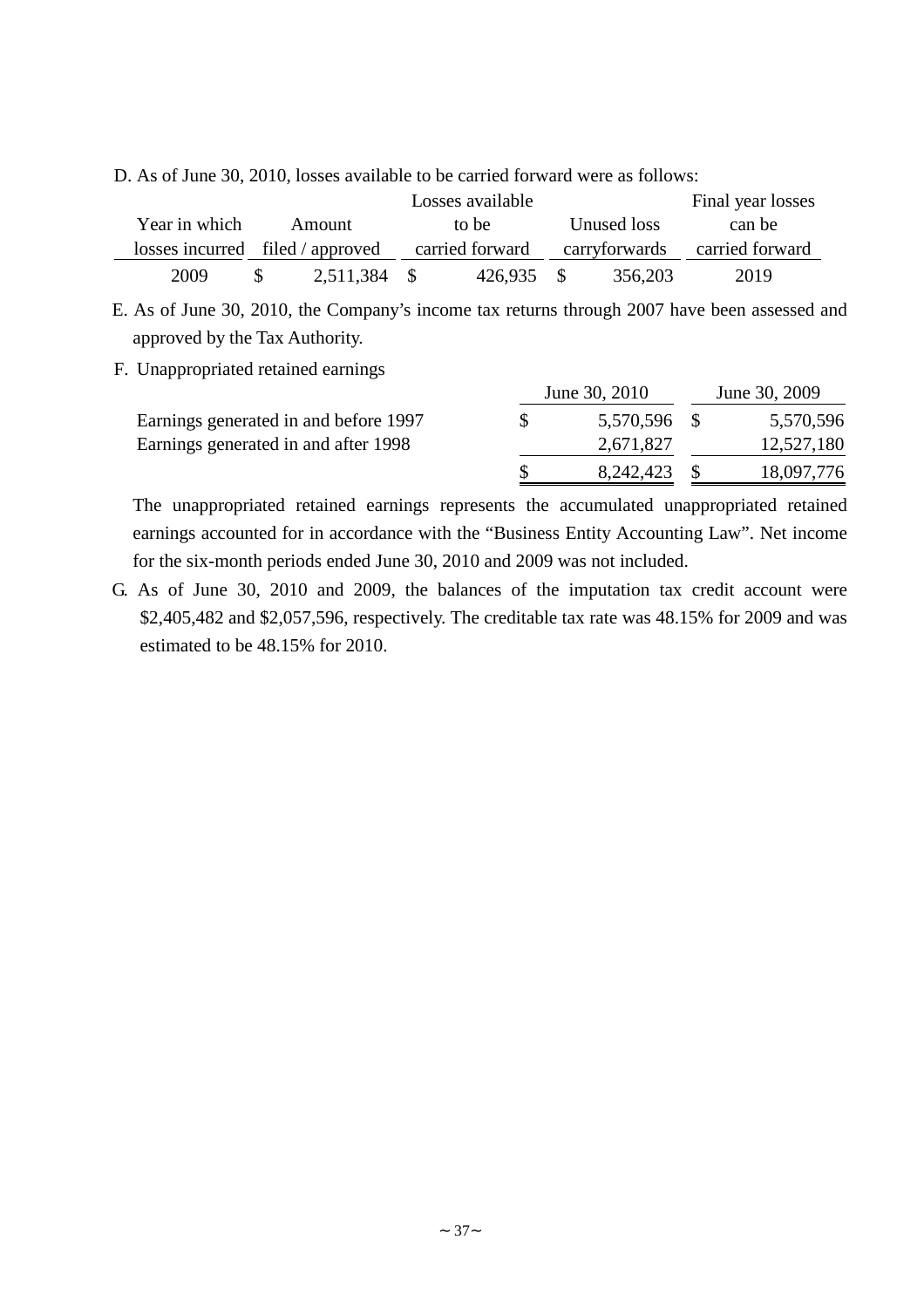# (23)Earnings (losses) per share

|                                                                   |                               | For the six-month period ended June 30, 2010 |                                 |                                    |                      |  |  |  |
|-------------------------------------------------------------------|-------------------------------|----------------------------------------------|---------------------------------|------------------------------------|----------------------|--|--|--|
|                                                                   | Amount                        |                                              | Weighted-average<br>outstanding | Earnings per share<br>(in dollars) |                      |  |  |  |
|                                                                   | Before tax                    | After tax                                    | common shares<br>(in thousands) | Before tax After tax               |                      |  |  |  |
| <b>Basic EPS</b>                                                  |                               |                                              |                                 |                                    |                      |  |  |  |
| Consolidated gains<br>Minority interest                           | 5,392,214<br>\$<br>1,084,892) | \$5,051,156<br>1,016,593)                    | 3,062,599                       | \$<br>1.76<br>(0.35)               | \$<br>1.65<br>(0.33) |  |  |  |
| Consolidated net                                                  |                               |                                              |                                 |                                    |                      |  |  |  |
| gains                                                             | 4,307,322                     | $\mathbb{S}$<br>4,034,563                    |                                 | \$<br>1.41                         | \$<br>1.32           |  |  |  |
| Dilutive EPS                                                      |                               |                                              |                                 |                                    |                      |  |  |  |
| Consolidated gains                                                | 5,392,214<br>\$               | $\mathcal{S}$<br>5,051,156                   |                                 | \$<br>1.70                         | \$<br>1.59           |  |  |  |
| Minority interest                                                 | $1,084,892$ (                 | 1,016,593)                                   |                                 | (0.34)                             | (0.32)               |  |  |  |
| Dilutive effect of<br>common stock<br>equivalents:                |                               |                                              |                                 |                                    |                      |  |  |  |
| Convertible bonds                                                 | 25,304                        | 25,262                                       | 124,751                         |                                    |                      |  |  |  |
| Consolidated net gains<br>plus dilutive effect of<br>common stock |                               |                                              |                                 |                                    |                      |  |  |  |
| equivalents                                                       | 4,332,626                     | 4,059,825<br><sup>\$</sup>                   | 3,187,350                       | 1.36<br>\$                         | 1.27                 |  |  |  |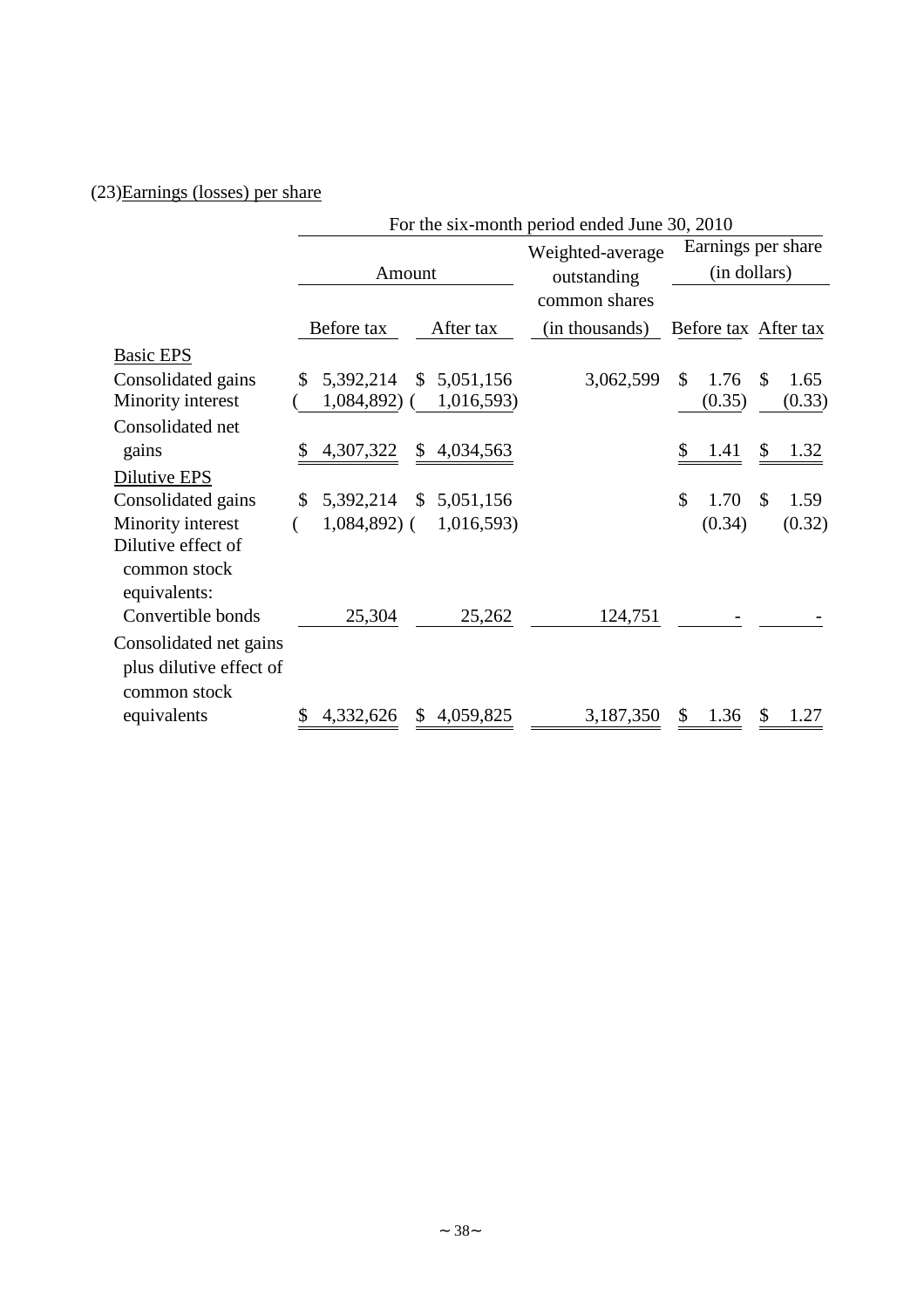|                                                    |            |                                   | For the six-month period ended June 30, 2009 |                            |                      |  |       |
|----------------------------------------------------|------------|-----------------------------------|----------------------------------------------|----------------------------|----------------------|--|-------|
|                                                    |            |                                   | Weighted-average                             |                            | Earnings per share   |  |       |
|                                                    |            | Amount                            | outstanding                                  | (in dollars)               |                      |  |       |
|                                                    |            |                                   | common shares                                |                            |                      |  |       |
|                                                    | Before tax | After tax                         | (in thousands)                               |                            | Before tax After tax |  |       |
| <b>Basic EPS</b>                                   |            |                                   |                                              |                            |                      |  |       |
| <b>Consolidated losses</b>                         |            | $(\$ 5,794,813)$ $(\$ 5,784,636)$ | 3,060,939                                    | $\left( \text{\$} \right)$ | $1.89)$ (\$)         |  | 1.89) |
| Minority interest                                  | 1,072,447  | 1,070,564                         |                                              |                            | 0.35                 |  | 0.35  |
| Consolidated net                                   |            |                                   |                                              |                            |                      |  |       |
| losses                                             | (S         | 4,722,366) (\$4,714,072)          |                                              | (\$                        | $1.54)$ (\$)         |  | 1.54) |
| Dilutive effect of<br>common stock<br>equivalents: |            |                                   |                                              |                            |                      |  |       |
| Convertible bonds                                  | Note       | <b>Note</b>                       | <b>Note</b>                                  |                            |                      |  |       |
| Dilutive EPS                                       |            |                                   |                                              |                            |                      |  |       |
| <b>Consolidated net losses</b>                     |            |                                   |                                              |                            |                      |  |       |
| plus dilutive effect of                            |            |                                   |                                              |                            |                      |  |       |
| common stock                                       |            | $(\$4,722,366)$ $(\$4,714,072)$   | 3,060,939                                    | $\left( \text{\$} \right)$ | $1.54)$ (\$)         |  | 1.54) |

Note: According to R.O.C. SFAS No. 24, "Earnings Per Share", the potential common stock should not be considered in calculation of basic earnings per share, due to net operating loss from continuing operation, which leads to anti-dilutive effect.

## (24)Personnel, depreciation and amortization expenses

Personnel, depreciation and amortization expenses are summarized as follows:

|                            | For the six-month period ended June 30, 2010 |            |  |           |   |           |  |
|----------------------------|----------------------------------------------|------------|--|-----------|---|-----------|--|
|                            | Operating cost Operating expense             |            |  |           |   | Total     |  |
| Personnel expenses         |                                              |            |  |           |   |           |  |
| <b>Salaries</b>            | \$                                           | 660,360 \$ |  | 1,130,907 | S | 1,791,267 |  |
| Labor and health insurance |                                              | 17,547     |  | 106,073   |   | 123,620   |  |
| Pension expense            |                                              | 95,266     |  | 139,159   |   | 234,425   |  |
| <b>Others</b>              |                                              | 118,719    |  | 42,159    |   | 160,878   |  |
| Depreciation               |                                              | 2,565,852  |  | 104,315   |   | 2,670,167 |  |
| Amortization               |                                              | 148,030    |  | 15,878    |   | 163,908   |  |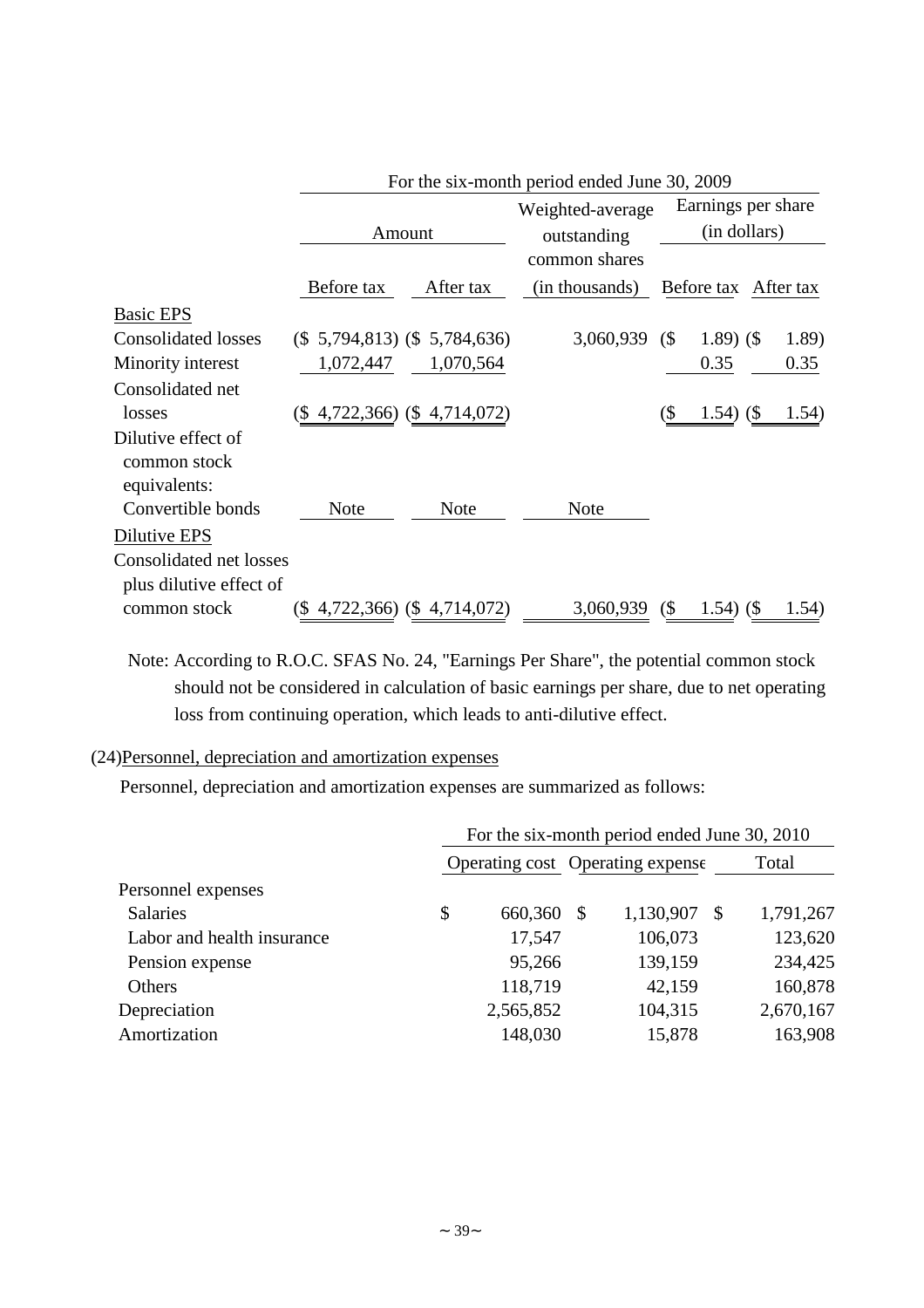|                            | For the six-month period ended June 30, 2009 |                            |                  |  |  |  |  |
|----------------------------|----------------------------------------------|----------------------------|------------------|--|--|--|--|
|                            | Operating cost Operating expense             | Total                      |                  |  |  |  |  |
| Personnel expenses         |                                              |                            |                  |  |  |  |  |
| <b>Salaries</b>            | \$<br>832,767                                | 1,226,178<br>$\mathcal{S}$ | 2,058,945<br>- S |  |  |  |  |
| Labor and health insurance | 20,458                                       | 115,213                    | 135,671          |  |  |  |  |
| Pension expense            | 106,030                                      | 135,031                    | 241,061          |  |  |  |  |
| Others                     | 94,745                                       | 49,022                     | 143,767          |  |  |  |  |
| Depreciation               | 2,723,233                                    | 110,943                    | 2,834,176        |  |  |  |  |
| Amortization               | 143,545                                      | 19,150                     | 162,695          |  |  |  |  |

# 5.RELATED PARTY TRANSACTIONS

## (1)Names of the related parties and their relationship with the company

| <b>Names of Related Parties</b>                         | Relationship with the Company                  |
|---------------------------------------------------------|------------------------------------------------|
| Evergreen International S.A. (EIS)                      | Major stockholder of the Company               |
| Evergreen International Storage and Transport           | Investee accounted for under the equity method |
| Corporation (EITC)                                      |                                                |
| EVA Airways Corporation (EVA)                           | Investee accounted for under the equity method |
| Evergreen Security Corporation (ESRC)                   | Investee accounted for under the equity method |
| Charng Yang Development Co., Ltd. (CYD)                 | Investee accounted for under the equity method |
| Taipei Port Container Terminal Corporation<br>(TPCT)    | Investee accounted for under the equity method |
| Evergreen International Corporation (EIC)               | Investee of the Company's major stockholder    |
| <b>Evergreen Airline Services Corporation</b><br>(EGAS) | Investee of the Company's major stockholder    |
| Evergreen Marine (Hong Kong)<br>Ltd. (EGH)              | Investee of the Company's major stockholder    |
| Evergreen Marine (Singapore)                            | Investee of the Company's major stockholder    |
| Pte. Ltd. (EMS)                                         | (Established in March, 2009)                   |
| Chang Yung-Fa Charity Foundation                        | Its chairman being the Company's director      |
| Chang Yung-Fa Foundation                                | Its chairman being the Company's director      |
| Ningbo Victory Container Co., Ltd. (NVC)                | <b>Investee of Peony</b>                       |
| Qingdao Evergreen Container Storage and                 | <b>Investee of Peony</b>                       |
| Transportation Co., Ltd. (QECT)                         |                                                |
| Kingtrans International Logistics                       | Investee of Peony                              |
| (Tianjin) Co., Ltd (KTIL)                               |                                                |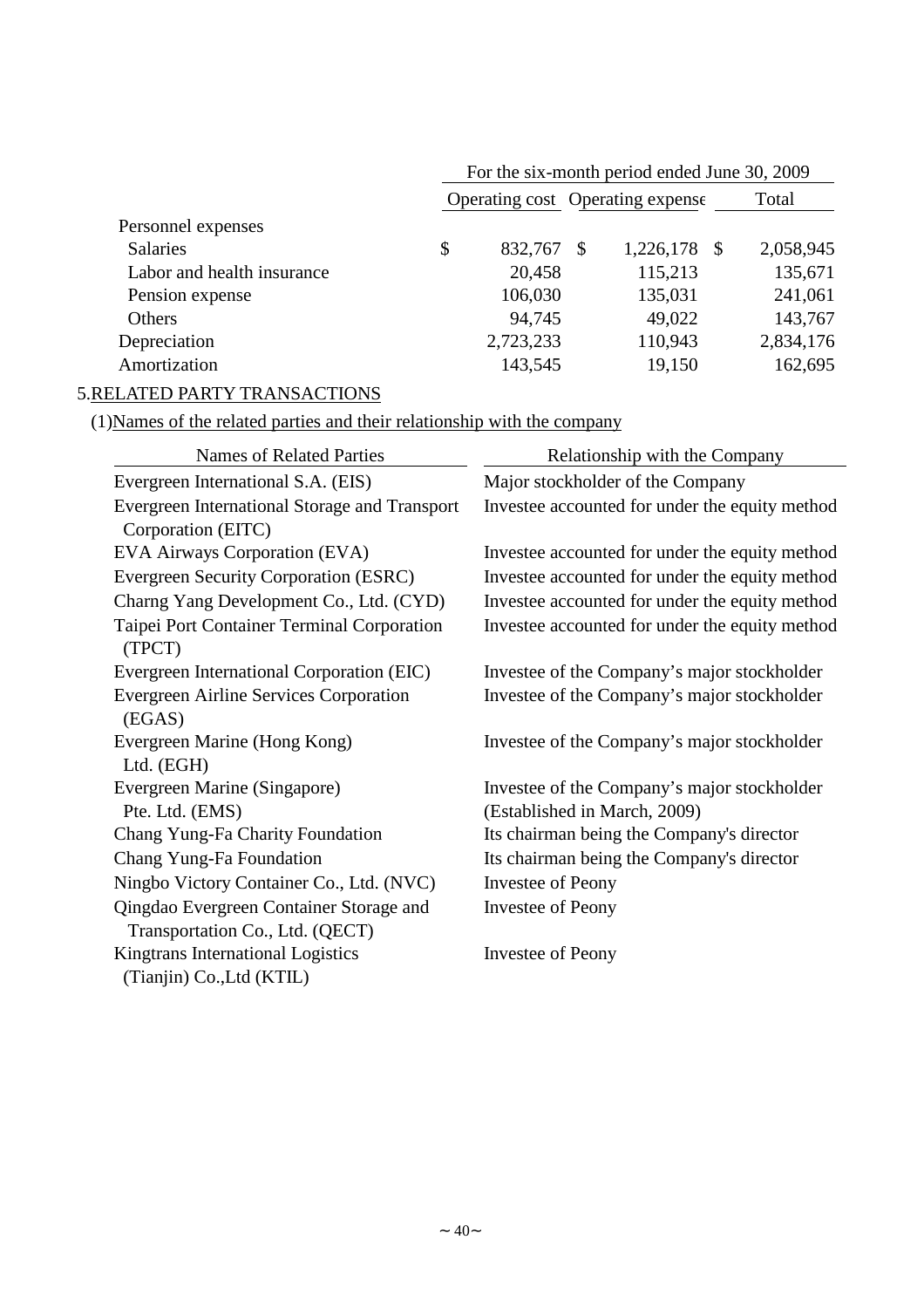| <b>Names of Related Parties</b>                        | Relationship with the Company                 |
|--------------------------------------------------------|-----------------------------------------------|
| Green Peninsula Agencies SDN. BHD. (GPA)               | Investee of Peony                             |
| Luanta Investment (Netherlands) N.V. (Luanta)          | Investee of Peony                             |
| Balsam Investment (Netherlands) N.V. (Balsam)          | <b>Investee of Peony</b>                      |
| Taranto Container Terminal S.p.A. (TCT)                | Investee of Luanta                            |
| Italia Marittima S.p.A.(ITS)                           | Investee of Balsam                            |
| Evergreen Container Terminal (Thailand) Ltd.<br>(ECTT) | Investee of Peony                             |
| Colon Container Terminal S.A. (CCT)                    | Investee of Peony                             |
| Gaining Enterprise S.A. (GESA)                         | Investee of EITC                              |
| Seaside Transportation Service LLC. (STS)              | Investee of ISLAND with significant influence |
| Sinotrans Group Shenzhen Co. (SGSC)                    | Investee of SGTC with significant influence   |

(2)Significant transaction and balances with related parties

A. Operating revenue from related parties

|             | For the six-month periods ended June 30, |                |                           |           |                |  |  |
|-------------|------------------------------------------|----------------|---------------------------|-----------|----------------|--|--|
|             | 2010                                     |                |                           | 2009      |                |  |  |
|             |                                          | % of Total     |                           |           | % of Total     |  |  |
|             |                                          | Operating      |                           |           | Operating      |  |  |
|             | Amount                                   | Revenue        |                           | Amount    | Revenue        |  |  |
| <b>EIC</b>  | \$<br>887,767                            | $\overline{2}$ | $\boldsymbol{\mathsf{S}}$ | 970,567   | $\overline{2}$ |  |  |
| <b>EITC</b> | 48,734                                   |                |                           | 51,712    |                |  |  |
| <b>EIS</b>  | 173,202                                  |                |                           | 383,491   | $\mathbf{1}$   |  |  |
| <b>ITS</b>  | 227,495                                  |                |                           | 228,947   | $\mathbf{1}$   |  |  |
| <b>STS</b>  | 45,432                                   |                |                           | 26,966    |                |  |  |
| <b>GESA</b> | 14,055                                   |                |                           | 11,965    |                |  |  |
| <b>EMS</b>  | 190,173                                  |                |                           | 3,835     |                |  |  |
| <b>EGH</b>  | 224,452                                  |                |                           | 9,296     |                |  |  |
| Others      | 26                                       |                |                           |           |                |  |  |
|             | 1,811,336                                | 4              | $\mathcal{S}$             | 1,686,779 | 4              |  |  |

The business terms on which the Group transacts with related parties are of no difference from those with non-related parties.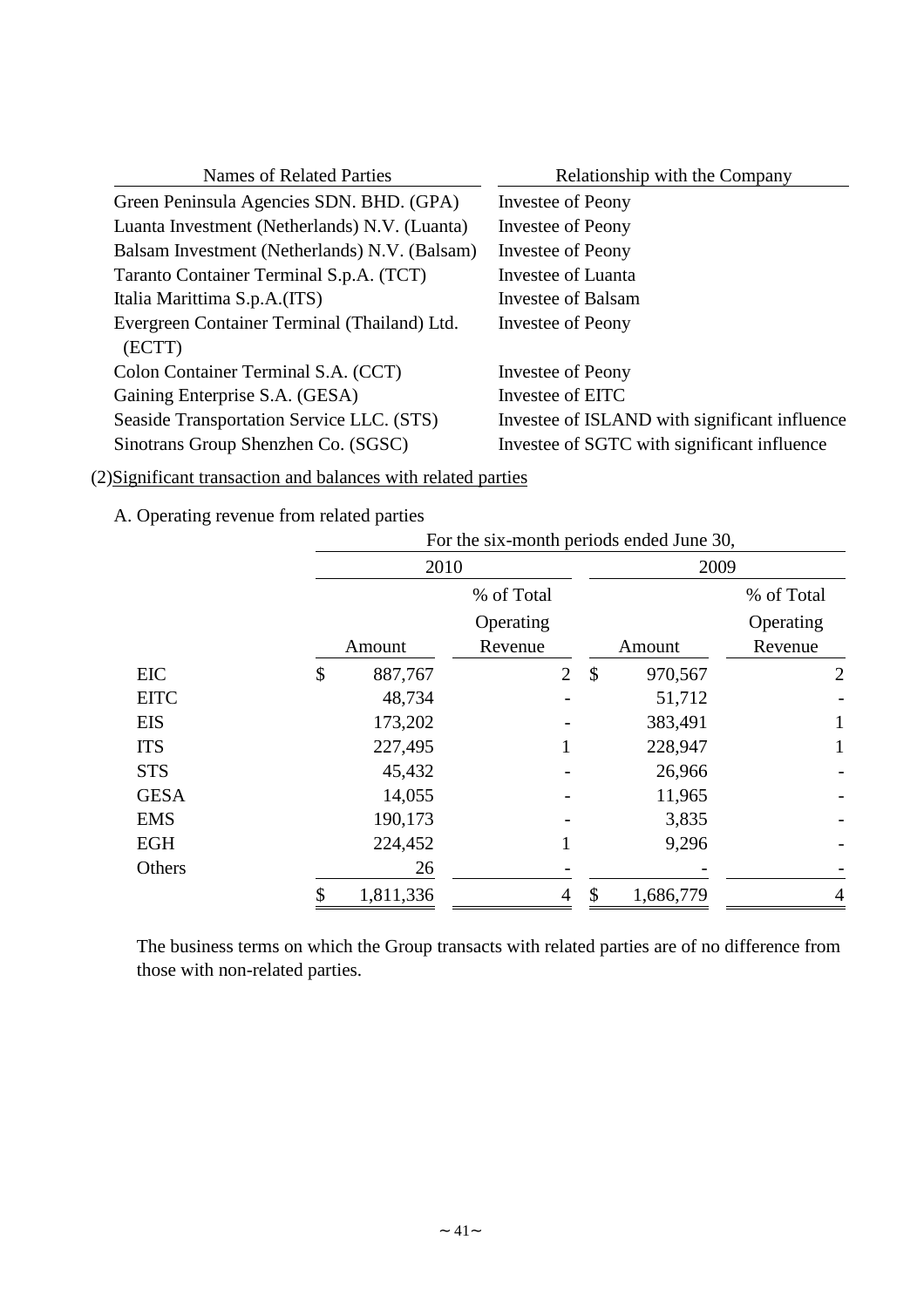|             |                 | For the six-month periods ended June 30, |                          |                    |  |  |  |  |
|-------------|-----------------|------------------------------------------|--------------------------|--------------------|--|--|--|--|
|             |                 | 2010                                     |                          | 2009               |  |  |  |  |
|             |                 | % of Total                               |                          | % of Total         |  |  |  |  |
|             |                 | Operating                                |                          | Operating          |  |  |  |  |
|             | Amount          | Costs and Expenses                       | Amount                   | Costs and Expenses |  |  |  |  |
| <b>EITC</b> | 376,853<br>\$   | 1                                        | $\mathcal{S}$<br>405,569 |                    |  |  |  |  |
| <b>EIC</b>  | 269,511         |                                          | 279,285                  |                    |  |  |  |  |
| <b>ESRC</b> | 24,006          |                                          | 21,761                   |                    |  |  |  |  |
| <b>TPCT</b> | 24,812          |                                          |                          |                    |  |  |  |  |
| <b>GESA</b> | 817,686         | 2                                        | 876,019                  | $\overline{2}$     |  |  |  |  |
| <b>EIS</b>  | 371,601         |                                          | 665,748                  |                    |  |  |  |  |
| <b>EGH</b>  | 379,385         |                                          | 23,460                   |                    |  |  |  |  |
| <b>ITS</b>  |                 |                                          | 21,131                   |                    |  |  |  |  |
| Others      | 2,704           |                                          | 8,155                    |                    |  |  |  |  |
|             | \$<br>2,266,558 | 6                                        | 2,301,128<br>\$          | 5                  |  |  |  |  |

## B. Expenditures on services rendered by related parties

The business terms on which the Group transacts with related parties are of no difference from those with non-related parties.

## C. Asset transactions

a) Acquisitions of property, plant, and equipment

|     |                  | For the six-month periods ended June 30, |      |      |  |  |  |  |
|-----|------------------|------------------------------------------|------|------|--|--|--|--|
|     | Item             |                                          | 2010 | 2009 |  |  |  |  |
| EIC | Office equipment |                                          | 274  |      |  |  |  |  |

## b) Disposal of property, plant and equipment

|             |                             | For the six-month periods ended June 30, |                          |               |          |    |       |    |          |
|-------------|-----------------------------|------------------------------------------|--------------------------|---------------|----------|----|-------|----|----------|
|             |                             |                                          | 2010                     |               |          |    | 2009  |    |          |
|             |                             |                                          | Sales<br>Gain on         |               |          |    | Sales |    | Gain on  |
|             | Items                       |                                          | Price                    |               | disposal |    | Price |    | disposal |
| <b>EITC</b> | Transportation equipment \$ |                                          | $\overline{\phantom{a}}$ | $\mathcal{S}$ |          | \$ | 90    | \$ | 86       |
| Chang Yung  |                             |                                          |                          |               |          |    |       |    |          |
| -Fa Charity |                             |                                          |                          |               |          |    |       |    |          |
| Foundation  | Transportation equipment    |                                          | 88                       |               | 82       |    |       |    |          |
|             |                             | \$                                       | 88                       | S             | 82       | S  |       |    |          |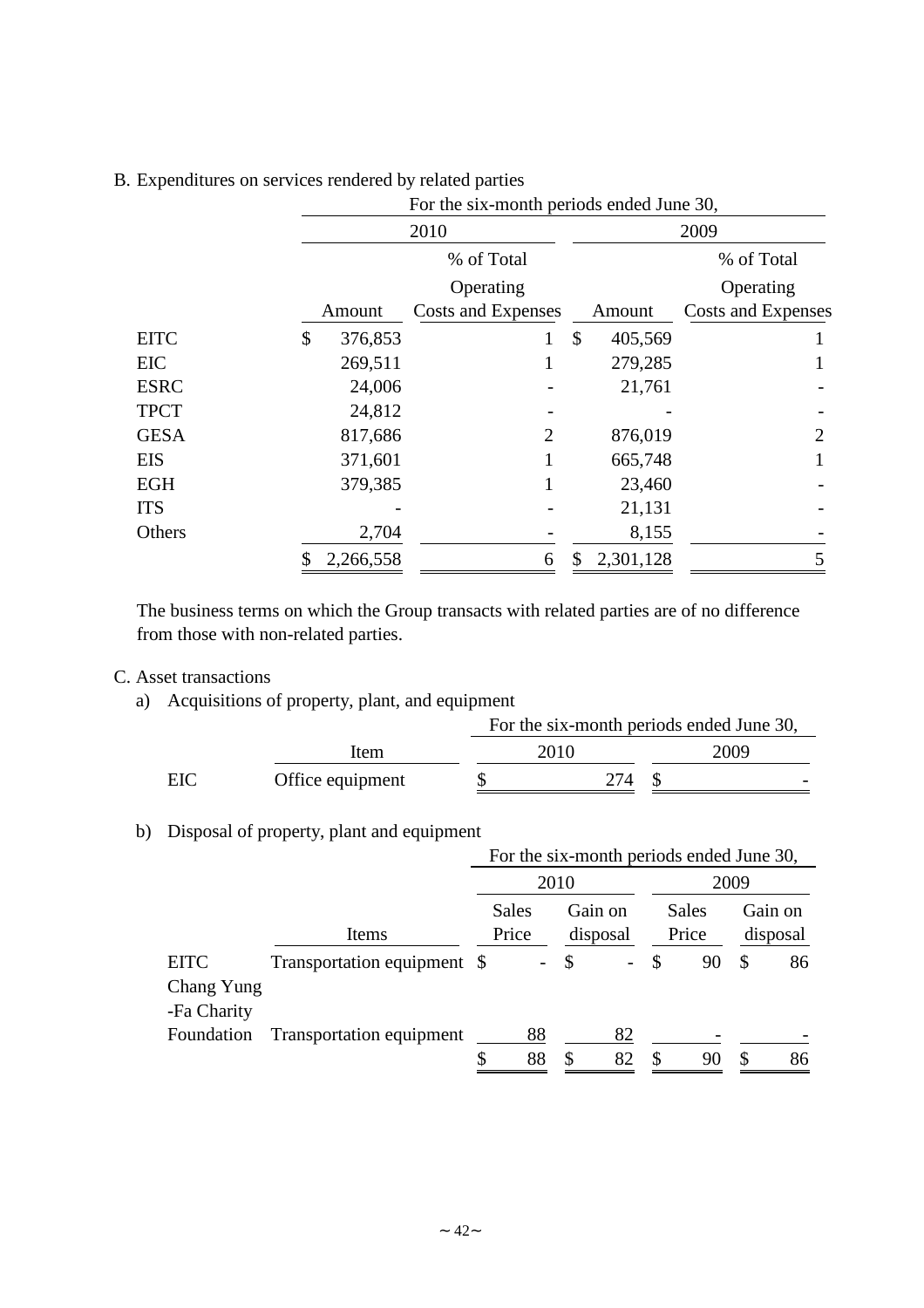## D. Lease

a) Rental income (recorded as non-operating income) generated from the operating premises and parking lots leased to the related parties are as follows:

|              |                             | For the six-month periods ended June 30, |        |            |   |        |            |  |  |
|--------------|-----------------------------|------------------------------------------|--------|------------|---|--------|------------|--|--|
|              |                             | 2010                                     |        |            |   | 2009   |            |  |  |
|              |                             |                                          |        | % of Total |   |        | % of Total |  |  |
|              | Leasehold                   |                                          |        | Rental     |   |        | Rental     |  |  |
|              | Property                    |                                          | Amount | income     |   | Amount | income     |  |  |
| EIC          | Office buildings            | \$                                       | 47,210 | 78         | S | 48,963 | 80         |  |  |
| $\mathbf{u}$ | Vehicles                    |                                          | 561    |            |   | 752    |            |  |  |
| Chang Yung   |                             |                                          |        |            |   |        |            |  |  |
| -Fa Charity  |                             |                                          |        |            |   |        |            |  |  |
|              | Foundation Office buildings |                                          | 103    |            |   |        |            |  |  |
| <b>ESRC</b>  | Parking lots                |                                          | 44     |            |   | 48     |            |  |  |
|              |                             |                                          | 47,918 | 79         | S | 49,763 | 81         |  |  |

b) Rental expense (recorded as general and administrative expenses) incurred for operating premises and parking lots leased from the related parties are as follows:

|            |                  | For the six-month periods ended June 30, |            |          |            |  |  |  |  |
|------------|------------------|------------------------------------------|------------|----------|------------|--|--|--|--|
|            |                  |                                          | 2010       |          | 2009       |  |  |  |  |
|            |                  |                                          | % of Total |          | % of Total |  |  |  |  |
|            | Leasehold        |                                          | Rental     |          | Rental     |  |  |  |  |
|            | Property         | Amount                                   | Expenses   | Amount   | Expenses   |  |  |  |  |
| EIC        | Office buildings | \$21,557                                 | 99         | \$24,067 | 99         |  |  |  |  |
| <b>EVA</b> | Parking lots     | 189                                      |            | 329      |            |  |  |  |  |
|            |                  | 21,746                                   | 100        | 24,396   | 100        |  |  |  |  |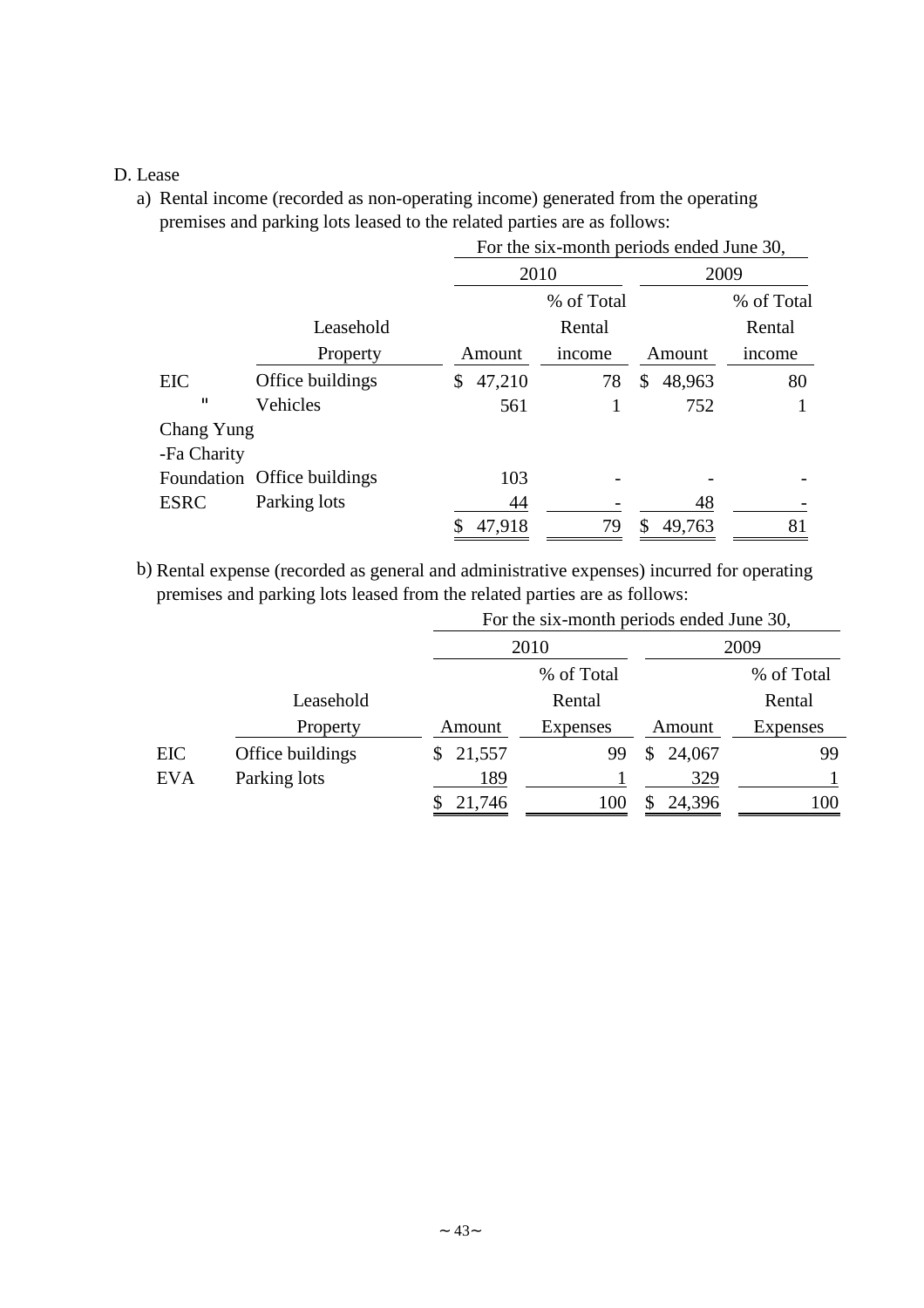|             |    |           |                    | For the six-month periods ended June 30, |           |                    |  |  |
|-------------|----|-----------|--------------------|------------------------------------------|-----------|--------------------|--|--|
|             |    | 2010      |                    |                                          | 2009      |                    |  |  |
|             |    |           | % of Total         |                                          |           | % of Total         |  |  |
|             |    |           | Vessel and         |                                          |           | Vessel and         |  |  |
|             |    |           | <b>Slot Rental</b> |                                          |           | <b>Slot Rental</b> |  |  |
|             |    | Amount    | <b>Expenses</b>    |                                          | Amount    | <b>Expenses</b>    |  |  |
| <b>EITC</b> | \$ | 302,480   | 17                 | \$                                       | 320,470   | 15                 |  |  |
| <b>ITS</b>  |    |           |                    |                                          | 21,131    |                    |  |  |
| EIS         |    | 371,601   | 21                 |                                          | 665,748   | 31                 |  |  |
| <b>GESA</b> |    | 817,686   | 46                 |                                          | 876,018   | 40                 |  |  |
|             | ¢  | 1,491,767 | 84                 | \$                                       | 1,883,367 | 87                 |  |  |

c) Rental expense incurred for the vessels and slot lease from the related parties are recorded as direct operating costs. Details are set forth below:  $\frac{1}{20}$ 

E. Receivables from and payables to related parties

The receivables from and payables to related parties bear no interest, and are set forth as follows:

|    | June 30, 2010 |                |   | June 30, 2009 |         |                |
|----|---------------|----------------|---|---------------|---------|----------------|
|    |               | $%$ of         |   |               |         | $%$ of         |
|    |               | Account        |   |               |         | Account        |
|    |               | <b>Balance</b> |   |               | Amount  | Balance        |
|    |               |                |   |               |         |                |
| \$ | 242,738       |                |   | \$            | 136,280 | $\overline{2}$ |
|    | 24,371        |                |   |               | 24,867  |                |
|    | 7,748         |                |   |               | 24,658  |                |
|    | 18,250        |                |   |               | 16,714  |                |
|    | 18,405        |                |   |               | 4,781   |                |
| ፍ  | 311,512       |                | 3 | S             | 207,300 | 2              |
|    |               | Amount         |   | 3             |         |                |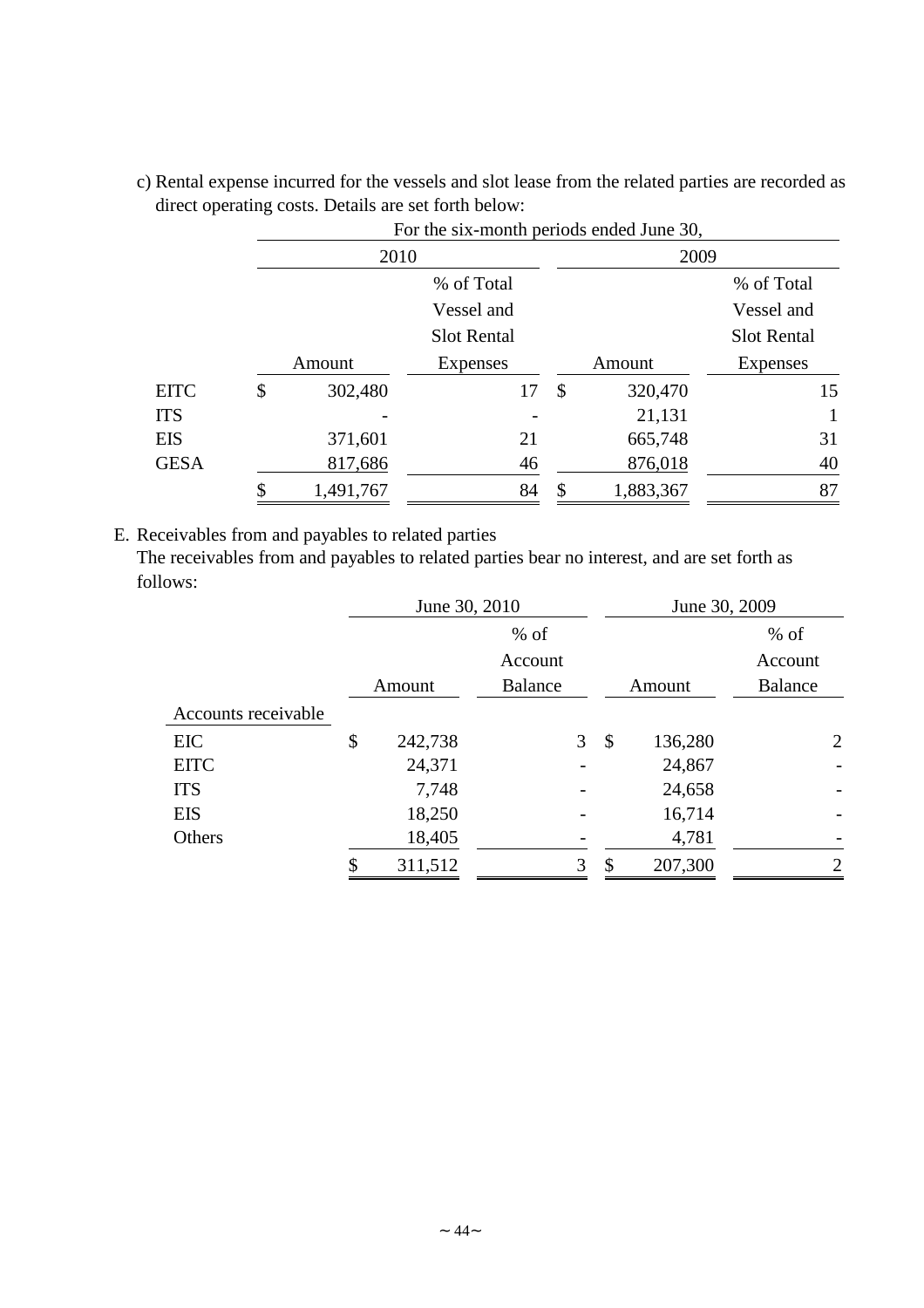|                   | June 30, 2010 |                | June 30, 2009   |                |  |
|-------------------|---------------|----------------|-----------------|----------------|--|
|                   |               | % of           |                 | $%$ of         |  |
|                   |               | Account        |                 | Account        |  |
|                   | Amount        | <b>Balance</b> | Amount          | <b>Balance</b> |  |
| Other receivables |               |                |                 |                |  |
| <b>EITC</b>       | \$<br>214,521 | 12             | \$<br>173       |                |  |
| EIC               | 80,500        | 5              | 109,785         | 6              |  |
| <b>EVA</b>        | 35            |                | 657,850         | 36             |  |
| Luanta            | 305,615       | 18             | 219,491         | 12             |  |
| <b>EGH</b>        | 116,067       | 7              | 596             |                |  |
| <b>KTIL</b>       | 96,800        | 5              | 98,815          | 6              |  |
| SGSC              | 40,041        | $\mathbf{2}$   | 25,560          | $\mathbf{1}$   |  |
| <b>GPA</b>        | 29,535        | $\overline{2}$ |                 |                |  |
| <b>EIS</b>        | 26,394        | 1              | 16,630          | $\mathbf{1}$   |  |
| <b>QECT</b>       | 24,692        | 1              | 24,919          | $\mathbf{1}$   |  |
| <b>ITS</b>        | 18            |                | 20,968          | 1              |  |
| Others            | 6,512         |                | 5,640           |                |  |
|                   | \$<br>940,730 | 53             | \$<br>1,180,427 | 64             |  |
|                   | June 30, 2010 |                | June 30, 2009   |                |  |

|                         | Julie $30, 2010$ |                |   | JUIIE JU, ZUUY |         |                |  |
|-------------------------|------------------|----------------|---|----------------|---------|----------------|--|
|                         |                  | $%$ of         |   |                |         | $%$ of         |  |
|                         |                  | Account        |   |                |         | Account        |  |
|                         | Amount           | <b>Balance</b> |   |                | Amount  | <b>Balance</b> |  |
| <b>Accounts Payable</b> |                  |                |   |                |         |                |  |
| <b>EIC</b>              | \$<br>22,054     |                |   | \$             | 27,526  | $\mathbf 1$    |  |
| <b>EIS</b>              | 79,814           |                | 3 |                | 83,446  | $\overline{2}$ |  |
| <b>EMS</b>              | 39,085           |                |   |                |         |                |  |
| <b>ITS</b>              | 33,960           |                |   |                | 25,742  | $\mathbf 1$    |  |
| <b>EGH</b>              | 37,449           |                |   |                | 21,124  | $\mathbf{1}$   |  |
| Others                  | 11,968           |                |   |                | 10,613  |                |  |
|                         | 224,330          |                |   | \$             | 168,451 | 5              |  |
|                         |                  |                |   |                |         |                |  |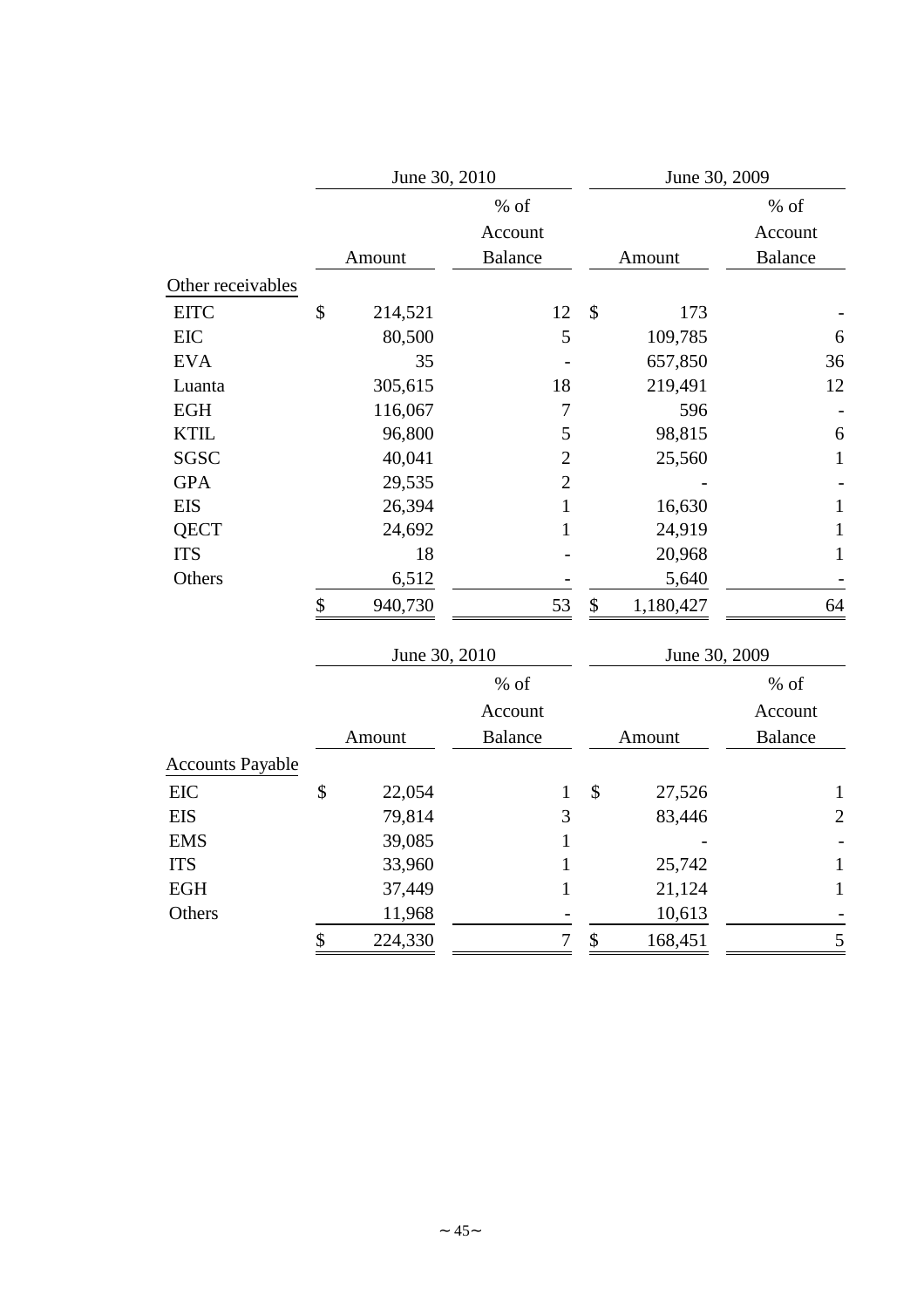|                       | June 30, 2010 |         |                           | June 30, 2009 |                |  |
|-----------------------|---------------|---------|---------------------------|---------------|----------------|--|
|                       |               | $%$ of  |                           |               | $%$ of         |  |
|                       |               | Account |                           |               | Account        |  |
|                       | Amount        | Balance | Amount                    |               | <b>Balance</b> |  |
| <b>Other Payables</b> |               |         |                           |               |                |  |
| <b>ITS</b>            | \$<br>64,351  | 5       | $\boldsymbol{\mathsf{S}}$ | 129,799       | 10             |  |
| <b>EIS</b>            | 112,373       | 8       |                           | 123,268       | 9              |  |
| <b>NVC</b>            |               |         |                           | 149           |                |  |
|                       | 176,724       | 13      | \$                        | 253,216       | 19             |  |

#### (3)Endorsements and guarantees for related parties

Endorsements and guarantees provided for its related parties are as follows:

| Companies receiving guarantees |            | June 30, 2010 | June 30, 2009    |        |
|--------------------------------|------------|---------------|------------------|--------|
| <b>BALSAM</b>                  | <b>USD</b> | 49,000 USD    |                  |        |
| <b>CCT</b>                     | <b>USD</b> | 28,680 USD    |                  | 28,680 |
| <b>TCT</b>                     | <b>USD</b> | 20,250 USD    |                  | 20,250 |
| <b>ITS</b>                     | <b>USD</b> |               | USD <sub>2</sub> | 10,000 |

## (4)Significant coutracts with related parties

- A. The Company entered into an agreement with EIC for consulting services on business management, computer information, and shipping affairs. Except for payments made on behalf of the Company which are charged on actual amounts, the remaining fees are charged on an hourly basis or by cost plus method. The contract took effect on July 1, 1996 and continues to be effective unless terminated.
- B. The Company entered into an agreement with EIC for services, such as cargo-forwarding and freight-collecting. As of June 30, 2010 and 2009, the receivables were \$56,950 and \$39,878, respectively. The contract has been effective since 2002 unless terminated.
- C. The Company entered into an agreement with ESRC for security service in the Taipei office, the Kaohsiung office, and the Kaohsiung container yards. The monthly service fees were \$940 for Taipei and \$1,614 for Kaohsiung.
- D. The Group entered into agency agreements with its related parties to manage petty cash required by their vessels, and payments of Taiwanese crew salaries and insurance premiums. The transactions are recorded as "temporary debits". As of June 30, 2010 and 2009, the debit balances of the account are as follows: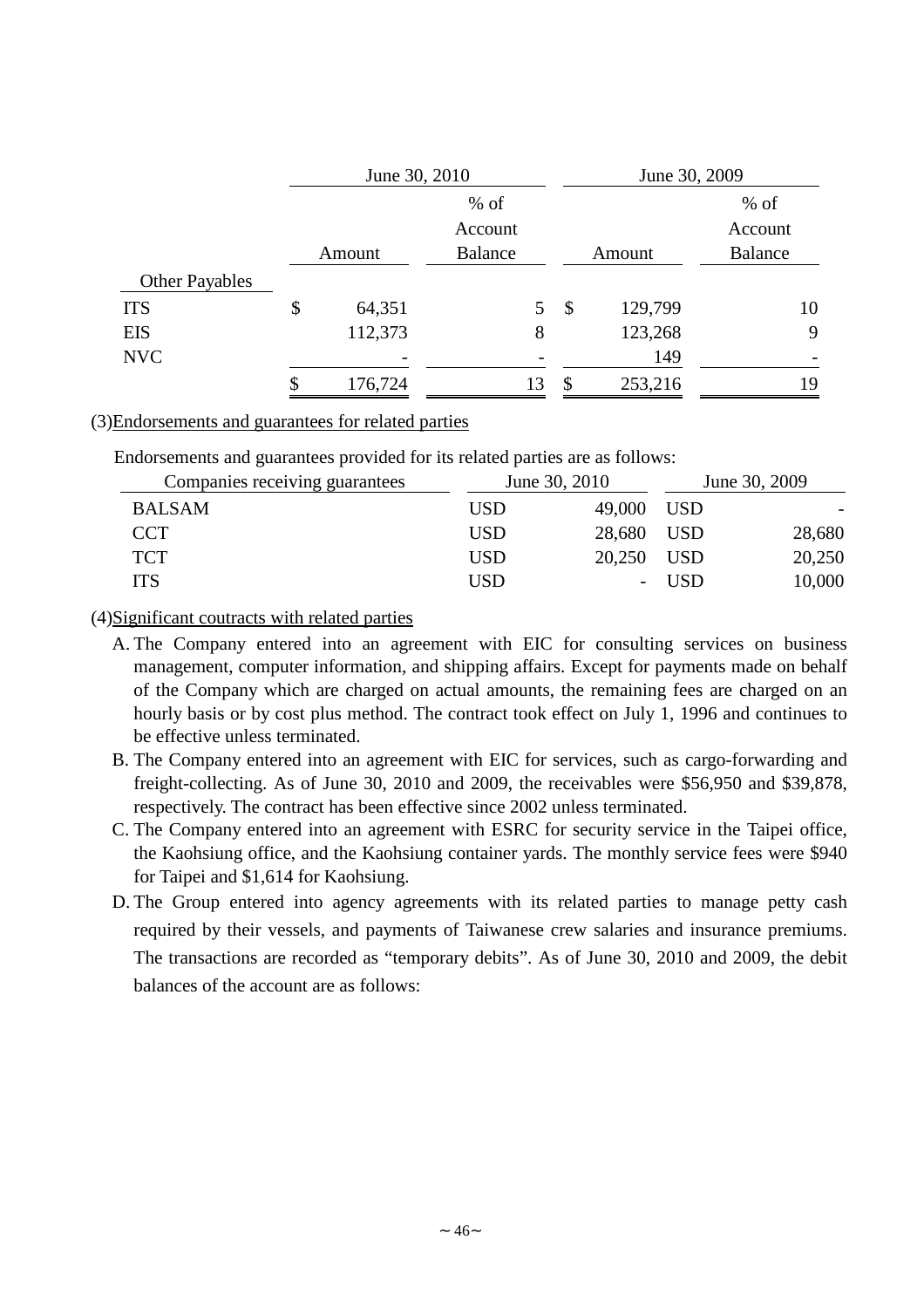a) Debit balances of temporary debits

|             | June 30, 2010 |               |        |  |
|-------------|---------------|---------------|--------|--|
| <b>EIS</b>  | \$<br>5,955   | $\mathcal{S}$ | 14,484 |  |
| <b>GESA</b> | 9,493         |               | 7,832  |  |
| <b>EGH</b>  | 5,123         |               | 2,784  |  |
| <b>EMS</b>  | 10,416        |               |        |  |
|             | 30,987        | \$            | 25,100 |  |

b) Credit balance of temporary debits

|            | June 30, 2010            | June 30, 2009 |       |  |
|------------|--------------------------|---------------|-------|--|
| <b>EMS</b> | $\overline{\phantom{0}}$ |               | ر ب ک |  |

E.The Group entered into agency agreements with its related parties, whereby the related parties act as the Company's overseas agents to deal with foreign port formalities, such as arrival and departure of the Company's ships, cargo stevedoring and forwarding, freight collection, and payment of expenses incurred in foreign ports. The transactions are recorded as "agency accounts in other(liabilities)-current". As of June 30, 2010 and 2009, the balances of the accounts are as follows:

June 30, 2010 June 30, 2009 EIC \$ 479,986 \$ 226,295

F.Temporary accounts, between the Group and Evergreen International S.A., Gaining Enterprise S.A., Italia Marittima S.p.A., Evergreen Marine (Hong Kong) Ltd. and Evergreen Marine (Singapore) Pte. Ltd. incurred due to foreign port formalities and pier rental expenses are recognized as agency reciprocal accounts in "Other current assets (liabilities)". Details of the balance as of June 30, 2010 and 2009 are as follows:

a) Debit balances of agency reciprocal accounts

|             | June 30, 2010 | June 30, 2009 |         |  |
|-------------|---------------|---------------|---------|--|
| <b>ITS</b>  | 47,883        |               | 557,748 |  |
| <b>EIS</b>  | 1,581,192     |               | 320,018 |  |
| <b>GESA</b> | 22,539        |               | 35,669  |  |
|             | 1,651,614     |               | 913,435 |  |

## b) Credit balances of agency reciprocal accounts

|            | June 30, 2010 |         |  | June 30, 2009 |  |  |  |
|------------|---------------|---------|--|---------------|--|--|--|
| <b>EGH</b> |               | 416,035 |  | 44,579        |  |  |  |
| <b>EMS</b> |               | 112,381 |  | 43,342        |  |  |  |
|            |               | 528,416 |  | 87,921        |  |  |  |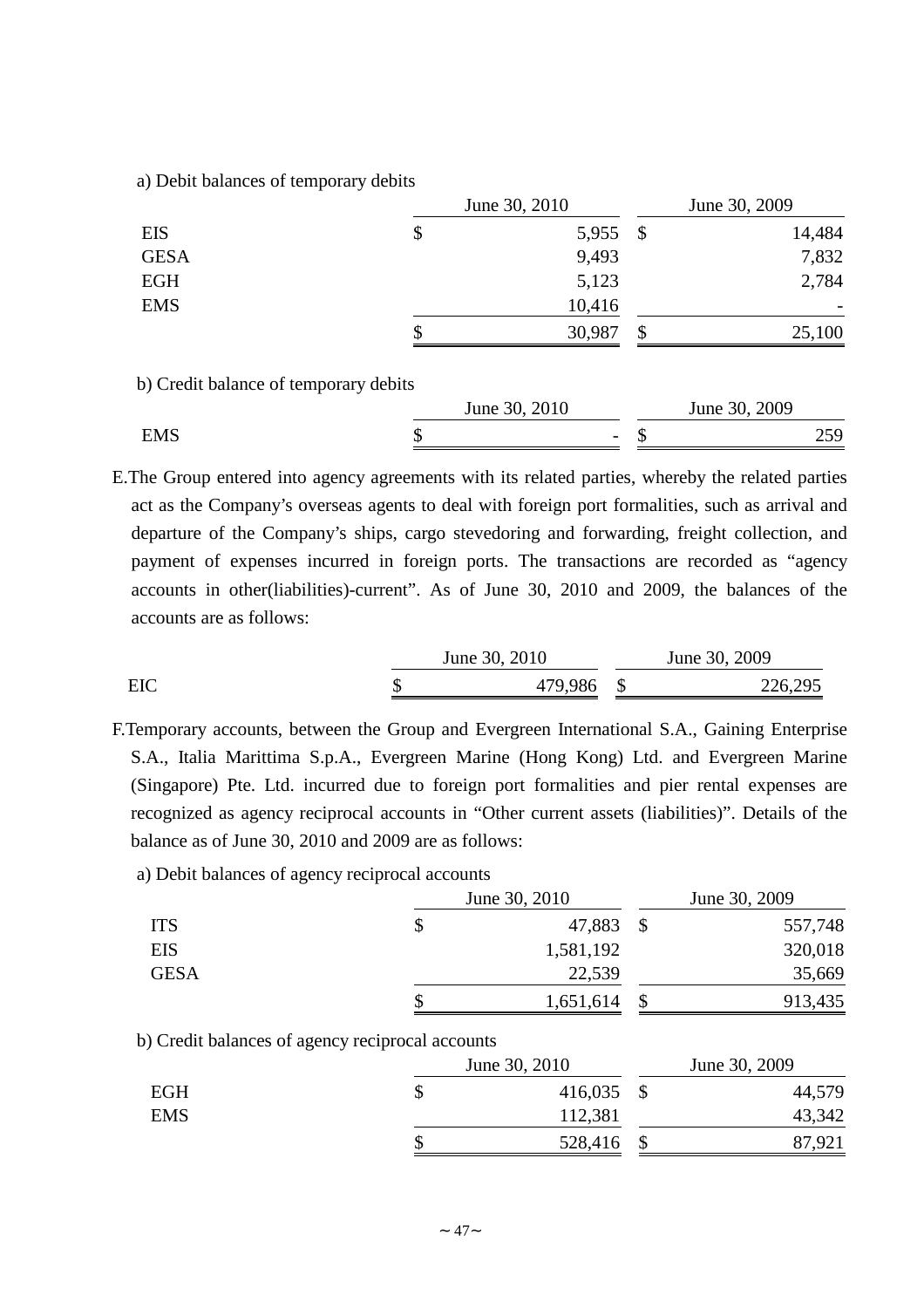G.The Company has been commissioned by its related parties to manage their vessel affairs. The management fees are charged monthly and are recorded as operating revenues. Details of the management fees recognized for the six-month periods ended June 30, 2010 and 2009 are as follows:

|             | June 30, 2010 | June 30, 2009 |         |  |
|-------------|---------------|---------------|---------|--|
| <b>EITC</b> | \$<br>46,099  | \$            | 48,177  |  |
| <b>EIS</b>  | 21,481        |               | 41,630  |  |
| <b>ITS</b>  | 4,012         |               | 3,194   |  |
| <b>GESA</b> | 10,447        |               | 8,469   |  |
| <b>EMS</b>  | 17,568        |               | 2,081   |  |
| <b>EGH</b>  | 9,676         |               | 8,205   |  |
|             | \$<br>109,283 | \$            | 111,756 |  |

## 6.PLEDGED ASSETS

The Group's assets pledged as collateral as of June 30, 2010 and 2009 are as follows:

|                                        | Book value       |          |               |                                 |
|----------------------------------------|------------------|----------|---------------|---------------------------------|
| Pledged assets                         | June 30, 2010    |          | June 30, 2009 | Purpose                         |
| Restricted assets-current              |                  |          |               | Performance                     |
| - Time deposits                        | \$<br>554,495    | <b>S</b> | 321,868       | guarantee                       |
| Refundable deposits                    |                  |          |               |                                 |
| - Time deposits                        | 2,000            |          | 2,000         |                                 |
| Property, plant and equipment          |                  |          |               | Long-term                       |
| -Land                                  | 1,800,093        |          | 1,800,093     | loan                            |
| -Buildings                             | 852,544          |          | 878,314       |                                 |
| -Ships                                 | 1,801,030        |          | 1,991,205     |                                 |
| -Loading and unloading equipment       | 2,682,037        |          | 1,902,751     |                                 |
| Financial assets carried at cost       |                  |          |               |                                 |
| -Classic Outlook Investment Ltd.       | 3,299,739        |          |               | 3,366,835 other long-term loans |
| -Everup Profits Ltd.                   | 7                |          | 7             |                                 |
| Long-term equity investments accounted |                  |          |               |                                 |
| for under the equity method            |                  |          |               | For issuance terms              |
| -EITC                                  | 1,591,083        |          |               | of corporate bonds              |
|                                        | \$<br>12,583,028 | \$       | 10,263,073    |                                 |

## 7.COMMITMENTS AND CONTINGENT LIABILITIES

A.Details of the stand-by letters of credit issued by the banks on behalf of the Company are as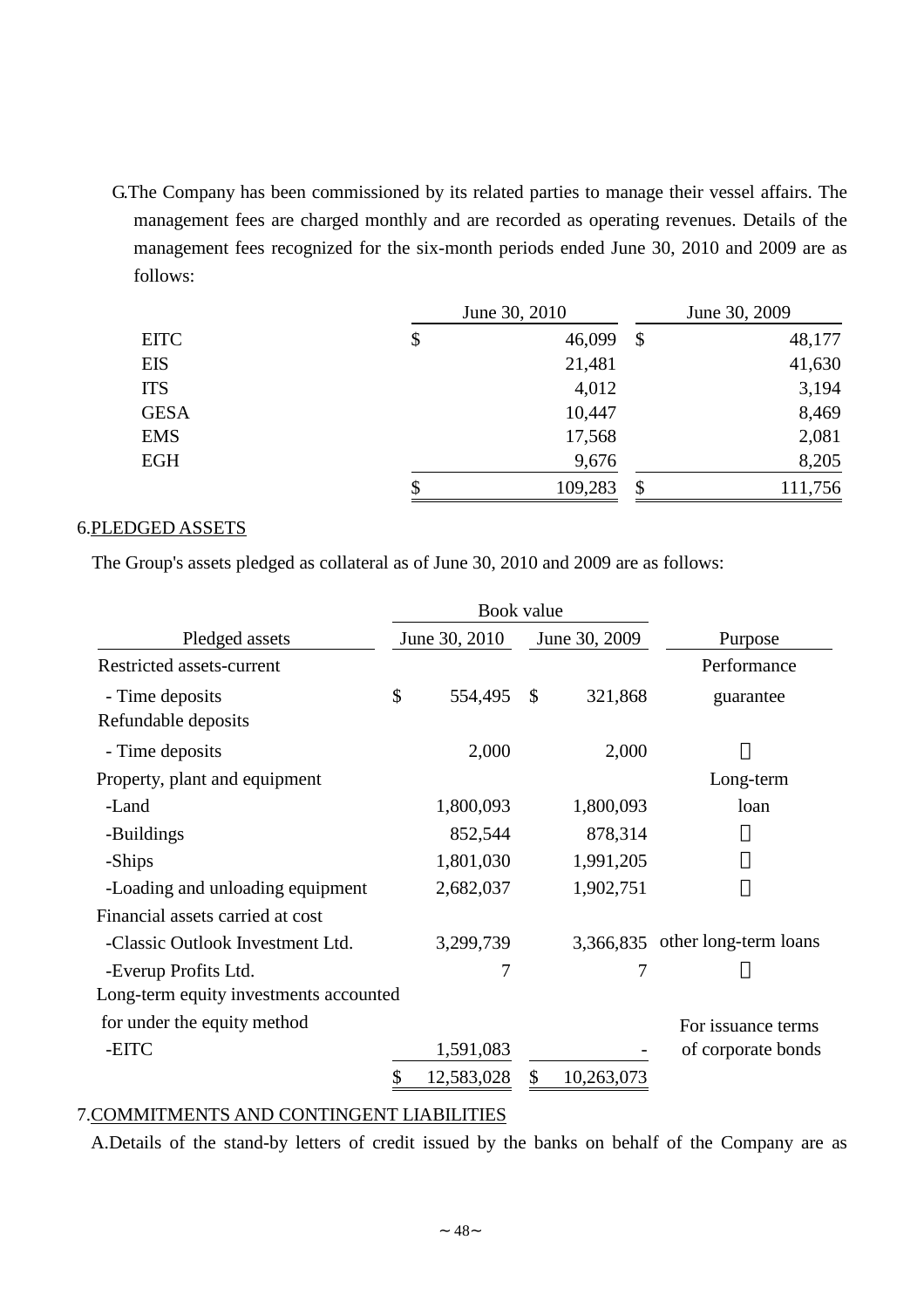follows:

| Guarantor                                                          | June 30, 2010 |               | June 30, 2009 |               |  |  |
|--------------------------------------------------------------------|---------------|---------------|---------------|---------------|--|--|
| Deutsche Bank                                                      | USD           | 5,000         | <b>USD</b>    | 5,000         |  |  |
| B. Endorsements and guarantees issued by the Group are as follows: |               |               |               |               |  |  |
| Companies receiving guarantees                                     |               | June 30, 2010 |               | June 30, 2009 |  |  |
| <b>BALSAM</b>                                                      | <b>USD</b>    | 49,000        | <b>USD</b>    |               |  |  |
| <b>CCT</b>                                                         | <b>USD</b>    | 28,680        | <b>USD</b>    | 28,680        |  |  |
| <b>TCT</b>                                                         | <b>USD</b>    | 20,250        | <b>USD</b>    | 20,250        |  |  |
| <b>ITS</b>                                                         | USD           |               | USD           | 10,000        |  |  |

- C.A former stockholder of the Company sold some of its shares through issuance of global depository receipts (GDRs). The issuance of GDRs was approved by the SEC on June 19, 1996 as per Letter (85) Tai-Cai-Zheng (1) No. 35410. On August 2, 1996, the GDRs were approved by the UK governing authority to be listed on the London Stock Exchange and were issued in Asia, Europe and the US. The initial number of units issued was 5,449,592, representing 54,495,920 shares of the Company's common stock at \$50.50 (in dollars) per share, and the number of supplementary units issued was 817,438. In total, the number of units issued was 6,267,030, representing 62,670,300 shares of the Company's common stock at \$50.50 (in dollars) per share, and the GDRs issued amounted to USD 115 million. Another 2,053,122 units, representing 20,531,279 shares of the Company's common stocks, were issued during the period from 1997 to June 30, 2010. As of June 30, 2010, 8,116,650 units were redeemed and 203,502 units were outstanding, representing 2,035,079 shares of the Company's common stocks.
- D.As of June 30, 2010, the long-term and medium-term loan facilities granted by the financial institutions with the resolution from the Board of Directors to finance the Company's purchase of new containers and general working capital requirement amounted to \$21,468,437 and the unutilized credits was \$10,851,609.
- E. As of June 30, 2010, the estimated amount of ship rental expense in the following years under long-term contracts is set forth as follows:

| Year             |            | Amount  |
|------------------|------------|---------|
| within 1 year    | <b>USD</b> | 161,331 |
| $1 - 2$ years    |            | 121,875 |
| $2 \sim 3$ years |            | 121,745 |
| $3 - 4$ years    |            | 62,181  |
| $4-5$ years      |            | 53,839  |
| over 5 years     |            | 173,882 |
|                  | <b>USD</b> | 694,853 |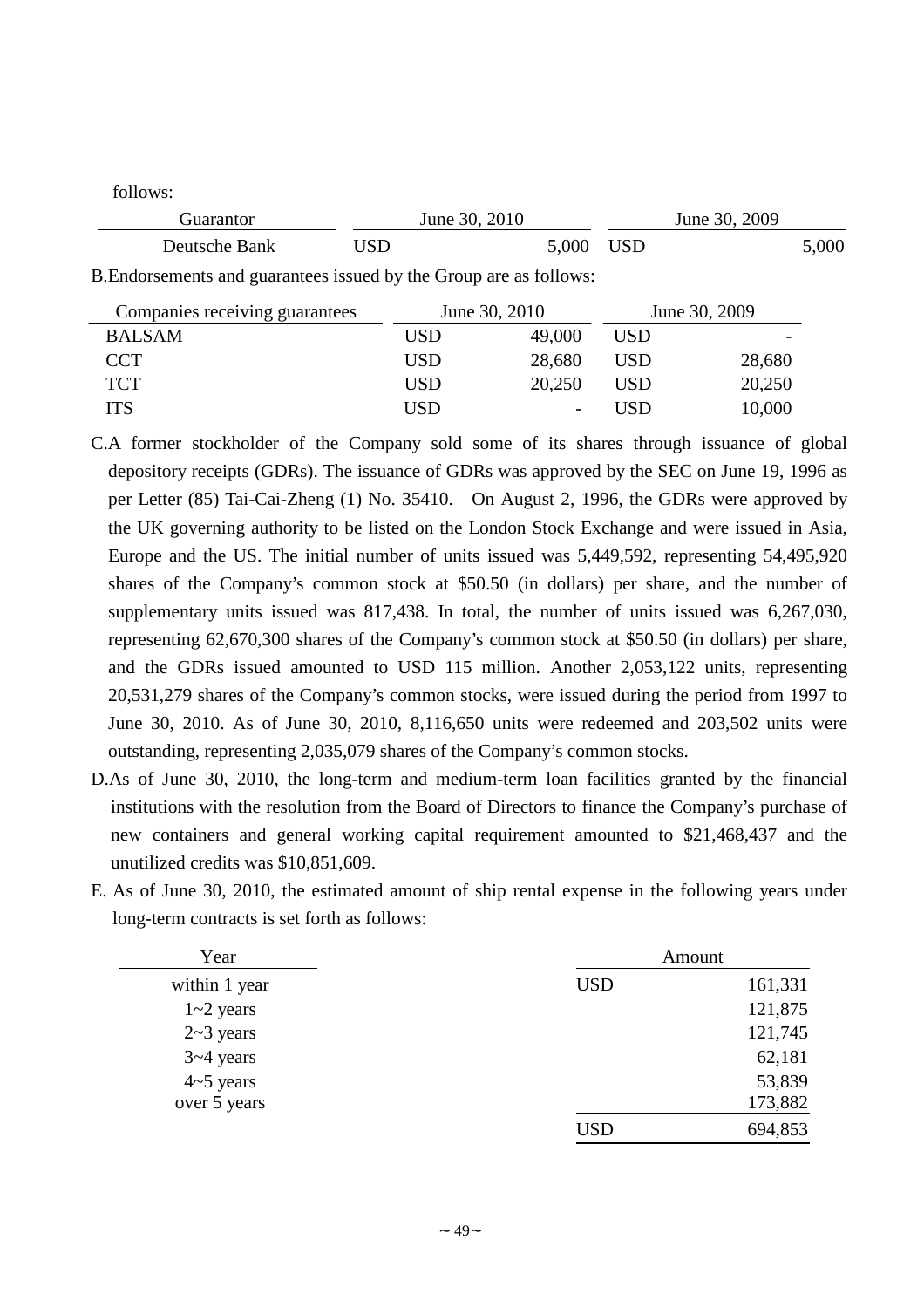F. As of June 30, 2010, the amount of guaranteed notes issued by the Company for loans borrowed was \$3,200,000.

8.SIGNIFICANT CATASTROPHE

None.

9.SUBSEQUENT EVENTS

None.

## 10.OTHERS

(1)Financial statement disclosure

Certain accounts in the financial statements as of June 30, 2009 were reclassified to conform to the financial statement as of June 30, 2010.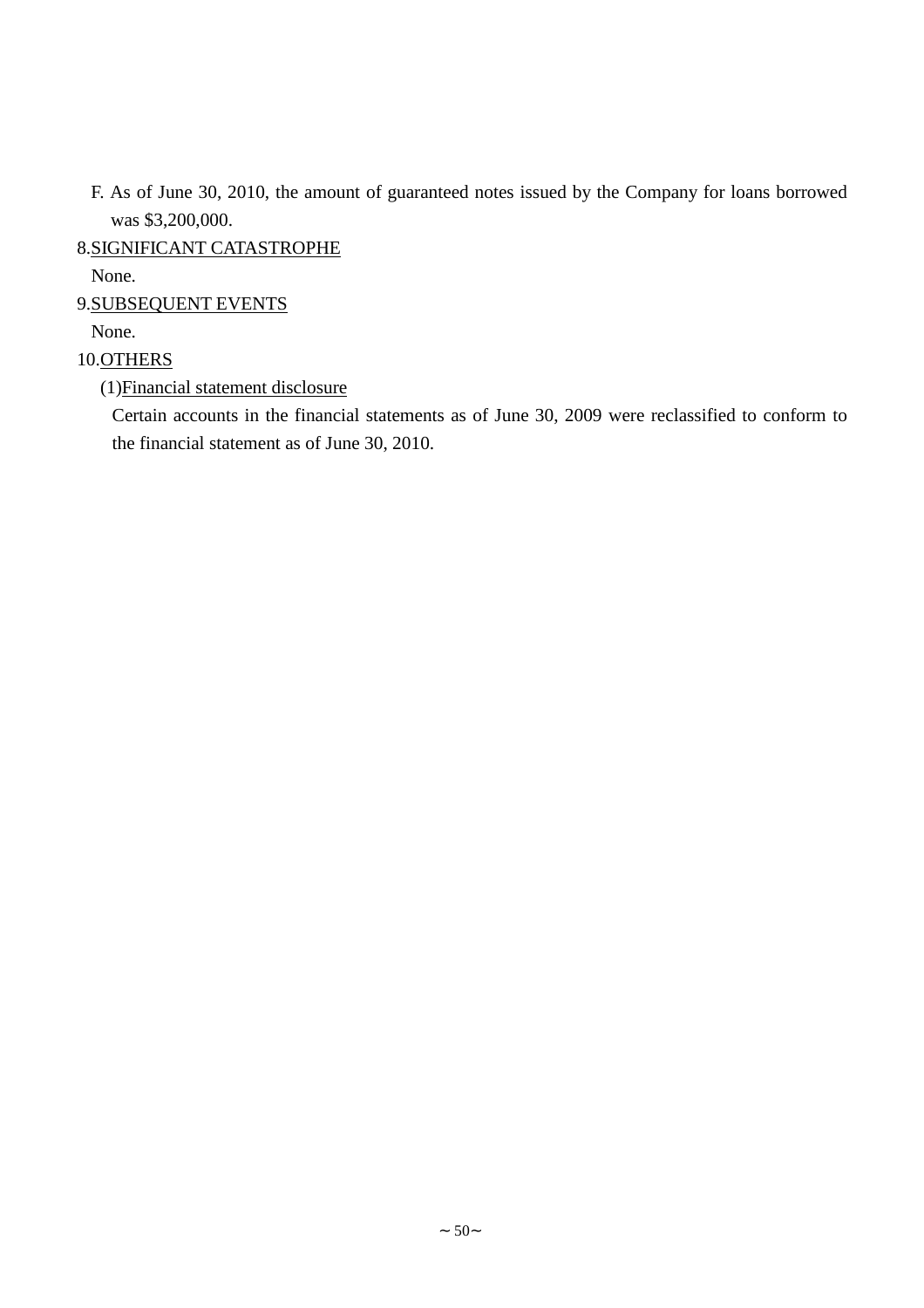|                                                        | June 30, 2010        |                                      |                                                |  |  |
|--------------------------------------------------------|----------------------|--------------------------------------|------------------------------------------------|--|--|
|                                                        |                      |                                      | Fair Value                                     |  |  |
|                                                        | <b>Book</b><br>value | Quotations<br>in an active<br>market | Estimated<br>using a<br>valuation<br>technique |  |  |
| Non-derivative financial instruments                   |                      |                                      |                                                |  |  |
| Assets                                                 |                      |                                      |                                                |  |  |
| Cash and cash equivalents                              | 13, 132, 673<br>\$   | \$<br>$\overline{\phantom{a}}$       | \$13,132,673                                   |  |  |
| Notes and accounts receivable                          | 11,128,872           |                                      | 11,128,872                                     |  |  |
| Financial assets at fair value through profit or loss  |                      |                                      |                                                |  |  |
| <b>Equity securities</b>                               | 204                  | 204                                  |                                                |  |  |
| Beneficiary certificates                               | 2,179,440            | 2,179,440                            |                                                |  |  |
| Corporate bands                                        | 93,096               |                                      | 93,096                                         |  |  |
| Other financial assets - current                       | 174,958              |                                      | 174,958                                        |  |  |
| Restricted assets - current                            | 554,495              |                                      | 554,495                                        |  |  |
| Available-for-sale financial assets - non-current      | 813,214              | 813,214                              |                                                |  |  |
| Held-to-maturity financial assets - non-current        | 3,151,185            |                                      | 3,151,185                                      |  |  |
| Financial assets carried at cost - non-current         | 5,016,071            |                                      |                                                |  |  |
| Refundable deposits                                    | 120,413              |                                      | 120,413                                        |  |  |
| Liabilities                                            |                      |                                      |                                                |  |  |
| Short-term loans                                       | 3,710,887            |                                      | 3,710,887                                      |  |  |
| Notes and accounts payable                             | 13,538,634           |                                      | 13,538,634                                     |  |  |
| Corporate bonds payable (including current<br>portion) | 4,417,148            |                                      | 4,417,148                                      |  |  |
| Long-term loans (including current portion)            | 30,655,103           |                                      | 30,655,103                                     |  |  |
| Guarantee deposits received                            | 32,648               |                                      | 32,648                                         |  |  |
| Derivative financial instruments                       |                      |                                      |                                                |  |  |
| Assets                                                 |                      |                                      |                                                |  |  |
| Interest rate swap (IRS)                               | 422                  |                                      | 422                                            |  |  |
| Cross currency swap                                    | 24,278               |                                      | 24,278                                         |  |  |
| Oil swap                                               | 1,603                |                                      | 1,603                                          |  |  |
| <b>Embedded derivatives</b>                            | 1,000                |                                      | 1,000                                          |  |  |
| Structured and equity-linked financial instruments     | 3,012                |                                      | 3,012                                          |  |  |
| Liabilities                                            |                      |                                      |                                                |  |  |
| Interest rate swap (IRS)                               | 309,839              |                                      | 309,839                                        |  |  |
| Oil swap                                               | 55,205               |                                      | 55,205                                         |  |  |
| Foreign exchange option (FX option)                    | 307,556              |                                      | 307,556                                        |  |  |
| Embedded derivatives                                   | 114,250              |                                      | 114,250                                        |  |  |

## (2)Fair value information of financial instruments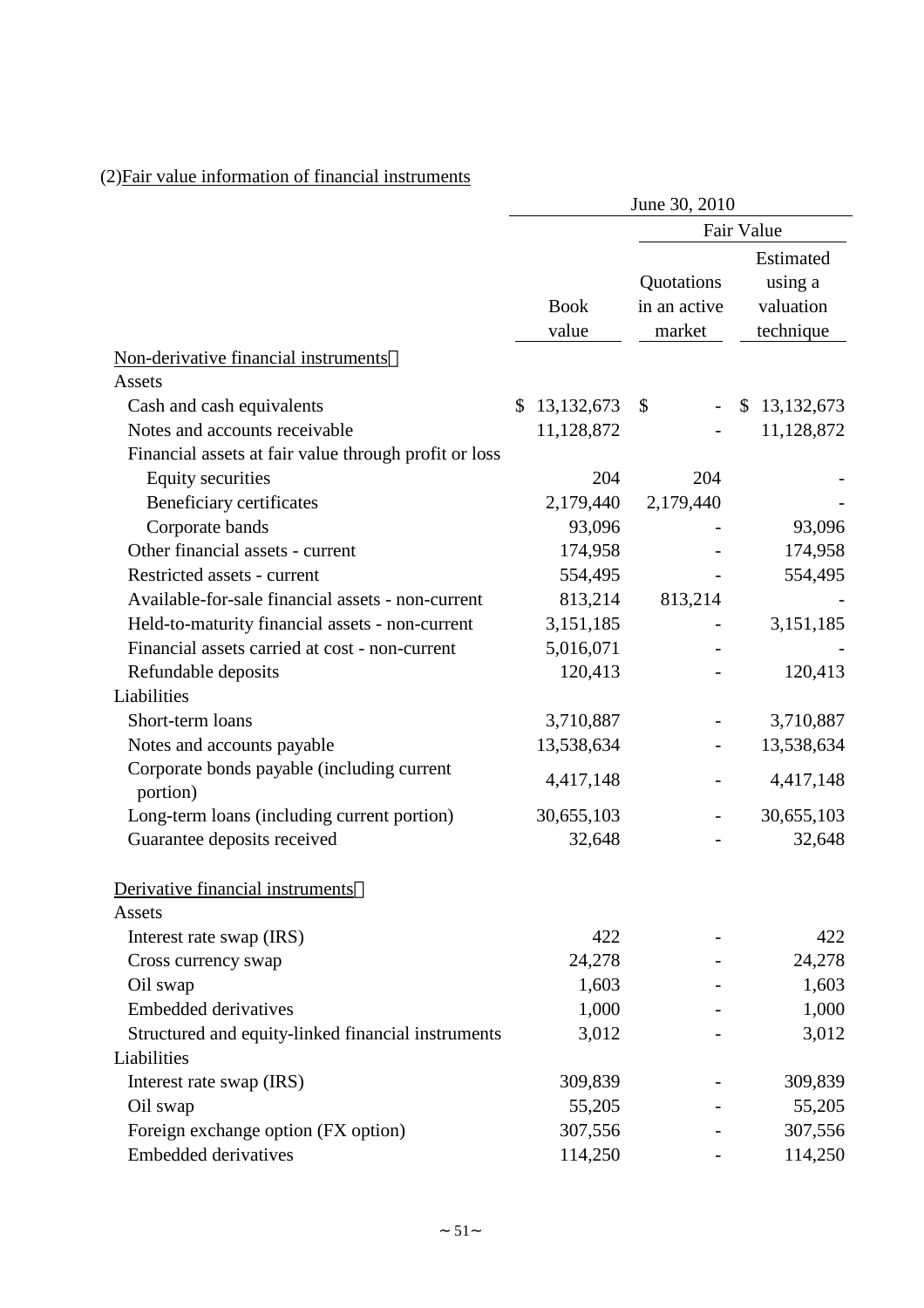|                                                                                   | June 30, 2009        |                                      |                                                |  |  |
|-----------------------------------------------------------------------------------|----------------------|--------------------------------------|------------------------------------------------|--|--|
|                                                                                   | Fair Value           |                                      |                                                |  |  |
|                                                                                   | <b>Book</b><br>value | Quotations<br>in an active<br>market | Estimated<br>using a<br>valuation<br>technique |  |  |
| Non-derivative financial instruments                                              |                      |                                      |                                                |  |  |
| Assets<br>Cash and cash equivalents                                               | 20,409,236<br>\$     | \$                                   | 20,409,236<br>\$                               |  |  |
| Notes and accounts receivable                                                     | 9,535,992            |                                      | 9,535,992                                      |  |  |
|                                                                                   |                      |                                      |                                                |  |  |
| Financial assets at fair value through profit or loss<br><b>Equity securities</b> | 125                  | 125                                  |                                                |  |  |
| Beneficiary certificates                                                          | 2,565,940            | 2,565,940                            |                                                |  |  |
| Other financial assets - current                                                  | 244,300              |                                      | 244,300                                        |  |  |
| Restricted assets - current                                                       | 321,868              |                                      | 321,868                                        |  |  |
| Available-for-sale financial assets - non-current                                 | 535,044              | 535,044                              |                                                |  |  |
| Held-to-maturity financial assets-current                                         | 364,463              |                                      | 364,463                                        |  |  |
| Financial assets carried at cost - non-current                                    | 5,087,442            |                                      |                                                |  |  |
| Refundable deposits                                                               | 433,920              |                                      | 433,920                                        |  |  |
| Liabilities                                                                       |                      |                                      |                                                |  |  |
| Short-term loans                                                                  | 2,963,218            |                                      | 2,963,218                                      |  |  |
| Short-term notes and bills payable                                                | 999,882              |                                      | 999,882                                        |  |  |
| Notes and accounts payable                                                        | 15,230,365           |                                      | 15,230,365                                     |  |  |
| Corporate bonds payable (including current                                        |                      |                                      |                                                |  |  |
| portion)                                                                          | 30,000               |                                      | 30,000                                         |  |  |
| Long-term loans (including current portion)                                       | 36,062,984           |                                      | 36,062,984                                     |  |  |
| Guarantee deposits received                                                       | 38,140               |                                      | 38,140                                         |  |  |
| Derivative financial instruments<br>Assets                                        |                      |                                      |                                                |  |  |
| Interest rate swap (IRS)                                                          | 3,390                |                                      | 3,390                                          |  |  |
| Cross Currency swap                                                               | 17,208               |                                      | 17,208                                         |  |  |
| Structured and equity-linked financial instruments                                | 798,591              |                                      | 798,591                                        |  |  |
| Liabilities                                                                       |                      |                                      |                                                |  |  |
| Interest rate swap (IRS)                                                          | 217,500              |                                      | 217,500                                        |  |  |
| Cross currency swap                                                               | 168,302              |                                      | 168,302                                        |  |  |
| Oil swap                                                                          | 905,244              |                                      | 905,244                                        |  |  |
| Foreign exchange option (FX option)                                               | 321,858              |                                      | 321,858                                        |  |  |

The methods and assumptions used to estimate the fair values of the above financial instruments are summarized below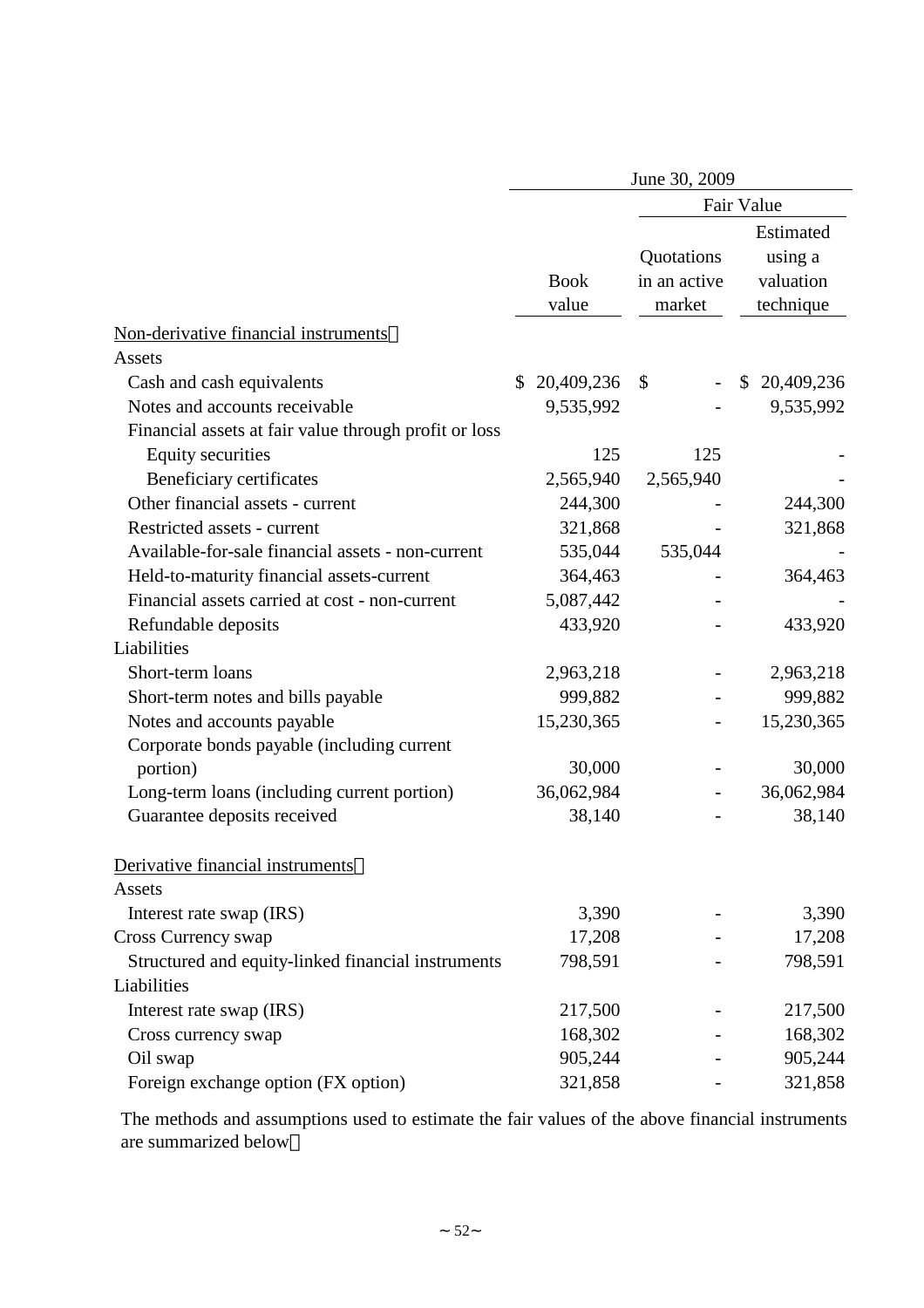- A. The fair values of short-term financial instruments were determined using their carrying value because of the short maturities of these instruments. This method applies to cash and cash equivalents, notes and accounts receivable/payable, other financial assets, refundable deposits, restricted assets, short-term debts, short-term bills payable and guarantee deposits received.
- B. For financial assets at fair value through profit or loss and available-for-sale financial assets with quoted market price available in an active market, the fair value is determined using the quoted market price. When there is no quoted market price for reference, a substitute valuation technique is used to measure the fair value which incorporates all factors that market participants would consider in making estimations and assumptions for setting a price and wherein such information is available to the Group.
- C. Held-to-maturity financial assets are those with fixed or determinable payments and a fixed time-to-maturity which the Group has positive intent and ability to hold. Upon measurement, held-to-maturity financial assets are carried at amortized cost. Any profits or losses incurred due to changes in fair value should be recognized in the income statement when the financial asset is derecognized, impaired or amortized.
- D. Financial assets carried at the cost, consists of unlisted stocks or those not actively traded in an active market. Their fair value could not be measured reliably; hence, such instruments are measured at cost in compliance with applicable accounting standards. For bond investments with no active market, the carrying value is used to estimate its fair value when there is no market price for reference.
- E. Fair values of long-term loans are estimated based on the present values of future cash flows. For bank loans associated with floating interest rate, the carrying value represents its fair value.
- F. Fair values of corporate bonds payable are determined as the quoted market prices when available. When the quoted market prices are not available, fair values are estimated based on financial information or other information.
- G. The fair values of derivative financial instruments are determined based on the estimated amounts to be received or paid if the Group terminates the contract on the balance sheet date. Unrealized gains or losses arising from unsettled contracts are generally included. Quotation price from counterparties are available for reference in setting fair values for the Group's derivative financial instruments.
- (3)Information on significant gain/loss on financial instruments and equity items
	- A. For the six-month periods ended June 30, 2010 and 2009, total interest income for financial assets or financial liabilities that are not at fair value through profit or loss amounted to \$85,740 and \$201,160, respectively whereas the total interest expense amounted to \$228,594 and \$210,296, respectively.
	- B. For the six-month periods ended June 30, 2010 and 2009, the adjustments of shareholders' equity resulting from available-for-sale financial assets was debit \$120,903 and \$142,456, respectively; whereas the total loss or gain deducted from the adjustment of shareholders' equity resulting from available-for-sale financial assets was both \$0.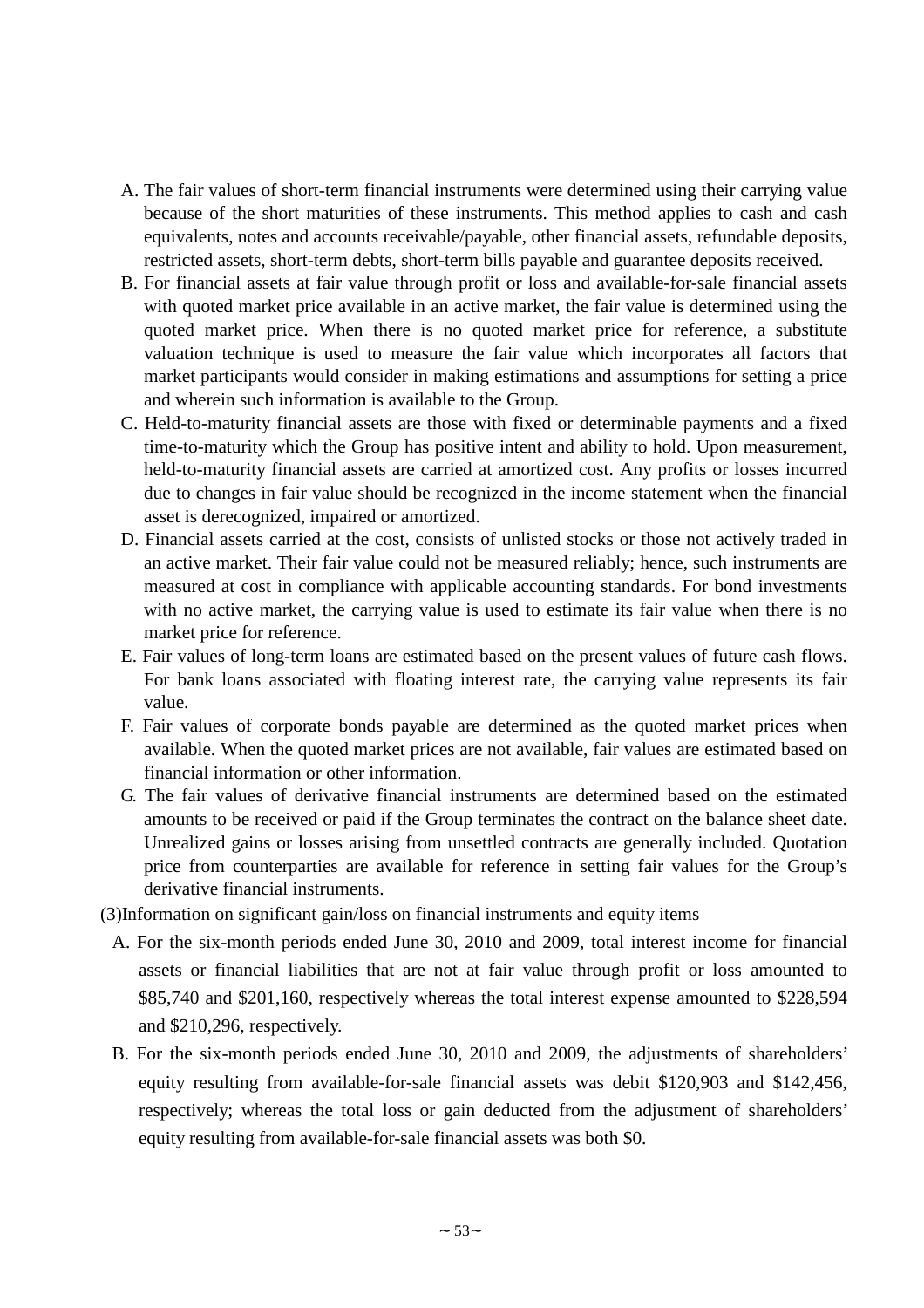### (4)Information on interest rate risk positions

As of June 30, 2010 and 2009, the financial assets with fair value risk due to the change of interest rate amounted to \$422 and \$3,390, respectively; whereas the financial liabilities with fair value risk due to the change of interest rate amounted to \$309,839 and \$217,500, respectively. The financial assets with cash flow risk due to the change of interest rate amounted to \$3,509,039 and \$4,709,244, respectively; whereas the financial liabilities with cash flow risk due to the change of interest rate amounted to \$28,754,536 and 34,010,771, respectively.

## (5)Risk policy and hedging strategy

The financial instruments held by the Group, other than derivative instruments, are composed of cash and cash equivalents, stocks, funds, bank loan, and corporate bonds. Such financial instruments are held for maintaining adequate operating capital. The Group also held other financial assets and liabilities, such as accounts receivable and payable generated from operating activities.

The transactions associated with derivative instruments mainly include interest rate swap and oil swap. The primary objective is to avoid the interest rate risk and fuel price variation arising from operating and financing activities.

The primary risks of financial instruments are cash flow risk associated with interest rate fluctuations, exchange rate risk, credit risk, and liquidity risk. The risk management policies are set forth below:

#### Cash flow risk associated with interest rate fluctuations

The Group's major exposure to cash flow risk associated with interest rate variations comes primarily from long-term financing with floating interest. The Group adopts a combination of fixed and floating interest rate methods upon issuance of loans to manage such interest rate risks. In addition, the Group also engages in interest rate swaps to minimize cost of borrowings.

As of June 30, 2010, the carrying values of the Group's financial instruments exposed to interest rate are summarized in the order of maturity as follows:

a) Fixed interest rate

|                           | Within 1 year $1-2$ years $2-3$ years over 3 years |   |       |                          |           |  | Total            |
|---------------------------|----------------------------------------------------|---|-------|--------------------------|-----------|--|------------------|
| Cash and cash equivalents | $$9,598,266$ \, \$                                 |   | $-$ S |                          | $-$ S $-$ |  | $-$ \$ 9,598,266 |
| Bank loan                 | 3,596,396)                                         | - |       | $\overline{\phantom{0}}$ |           |  | $-$ ( 3,596,396) |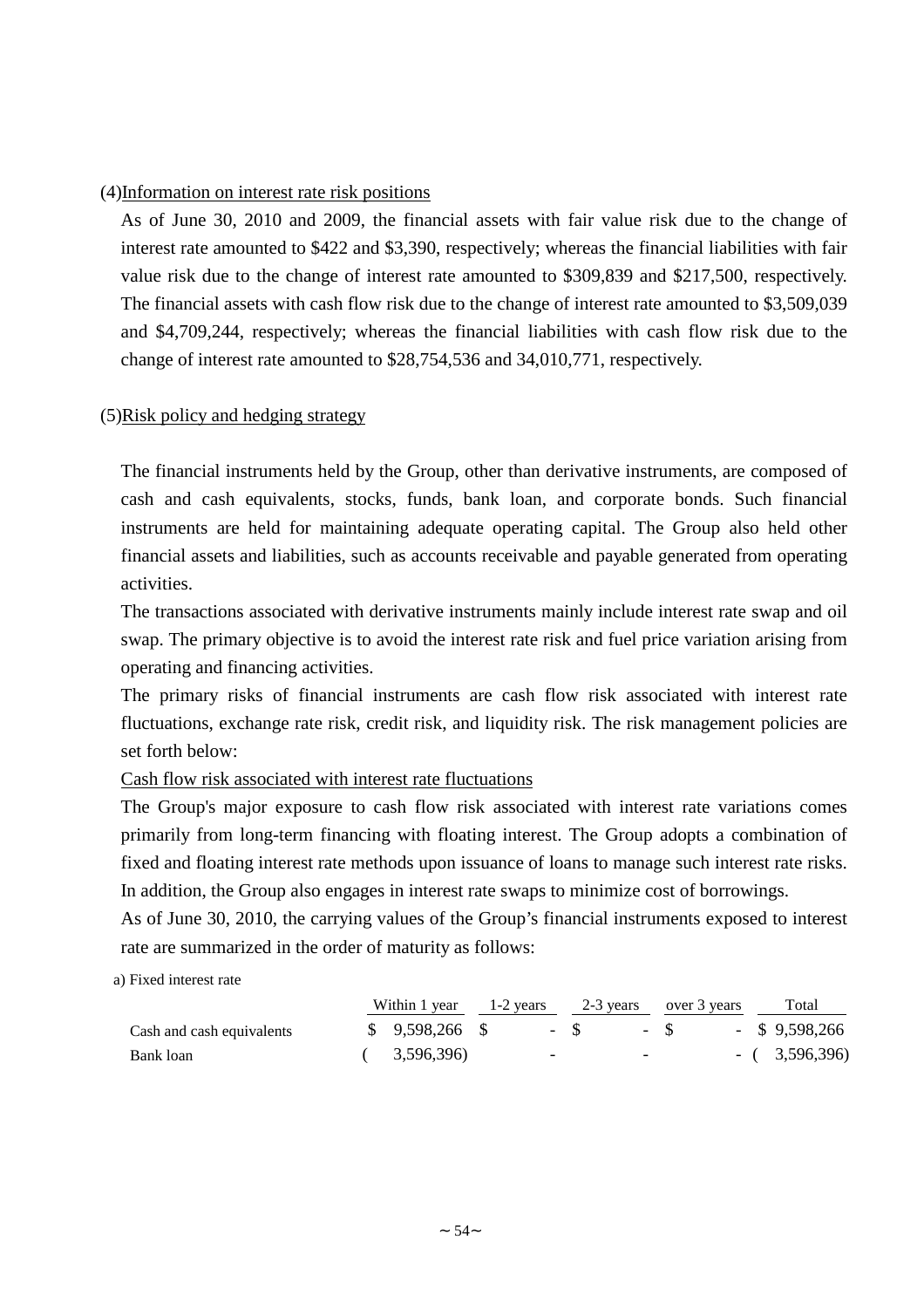b) Floating interest rate

|                           | Within 1 year $1-2$ years $2-3$ years                               |  |  | over 3 years | Total                                                                   |
|---------------------------|---------------------------------------------------------------------|--|--|--------------|-------------------------------------------------------------------------|
| Cash and cash equivalents | $\text{\$} \quad 3.509.039 \quad \text{\$} \quad - \quad \text{\$}$ |  |  | $-$ S        | $-$ \$ 3,509,039                                                        |
| Bank loan                 |                                                                     |  |  |              | $(5,180,160)$ $(6,245,273)$ $(4,431,222)$ $(12,897,881)$ $(28,754,536)$ |

The interest of financial instruments associated with the floating interest rates is remeasured within a year period and the interest of financial instruments associated with the fixed interest rate is fixed to maturity. The financial instruments not included in the above table are not subject to interest payments and thus, do not have inherent interest rate risk.

## Exchange rate risk

Although the Group is exposed to exchange rate risk, the Group has stable cash inflows denominated in foreign currencies for meeting cash outflows denominated in foreign currency due to the fact that the Group operates in international transportation industry. In order to minimize exchange rate risk, the Group also engages in activities, such as borrowing of US Dollar loans, etc.

## Credit risk

The Group only deals with third parties with good credit standings. In compliance with the Group's policies, strict credit assessment is to be performed by the Group prior to providing credit to customers. The occurrence of bad debts is also minimized by the Group's practices in continuously monitoring and assessing collections on notes and accounts receivables and making adjustments to the credit terms granted for each customer based on the conclusion drawn from such assessment. Moreover, the Group is restricted from engaging in credit trading with other business units operating under other functional currencies unless permission from the highest instruction unit has been received.

Other financial instruments held by the Group are subject to credit risk arising from the failure of counterparty to settle their contractual obligations as and when they fall due. Since the Group only deals with third parties with qualifying credit standings, no collateral is required by the Group which also represents that the maximum credit exposure amount equals to the relative carrying value. The maximum credit exposure amount for various financial assets held by the Group is analyzed as below: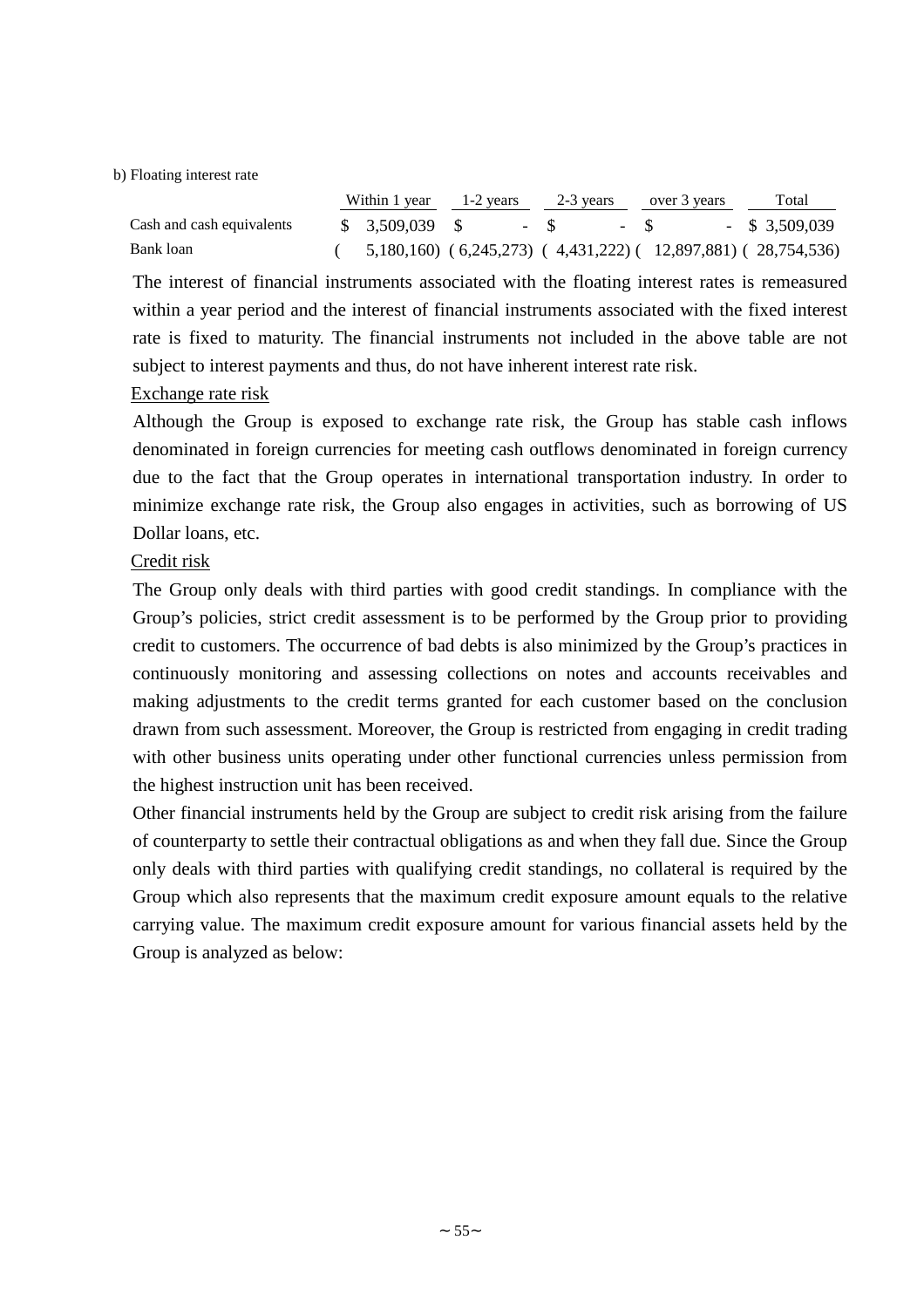|                                              | June 30, 2010 |            |               |                 |  |  |  |
|----------------------------------------------|---------------|------------|---------------|-----------------|--|--|--|
|                                              |               |            |               | Maximum credit  |  |  |  |
| <b>Financial instruments</b>                 |               | Book value |               | exposure amount |  |  |  |
| Financial assets at fair value through       |               |            |               |                 |  |  |  |
| profit or loss                               |               |            |               |                 |  |  |  |
| Trading financial assets                     | \$            | 2,209,959  | \$            | 2,209,959       |  |  |  |
| Financial assets designated as at fair value |               |            |               |                 |  |  |  |
| through profit or loss                       |               | 93,096     |               | 93,096          |  |  |  |
| Available-for-sale financial assets          |               |            |               |                 |  |  |  |
| Equity security                              |               | 813,214    |               | 813,214         |  |  |  |
| Held-to-maturity financial assets            |               |            |               |                 |  |  |  |
| <b>Financial bonds</b>                       |               | 1,331,185  |               | 1,331,185       |  |  |  |
| Corporate bonds                              |               | 1,820,000  |               | 1,820,000       |  |  |  |
| Financial assets carried at cost             |               |            |               |                 |  |  |  |
| Equity security                              |               | 5,016,071  |               | 5,016,071       |  |  |  |
|                                              |               |            | June 30, 2009 |                 |  |  |  |
|                                              |               |            |               | Maximum credit  |  |  |  |
| <b>Financial instruments</b>                 |               | Book value |               | exposure amount |  |  |  |
| Financial assets at fair value through       |               |            |               |                 |  |  |  |
| profit or loss                               |               |            |               |                 |  |  |  |
| Trading financial assets                     | \$            | 3,385,254  | \$            | 3,385,254       |  |  |  |
| Available-for-sale financial assets          |               |            |               |                 |  |  |  |
| Equity security                              |               | 535,044    |               | 535,044         |  |  |  |
| Held-to-maturity financial assets            |               |            |               |                 |  |  |  |
| Corporate bonds                              |               | 364,463    |               | 364,463         |  |  |  |
| Financial assets carried at cost             |               |            |               |                 |  |  |  |
| Equity security                              |               | 5,087,442  |               | 5,087,442       |  |  |  |

Credit risk refers to the risk of counterparty's failure to settle contractual obligations as and when they fall due. The credit risk presented in the preceding table is the positive net amount of all contracts with positive fair values at the balance sheet date. The credit risk amount presented is the loss that may be incurred by the Group in the case of counterparty's default. Since the counterparties of the Group are business enterprises or financial institutions with good credit rating, the potential credit risk event is remote. In addition, since the Group is not concentrated in transactions with one individual or counterparty, no concentration of credit risk is evident. Liquity risk

The Group achieves the objectives of effective use of capital and stabilization of capital by adjusting capital through the use of cash and cash equivalents, financial instruments held for trading, bank loans and corporate bonds, etc. The operating capital of the Group is sufficient in meeting capital on demand; therefore, no significant liquidity risk is expected.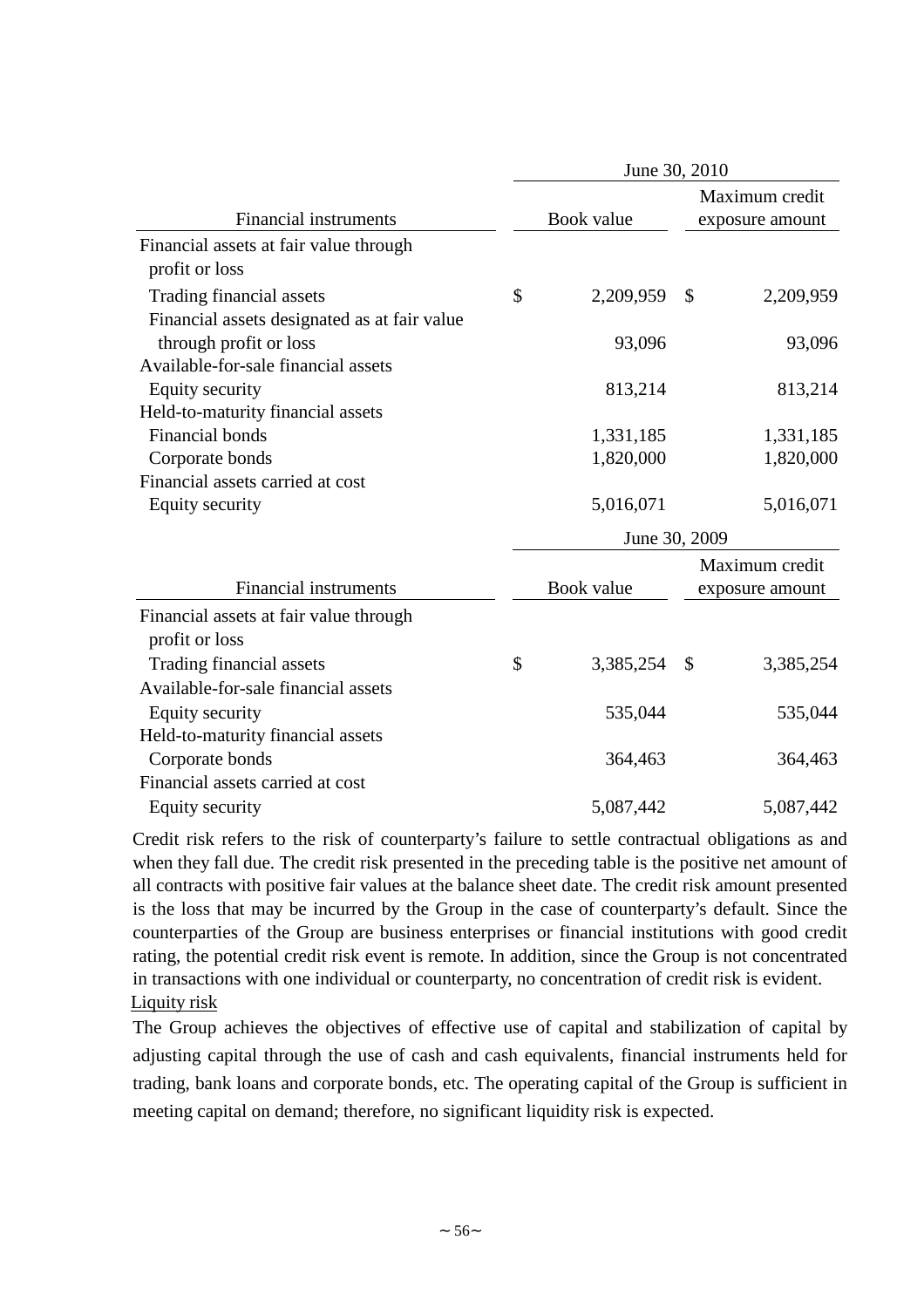#### 11.ADDITIONAL DISCLOSURES REQUIRED BY THE SECURITIES AND FUTURE

(1)Related information of significant transactions

A.Loans granted during the six-month period ended June 30,2010:None.

B.Endorsements and guarantees provided during the six-month preriod ended June 30, 2010

| Number<br>(Note 1 | Endorser/guarantor                     | Party being<br>endorsed/guaranteed         | Relationship<br>with the<br>endorser/<br>guarantor<br>(Note 2) | Limit on<br>endorsements/<br>gurantees<br>provided for a<br>single party | Maximum<br>outstanding<br>endorsement/<br>guarantee<br>amount during<br>the six-month<br>period ended<br>June 30, 2010 | Outstanding<br>endorsement/<br>guarantee<br>amount at<br>June 30, 2010 | Amount of<br>endorsement/<br>guarantee<br>secured with<br>collateral | Ratio of accumulated<br>endorsement/guarantee<br>amount to net asset<br>value of the Company | Ceiling on<br>total amount of<br>endorsements/<br>guarantees<br>provided<br>(Note 3) |
|-------------------|----------------------------------------|--------------------------------------------|----------------------------------------------------------------|--------------------------------------------------------------------------|------------------------------------------------------------------------------------------------------------------------|------------------------------------------------------------------------|----------------------------------------------------------------------|----------------------------------------------------------------------------------------------|--------------------------------------------------------------------------------------|
| $\Omega$          | Evergreen Marine                       | Greencompass Marine S.A.                   | 3                                                              | 107,443,570<br>\$                                                        | 19,297,596<br>$\mathbf{s}$                                                                                             | $18,642,750$ \$<br>$\mathbb{S}$                                        |                                                                      | 34.70%                                                                                       | 134,304,463<br><sup>\$</sup>                                                         |
|                   | Corporation                            |                                            |                                                                |                                                                          |                                                                                                                        |                                                                        |                                                                      |                                                                                              |                                                                                      |
|                   |                                        |                                            |                                                                |                                                                          | (USD 601,593)                                                                                                          | (USD 578,303)                                                          |                                                                      |                                                                                              |                                                                                      |
| $\Omega$          | Evergreen Marine<br>Corporation        | Peony Investment S.A.                      | $\overline{2}$                                                 | 107,443,570                                                              | 161,185                                                                                                                | 161,185                                                                |                                                                      | 0.30%                                                                                        |                                                                                      |
|                   |                                        |                                            |                                                                |                                                                          | (USD 5,000)                                                                                                            | (USD 5,000)                                                            |                                                                      |                                                                                              |                                                                                      |
| $\Omega$          | Evergreen Marine<br>Corporation        | Evergreen Marine (UK) Ltd.                 | 3                                                              | 107,443,570                                                              | 19,643,049                                                                                                             | 19,393,929                                                             |                                                                      | 36.10%                                                                                       |                                                                                      |
|                   |                                        |                                            |                                                                |                                                                          | (USD 613,184)                                                                                                          | (USD 601, 605)                                                         |                                                                      |                                                                                              |                                                                                      |
| $\Omega$          | Evergreen Marine<br>Corporation        | Taranto Container Terminal S.p.A.          | 6                                                              | 26,860,893                                                               | 652,799                                                                                                                | 652,799                                                                |                                                                      | 1.22%                                                                                        |                                                                                      |
|                   |                                        |                                            |                                                                |                                                                          | (USD 20,250)                                                                                                           | (USD 20,250)                                                           |                                                                      |                                                                                              |                                                                                      |
| $\Omega$          | <b>Evergreen Marine</b><br>Corporation | Whitney Equipment LLC.                     | 3                                                              | 107,443,570                                                              | 3,035,565                                                                                                              | 3,035,565                                                              |                                                                      | 5.65%                                                                                        |                                                                                      |
|                   |                                        |                                            |                                                                |                                                                          | (USD 94,164)                                                                                                           | $\overline{\text{(USD 94,164)}}$                                       |                                                                      |                                                                                              |                                                                                      |
| $\overline{0}$    | Evergreen Marine<br>Corporation        | Hemlock Equipment LLC.                     | $\overline{3}$                                                 | 107,443,570                                                              | 567,371                                                                                                                | 567,371                                                                |                                                                      | 1.06%                                                                                        |                                                                                      |
|                   |                                        |                                            |                                                                |                                                                          | (USD 17,600)                                                                                                           | (USD 17,600)                                                           |                                                                      |                                                                                              |                                                                                      |
| $\Omega$          | Evergreen Marine<br>Corporation        | Colon Container Terminal S.A.              | 6                                                              | 26,860,893                                                               | 924,557                                                                                                                | 924,557                                                                |                                                                      | 1.72%                                                                                        |                                                                                      |
|                   |                                        |                                            |                                                                |                                                                          | (USD 28,680)                                                                                                           | $\overline{\text{(USD 28,680)}}$                                       |                                                                      |                                                                                              |                                                                                      |
| $\Omega$          | Evergreen Marine<br>Corporation        | Balsam Investment (Netherlands) N. V.      | 6                                                              | 26,860,893                                                               | 1,579,613                                                                                                              | 1,579,613                                                              |                                                                      | 2.94%                                                                                        |                                                                                      |
|                   |                                        |                                            |                                                                |                                                                          | (USD 49,000)                                                                                                           | (USD 49,000)                                                           |                                                                      |                                                                                              |                                                                                      |
| $\overline{0}$    | <b>Evergreen Marine</b>                | Evergreen Agency (South Africa) (PTY) Ltd. | 3                                                              | 107,443,570                                                              | 16.119                                                                                                                 | 16,119                                                                 |                                                                      | 0.03%                                                                                        |                                                                                      |
|                   |                                        |                                            |                                                                |                                                                          | (USD 500)                                                                                                              | (USD 500)                                                              |                                                                      |                                                                                              |                                                                                      |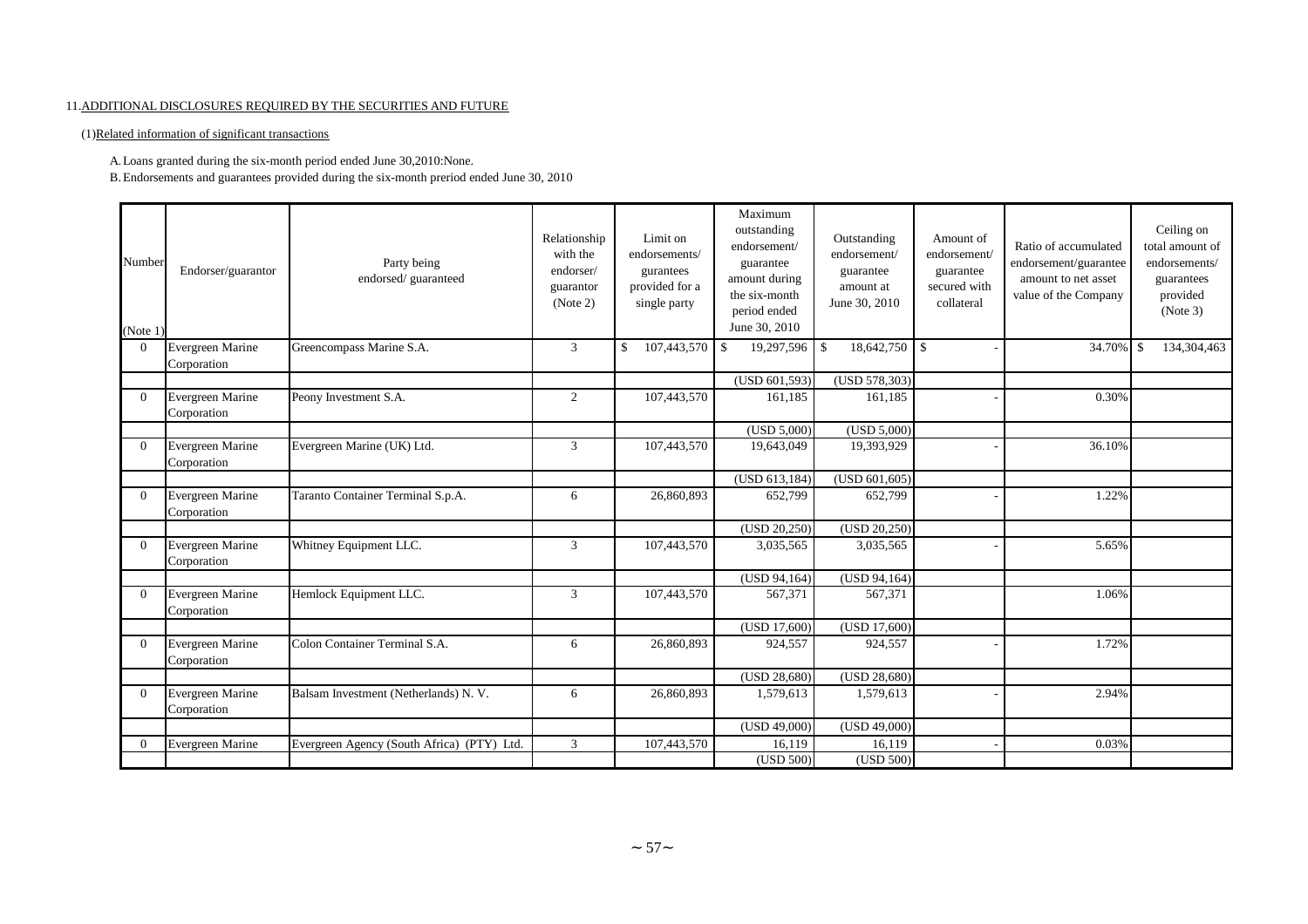Note 1: The numbere are assigned as follows:

"0" denotes issuer

The investee is numbered from "1" in sequence by different company.

Note 2: Nature of the counterparty's relationship with the Company or its subsidiaries

"1" denotes the endorsements/guarantees provided to the companies which have transactions with the Company or its subsidiaries.

"2" denotes the endorsements/guarantees provided to the subsidiaries of which the Company holds more than 50% of the common stock.

"3" denotes the endorsements/guarantees provided to the investees of which the Company together with its subsidiaries hold more than 50% of the common stock.

"4" denotes the endorsements/guarantees provided to the companies which directly or indirectly hold more than 50% of the Company's common stock.

"5" denotes the endorsements/guarantees provided pursuant to construction contracts.

"6" denotes the endorsements/guarantees provided to joint venture companies based on the Company's or its subsidiaries proportionate equity interest in the Company.

Note 3: The equation of the maximun limits and amounts should be explaind. If there are contingent losses in the financial statemnents, the amount should be interpreted by the Company.

Note 4: According to the Company's credit policy, the total amount of endorsements or guarantees provided by the Company or its subsidiaries should not exceeded 250% of the net worth states in the latest financial statements.

The calculation is as follows:

The Company: NT\$53,721,785 \*250%=NT\$134,304,463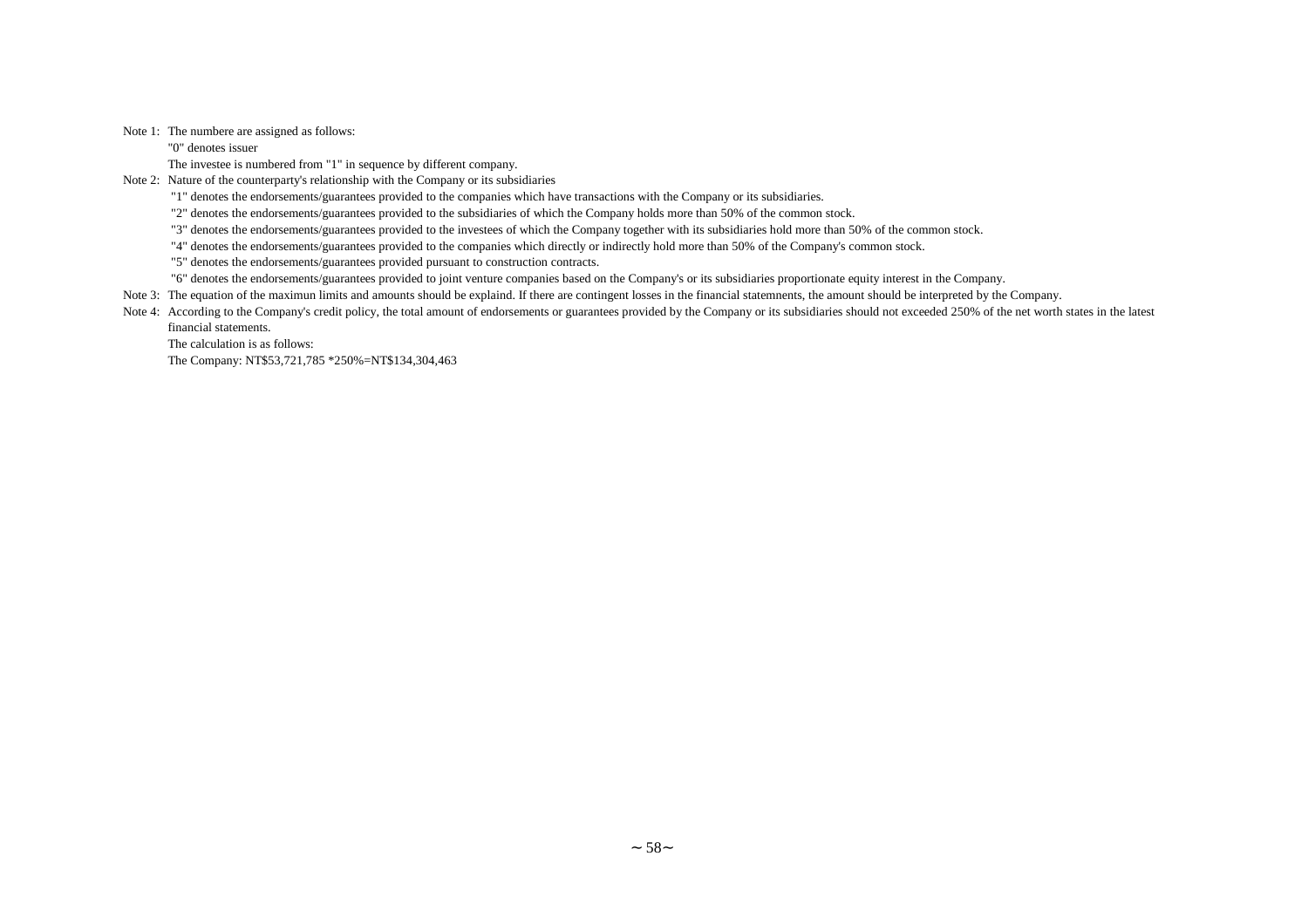#### C. Marketable securities held as of June 30, 2010

|                    |                                       |                                                              |                              |                                       | June 30, 2010               |               |                   |                         |
|--------------------|---------------------------------------|--------------------------------------------------------------|------------------------------|---------------------------------------|-----------------------------|---------------|-------------------|-------------------------|
| Securities held by | Marketable securities                 | Relationship of the securities<br>issuer<br>with the Company | General ledger account       | Number of<br>shares<br>(in thousands) | Book value                  | Ownership (%) | Market value      | Remark                  |
| Evergreen Marine   | Stock:                                |                                                              |                              |                                       |                             |               |                   |                         |
| Corporation        |                                       |                                                              |                              |                                       |                             |               |                   |                         |
|                    | Peony Investment S.A.                 | Subsidiary of the Company                                    | Long-term equity             | 4,765                                 | 40,808,493<br>$\mathcal{S}$ | 100.00        | 40,803,038<br>-\$ | (Note)                  |
|                    |                                       |                                                              | investment accounted for     |                                       |                             |               |                   |                         |
|                    |                                       |                                                              | by the equity method         |                                       |                             |               |                   |                         |
|                    | Taiwan Terminal Service Co., Ltd.     |                                                              |                              | 5,500                                 | 86,013                      | 55.00         | 86,013            | (Note)                  |
|                    | Charng Yang Development Co., Ltd      | Investee company accounted for                               |                              | 42,504                                | 547,572                     | 40.00         | 547,572           |                         |
|                    |                                       | by the equity method                                         |                              |                                       |                             |               |                   |                         |
|                    | Evergreen International Storage and   |                                                              |                              | 424,062                               | 8,180,284                   | 39.74         | 9,520,199         | 6/30 market price       |
|                    | Transport Corp.                       |                                                              |                              |                                       |                             |               |                   |                         |
|                    | <b>Evergreen Security Corporation</b> |                                                              |                              | 4,000                                 | 82,931                      | 31.25         | 82,931            |                         |
|                    | <b>EVA Airways Corporation</b>        |                                                              |                              | 572,257                               | 7,409,705                   | 19.32         | 10,872,892        | 6/30 market price       |
|                    | Taipei Port Container Terminal        |                                                              |                              | 88,344                                | 844,031                     | 21.03         | 842,483           |                         |
|                    | Corporation                           |                                                              |                              |                                       |                             |               |                   |                         |
|                    | Power World Fund Inc.                 | None                                                         | Financial assets carried at  | 1,290                                 | 12,898                      | 5.68          | 8,076             |                         |
|                    |                                       |                                                              | cost - non-current           |                                       |                             |               |                   |                         |
|                    | Fubon Securities Finance Co., Ltd.    |                                                              |                              | 19,717                                | 190,322                     | 4.93          | 270,076           |                         |
|                    | <b>Taiwan HSR Consortium</b>          |                                                              |                              | 126,735                               | 1,250,000                   | 2.15          | 525,950           |                         |
|                    | Linden Technologies, Inc.             |                                                              |                              | 50                                    | 15,372                      | 2.53          |                   | Convertible             |
|                    |                                       |                                                              |                              |                                       |                             |               |                   | <b>Preferred Stocks</b> |
|                    |                                       |                                                              |                              |                                       |                             |               |                   | (no fair value)         |
|                    | Ever Accord Construction Corp.        |                                                              |                              | 5,250                                 | 43,749                      | 17.50         | 73,493            |                         |
|                    | TopLogis, Inc.                        |                                                              |                              | 2,464                                 | 22,100                      | 17.48         | 2,983             |                         |
|                    | Central Reinsurance Corp.             |                                                              | Available-for-sale financial | 46,561                                | 758,939                     | 8.45          | 758,939           |                         |
|                    |                                       |                                                              | assets - non-current         |                                       |                             |               |                   |                         |
|                    | Fubon Financial Holding Co., Ltd.     |                                                              |                              | 1,503                                 | 54,275                      | 0.02          | 54,275            |                         |
|                    | China Man-Made Fiber Corporation      |                                                              | Financial assets at fair     | 22                                    | 204                         |               | 204               |                         |
|                    |                                       |                                                              | value through profit or loss |                                       |                             |               |                   |                         |
|                    |                                       |                                                              | - current                    |                                       |                             |               |                   |                         |

Note :This investment was written off when the consolidated financial statement were prepared.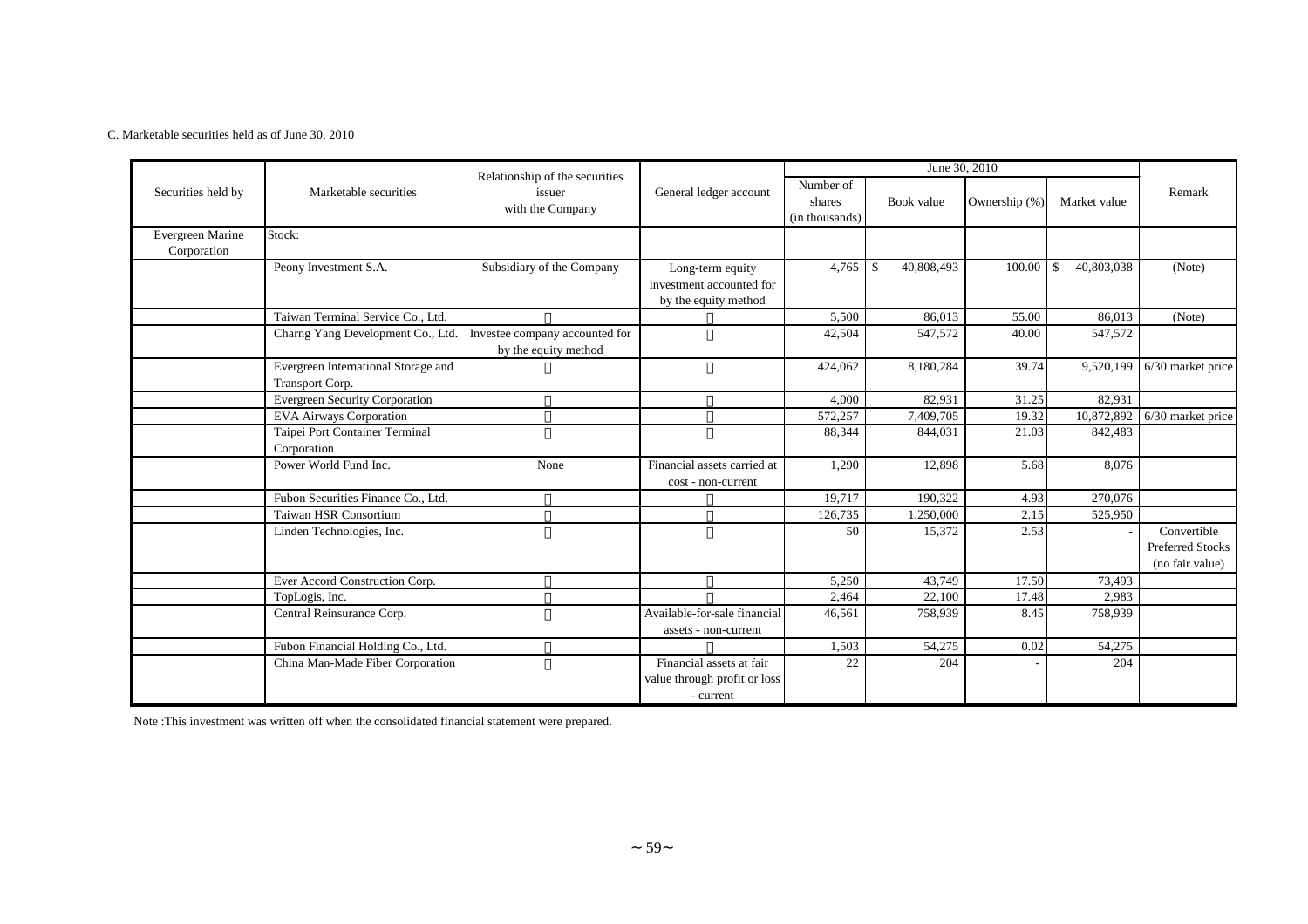|                                 |                                                                                   | Relationship of the                   |                                                                            |                                       |            | June 30, 2010     |              |        |
|---------------------------------|-----------------------------------------------------------------------------------|---------------------------------------|----------------------------------------------------------------------------|---------------------------------------|------------|-------------------|--------------|--------|
| Securities held by              | Marketable securities                                                             | securities issuer<br>with the Company | General ledger account                                                     | Number of<br>shares<br>(in thousands) | Book value | Ownership<br>(% ) | Market value | Remark |
| Evergreen Marine<br>Corporation | Beneficiary certificates:                                                         |                                       |                                                                            |                                       |            |                   |              |        |
|                                 | <b>TIIM Bond Fund</b>                                                             | None                                  | Financial assets at fair value<br>through profit or loss - current         | 51,709                                | 747,339    |                   | 747,339      |        |
|                                 | Mega Diamond Bond Fund                                                            |                                       |                                                                            | 3,856                                 | 46,083     |                   | 46.083       |        |
|                                 | Yuanta Wan Tai Bond Fund                                                          |                                       |                                                                            | 11,267                                | 163,225    |                   | 163,225      |        |
|                                 | Fuh-Hwa Bond Fund                                                                 |                                       |                                                                            | 24,365                                | 337,116    |                   | 337,116      |        |
|                                 | <b>Union Bond Fund</b>                                                            |                                       |                                                                            | 31,306                                | 395,289    |                   | 395,289      |        |
|                                 | <b>TLG Solomon Bond Fund</b>                                                      |                                       |                                                                            | 7,452                                 | 90,023     |                   | 90,023       |        |
|                                 | Manulife Wan Li Bond Fund                                                         |                                       |                                                                            | 13,837                                | 183,161    |                   | 183,161      |        |
|                                 | FSITC Asian Emerging Market Fund                                                  |                                       |                                                                            | 1,000                                 | 9,600      |                   | 9,600        |        |
|                                 | Cathy High Income Fund of Funds                                                   |                                       |                                                                            | 5,500                                 | 55,181     |                   | 55,181       |        |
|                                 | <b>Yuanta Global Lower Duration Bond Fund</b>                                     |                                       |                                                                            | 6,000                                 | 60,546     |                   | 60,546       |        |
|                                 | Lydia Caital Alternative Investment Fund                                          |                                       |                                                                            | 400                                   | 77,369     |                   | 77,369       |        |
|                                 | <b>Financial Bonds:</b>                                                           |                                       |                                                                            |                                       |            |                   |              |        |
|                                 | TLG Private Placement Subordinated Mandatory<br>Convertible Bond at Maturity      | None                                  | Financial assets at fair value<br>through profit or loss - non-<br>current |                                       | 93,096     |                   | 93,096       |        |
|                                 | Bank of Taichung 1sT Onsecured Subordinated<br>Financial Debentures Issue in 2010 |                                       | Held to-maturity-financial assets<br>- non-current                         |                                       | 220,000    |                   | 220,000      |        |
|                                 | Ta Chong Bank Ist Unsecured Subordinate<br>Financial Debentures-B Issue in 2009   |                                       |                                                                            |                                       | 100,000    |                   | 100,000      |        |
|                                 | Sunny Bank Ist Subordinate<br>Financial Debentures-B Issue in 2010                |                                       |                                                                            |                                       | 50,000     |                   | 50,000       |        |
|                                 | <b>Tachong Commercial Bank</b><br><b>Credit Linked Note</b>                       |                                       |                                                                            |                                       | 800,000    |                   | 800,000      |        |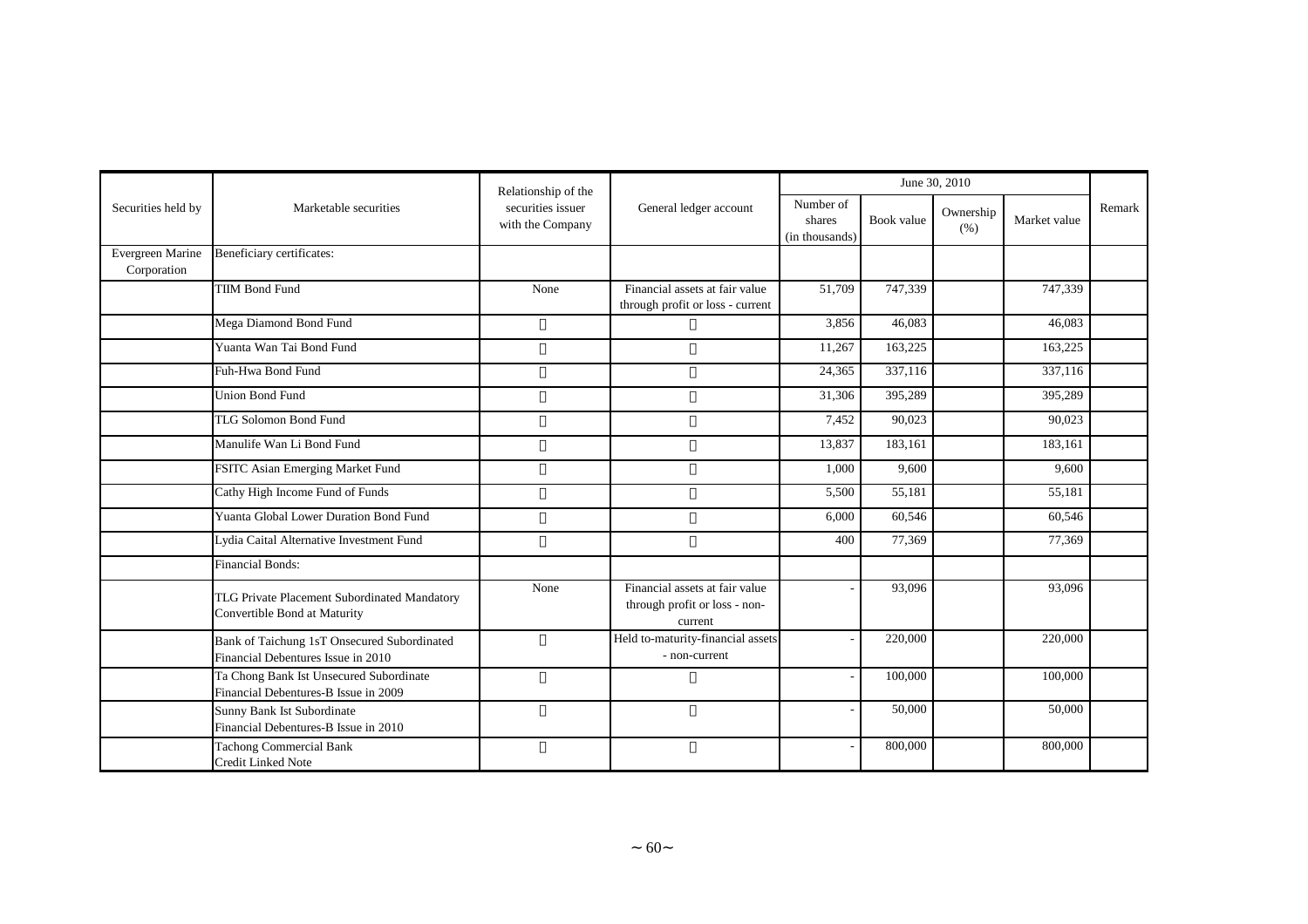|                                    |                                 |                                                                       |                            | Relationship        |                                       | Beginning balance |                                       | Addition  |                                       | Disposal      |                         |                                        | Ending balance                        |                          |
|------------------------------------|---------------------------------|-----------------------------------------------------------------------|----------------------------|---------------------|---------------------------------------|-------------------|---------------------------------------|-----------|---------------------------------------|---------------|-------------------------|----------------------------------------|---------------------------------------|--------------------------|
| Securities<br>held by              | Marketable securities           | General<br>ledger account                                             | Counterparty               | with the<br>Company | Number of<br>shares (in<br>thousands) | Amount            | Number of<br>shares (in<br>thousands) | Amount    | Number of<br>shares (in<br>thousands) | Selling price | Book value              | Gain<br>$(\text{loss})$ on<br>disposal | Number of<br>shares (in<br>thousands) | Amount                   |
| Evergreen<br>Marine<br>Corporation | <b>Beneficary Certificates:</b> |                                                                       |                            |                     |                                       |                   |                                       |           |                                       |               |                         |                                        |                                       |                          |
|                                    | Pca Well Pool Fund              | <b>Financial Assets</b><br>at fair value<br>through profit or<br>loss | Open market<br>transaction | None                | 771                                   | \$10,004          | 32,937                                | \$428,000 | 33,708                                | 438,072<br>S. | 438,004<br>$\mathbb{S}$ | -\$<br>68                              |                                       | $\mathbf{\$}$            |
|                                    | Fubon Chi-Hsiang Fund           |                                                                       |                            |                     | 7,001                                 | 105,042           | 55,220                                | 829,000   | 62,221                                | 934,253       | 934,042                 | 211                                    |                                       |                          |
|                                    | Polaris De-Li Fund              |                                                                       |                            |                     | 2,057                                 | 32,072            | 44,280                                | 691,000   | 46,337                                | 723,174       | 723,072                 | 102                                    |                                       |                          |
|                                    | Polaris De-Bao Fund             |                                                                       |                            |                     | 13,243                                | 152,014           | 38,499                                | 442,000   | 51,742                                | 594,191       | 594,014                 | 177                                    |                                       |                          |
|                                    | <b>Union Bond Fund</b>          |                                                                       |                            |                     | 30,391                                | 383,044           | 128,457                               | 1,621,000 | 127,542                               | 1,609,207     | 1,608,843               | 364                                    | 31,306                                | 395,201                  |
|                                    | <b>KGI Victory Fund</b>         |                                                                       |                            |                     | 8,124                                 | 90,033            | 7,664                                 | 85,000    | 15,788                                | 175,086       | 175,033                 | 53                                     |                                       |                          |
|                                    | IBT 1699 Bond Fund              |                                                                       |                            |                     | 13,906                                | 179,239           |                                       |           | 13,906                                | 179,490       | 179,239                 | 251                                    |                                       |                          |
|                                    | Hua Nan Phoenix Bond<br>Fund    |                                                                       |                            |                     | 3,210                                 | 50,000            | 6,419                                 | 100,000   | 9,629                                 | 150,039       | 150,000                 | 39                                     |                                       | $\overline{\phantom{a}}$ |
|                                    | Schroder New Era Bond<br>Fund   |                                                                       |                            |                     | 8,921                                 | 100,004           |                                       |           | 8,921                                 | 100,157       | 100,004                 | 153                                    |                                       |                          |
|                                    | Paradigm Pion Fund              |                                                                       |                            |                     | 23,361                                | 258,011           | 47,046                                | 520,000   | 70,407                                | 778,185       | 778,011                 | 174                                    |                                       |                          |
|                                    | Capital Income Fund             |                                                                       |                            |                     | 5,192                                 | 80,005            | 1,296                                 | 20,000    | 6,488                                 | 100,026       | 100,005                 | 21                                     |                                       |                          |

D. Acquisition or disposal of the same security with the accumulated cost exceeding \$100 million or 20% of the Company's paid-in capital for the six-month period ended June 30, 2010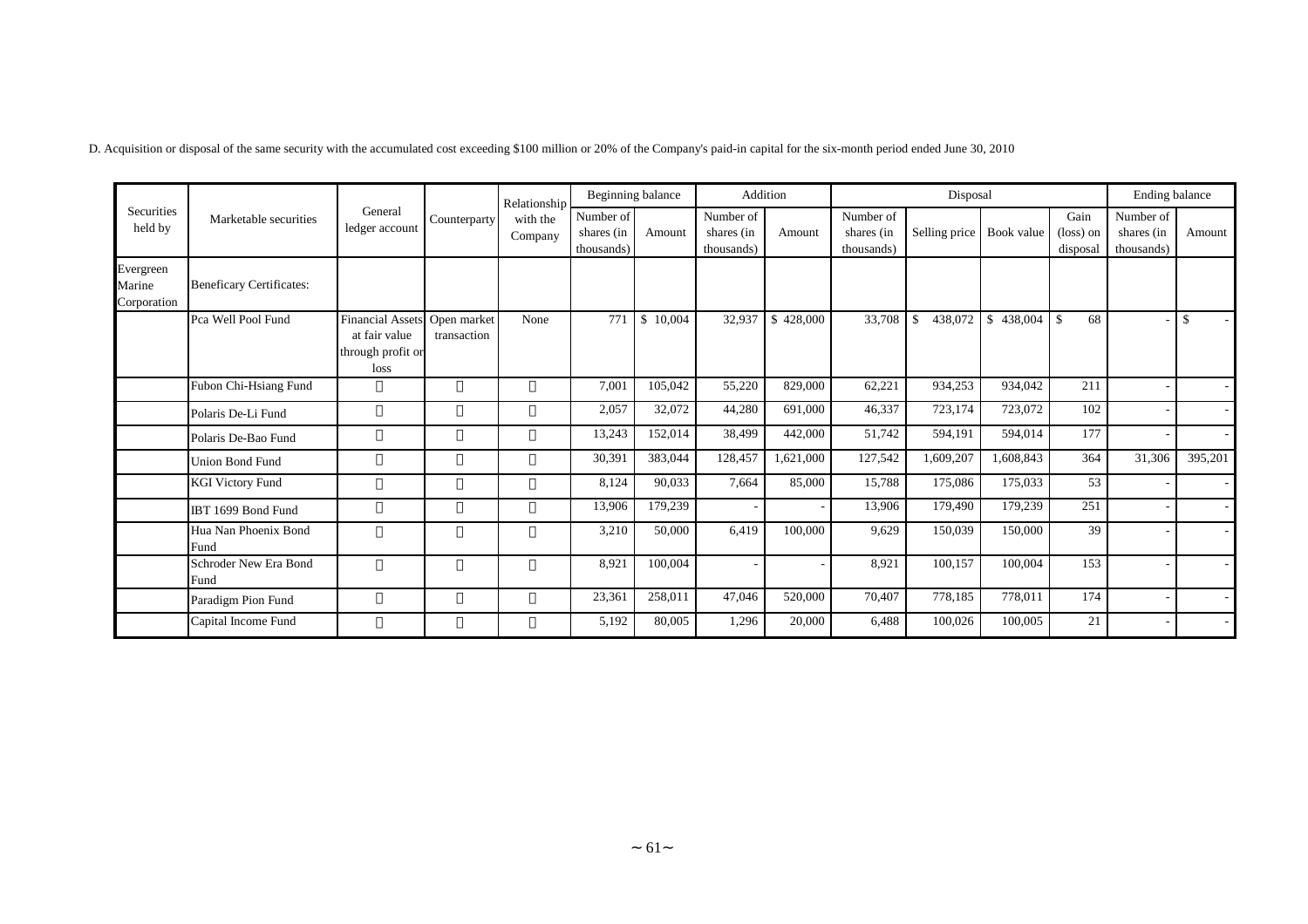|                                    |                                                                                  |                           |              | Relationship        | Beginning balance                     |         | Addition                              |           |                                       | Disposal      |            |                               | Ending balance                        |         |
|------------------------------------|----------------------------------------------------------------------------------|---------------------------|--------------|---------------------|---------------------------------------|---------|---------------------------------------|-----------|---------------------------------------|---------------|------------|-------------------------------|---------------------------------------|---------|
| Securities<br>held by              | Marketable securities                                                            | General<br>ledger account | Counterparty | with the<br>Company | Number of<br>shares (in<br>thousands) | Amount  | Number of<br>shares (in<br>thousands) | Amount    | Number of<br>shares (in<br>thousands) | Selling price | Book value | Gain<br>(loss) on<br>disposal | Number of<br>shares (in<br>thousands) | Amount  |
| Evergreen<br>Marine<br>Corporation | Yuanta Wan Tai Bond Fund                                                         |                           |              |                     | 17,281                                | 250,000 | 14,641                                | 212,000   | 20,655                                | 299,079       | 298,954    | 125                           | 11,267                                | 163,046 |
|                                    | The Rsit Enhanced Bond<br>Fund                                                   |                           |              |                     | 25,976                                | 297,005 | 48,851                                | 559,000   | 74,827                                | 856,287       | 856,005    | 282                           |                                       |         |
|                                    | TIIM Bond Fund                                                                   |                           |              |                     | 27,378                                | 395,000 | 138,944                               | 2,007,000 | 114,613                               | 1,655,208     | 1,654,885  | 323                           | 51,709                                | 747,115 |
|                                    | Jih Sun Bond Fund                                                                |                           |              |                     |                                       |         | 49,459                                | 699,000   | 49,459                                | 699,131       | 699,000    | 131                           |                                       |         |
|                                    | PineBridge Taiwan Bond<br>Fund                                                   |                           |              |                     | 3,420                                 | 45,040  | 10,014                                | 132,000   | 13,434                                | 177,085       | 177,040    | 45                            |                                       |         |
|                                    | TLG Solomon Bond Fund                                                            |                           |              |                     | 10,527                                | 127,002 | 15,071                                | 182,000   | 18,146                                | 219,114       | 218,998    | 116                           | 7,452                                 | 90,004  |
|                                    | Fuh-Hwa Bond Fund                                                                |                           |              |                     | 4,205                                 | 58,067  | 40,142                                | 555,000   | 19,982                                | 276,148       | 276,066    | 82                            | 24,365                                | 337,001 |
|                                    | Mega Diamond Bond Fund                                                           |                           |              |                     | 17,859                                | 213,010 | 58,621                                | 700,000   | 72,624                                | 867,382       | 866,959    | 423                           | 3,856                                 | 46,051  |
|                                    | Cathay Bond Fund                                                                 |                           |              |                     | 9,376                                 | 112,000 | 32,188                                | 385,000   | 41,564                                | 497,148       | 497,000    | 148                           |                                       | $\sim$  |
|                                    | Deutsche Far Eastern DWS<br>Taiwan Bond Security<br><b>Investment Trust Fund</b> |                           |              |                     |                                       |         | 9,302                                 | 104,000   | 9,302                                 | 104,012       | 104,000    | 12                            |                                       |         |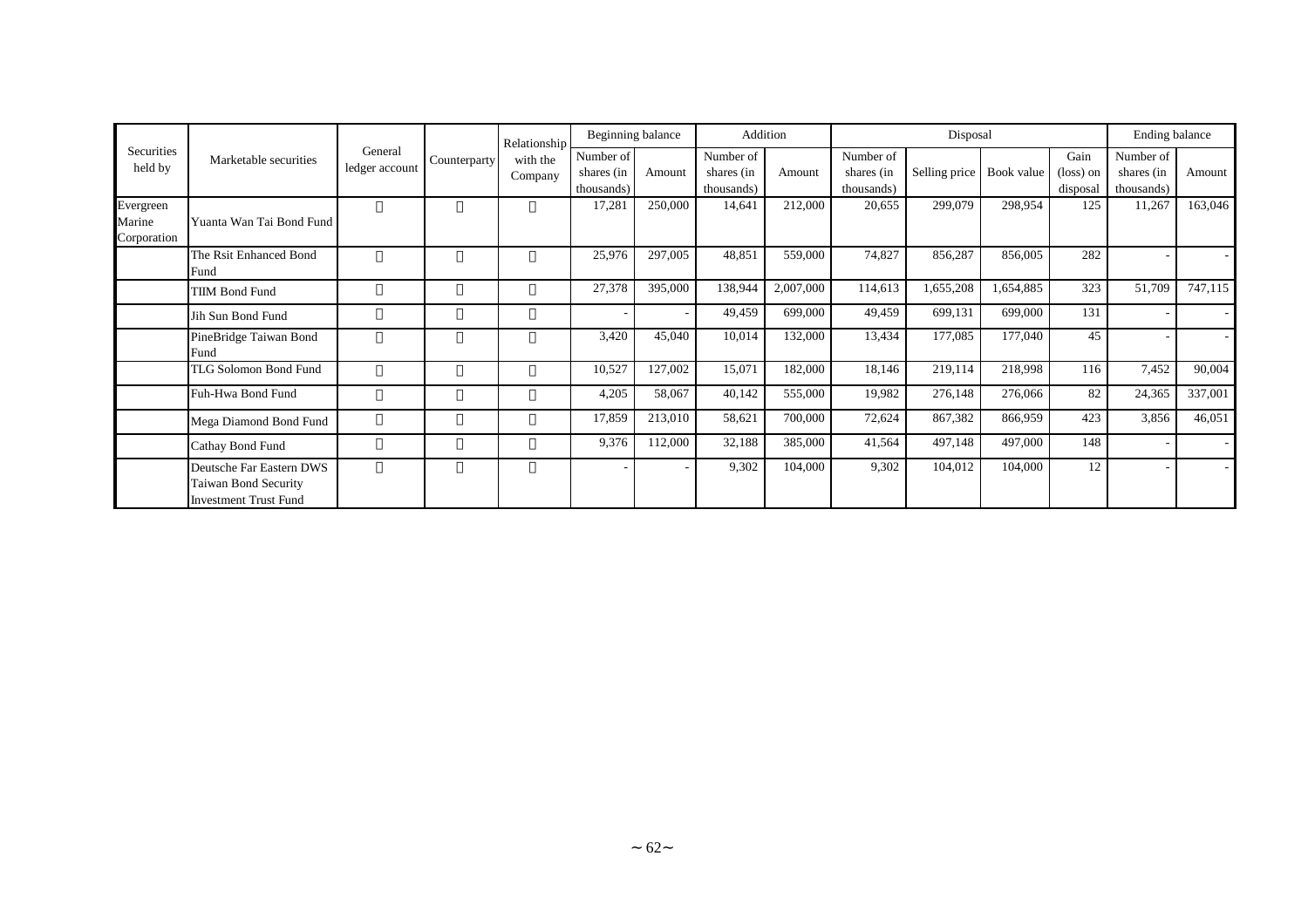E. Acquisition of real estate properties exceeding \$100 million or 20% of the Company's paid-in capital for the six-month period ended June 30, 2010 : None.

F. Disposal of real estate properties exceeding \$100 million or 20% of the Company's paid-in capital for the six-month period ended June 30, 2010 : None.

G. Purchases from or sales to related parties exceeding \$100 million or 20% of the Company's paid-in capital for the six-month period ended June 30, 2010

|                                        |                                                                              |                                                         |                            |               | Transaction                   |                |                          | Differences in<br>transactions term<br>compared to a third party |         | Notes/accounts receivable<br>(payable)                  |        |
|----------------------------------------|------------------------------------------------------------------------------|---------------------------------------------------------|----------------------------|---------------|-------------------------------|----------------|--------------------------|------------------------------------------------------------------|---------|---------------------------------------------------------|--------|
| Purchaser/seller                       | Counterparty                                                                 | Relationship with the<br>Company                        | Purchases/<br><b>Sales</b> | Amount        | % of total<br>purchases/sales | Credit term    | Unit price               | Credit term                                                      | Balance | % of total<br>notes/accounts<br>receivable<br>(payable) | Remark |
| <b>Evergreen Marine</b><br>Corporation | Evergreen International<br>Storage & Transport Corp. equity method<br>(EITC) | Investee accounted for by                               | Purchases                  | \$<br>376,853 | 4.47%                         | $30 - 60$ days | $\mathbf{\hat{S}}$       |                                                                  | 7,107   | 0.47%                                                   |        |
|                                        | Evergreen International<br>Corp.                                             | Investee of the Company's<br>major shareholder          | Sales                      | 885,208       | 10.30%                        | $30 - 60$ days |                          |                                                                  | 56,950  | 8.71%                                                   |        |
|                                        |                                                                              |                                                         | Purchases                  | 162,233       | 1.89%                         | $30 - 60$ days | $\overline{\phantom{a}}$ |                                                                  | 22,054  | 1.46%                                                   |        |
|                                        | Taiwan Terminal Services<br>Co., Ltd.                                        | Subsidiary of the<br>Company                            | Purchases                  | 315,283       | 3.74%                         | $30 - 60$ days |                          |                                                                  | 41,569) | 2.75%                                                   | (Note) |
|                                        | Gaining Enterprise S.A.                                                      | Subsidiary of EITC<br>accounted for by equity<br>method | Purchases                  | 817,686       | 9.71%                         | $30 - 60$ days |                          |                                                                  |         |                                                         |        |
|                                        | Greencompass Marine<br>S.A.                                                  | Indirect subsidiary of the<br>Company                   | Sales                      | 249,824       | 2.91%                         | $30 - 60$ days |                          |                                                                  | 6,711   | 1.03%                                                   | (Note) |
|                                        |                                                                              |                                                         | Purchases                  | 118,740       | 1.38%                         | $30 - 60$ days |                          |                                                                  |         |                                                         | (Note) |

Note :This investment was written off when the consolidated financial statement were prepared.

#### H. Receivables from related parties exceeding \$100 million or 20% of the Company's paid-in capital for the six-month period ended June 30, 2010

|                                 |                                                                                 |                                                                         |           |               |        | Overdue receivables | Amount received                         | Allowance for bad |
|---------------------------------|---------------------------------------------------------------------------------|-------------------------------------------------------------------------|-----------|---------------|--------|---------------------|-----------------------------------------|-------------------|
| Creditor                        | Counterparty                                                                    | Relationship with the Company                                           | Balance   | Turnover rate | Amount | <b>Action Taken</b> | subsequent to the balance<br>sheet date | debts             |
| Evergreen Marine<br>Corporation | $\&$ Transport Corp. (EITC)                                                     | Evergreen International Storage Investee accounted for by equity method | \$238,892 |               |        |                     |                                         |                   |
|                                 | Evergreen International Corp.<br>Investee of the Company's major<br>shareholder |                                                                         | 137,450   |               |        |                     | 96,370                                  |                   |

I. Derivative financial instruments undertaken for the six-month period ended June 30, 2010. For related information, please see Note 10(2).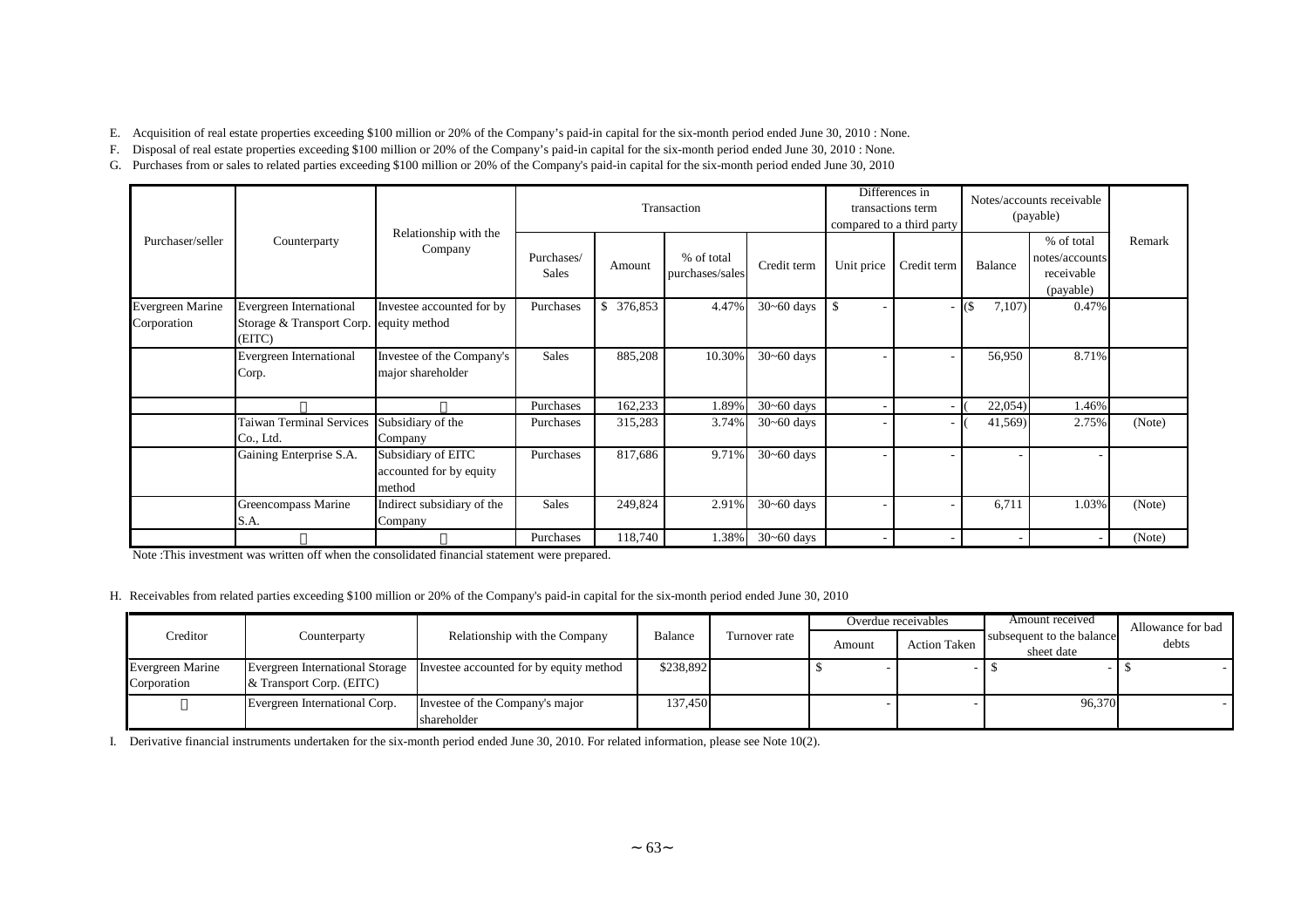#### (2)Disclosure information of investee company

A. Disclosure of location and related information of investee companies:

|                                    |                                                                       |                                                                                             |                                                                                |                       | Initial investment amount |                                 | Shares held as of June 30, 2010 |                            | Net income                         | Investment income                   |                                                         |
|------------------------------------|-----------------------------------------------------------------------|---------------------------------------------------------------------------------------------|--------------------------------------------------------------------------------|-----------------------|---------------------------|---------------------------------|---------------------------------|----------------------------|------------------------------------|-------------------------------------|---------------------------------------------------------|
| Investor                           | Investee                                                              | Location                                                                                    | Main activities                                                                | <b>Ending Balance</b> | Beginning<br>balance      | No. of shares<br>(in thousands) | Ownership<br>(% )               | Book value                 | $(\text{loss})$<br>of the investee | (loss) recognized by<br>the Company | Remark                                                  |
| Evergreen<br>Marine<br>Corporation | Peony<br>Investment<br>S.A.                                           | East 53rd Street.<br>Marbella, MMG<br>Building, 2nd Floor,<br>Panama, Republic of<br>Panama | Investment activities                                                          | <b>USD 476,500</b>    | <b>USD 476,500</b>        | 4,765                           | 100.00                          | 40,808,493<br>$\mathbb{S}$ | 1,801,849<br>\$                    | $\mathbb{S}$<br>1,801,310           | Subsidiary of the<br>Company (Note)                     |
|                                    | Taiwan<br>Terminal<br>Services Co.,<br>Ltd.                           | 2F No.177 Szu Wei 4th<br>Rd. Lingya District,<br>Kaohsiung, Taiwan                          | Loading and unloading<br>operations of container<br>vards                      | 55,000                | 55,000                    | 5,500                           | 55.00                           | 86,013                     | $4,129$ $($                        | 2,271)                              | (Note)                                                  |
|                                    | Charng Yang<br>Development<br>Co., Ltd.                               | 2F, No.369, Jingguo<br>Rd., Taoyuan City,<br>Taoyuan County,<br>Taiwan                      | Development, rental,<br>and sale of residential<br>and commercial<br>buildings | 320,000               | 320,000                   | 42,504                          | 40.00                           | 547,572                    | 71,786                             | 28,714                              | Investee<br>accounted for<br>under the equity<br>method |
|                                    | Evergreen<br>International<br>Storage and<br>Transport<br>Corporation | No.899, Jingguo Rd.,<br>Taoyuan City, Taoyuan transportation and gas<br>County, Taiwan      | Container<br>stations                                                          | 4,753,514             | 4,753,514                 | 424,062                         | 39.74                           | 8,180,284                  | 644,224                            | 284,506                             |                                                         |
|                                    | Evergreen<br>Security<br>Corporation                                  | 4&5F, No.111,<br>Sungjiang Rd., Taipei,<br>Taiwan                                           | General security<br>guards services                                            | 25,000                | 25,000                    | 4,000                           | 31.25                           | 82,931                     | 28,836                             | 9,011                               |                                                         |
|                                    | <b>EVA Airways</b><br>Corporation                                     | $11F$ , No.376, Section 1.<br>Hsinnan Rd., Lu Chu<br>Township, Taoyuan<br>County, Taiwan    | International passenger<br>and cargo<br>transportation                         | 10,767,879            | 10,767,879                | 572,257                         | 19.32                           | 7,409,705                  | 5,219,788                          | 1,008,231                           |                                                         |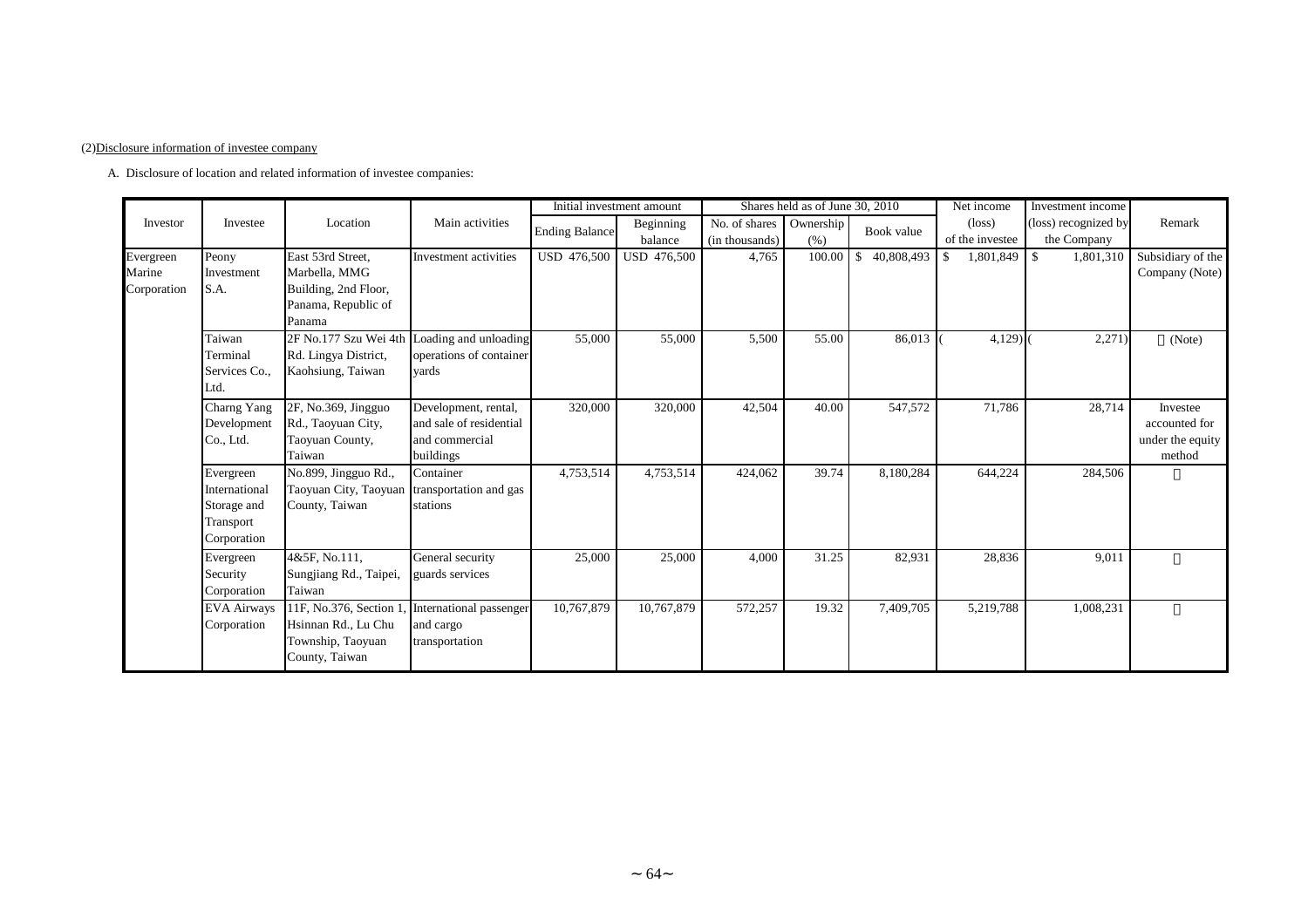|                                    |                                                     |                                                                                                             |                                                 |                       | Initial investment amount |                                 | Shares held as of June 30, 2010 |                       | Net income                         | Investment income                   |                                                         |
|------------------------------------|-----------------------------------------------------|-------------------------------------------------------------------------------------------------------------|-------------------------------------------------|-----------------------|---------------------------|---------------------------------|---------------------------------|-----------------------|------------------------------------|-------------------------------------|---------------------------------------------------------|
| Investor                           | Investee                                            | Location                                                                                                    | Main activities                                 | <b>Ending Balance</b> | Beginning<br>balance      | No. of shares<br>(in thousands) | Ownership<br>(% )               | Book value            | $(\text{loss})$<br>of the investee | (loss) recognized by<br>the Company | Remark                                                  |
| Evergreen<br>Marine<br>Corporation | Taipei Port<br>Container<br>Terminal<br>Corporation | No.25 Siajhuwei,<br>Syuntang Village, Bali<br>Township, Taipei<br>County, Taiwan                            | Container distribution<br>and cargo stevedoring | 883,731               | 883,731                   | 88,344                          | 21.03                           | 844,031               | $92,447$ )                         | 19,445)                             | Investee<br>accounted for<br>under the equity<br>method |
| Peony<br>Investment<br>S.A.        | Greencompass<br>Marine S. A.                        | East 53rd Street,<br>Marbella, MMG<br>Building, 2nd Floor,<br>Panama, Republic of<br>Panama                 | Marine transportation                           | USD 353,500           | USD 353,500               | 3,535                           | 100.00                          | USD<br>760,474        | 10,368<br><b>USD</b>               | <b>USD</b><br>10,368                | Indirect subsidiary<br>of the Company<br>(Note)         |
|                                    | Vigor                                               | East 53rd Street,<br>Enterprise S.A. Marbella, MMG<br>Building, 2nd Floor,<br>Panama, Republic of<br>Panama | Investment holding<br>company                   | <b>USD</b><br>500     | <b>USD</b><br>500         | 5                               | 100.00                          | <b>USD</b>            | 535 (USD                           | $7)$ (USD<br>(7)                    | (Note)                                                  |
|                                    | Clove Holding<br>Ltd.                               | Craigmuir Chambers, P. Investment holding<br>O. Box71, Road Town, company<br>Tortola, B.V.I.                |                                                 | 52,549<br><b>USD</b>  | <b>USD</b><br>52,549      | 10                              | 100.00                          | <b>USD</b><br>117,055 | <b>USD</b><br>1,990                | <b>USD</b><br>1,990                 | (Note)                                                  |
|                                    | Evergreen<br>Marine (UK)<br>Ltd.                    | 160 Euston Road,<br>London NW 12 DX,<br>U.K.                                                                | Marine transportation                           | <b>USD</b><br>1,503   | <b>USD</b><br>1,503       | 765                             | 51.00                           | <b>USD</b><br>61,562  | <b>USD</b><br>57,582               | <b>USD</b><br>29,367                | (Note)                                                  |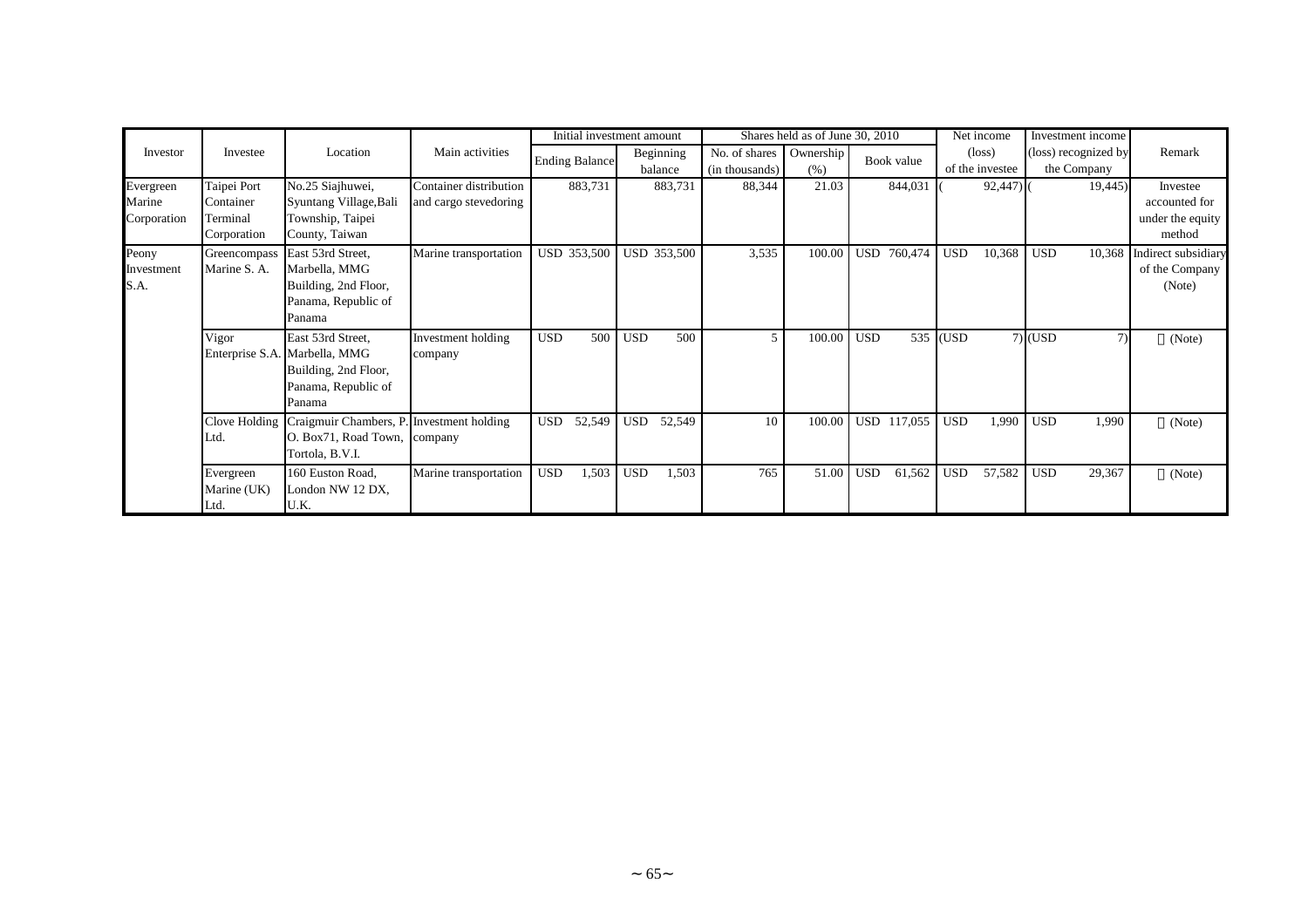|            |               |                                        |                           |            | Initial investment amount |            |           |                | Shares held as of June 30, 2010 |            |            |            | Net income      |            | Investment income    |                           |
|------------|---------------|----------------------------------------|---------------------------|------------|---------------------------|------------|-----------|----------------|---------------------------------|------------|------------|------------|-----------------|------------|----------------------|---------------------------|
| Investor   | Investee      | Location                               | Main activities           |            | <b>Ending Balance</b>     |            | Beginning | No. of shares  | Ownership                       |            | Book value |            | $(\text{loss})$ |            | (loss) recognized by | Remark                    |
|            |               |                                        |                           |            |                           |            | balance   | (in thousands) | (% )                            |            |            |            | of the investee |            | the Company          |                           |
| Peony      | Evergreen     | Lot 139, Jalan, Cecair,                | Container                 | <b>USD</b> | 27,295                    | USD        | 27,295    | 42,120         | 84.44                           | <b>USD</b> | 43,684     | <b>USD</b> | 2,470           | <b>USD</b> |                      | 2,086 Indirect subsidiary |
| Investment | Heavy         | Phase 2 Free Trade                     | manufacturing             |            |                           |            |           |                |                                 |            |            |            |                 |            |                      | of the                    |
| S.A.       |               | Industrial Corp Zone Johor Port        |                           |            |                           |            |           |                |                                 |            |            |            |                 |            |                      | Company(Note)             |
|            | (Malaysia)    | Authority, 81700 Pasir                 |                           |            |                           |            |           |                |                                 |            |            |            |                 |            |                      |                           |
|            | Berhad        | Gudang, Johor, Johore                  |                           |            |                           |            |           |                |                                 |            |            |            |                 |            |                      |                           |
|            |               | Bahru, Malaysia                        |                           |            |                           |            |           |                |                                 |            |            |            |                 |            |                      |                           |
|            |               | PT. Multi Bina JL Raya Cakung          | Loading and unloading     | <b>USD</b> | 20,204                    | <b>USD</b> | 20,204    | 68             | 95.30                           | <b>USD</b> | 16,043     | <b>USD</b> | 1,060           | <b>USD</b> | 1,011                | (Note)                    |
|            | Pura          | Cilincing, RT, 002-05,                 | operations of container   |            |                           |            |           |                |                                 |            |            |            |                 |            |                      |                           |
|            | International | Desa Rorotan P.O. Box                  | vards and inland          |            |                           |            |           |                |                                 |            |            |            |                 |            |                      |                           |
|            |               | 6043 Jakarta 14260.                    | transportation            |            |                           |            |           |                |                                 |            |            |            |                 |            |                      |                           |
|            |               | Indonesia Lot 139,                     |                           |            |                           |            |           |                |                                 |            |            |            |                 |            |                      |                           |
|            |               | Jalan                                  |                           |            |                           |            |           |                |                                 |            |            |            |                 |            |                      |                           |
|            |               | PT. Multi Bina JL Raya Cakung          | Loading and unloading USD |            | 804                       | <b>USD</b> | 804       | $\overline{2}$ | 17.39                           | <b>USD</b> | 626        | <b>USD</b> | 403             | <b>USD</b> | 70                   | (Note)                    |
|            | Transport     | Cilincing, RT, 002-05,                 | operations of container   |            |                           |            |           |                |                                 |            |            |            |                 |            |                      |                           |
|            |               | Desa Rorotan P.O. Box vards and inland |                           |            |                           |            |           |                |                                 |            |            |            |                 |            |                      |                           |
|            |               | 6043 Jakarta 14260.                    | transportation            |            |                           |            |           |                |                                 |            |            |            |                 |            |                      |                           |
|            |               | Indonesia Lot 139,                     |                           |            |                           |            |           |                |                                 |            |            |            |                 |            |                      |                           |
|            |               | Jalan                                  |                           |            |                           |            |           |                |                                 |            |            |            |                 |            |                      |                           |
|            | PT. Evergreen | Gedung Price                           | Shipping agency           | <b>USD</b> | 973                       | <b>USD</b> | 973       |                | 51.00                           | <b>USD</b> | 1,217      | <b>USD</b> | 845             | <b>USD</b> | 431                  | (Note)                    |
|            | Shipping      | waterhouse coopers 9-                  |                           |            |                           |            |           |                |                                 |            |            |            |                 |            |                      |                           |
|            | Agency        | 10th Floors Jl. H.R.                   |                           |            |                           |            |           |                |                                 |            |            |            |                 |            |                      |                           |
|            | Indonesia     | Rasuna said kav. C-03                  |                           |            |                           |            |           |                |                                 |            |            |            |                 |            |                      |                           |
|            |               | Jakarta 12920,                         |                           |            |                           |            |           |                |                                 |            |            |            |                 |            |                      |                           |
|            |               | Indonesia                              |                           |            |                           |            |           |                |                                 |            |            |            |                 |            |                      |                           |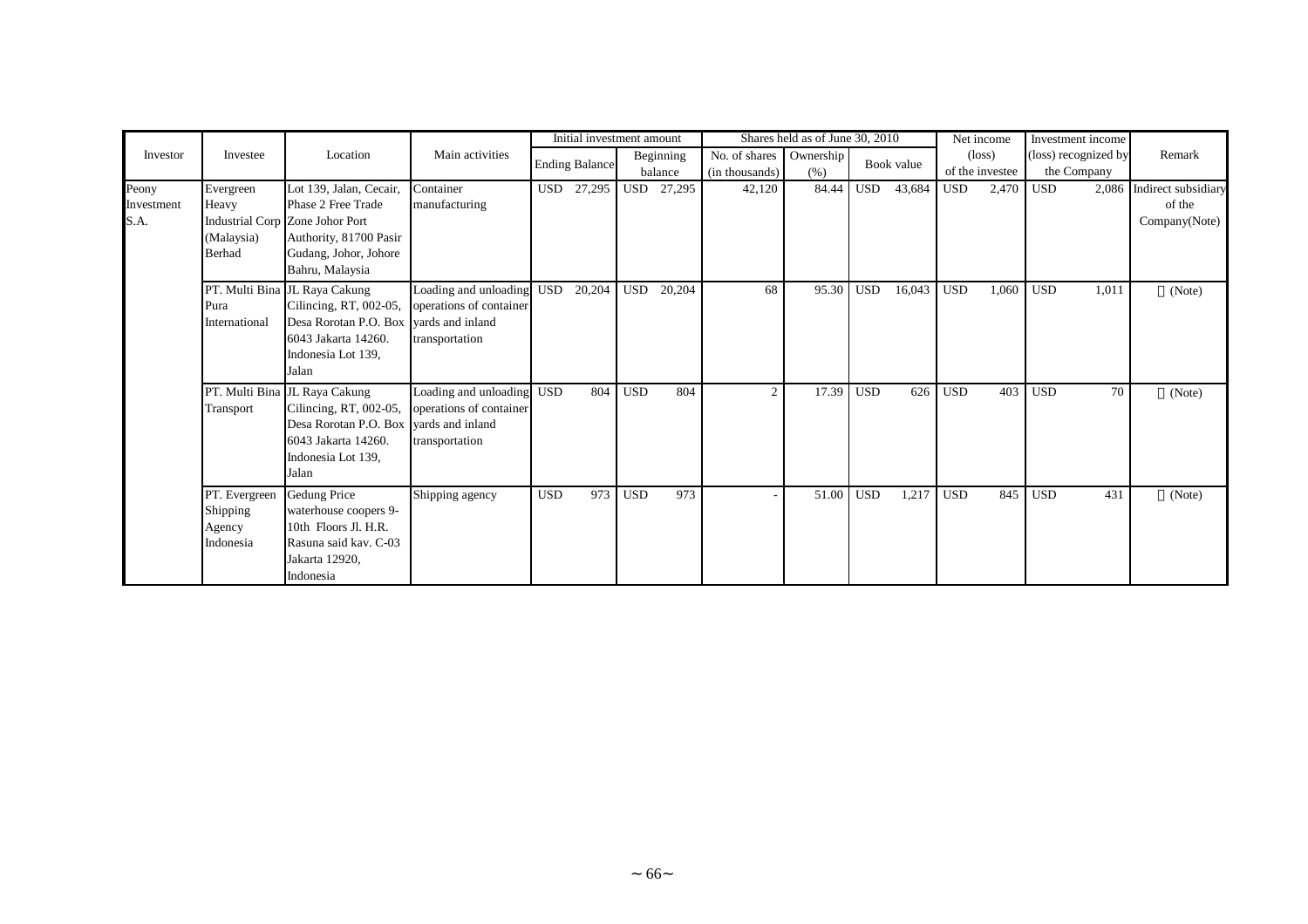|                             |                                                             |                                                                                                                          |                                                                                               |            | Initial investment amount |            |                      |                                 | Shares held as of June 30, 2010 |            |            | Net income                         |             | Investment income                   |                                       |
|-----------------------------|-------------------------------------------------------------|--------------------------------------------------------------------------------------------------------------------------|-----------------------------------------------------------------------------------------------|------------|---------------------------|------------|----------------------|---------------------------------|---------------------------------|------------|------------|------------------------------------|-------------|-------------------------------------|---------------------------------------|
| Investor                    | Investee                                                    | Location                                                                                                                 | Main activities                                                                               |            | <b>Ending Balance</b>     |            | Beginning<br>balance | No. of shares<br>(in thousands) | Ownership<br>(% )               |            | Book value | $(\text{loss})$<br>of the investee |             | (loss) recognized by<br>the Company | Remark                                |
| Peony<br>Investment<br>S.A. | ShenZhen<br>Greentrans<br>Co., Ltd.                         | San Jiao Long<br>Warehouse & Storage<br>Transportation Zone, Fu kang Rd.,<br>Hengang town,<br>Shenzhen, China            | Loading and<br>unloading, storage,<br>repair, cleaning and<br>transportation of<br>containers | <b>USD</b> | 3,134                     | <b>USD</b> | 3,134                |                                 | 55.00                           | <b>USD</b> | 3,174      | (USD                               | $495)$ (USD | 272)                                | Indirect subsidiary<br>of the Company |
|                             | Evergreen<br>Shipping<br>Agency<br>(Singapore)<br>PTE. Ltd. | 333 Jalan Besar,<br>Singapore 209018                                                                                     | Shipping agency                                                                               | <b>USD</b> | 2,157                     | <b>USD</b> | 2,157                | 765                             | 51.00                           | <b>USD</b> | 4,311      | <b>USD</b><br>140                  | <b>USD</b>  | 71                                  | (Note)                                |
|                             | Evergreen<br>Shipping<br>Agency<br>Ltd.                     | Green Tower, 24-25th<br>Floors 3656/81 Rama<br><b>IV Road Klongton</b><br>(Thailand) Co., Klongtoey Bangkok<br>10110     | Shipping agency                                                                               | <b>USD</b> | 1,474                     | <b>USD</b> | 1,474                | 408                             | 51.00                           | <b>USD</b> | 1,876      | <b>USD</b><br>964                  | <b>USD</b>  | 492                                 | (Note)                                |
|                             | Evergreen<br>Shipping<br>Agency<br>(Korea) Corp.            | 15th Fl., Korea Express Shipping agency<br>Center, 83-5, 4-Ka,<br>Jung-Ang Dong Jung-<br>Ku, Pusan, Republic of<br>Korea |                                                                                               | <b>USD</b> | 2,426                     | <b>USD</b> | 2,426                | 121                             | 100.00                          | <b>USD</b> | 1,442      | <b>USD</b><br>219                  | <b>USD</b>  | 219                                 | (Note)                                |
|                             | Armand<br>Investment<br>(Netherlands)<br>N.V.               | Van Engelenweg 21A<br>Curacao Netherlands<br>Antilles                                                                    | Investment holding<br>company                                                                 | <b>USD</b> | 3,710                     | <b>USD</b> | 3,710                |                                 | 70.00                           | <b>USD</b> |            | 8,555 (USD                         | $310)$ (USD | 217                                 | (Note)                                |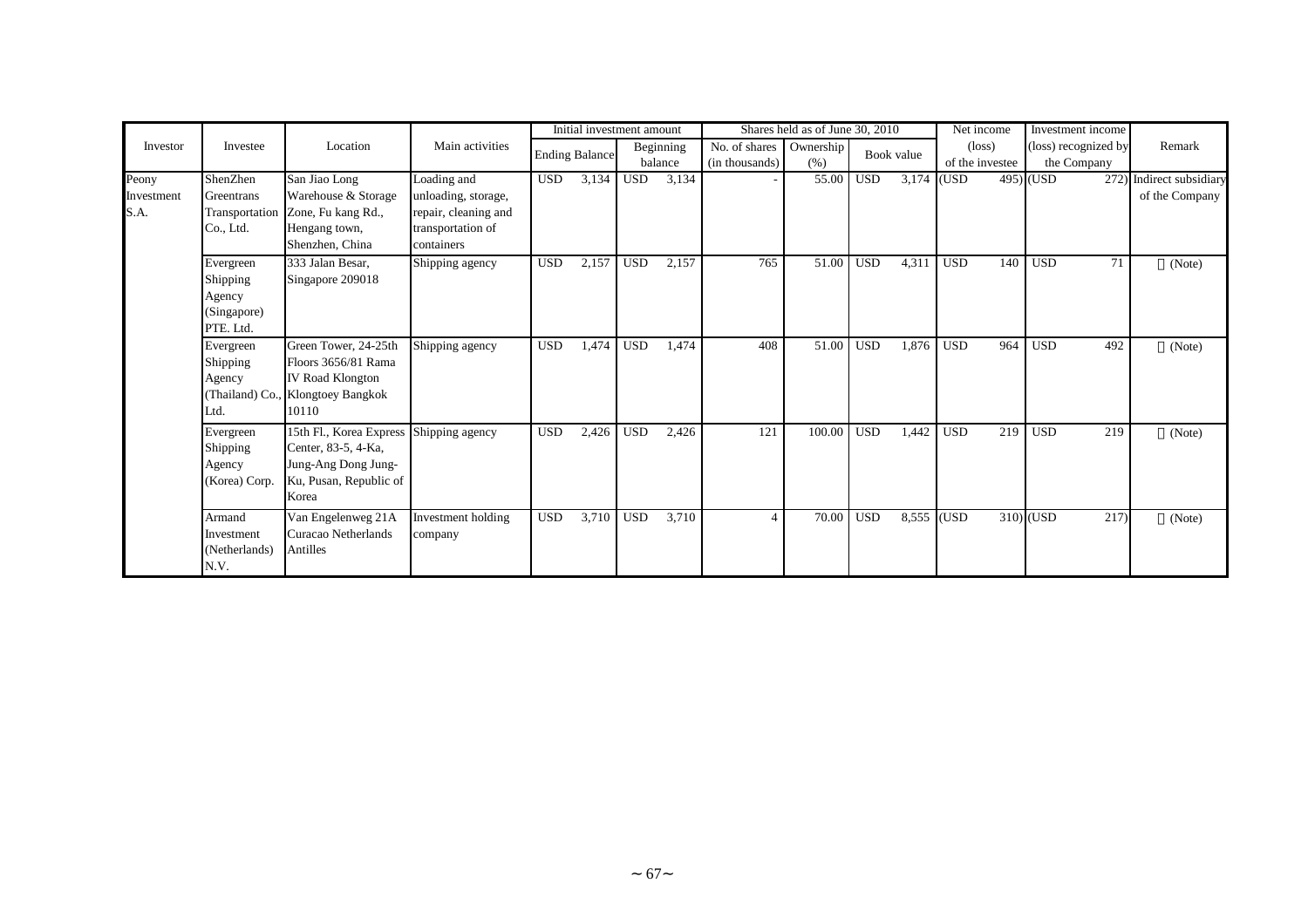|            |                            |                                 |                 |            | Initial investment amount |            |           |                | Shares held as of June 30, 2010 |            |            |            | Net income      | Investment income    |                         |
|------------|----------------------------|---------------------------------|-----------------|------------|---------------------------|------------|-----------|----------------|---------------------------------|------------|------------|------------|-----------------|----------------------|-------------------------|
| Investor   | Investee                   | Location                        | Main activities |            | <b>Ending Balance</b>     |            | Beginning | No. of shares  | Ownership                       |            | Book value |            | $(\text{loss})$ | (loss) recognized by | Remark                  |
|            |                            |                                 |                 |            |                           |            | balance   | (in thousands) | (% )                            |            |            |            | of the investee | the Company          |                         |
| Peony      | Evergreen                  | <b>Evergreen Building</b>       | Shipping agency | <b>USD</b> | 8,316                     | <b>USD</b> | 8,316     |                | 100.00                          | <b>USD</b> | 7,999      | <b>USD</b> | 112             | <b>USD</b>           | 112 Indirect subsidiary |
| Investment | Shipping                   | Amsinckstrasse 55               |                 |            |                           |            |           |                |                                 |            |            |            |                 |                      | of the Company          |
| S.A.       | Agency<br>(Deutschland)    | 20097                           |                 |            |                           |            |           |                |                                 |            |            |            |                 |                      |                         |
|            | GmbH                       | Hamburg, Germany                |                 |            |                           |            |           |                |                                 |            |            |            |                 |                      |                         |
|            | Evergreen                  | 22 Fiztwilliam Place,           | Shipping agency | <b>USD</b> | 95                        | <b>USD</b> | 95        |                | 100.00                          | <b>USD</b> | 171        | <b>USD</b> | 17 <sup>1</sup> | <b>USD</b><br>17     | (Note)                  |
|            | Shipping                   | Dublin 2, Ireland               |                 |            |                           |            |           |                |                                 |            |            |            |                 |                      |                         |
|            | Agency<br>(Ireland) Ltd.   |                                 |                 |            |                           |            |           |                |                                 |            |            |            |                 |                      |                         |
|            | Evergreen                  | J.N. Heredia Marg               | Shipping agency | <b>USD</b> | 184                       | <b>USD</b> | 184       | 100            | 99.99                           | <b>USD</b> | 1,781      | <b>USD</b> | 23              | <b>USD</b><br>23     | (Note)                  |
|            | Shipping                   | <b>Ballard Estate Mumbai</b>    |                 |            |                           |            |           |                |                                 |            |            |            |                 |                      |                         |
|            |                            | Agency (India) 400 038, India   |                 |            |                           |            |           |                |                                 |            |            |            |                 |                      |                         |
|            | Pvt. Ltd.                  |                                 |                 |            |                           |            |           |                |                                 |            |            |            |                 |                      |                         |
|            | Evergreen                  | Level 13,181 Miller             | Shipping agency | <b>USD</b> | 247                       | <b>USD</b> | 247       |                | 67.50                           | <b>USD</b> | 131        | <b>USD</b> | 26              | 17                   | (Note)                  |
|            | Shipping                   | Street, North Sydney            |                 |            |                           |            |           |                |                                 |            |            |            |                 |                      |                         |
|            | Agency<br>(Australia) Pty. | NSW 2060 Australia              |                 |            |                           |            |           |                |                                 |            |            |            |                 |                      |                         |
|            | Ltd.                       |                                 |                 |            |                           |            |           |                |                                 |            |            |            |                 |                      |                         |
|            | Evergreen                  | Oudelandseweg 33,               | Shipping agency | <b>USD</b> | 3,977                     | <b>USD</b> | 3,977     |                | 100.00                          | <b>USD</b> | 4,362      | <b>USD</b> | 362             | <b>USD</b><br>362    | (Note)                  |
|            | Shipping                   | 3194AR, Hoogyliet,              |                 |            |                           |            |           |                |                                 |            |            |            |                 |                      |                         |
|            | Agency                     | Rotterdam, The<br>Netherlands   |                 |            |                           |            |           |                |                                 |            |            |            |                 |                      |                         |
|            | (Netherlands)<br>B.V.      |                                 |                 |            |                           |            |           |                |                                 |            |            |            |                 |                      |                         |
|            | Evergreen                  | Tour Franklin-La                | Shipping agency | <b>USD</b> | 907                       | <b>USD</b> | 907       |                | 99.40                           | <b>USD</b> | 1,199      | <b>USD</b> | 159             | <b>USD</b><br>158    | (Note)                  |
|            | Shipping                   | Defense 8, 92042 Paris          |                 |            |                           |            |           |                |                                 |            |            |            |                 |                      |                         |
|            |                            | Agency France La Defense Cedex- |                 |            |                           |            |           |                |                                 |            |            |            |                 |                      |                         |
|            | S.A.                       | France.                         |                 |            |                           |            |           |                |                                 |            |            |            |                 |                      |                         |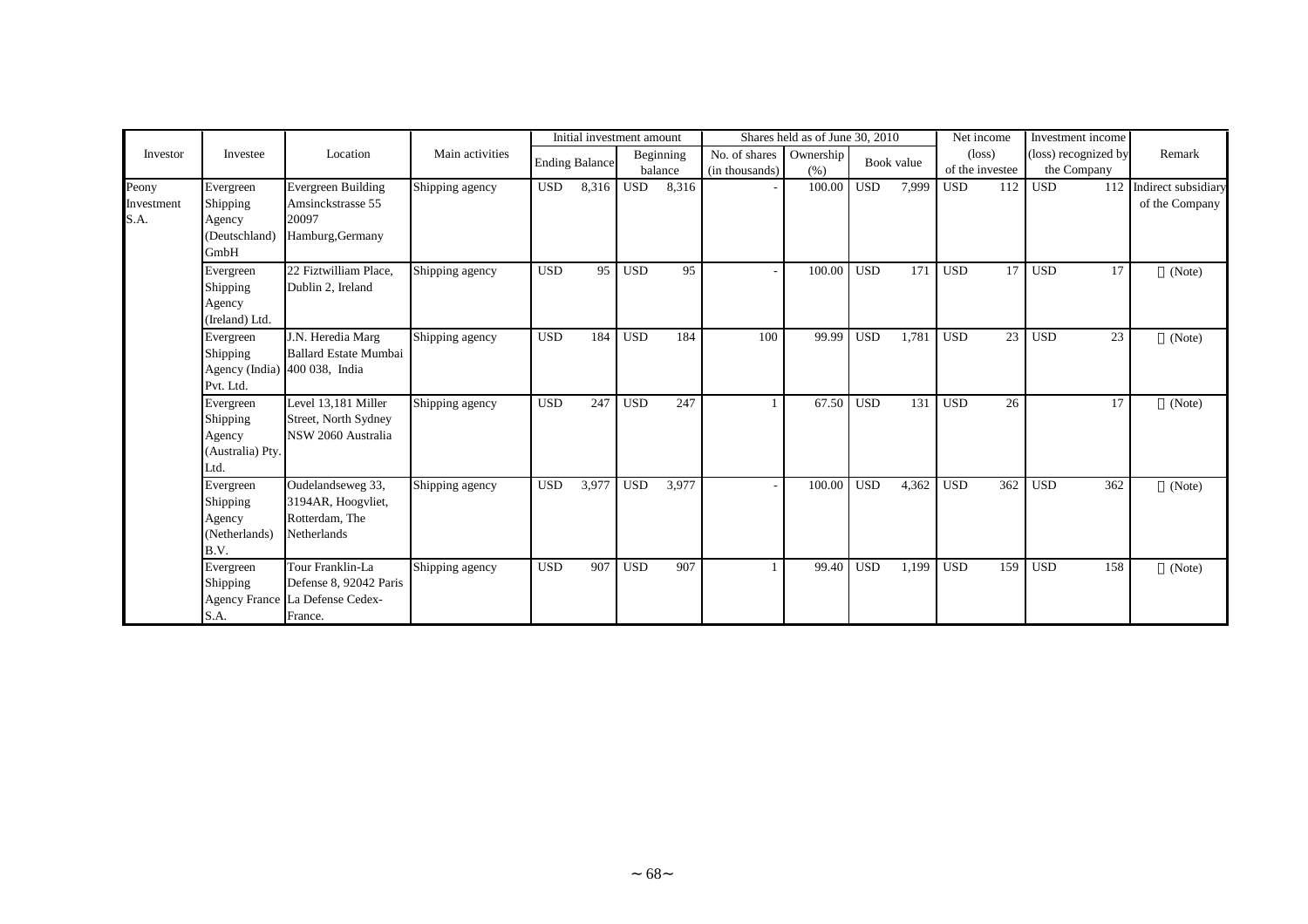|                             | Investee                                                 | Location                                                                                                                                                       | Main activities   | Initial investment amount |                       |              |                      | Shares held as of June 30, 2010 |                   |            |            |              | Net income                         |             | Investment income                   |                                             |
|-----------------------------|----------------------------------------------------------|----------------------------------------------------------------------------------------------------------------------------------------------------------------|-------------------|---------------------------|-----------------------|--------------|----------------------|---------------------------------|-------------------|------------|------------|--------------|------------------------------------|-------------|-------------------------------------|---------------------------------------------|
| Investor                    |                                                          |                                                                                                                                                                |                   |                           | <b>Ending Balance</b> |              | Beginning<br>balance | No. of shares<br>(in thousands) | Ownership<br>(% ) |            | Book value |              | $(\text{loss})$<br>of the investee |             | (loss) recognized by<br>the Company | Remark                                      |
| Peony<br>Investment<br>S.A. | Evergreen<br>Shipping<br>(Spain) S.L.                    | Calle Siete Aguas, 11 -<br>Eetlo. 46023 Valencia,<br>Spain                                                                                                     | Shipping agency   | <b>USD</b>                | 3,870                 | <b>USD</b>   | 3,870                | 3                               | 55.00             | <b>USD</b> | 4,286      | <b>USD</b>   | 2,493                              | <b>USD</b>  |                                     | 1,371 Indirect subsidiary<br>of the Company |
|                             | Evergreen<br>Shipping<br>Agency<br>(Poland) SP.<br>ZO. O | UL. Postepu 18, 02-676 Shipping agency<br>Warszawa, Poland                                                                                                     |                   | <b>USD</b>                | 662                   | <b>USD</b>   | 662                  | $\overline{2}$                  | 100.00            | <b>USD</b> | 519        | <b>USD</b>   | $\tau$                             | <b>USD</b>  | $\tau$                              | (Note)                                      |
|                             | Evergreen                                                | Pie. Carabelas 344,<br>Argentina S.A. CABA, Bs. As.<br>Argentina                                                                                               | Leasing           | <b>USD</b>                | 140                   | <b>USD</b>   | 140                  | 150                             | 95.00             | <b>USD</b> | 101        | <b>USD</b>   | $\tau$                             |             | $\tau$                              | (Note)                                      |
|                             | Evergreen<br>Shipping<br>Agency (Italy)<br>S.p.A.        | Scali Cerere, 9 Livorno Shipping agency<br>Italy                                                                                                               |                   | $_{\rm USD}$              | 2,352                 | $_{\rm USD}$ | 2,352                |                                 | 55.00             | <b>USD</b> |            | $2,008$ (USD |                                    | $101)$ (USD | 56)                                 | (Note)                                      |
|                             | Evergreen<br>Shipping<br>Agency<br>(Russia) Ltd.         | 6 Sofiyskaya Street, ST Shipping agency<br>Petersburg, 192236<br>Russia                                                                                        |                   | <b>USD</b>                | 848                   | <b>USD</b>   | 848                  |                                 | 51.00             | <b>USD</b> | 450        | <b>USD</b>   | 719                                | <b>USD</b>  | 367                                 | (Note)                                      |
|                             | Evergreen<br>Shipping<br>Agency<br>(Vietnam)<br>Corp.    | 13F, 37 Ton Duc Thang Shipping agency<br>St., Dist 1., HCMC,<br>Vietnam                                                                                        |                   | <b>USD</b>                | 454                   | <b>USD</b>   | 454                  |                                 | 51.00             | <b>USD</b> | 702        | <b>USD</b>   | 809                                | <b>USD</b>  | 413                                 | (Note)                                      |
|                             | Evergreen<br>Africa) (PTY)<br>Ltd.                       | <b>Bedfordview Office</b><br>Agency (South Park No. 3 Riley Road<br>Bedfordview 2007,<br>2008 Gauteng Province,<br>Johannesburg, Gauteng,<br>2008, P.O.Box1471 | Shi ppi ng agency | <b>USD</b>                | 550                   | <b>USD</b>   | 550                  | 5,500                           | 55.00             | <b>USD</b> | 2,317      | <b>USD</b>   | 1.042                              | <b>USD</b>  | 573                                 | (Note)                                      |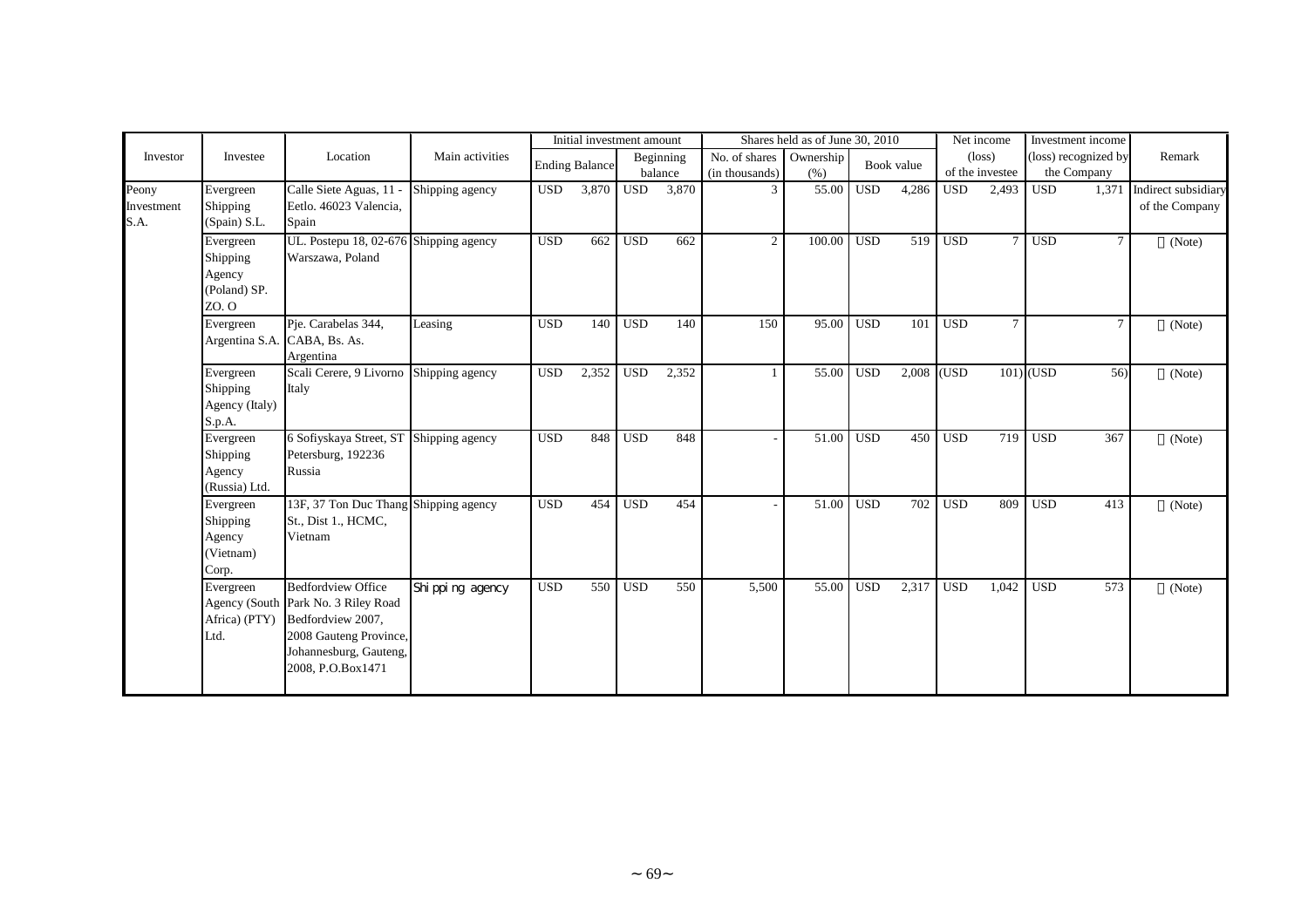|                             | Investee                                                                        | Location                                                                                                                                                      | Main activities                                                                                                                               | Initial investment amount |                       |            |                      | Shares held as of June 30, 2010 |                   |            | Net income  |            | Investment income                  |                                     |                                                                             |
|-----------------------------|---------------------------------------------------------------------------------|---------------------------------------------------------------------------------------------------------------------------------------------------------------|-----------------------------------------------------------------------------------------------------------------------------------------------|---------------------------|-----------------------|------------|----------------------|---------------------------------|-------------------|------------|-------------|------------|------------------------------------|-------------------------------------|-----------------------------------------------------------------------------|
| Investor                    |                                                                                 |                                                                                                                                                               |                                                                                                                                               |                           | <b>Ending Balance</b> |            | Beginning<br>balance | No. of shares<br>(in thousands) | Ownership<br>(% ) |            | Book value  |            | $(\text{loss})$<br>of the investee | (loss) recognized by<br>the Company | Remark                                                                      |
| Peony<br>Investment<br>S.A. | Qingdao<br>Evergreen<br>Container<br>Storage $&$<br>Transportation<br>Co., Ltd. | No.114 Huangho E.<br>Rd., Huangdao District<br>Qingdao, China                                                                                                 | Inland container<br>transportation,<br>container storage,<br>loading, discharging,<br>leasing, repair,<br>cleaning, and related<br>activities | <b>USD</b>                | 4,447                 | <b>USD</b> | 4,447                |                                 | 40.00             | <b>USD</b> | 6,395       | <b>USD</b> | 1,244                              | 498<br><b>USD</b>                   | Investee company<br>of Peony<br>accounted for<br>under the equity<br>method |
|                             | Kingstrans<br>International<br>Logistics<br>Ltd.                                | No.12 Yuejin Rd.<br><b>Tianjin Port</b><br><b>International Logistics</b><br>(Tianjing) Co., Center, Tanggu District, loading, discharging,<br>Tianjin, China | Inland container<br>transportation,<br>container storage,<br>leasing, repair,<br>cleaning, and related<br>activities                          | <b>USD</b>                | 2,000                 | <b>USD</b> | 2,000                |                                 | 20.00             | <b>USD</b> | 2,149       | <b>USD</b> | 186                                | 37                                  |                                                                             |
|                             | Ltd.                                                                            | Ningbo Victory No.201 Xiaoshan Rd.,<br>Container Co., Taipingyang Industrial<br>Area, Beilun, Ningbo,<br>Zhejiang, China                                      | Inland container<br>transportation,<br>container storage,<br>loading, discharging,<br>leasing, repair,<br>cleaning, and related<br>activities | <b>USD</b>                | 1,199                 | <b>USD</b> | 1,199                |                                 | 40.00             | <b>USD</b> | 2,400       | <b>USD</b> | 229                                | 92<br><b>USD</b>                    |                                                                             |
|                             | Luanta<br>Investment<br>(NetherLands)<br>N.V.                                   | 21-A Van Engelenweg,<br>Curacao, Netherlands,<br>Antilles                                                                                                     | Investment holding<br>company                                                                                                                 | <b>USD</b>                | 21,973                | <b>USD</b> | 21,973               | 460                             | 50.00             | <b>USD</b> | 81,313 (USD |            | 6,869) (USD                        | 3,435)                              |                                                                             |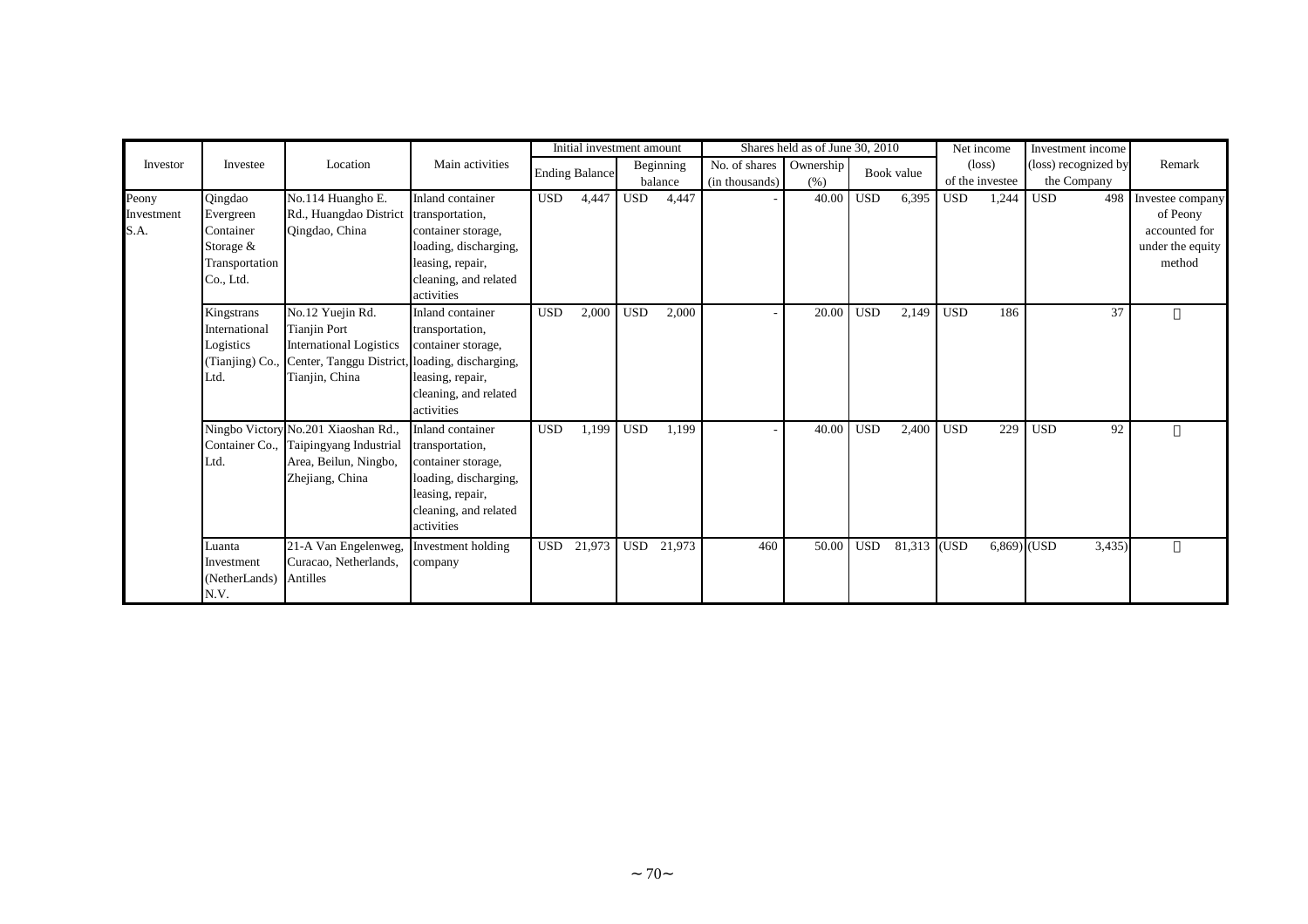|                                               | Investee                                      | Location                                                                                                                                              | Main activities                                 | Initial investment amount |                       |            |           | Shares held as of June 30, 2010 |           |              |               |                 | Net income      |             | Investment income    |                                                                                          |
|-----------------------------------------------|-----------------------------------------------|-------------------------------------------------------------------------------------------------------------------------------------------------------|-------------------------------------------------|---------------------------|-----------------------|------------|-----------|---------------------------------|-----------|--------------|---------------|-----------------|-----------------|-------------|----------------------|------------------------------------------------------------------------------------------|
| Investor                                      |                                               |                                                                                                                                                       |                                                 |                           | <b>Ending Balance</b> |            | Beginning | No. of shares                   | Ownership |              | Book value    |                 | $(\text{loss})$ |             | (loss) recognized by | Remark                                                                                   |
|                                               |                                               |                                                                                                                                                       |                                                 |                           |                       | balance    |           | (in thousands)                  | (% )      |              |               | of the investee |                 | the Company |                      |                                                                                          |
| Peony<br>Investment<br>S.A.                   | Balsam<br>Investment<br>(NetherLands)<br>N.V. | 21-A Van Engelenweg,<br>Curacao, Netherlands,<br>Antilles                                                                                             | Investment holding<br>company                   |                           | USD 50,715            | <b>USD</b> | 50,715    |                                 | 49.00     | <b>USD</b>   | 67,388        | <b>USD</b>      | 4,481           | <b>USD</b>  | 2,196                | Investee company<br>of Peony<br>accounted for<br>under the equity                        |
|                                               | Green<br>Peninsula<br><b>BHD</b>              | NO.7, Jalan Jurutera<br>U1/23, Section U1,<br>Agencies SDN. Hicom Glenmarie<br>Industrial Park, 40150<br>Shah Alam, Selangor<br>Darul Ehsan, Malaysia | Investment holding<br>company                   | <b>USD</b>                | 7,255                 | <b>USD</b> | 7,255     | 1,500                           | 30.00     | <b>USD</b>   | 7,912         | <b>USD</b>      | 2,309           | <b>USD</b>  | 693                  |                                                                                          |
|                                               | Evergreen<br>Container<br>Terminal            | 33/4 Moo 1, Chaokhun<br>Tahan Road, Sun<br>District Klong 3, Lat<br>(Thailand) Ltd. Krabang District,<br>Bangkok 10520                                | Inland container<br>storage and loading         | <b>USD</b>                | 25,539                | <b>USD</b> | 25,539    | 11,025                          | 48.18     | <b>USD</b>   | 30,383        | <b>USD</b>      | 14,721          | <b>USD</b>  | 7,093                |                                                                                          |
| Armand<br>Investment<br>(Netherlands)<br>N.V. | B.V.                                          | Armand Estate Amsteldijk 166,<br>1101LH, Amsterdam                                                                                                    | Investment holding<br>company                   | <b>USD</b>                | 13,460                | <b>USD</b> | 13,460    |                                 | 100.00    | <b>USD</b>   | $12,116$ (USD |                 |                 | $304)$ (USD |                      | 304) Indirect subsidiary<br>of the Company<br>(Note)                                     |
| Armand Estate Taipei Port<br>B.V.             | Container<br>Terminal<br>Corporation          | No.25 Siajhuwei,<br>Syuntang Village, Bali<br>Township, Taipei<br>County, Taiwan                                                                      | Container distribution<br>and cargo stevedoring | <b>USD</b>                | 12,678                | <b>USD</b> | 12,678    | 41                              | 9.76      | $_{\rm USD}$ | $12,126$ (USD |                 | $2,901)$ (USD   |             | 283)                 | Investee company<br>of Armand Estate<br>B.V. accounted<br>for under the<br>equity method |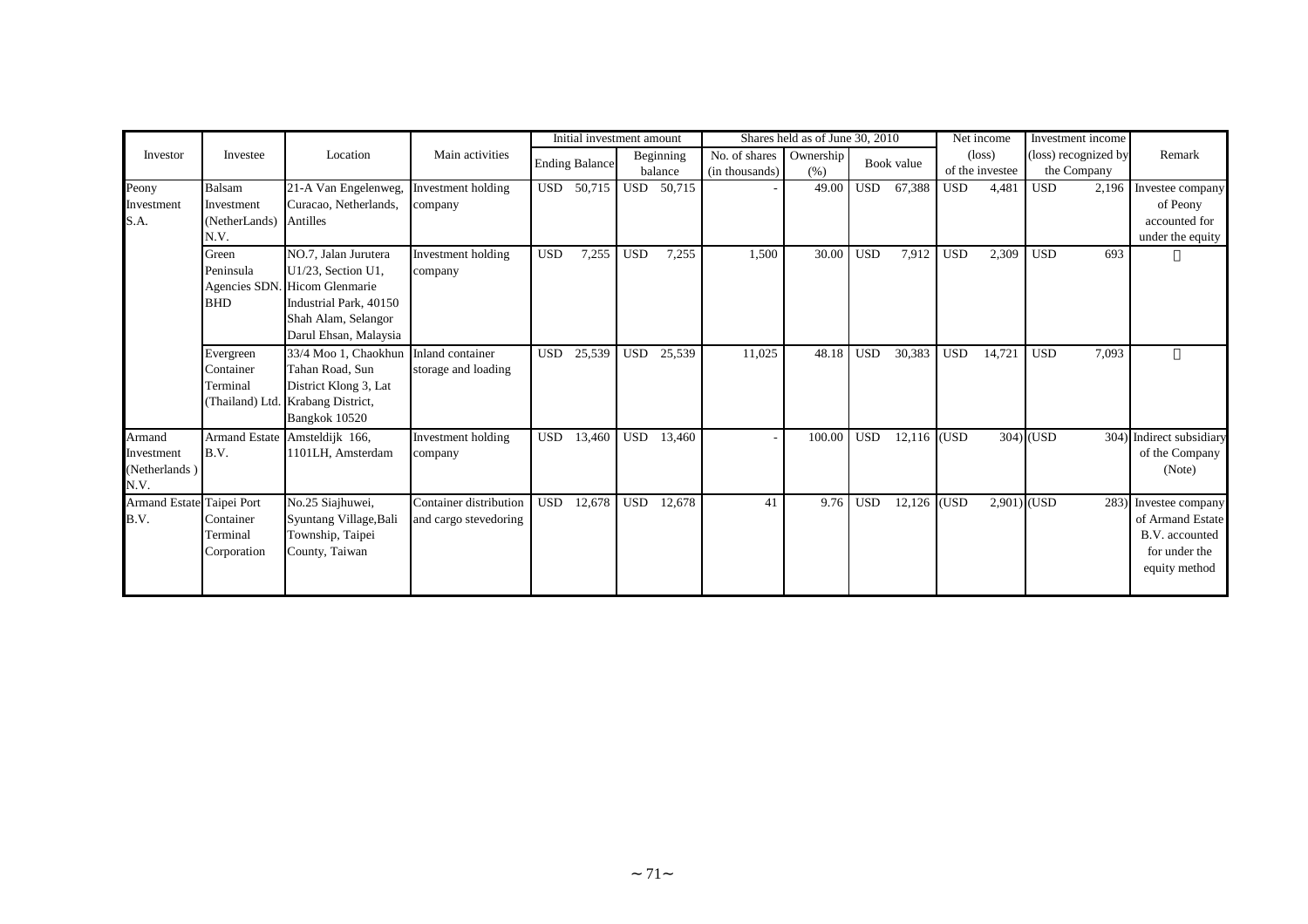|                             |                                               |                                                                                              |                                         |            | Initial investment amount |            |                      |                                 | Shares held as of June 30, 2010 |            |            |            | Net income                         | Investment income                   |                                                                                          |
|-----------------------------|-----------------------------------------------|----------------------------------------------------------------------------------------------|-----------------------------------------|------------|---------------------------|------------|----------------------|---------------------------------|---------------------------------|------------|------------|------------|------------------------------------|-------------------------------------|------------------------------------------------------------------------------------------|
| Investor                    | Investee                                      | Location                                                                                     | Main activities                         |            | <b>Ending Balance</b>     |            | Beginning<br>balance | No. of shares<br>(in thousands) | Ownership<br>(% )               |            | Book value |            | $(\text{loss})$<br>of the investee | (loss) recognized by<br>the Company | Remark                                                                                   |
| Ltd.                        | Clove Holding Ample Holding Craigmuir<br>Ltd. | Chambers, P.O.BOX71, company<br>Road Town, Tortola, B.<br>V.I                                | Investment holding                      | <b>USD</b> | 9                         | <b>USD</b> | 9                    | 9                               | 90.00                           | <b>USD</b> | 31,484     | <b>USD</b> | 1,096                              | <b>USD</b><br>987                   | Indirect subsidiary<br>of the Company<br>(Note)                                          |
|                             | Island<br>Equipment<br>LLC.                   | 655 Deep Valley Drive, Investment holding<br>Suite 300, Rolling Hils company<br>Estates, CA  |                                         | <b>USD</b> | 144                       | <b>USD</b> | 144                  |                                 | 36.00                           | <b>USD</b> | 1,559      | <b>USD</b> | 453                                | <b>USD</b><br>163                   | (Note)                                                                                   |
| Ample<br>Holding Ltd.       | Colon<br>Container<br>Terminal S.A.           | <b>COCO SOLO NORTH</b><br><b>ADM BUILDING</b><br><b>PANAMA</b>                               | Inland container<br>storage and loading | USD.       | 22,860                    | <b>USD</b> | 22,860               | 22,860                          | 40.00                           | <b>USD</b> | 67,314     | <b>USD</b> | 2,998                              | <b>USD</b><br>1,199                 | Investee company<br>of Ample Holding<br>Ltd. accounted<br>for under the<br>equity method |
| Island<br>Equipment<br>LLC. | Whitney<br>Equipment<br>LLC.                  | 2711 Centerville Road, Equipment leasing<br>Suite 400, Wilmington, company<br>Delaware 19808 |                                         | <b>USD</b> | 200                       | <b>USD</b> | 200                  |                                 | 100.00                          | <b>USD</b> | 1,181      | <b>USD</b> | 52                                 | <b>USD</b><br>52 <sub>1</sub>       | Indirect subsidiary<br>of the Company<br>(Note)                                          |
|                             | Hemlock<br>Equipment<br>LLC.                  | 2711 Centerville Road, Equipment leasing<br>Suite 400, Wilmington, company<br>Delaware 19808 |                                         | <b>USD</b> | 200                       | <b>USD</b> | 200                  |                                 | 100.00                          | <b>USD</b> | 3,349      | <b>USD</b> | 415                                | <b>USD</b><br>415                   | (Note)                                                                                   |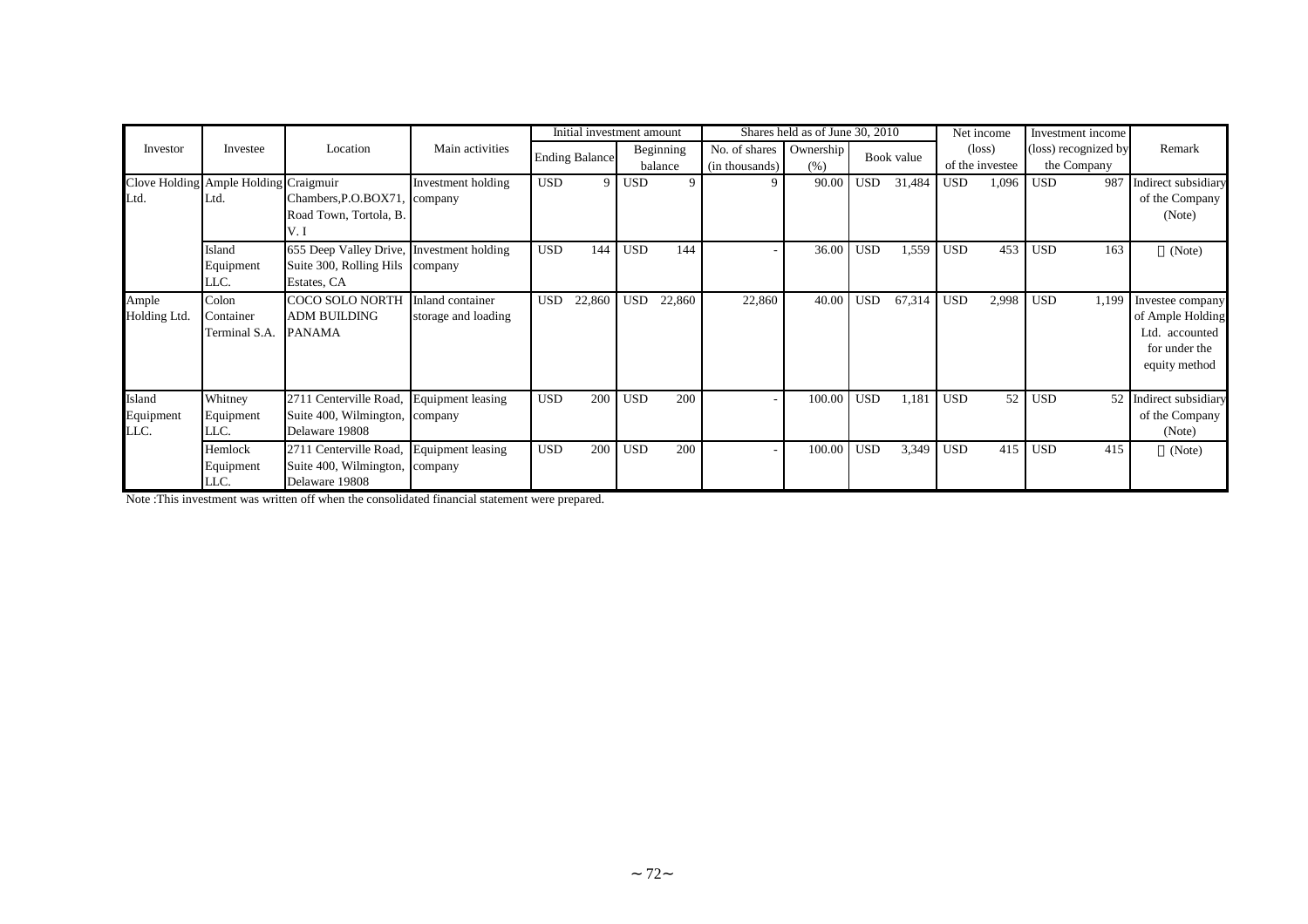B.Loans granted for the six-month period ended June 30, 2010

| No. | Creditor                    | Borrower                                                        | General<br>ledger<br>account                       | Maximum outstanding<br>balance for the six-<br>month period ended June<br>30, 2010 | <b>Balance</b> at<br>June 30,<br>2010 | Interest<br>rate<br>(% ) | Nature of<br>loan<br>(Note 1) | Amount of<br>transaction<br>with the<br>borrower | Reason for<br>short-term<br>financing<br>(Note 2) | Allowance for<br>doubtful<br>accounts  | Item | Collateral<br>Value | Limit on loans<br>granted to a single<br>party (Note 3) | Ceiling on total<br>loans granted<br>(Note 3) |
|-----|-----------------------------|-----------------------------------------------------------------|----------------------------------------------------|------------------------------------------------------------------------------------|---------------------------------------|--------------------------|-------------------------------|--------------------------------------------------|---------------------------------------------------|----------------------------------------|------|---------------------|---------------------------------------------------------|-----------------------------------------------|
|     | Peony<br>Investment<br>S.A. | <b>Evergreen Shipping</b><br>Agency (India)<br>Private Limited. | Receivables<br>from related<br>parties<br>(Note 4) | <b>USD</b><br>500                                                                  | <b>USD</b>                            | 1.098                    | $\overline{2}$                | <b>USD</b>                                       | Working<br>capital<br>requirement                 | <b>USD</b>                             |      | <b>USD</b>          | NTD 10,744,357                                          | NTD 21,488,714                                |
|     |                             | Kingtrans<br>International<br>Logistics<br>(Tianjin)Co.,Ltd     |                                                    | <b>USD</b><br>1,500                                                                | <b>USD 1,500</b>                      | 1.696                    | $\overline{2}$                | <b>USD</b>                                       |                                                   | <b>USD</b>                             |      | <b>USD</b>          | <b>NTD</b><br>10,744,357                                | NTD 21,488,714                                |
|     |                             | Luanta Investment<br>(NetherLands) N.V.                         |                                                    | <b>USD</b><br>9,313                                                                | <b>USD 9,313</b>                      | $3.636-$<br>3.996        | $\overline{2}$                | <b>USD</b>                                       |                                                   | <b>USD</b>                             |      | <b>USD</b>          | 10,744,357<br><b>NTD</b>                                | NTD 21,488,714                                |
|     | Ltd.                        | Clove Holding Island Equipment<br>LLC.                          | (Note 4)                                           | <b>USD</b><br>4,791                                                                | <b>USD</b>                            | 1.292                    | 2                             | <b>USD</b>                                       |                                                   | <b>USD</b>                             |      | <b>USD</b>          | NTD 10,744,357                                          | NTD 21,488,714                                |
| 3   | Evergreen<br>Marine (UK)    | <b>Island Equipment</b><br>LLC.                                 | (Note 4)                                           | <b>USD</b><br>1,996                                                                | <b>USD</b>                            | 1.292                    | $\overline{2}$                | <b>USD</b>                                       |                                                   | <b>USD</b>                             |      | <b>USD</b>          | NTD 10,744,357                                          | NTD 21,488,714                                |
|     | Limited                     | Kingtrans<br>International<br>Logistics<br>(Tianjin)Co.,Ltd     |                                                    | <b>USD</b><br>1,500                                                                | <b>USD 1,500</b>                      | 1.696                    | $\overline{2}$                | <b>USD</b>                                       |                                                   | <b>USD</b><br>$\overline{\phantom{a}}$ |      | <b>USD</b>          | NTD 10,744,357                                          | NTD 21,488,714                                |
|     | Marine S. A. S.p.A.         | Greencompass Italia Marittima                                   |                                                    | 10,000<br><b>USD</b>                                                               | <b>USD</b>                            | 1.284                    | 2                             | <b>USD</b>                                       |                                                   | <b>USD</b>                             |      | <b>USD</b>          | 10,744,357<br>NTD                                       | NTD 21,488,714                                |

Note 1:Nature of loans extended

"1" denotes the loans extended to the companies which have transactions with the Company or its subsidiaries.

"2" denotes the loans extended to the companies which require short-term financing.

Note 2:The reason that the loan was granted and the usage of the loan should be stated, if the nature of the loan is "2".

Note 3: The explanation of the equation of the limits and amounts is required and set forth as follows:

1.According to the Company's credit policy, the total amount of loans granted to a single company should not exceed 20% of the net worth stated in the latest financial statements.

The calculation is as follows:

The Company:NTD53,721,785\*20%=NTD10,744,357

2.According to the Company's credit policy, the total amount of loans granted by the Company or its subsidiaries should not exceed 40% of the net worth stated in the latest financial statements. The calculation is as follows:

NTD53,721,785 \*40%=NTD21,488,714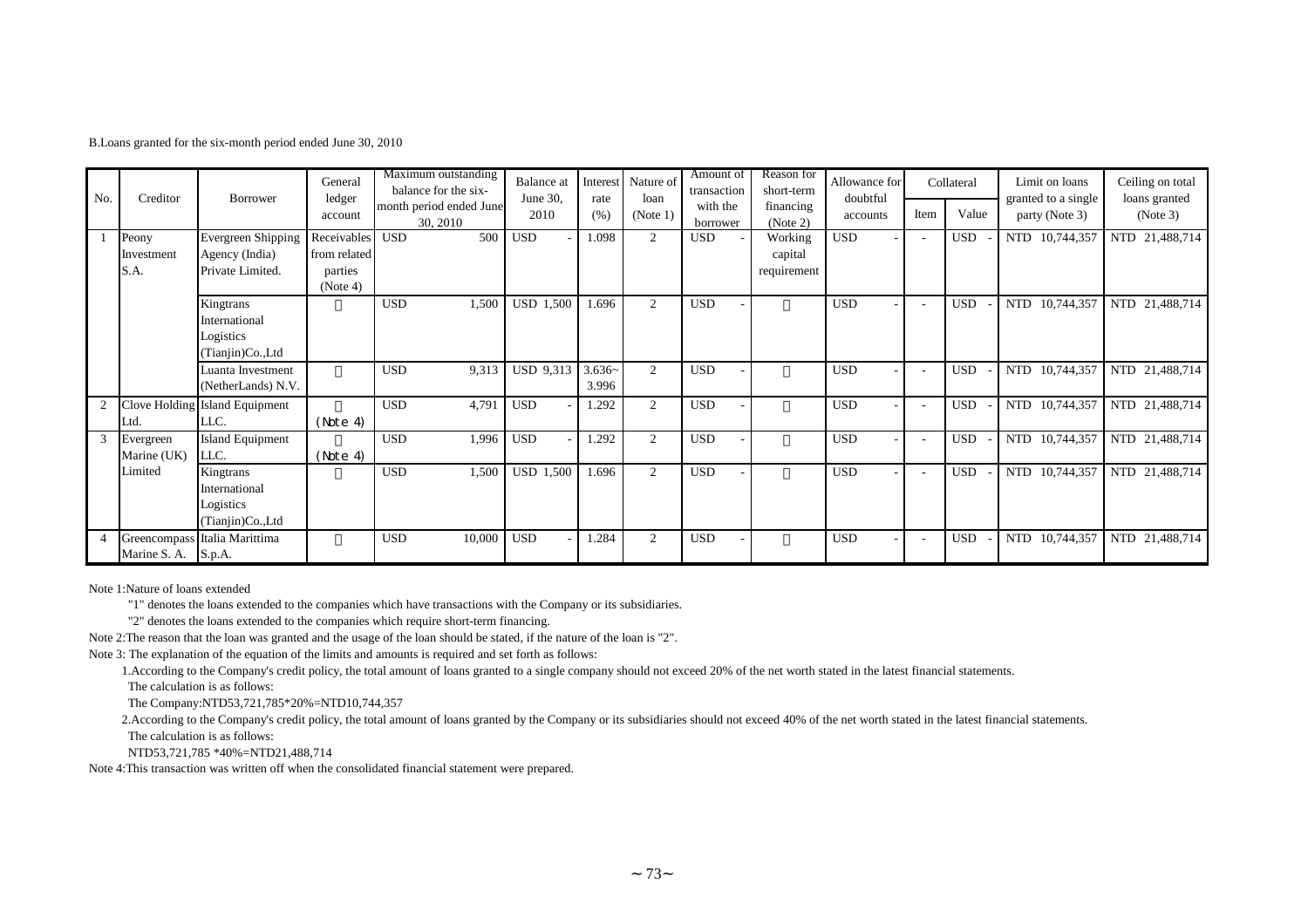## C. Endorsements and guarantees provided during the six-month period ended June 30, 2010 : None.

D. Marketable securities held as of June 30, 2010

|                                          |                                                       | Relationship of the                   |                                                                      |                                    |                  | June 30, 2010 |                   |                  |              |        |
|------------------------------------------|-------------------------------------------------------|---------------------------------------|----------------------------------------------------------------------|------------------------------------|------------------|---------------|-------------------|------------------|--------------|--------|
| Securities held by                       | Marketable securities                                 | securities issuer with<br>the Company | General ledger account                                               | Number of shares<br>(in thousands) |                  | Book value    | Ownership<br>(% ) |                  | Market value | Remark |
| Peony Investment S.A. Clove Holding Ltd. |                                                       | Indirect subsidiary of<br>the Company | Long-term equity<br>investment accounted for by<br>the equity method |                                    | $10$ USD         | 117,055       | 100.00            | USD <sup>1</sup> | 117,055      | (Note) |
|                                          | Evergreen Shipping Agency (Deutschland)<br>GmbH       |                                       |                                                                      |                                    | <b>USD</b>       | 7,999         | 100.00            | <b>USD</b>       | 7,999        | (Note) |
|                                          | Evergreen Shipping Agency (Ireland) Ltd.              |                                       |                                                                      |                                    | <b>USD</b>       | 171           | 100.00            | <b>USD</b>       | 171          | (Note) |
|                                          | Evergreen Shipping Agency (Korea)<br>Corporation      |                                       |                                                                      | 121                                | <b>USD</b>       | 1,442         | 100.00            | <b>USD</b>       | 1,442        | (Note) |
|                                          | Evergreen Shipping Agency (Netherlands)<br>B.V.       |                                       |                                                                      |                                    | <b>USD</b>       | 4,362         | 100.00            | <b>USD</b>       | 4,362        | (Note) |
|                                          | Evergreen Shipping Agency (Poland) SP.ZO.O            |                                       |                                                                      | $\mathfrak{D}$                     | <b>USD</b>       | 519           | 100.00            | <b>USD</b>       | 519          | (Note) |
|                                          | Greencompass Marine S.A.                              |                                       |                                                                      | 3,535                              | USD <sub>1</sub> | 760,474       | 100.00            | <b>USD</b>       | 760,474      | (Note) |
|                                          | Vigor Enterprise S.A.                                 |                                       |                                                                      | 5                                  | <b>USD</b>       | 535           | 100.00            | <b>USD</b>       | 535          | (Note) |
|                                          | Evergreen Shipping Agency (India) Private<br>Limited. |                                       |                                                                      | 100                                | <b>USD</b>       | 1,781         | 99.99             | <b>USD</b>       | 1,781        | (Note) |
|                                          | Evergreen Argentina S.A.                              |                                       |                                                                      |                                    | 150 USD          | 101           | 95.00             | <b>USD</b>       | 101          | (Note) |
|                                          | Evergreen Shipping Agency France S.A.                 |                                       |                                                                      |                                    | <b>USD</b>       | 1.199         | 99.40             | <b>USD</b>       | 1.199        | (Note) |
|                                          | PT Multi Bina Pura International                      |                                       |                                                                      | 68                                 | <b>USD</b>       | 16,043        | 95.30             | <b>USD</b>       | 16,043       | (Note) |
|                                          | PT Multi Bina Transport                               |                                       |                                                                      |                                    | <b>USD</b>       | 626           | 17.39             | <b>USD</b>       | 626          | (Note) |
|                                          | Evergreen Heavy Industrial Corp (M) Berhad            |                                       |                                                                      | 42,120                             | <b>USD</b>       | 43,684        | 84.44             | <b>USD</b>       | 43,684       | (Note) |
|                                          | Armand Investment (Netherlands) N.V.                  |                                       |                                                                      |                                    | USD <sup>1</sup> | 8,555         | 70.00             | <b>USD</b>       | 8,555        | (Note) |
|                                          | Evergreen Shipping (Spain) S.L.                       |                                       |                                                                      | 3                                  | l USD            | 4,286         | 55.00             | <b>USD</b>       | 4,286        | (Note) |
|                                          | Evergreen Shipping Agency (Italy) S.p.A.              |                                       |                                                                      |                                    | <b>USD</b>       | 2,008         | 55.00             | <b>USD</b>       | 2,008        | (Note) |
|                                          | Shenzhen Greentrans Transportation Co., Ltd.          |                                       |                                                                      |                                    | <b>USD</b>       | 3,174         |                   | 55.00 USD        | 3,174        | (Note) |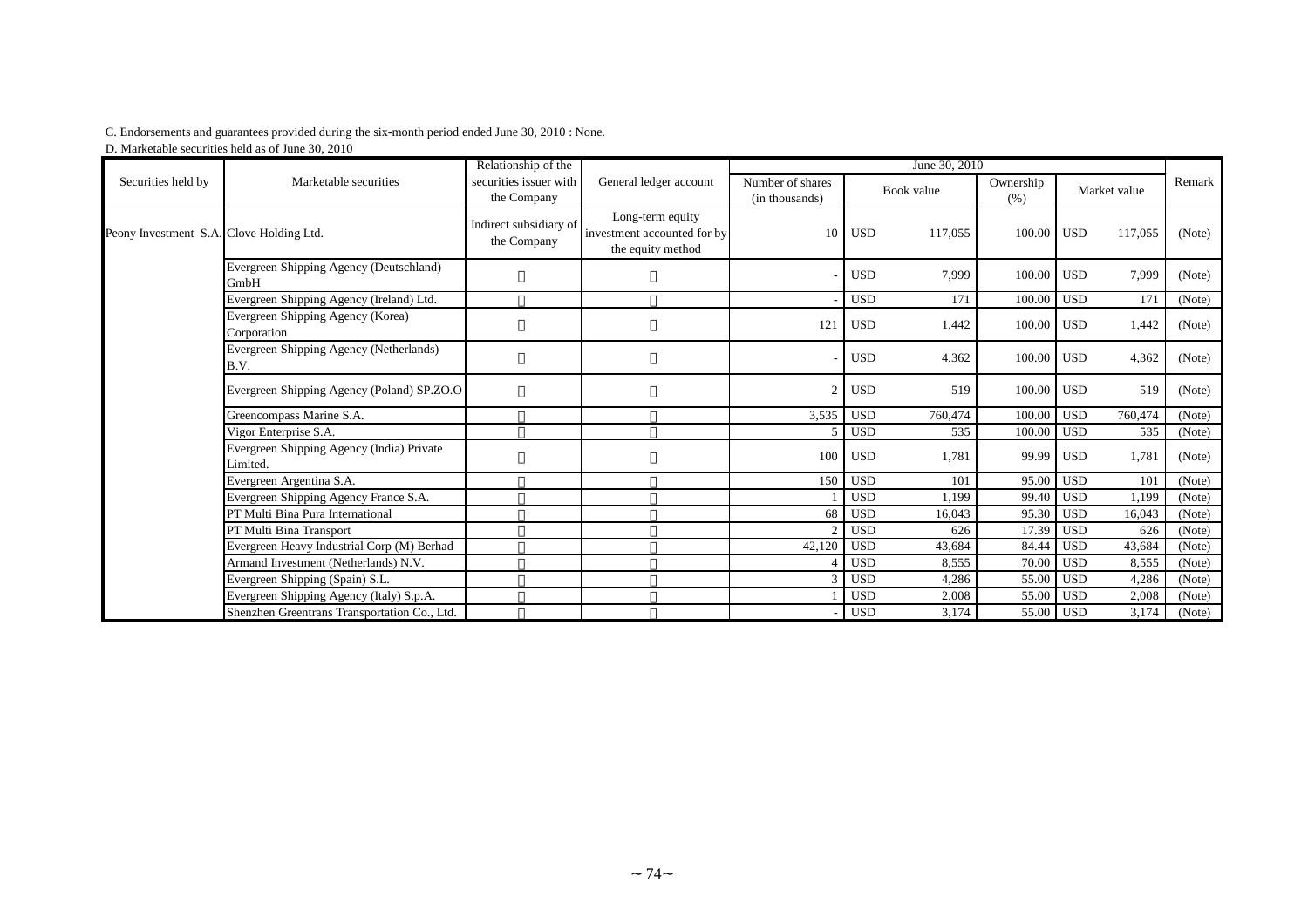|                    |                                                                   | Relationship of the                                                           |                                                                      |                                    |            | June 30, 2010 |                   |                  |              |        |
|--------------------|-------------------------------------------------------------------|-------------------------------------------------------------------------------|----------------------------------------------------------------------|------------------------------------|------------|---------------|-------------------|------------------|--------------|--------|
| Securities held by | Marketable securities                                             | securities issuer with<br>the Company                                         | General ledger account                                               | Number of shares<br>(in thousands) |            | Book value    | Ownership<br>(% ) |                  | Market value | Remark |
|                    | Peony Investment S.A. Evergreen Marine (UK) Ltd.                  | Indirect subsidiary of<br>the Company                                         | Long-term equity<br>investment accounted for by<br>the equity method | 765                                | <b>USD</b> | 61,562        | 51.00             | <b>USD</b>       | 61,562       | (Note) |
|                    | Evergreen Shipping Agency (Australia) Pty<br>.td.                 |                                                                               |                                                                      |                                    | <b>USD</b> | 131           | 67.50             | <b>USD</b>       | 131          | (Note) |
|                    | Evergreen Shipping Agency (Russia) Limited                        |                                                                               |                                                                      |                                    | <b>USD</b> | 450           | 51.00             | <b>USD</b>       | 450          | (Note) |
|                    | Evergreen Shipping Agency (Singapore) Pte.<br>Ltd.                |                                                                               |                                                                      | 765                                | <b>USD</b> | 4,311         | 51.00             | <b>USD</b>       | 4,311        | (Note) |
|                    | Evergreen Shipping Agency (Thailand) Co.,<br>.td.                 |                                                                               |                                                                      | 408                                | <b>USD</b> | 1.876         | 51.00             | l USD            | 1,876        | (Note) |
|                    | Evergreen Shipping Agency (Vietnam) Corp.                         |                                                                               |                                                                      |                                    | <b>USD</b> | 702           | 51.00             | <b>USD</b>       | 702          | (Note) |
|                    | PT. Evergreen Shipping Agency Indonesia                           |                                                                               |                                                                      |                                    | <b>USD</b> | 1,217         | 51.00             | <b>USD</b>       | 1,217        | (Note) |
|                    | Evergreen Agency (South Africa) (PTY) Ltd.                        |                                                                               |                                                                      | 5,500                              | <b>USD</b> | 2,317         | 55.00             | <b>USD</b>       | 2,317        | (Note) |
|                    | Luanta Investment (Netherlands) N.V.                              | Investee of Peony<br>Investment S.A.<br>accounted for by the<br>equity method |                                                                      | 460                                | <b>USD</b> | 81,313        | 50.00 USD         |                  | 81,313       |        |
|                    | Balsam Investment (Netherlands) N.V.                              |                                                                               |                                                                      |                                    | <b>USD</b> | 67,388        | 49.00             | <b>USD</b>       | 67,388       |        |
|                    | Evergreen Container Terminal (Thailand)<br>Limited                |                                                                               |                                                                      | 11,025                             | <b>USD</b> | 30,383        | 48.18             | <b>USD</b>       | 30,383       |        |
|                    | Ningbo Victory Container Co., Ltd.                                |                                                                               |                                                                      |                                    | <b>USD</b> | 2,400         | 40.00             | <b>USD</b>       | 2.400        |        |
|                    | Qingdao Evergreen Container Storage &<br>Transportation Co., Ltd. |                                                                               |                                                                      |                                    | <b>USD</b> | 6,395         | 40.00             | USD <sub>1</sub> | 6,395        |        |
|                    | Green Peninsula Agencies SDN. BHD.                                |                                                                               |                                                                      | 1,500                              | <b>USD</b> | 7,912         | 30.00             | <b>USD</b>       | 7,912        |        |
|                    | Kingtrans Intl. Logistics (Tianjin) Co., Ltd.                     |                                                                               |                                                                      |                                    | <b>USD</b> | 2,149         | 20.00             | <b>USD</b>       | 2,149        |        |
|                    | Dongbu Pusan Container Terminal Co. Ltd.                          | None                                                                          | Financial assets carried at<br>cost - non-current                    | 300                                | <b>USD</b> | 1,556         | 15.00             | <b>USD</b>       | 1,556        |        |
|                    | Hutchison Inland Container Depots Ltd.                            |                                                                               |                                                                      |                                    | <b>USD</b> | 1,492         | 7.50              | <b>USD</b>       | 1,492        |        |
|                    | Colombo - South Asia Gateway Terminal                             |                                                                               |                                                                      | 18,942 USD                         |            | 2,412         |                   | 5.00 USD         | 2,412        |        |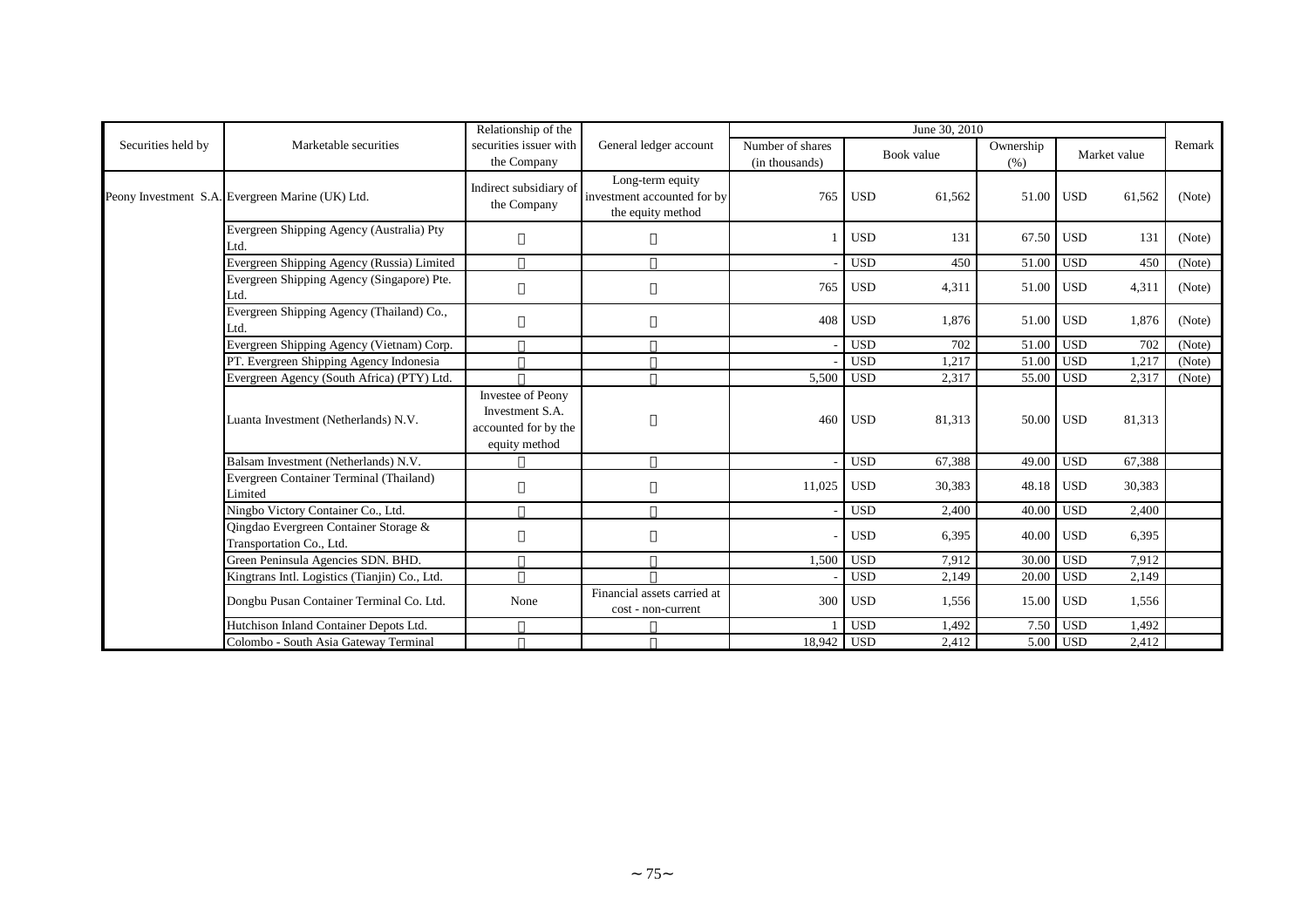|                                                |                                               | Relationship of the                                                            |                                                                      |                                    |            | June 30, 2010 |                   |            |                          |        |
|------------------------------------------------|-----------------------------------------------|--------------------------------------------------------------------------------|----------------------------------------------------------------------|------------------------------------|------------|---------------|-------------------|------------|--------------------------|--------|
| Securities held by                             | Marketable securities                         | securities issuer with<br>the Company                                          | General ledger account                                               | Number of shares<br>(in thousands) |            | Book value    | Ownership<br>(% ) |            | Market value             | Remark |
| PT. Multi Bina Pura<br>International           | PT. Multi Bina Transport                      | Indirect subsidiary of<br>the Peony                                            | Long-term equity<br>investment accounted for by<br>the equity method | 8                                  | <b>IDR</b> | 23,850,803    | 72.95             | <b>IDR</b> | 23,850,803               | (Note) |
| Clove Holding Ltd.                             | Ample Holding LTD.                            |                                                                                |                                                                      | $\Omega$                           | <b>USD</b> | 31,484        | 90.00             | <b>USD</b> | 31,484                   | (Note) |
|                                                | Island Equipment LLC.                         |                                                                                |                                                                      |                                    | <b>USD</b> | 1,559         | 36.00             | <b>USD</b> | 1,559                    | (Note) |
|                                                | Classic Outlook Investment Ltd.               | Investee of the Clove<br>accounted for by cost<br>method                       | Financial assets carried at<br>cost - non-current                    |                                    | <b>USD</b> | 102,359       | 2.25              | <b>USD</b> | 102,359                  |        |
|                                                | Everup Profits Ltd.                           |                                                                                |                                                                      |                                    | <b>USD</b> |               | 2.25              | <b>USD</b> |                          |        |
| Ample Holding Ltd.                             | Colon Container Terminal S. A.                | Investee of the Ample<br>accounted for by the<br>equity method                 | Long-term equity<br>investment accounted for by<br>the equity method | 22,860                             | <b>USD</b> | 67,314        | 40.00             | <b>USD</b> | 67,314                   |        |
|                                                | Island Equipment LLC. Whitney Equipment LLC.  | Investee of the Island<br>accounted for by the<br>equity method                |                                                                      |                                    | <b>USD</b> | 1,181         | 100.00 USD        |            | 1,181                    | (Note) |
|                                                | Hemlock Equipment LLC.                        |                                                                                |                                                                      |                                    | <b>USD</b> | 3,349         | 100.00            | <b>USD</b> | 3,349                    | (Note) |
| Evergreen Marine<br>(UK) Limited               | Island Equipment LLC.                         | Investee of the EMU<br>accounted for by the<br>equity method                   |                                                                      |                                    | <b>GBP</b> | 334           | 15.00             | <b>GBP</b> | 334                      | (Note) |
|                                                | Kingtrans Intl. Logistics (Tianjin) Co., Ltd. |                                                                                |                                                                      |                                    | <b>GBP</b> | 933           | 20.00             | <b>GBP</b> | 933                      |        |
|                                                | Evergreen Shipping Agency (UK) Limited        | Investee of the EMU<br>accounted for by cost<br>method                         | Financial assets carried at<br>cost - non-current                    |                                    | <b>GBP</b> |               | 100.00            | <b>GBP</b> | $\overline{\phantom{a}}$ |        |
|                                                | Lloyd triestino UK Limited                    |                                                                                |                                                                      |                                    | <b>GBP</b> |               | 100.00            | <b>GBP</b> |                          |        |
| <b>Armand Investment</b><br>(Netherlands) N.V. | Armand Estate B.V.                            | Indirect subsidiary of<br>the Peony                                            | Long-term equity<br>investment accounted for by<br>the equity method |                                    | <b>USD</b> | 12,116        | 100.00            | <b>USD</b> | 12,116                   | (Note) |
| Armand Estate B.V.                             | Taipei Port Container Terminal Corporation    | Investee of the<br>Armand Estate B.V.<br>accounted for by the<br>equity method |                                                                      | 41                                 | <b>USD</b> | 12,126        |                   | 9.76 USD   | 12,126                   |        |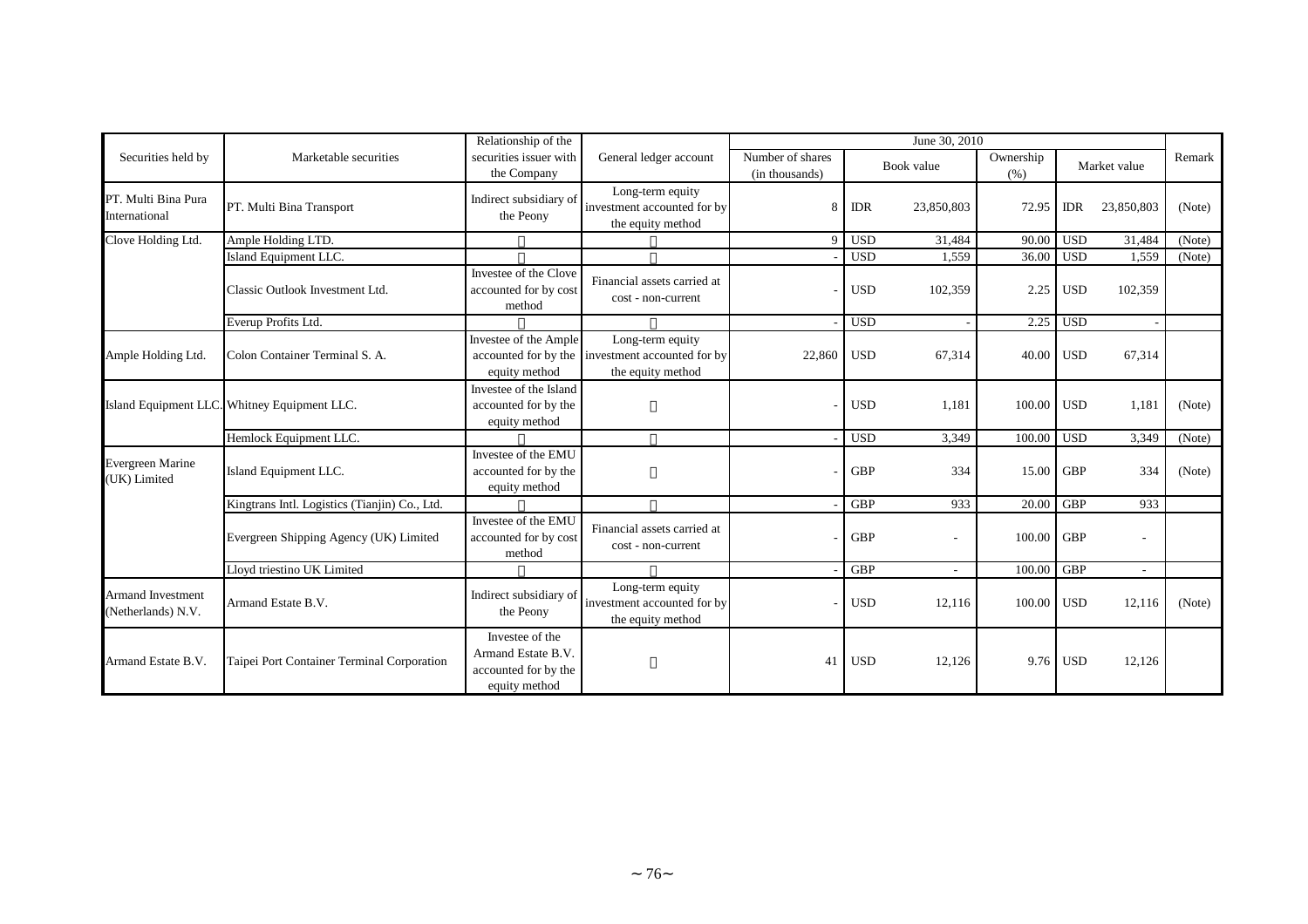|                                                             |                                                               | Relationship of the                                                    |                                                    |                                    |            | June 30, 2010 |                   |            |              |        |
|-------------------------------------------------------------|---------------------------------------------------------------|------------------------------------------------------------------------|----------------------------------------------------|------------------------------------|------------|---------------|-------------------|------------|--------------|--------|
| Securities held by                                          | Marketable securities                                         | securities issuer with<br>the Company                                  | General ledger account                             | Number of shares<br>(in thousands) |            | Book value    | Ownership<br>(% ) |            | Market value | Remark |
| Greencompass Marine<br>S.A.                                 | Lydia Capital Alternative Investment Fund                     | None                                                                   | Financial assets at fair value<br>- current        | 8                                  | <b>USD</b> | 450           |                   | <b>USD</b> | 450          |        |
|                                                             | Financial bonds                                               |                                                                        | Held to-maturity-financial<br>assets - non-current | 50                                 | <b>USD</b> | 5,000         |                   | <b>USD</b> | 5,000        |        |
|                                                             | <b>Bonds</b>                                                  | Investee of the<br>company accounted<br>for under the equity<br>method |                                                    | 18,200                             | <b>USD</b> | 56,582        |                   | <b>USD</b> | 56,582       |        |
| <b>Evergreen Shipping</b><br>Agency (Singapore)<br>Pte Ltd. | <b>RTW AIR SERVICES (S) PL</b>                                | Investee of the EGS<br>accounted for by cost<br>method                 | Financial assets carried at<br>cost - non-current  | 30                                 | SGD        | 37            | 2.00              | <b>SGD</b> | 37           |        |
| <b>Evergreen Shipping</b><br>Agency (Thailand)<br>Co., Ltd. | Green Siam Air Service Co.                                    | Investee of the EGT<br>accounted for by cost<br>method                 |                                                    |                                    | <b>THB</b> | 1,160         | 2.00              | <b>THB</b> | 1,160        |        |
| <b>Evergreen Shipping</b><br>GmbH                           | Agency (Deutschland) Evergreen Shipping Agency (Austria) GmbH | Investee of the EGD<br>accounted for by cost<br>method                 |                                                    |                                    | <b>EUR</b> | 18            | 100.00 EUR        |            | 18           |        |
|                                                             | Zoll Pool Hafen Hamburg AG                                    |                                                                        |                                                    | 10                                 | <b>EUR</b> | 10            | 6.25              | <b>EUR</b> | 10           |        |
|                                                             | Evergreen Shipping Agency (Switzerland) S.A.                  |                                                                        |                                                    |                                    | <b>EUR</b> | 69            | 100.00 EUR        |            | 69           |        |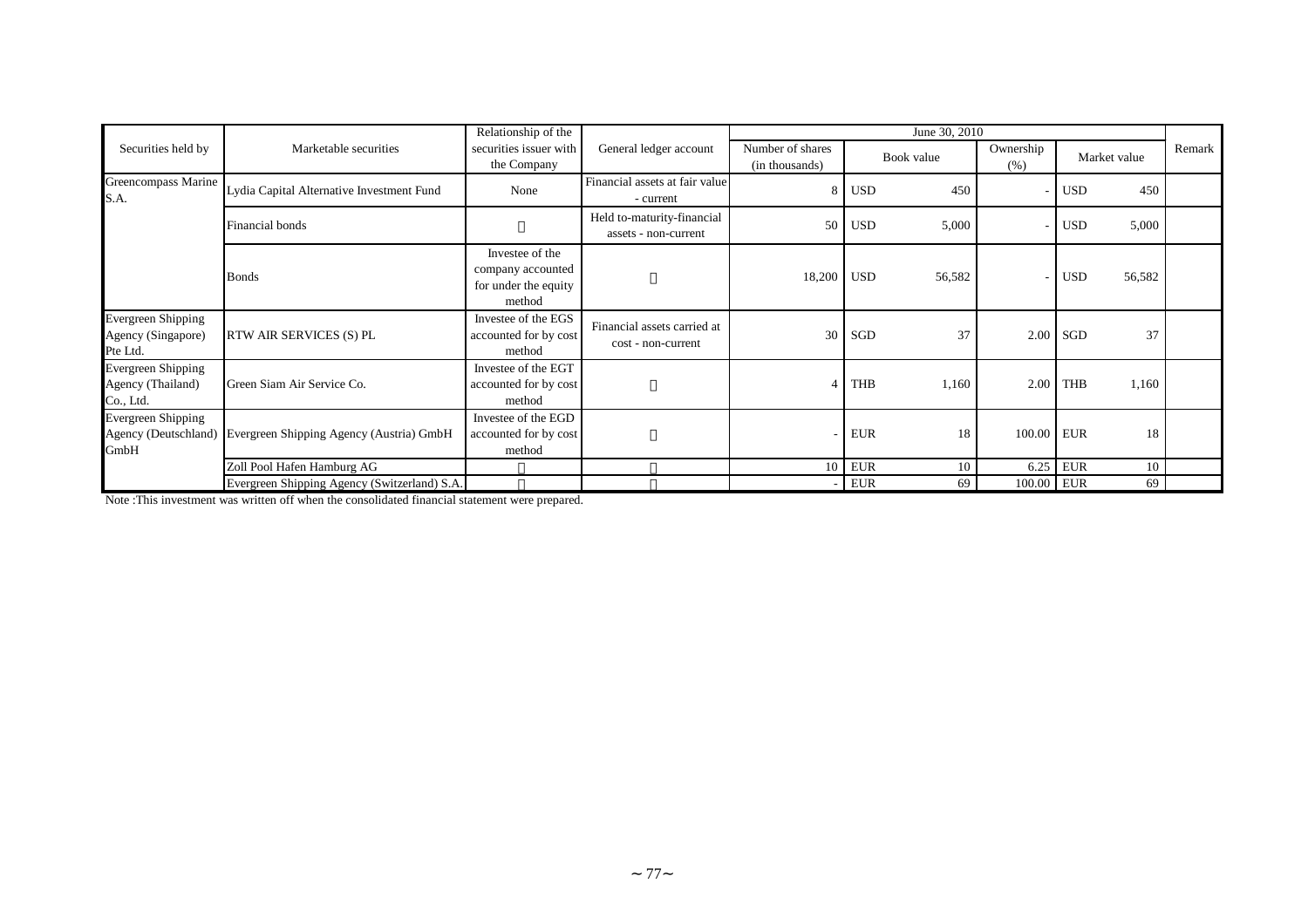E.Acquisition or disposal of the same security with the accumulated cost exceeding \$100 million or 20% of the Company's paid-in capital for the six-month period ended June 30, 2010 : None. F.Acquisition of real estate properties exceeding \$100 million or 20% of the Company's paid-in capital or the six-month period ended June 30, 2010 : None. G.Disposal of real estate properties exceeding \$100 million or 20% of the Company's paid-in capital or the six-month period ended June 30, 2010 : None. H.Purchases from or sales to related parties exceeding \$100 million or 20% of the Company's paid-in capital for the six-month period ended June 30, 2010

|                                                               |                                                       | Relationship            |                     |            | Transaction |                               |                |            | Differences in transactions term<br>compared to a third party transactions | Notes/accounts receivable<br>(payable) |                                                         |        |
|---------------------------------------------------------------|-------------------------------------------------------|-------------------------|---------------------|------------|-------------|-------------------------------|----------------|------------|----------------------------------------------------------------------------|----------------------------------------|---------------------------------------------------------|--------|
| Purchaser/seller                                              | Counterparty                                          | with the<br>Company     | Purchases/<br>Sales |            | Amount      | % of total<br>purchases/sales | Credit term    | Unit price | Credit term                                                                | Balance                                | % of total<br>notes/accounts<br>receivable<br>(payable) | Remark |
| Greencompass<br>Marine S. A.                                  | Evergreen Marine Corp.                                | The parent<br>(Note)    | Purchases           | <b>USD</b> | 6,365       | 1.00%                         | $15 - 30$ days |            |                                                                            | <b>USD</b>                             |                                                         |        |
|                                                               |                                                       | (Note)                  | Sales               | <b>USD</b> | 3,801       | 0.58%                         | $15 - 30$ days |            |                                                                            | <b>USD</b>                             |                                                         |        |
|                                                               | Evergreen Marine (Hong<br>Kong) Ltd.                  | Related party           | Purchases           | <b>USD</b> | 10,343      | 1.62%                         | $15 - 30$ days |            |                                                                            | <b>USD</b>                             |                                                         |        |
|                                                               |                                                       |                         | <b>Sales</b>        | <b>USD</b> | 5,877       | 0.90%                         | $15 - 30$ days |            |                                                                            | <b>USD</b>                             |                                                         |        |
|                                                               | Evergreen International<br>S.A.                       | Related party           | Purchases           | <b>USD</b> | 11,662      | 1.82%                         | $15 - 30$ days |            |                                                                            | <b>USD</b>                             |                                                         |        |
|                                                               | Evergreen Heavy<br>Industrial Co., (Malaysia)<br>Bhd. | Related party<br>(Note) | Purchases           | <b>USD</b> | 20,967      | 3.28%                         | $15 - 30$ days |            |                                                                            | <b>USD</b>                             |                                                         |        |
| Evergreen<br>Heavy Industrial S.A.<br>Co., (Malaysia)<br>Bhd. | Greencompass Marine                                   | Related party<br>(Note) | Sales               | <b>MYR</b> | 76,382      | 100.00%                       | 45 days        |            |                                                                            | 15,057<br>MYR                          | 100.00%                                                 |        |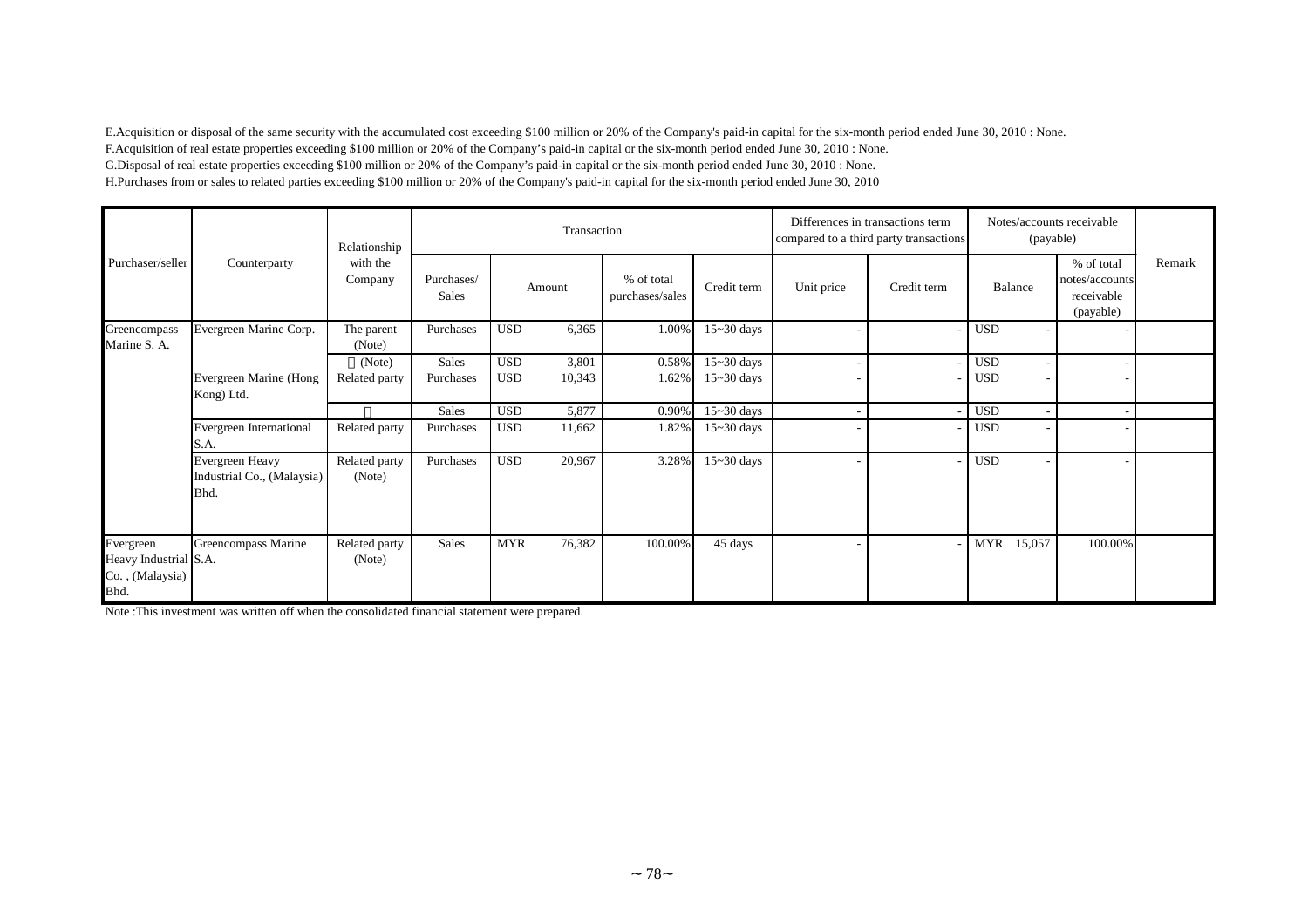|  |  |  |  |  |  | Receivables from related parties exceeding \$100 million or 20% of the Company's paid-in capital for the six-month period ended June 30, 2010 |
|--|--|--|--|--|--|-----------------------------------------------------------------------------------------------------------------------------------------------|
|--|--|--|--|--|--|-----------------------------------------------------------------------------------------------------------------------------------------------|

| Creditor                                              |                                          | Relationship with the Company                  | <b>Balance</b> |        | Turnover rate |        | Overdue receivables | Amount              | Allowance for |
|-------------------------------------------------------|------------------------------------------|------------------------------------------------|----------------|--------|---------------|--------|---------------------|---------------------|---------------|
|                                                       | Counterparty                             |                                                |                |        |               | Amount | Action Taken        | received            | bad debts     |
| Evergreen Heavy<br>Industrial Co.,<br>(Malaysia) Bhd. | Greencompass Marine S.A.                 | Related party (Note)                           | <b>MYR</b>     | 15,057 |               |        |                     | <b>MYR</b>          |               |
| Greencompass Marine<br>S.A.                           | Evergreen Shipping (Spain) S.L.          | Related party (Note)                           | <b>USD</b>     | 6,792  |               |        |                     | 6,792<br>- IUSD     |               |
|                                                       | Evergreen Shipping Agency (Italy) S.p.A. | (Note)                                         | <b>USD</b>     | 5,854  |               |        |                     | 5,854<br>- USD      |               |
|                                                       | Evergreen International Corp.            | Investee of the Company's major<br>shareholder | <b>USD</b>     | 5,747  |               |        |                     | 5,747<br><b>USD</b> |               |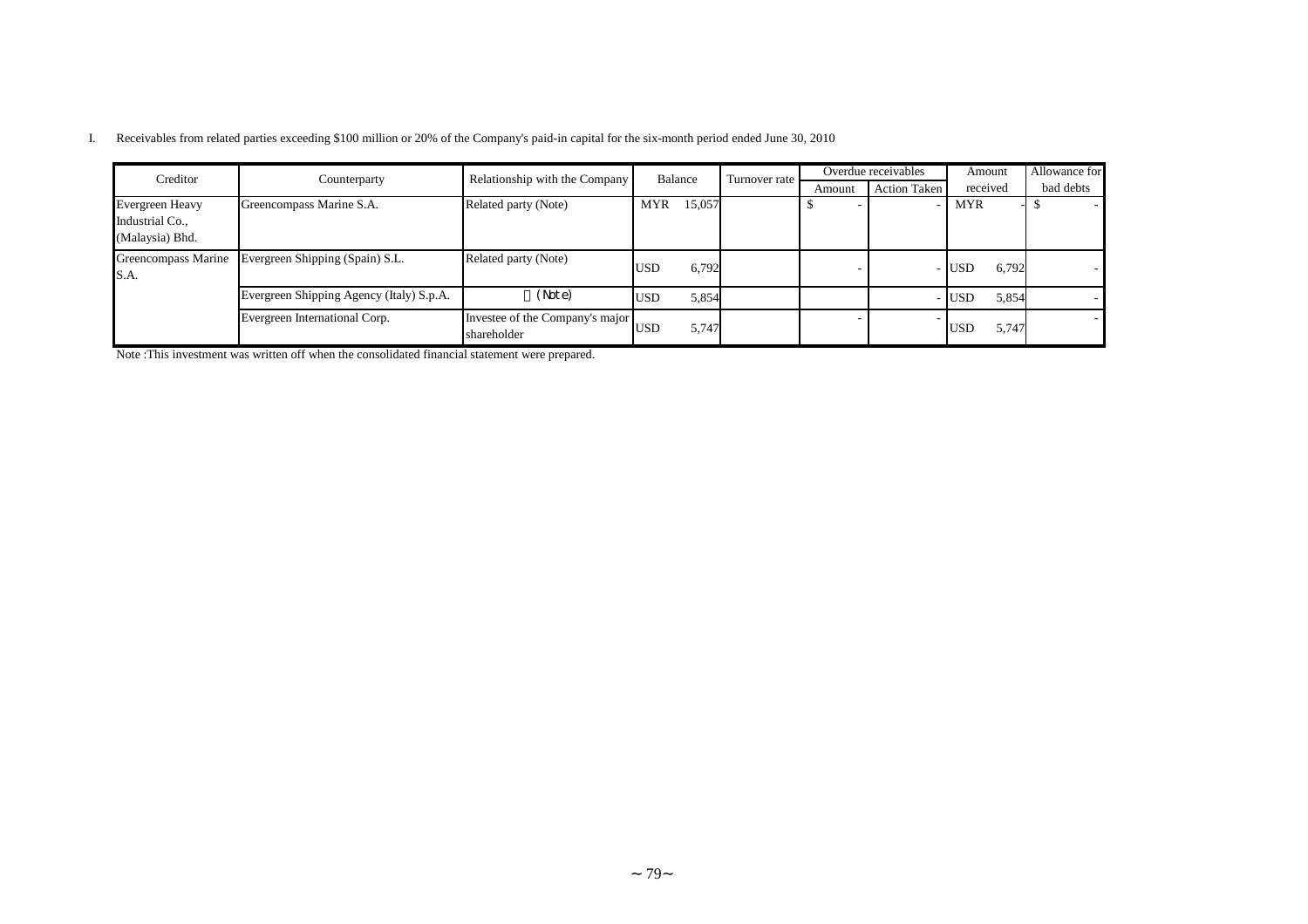## J. Derivative financial instruments transactions:

Greencompass Marine S. A. and Evergreen Marine (UK) Limited – investees of the Company – are engaged in interest rate swaps and currency exchange options in order to hedge the risks resulting from the fluctuation of interest rates and exchange rates. As of June 30, 2010, the outstanding derivative instruments are as follows:

|                            | June 30, 2010             |                |
|----------------------------|---------------------------|----------------|
|                            | <b>Notional Principal</b> |                |
| Derivative instruments     | (Contractual Amount)      | Fair Value     |
| Interest rate swaps (IRS)  | <b>USD 41,433</b>         | (USD 9,599)    |
| Cross Currency Swaps (CCS) | USD 1,342                 | <b>USD 294</b> |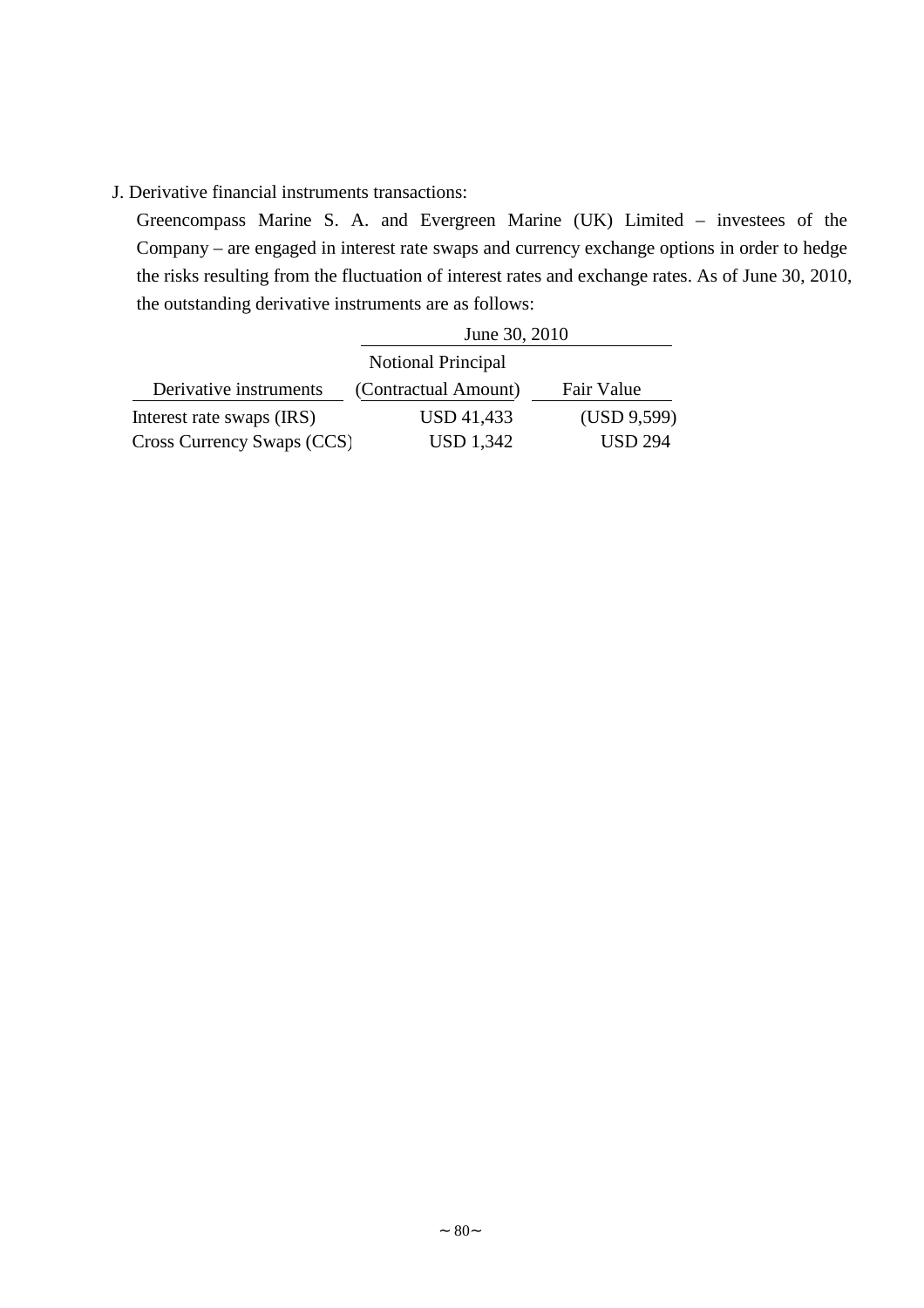|                                                                                         |                                                                                                    |                 |                                  |                                                                                   | Amount remitted      |                   |                                                                                       |                                                              |                                                                                                                         |                                                                            | Accumulated                                                                               |
|-----------------------------------------------------------------------------------------|----------------------------------------------------------------------------------------------------|-----------------|----------------------------------|-----------------------------------------------------------------------------------|----------------------|-------------------|---------------------------------------------------------------------------------------|--------------------------------------------------------------|-------------------------------------------------------------------------------------------------------------------------|----------------------------------------------------------------------------|-------------------------------------------------------------------------------------------|
| Investee in<br>Mainland China                                                           | Main activities                                                                                    | Paid-in Capital | Investment<br>method<br>(Note 1) | Accumulated amount<br>of remittance to<br>Mainland China as of<br>January 1, 2010 | to Mainland<br>China | back to<br>Taiwan | Accumulated<br>amount of<br>remittance to<br>Mainland<br>China as of<br>June 30, 2010 | Ownership<br>held by the<br>Company<br>(direct/<br>indirect) | Investment income<br>(loss) recognized by<br>the Company for the<br>six-month period<br>ended June 30, 2010<br>(Note 2) | Book value of<br>investment in<br>Mainland<br>China as of<br>June 30, 2010 | amount of<br>investment<br>income<br>remitted back<br>to Taiwan as<br>of June 30,<br>2010 |
| Ningbo Victory<br>Container Co., Ltd. transportation,                                   | Inland container<br>container storage,<br>loading and unloading                                    | RMB 24,119      | (2)                              | 32,817<br>$\mathbf{\$}$                                                           |                      |                   | 32,817<br>\$                                                                          | 40.00                                                        | <sup>\$</sup><br>2,920                                                                                                  | $\mathbb{S}$<br>77,380                                                     |                                                                                           |
|                                                                                         |                                                                                                    |                 |                                  | (USD 1,018)                                                                       |                      |                   | (USD 1,018)                                                                           |                                                              | (USD 92)                                                                                                                | (USD 2,400)                                                                |                                                                                           |
| Qingdao Evergreen<br>Container Storage & transportation,<br>Transportation Co.,<br>Ltd. | Inland container<br>container storage,<br>loading and unloading                                    | RMB 92,500      | (2)                              | $\mathbf{\hat{S}}$<br>143,358                                                     |                      |                   | 143,358<br>\$                                                                         | 40.00                                                        | <b>S</b><br>15,856                                                                                                      | -\$<br>206,166                                                             |                                                                                           |
|                                                                                         |                                                                                                    |                 |                                  | (USD 4,447)                                                                       |                      |                   | (USD 4,447)                                                                           |                                                              | (USD 498)                                                                                                               | (USD 6,395)                                                                |                                                                                           |
| Shenzhen<br>Greentrans<br>Transportation Co.,<br>Ltd.                                   | Inland container<br>loading and unloading,<br>restore, repair, clearing,<br>and related activities | RMB 44,960      | (2)                              | $\mathbf{\$}$<br>101,031                                                          |                      | (4)               | \$<br>101,031                                                                         | $55.00$ $($                                                  | 8,682)                                                                                                                  | 102,312                                                                    |                                                                                           |
|                                                                                         |                                                                                                    |                 |                                  | (USD 3, 134)                                                                      |                      |                   | (USD 3, 134)                                                                          |                                                              | $(USD -272)$                                                                                                            | (USD 3,174)                                                                |                                                                                           |
| <b>Inland Container</b><br>Depots Co., Ltd.                                             | Shenzhen Hutchison Inland container yards                                                          | HKD 92,000      | (2)                              | $\mathbf{\$}$<br>26,104                                                           |                      |                   | \$<br>26,104                                                                          | $6.85 \t S$                                                  |                                                                                                                         | 26,104<br>\$                                                               |                                                                                           |
|                                                                                         |                                                                                                    |                 |                                  | (HKD 6,304)                                                                       |                      |                   | (HKD 6,304)                                                                           |                                                              |                                                                                                                         | (HKD 6,304)                                                                |                                                                                           |

(3)Disclosure of information on indirect investments in Mainland China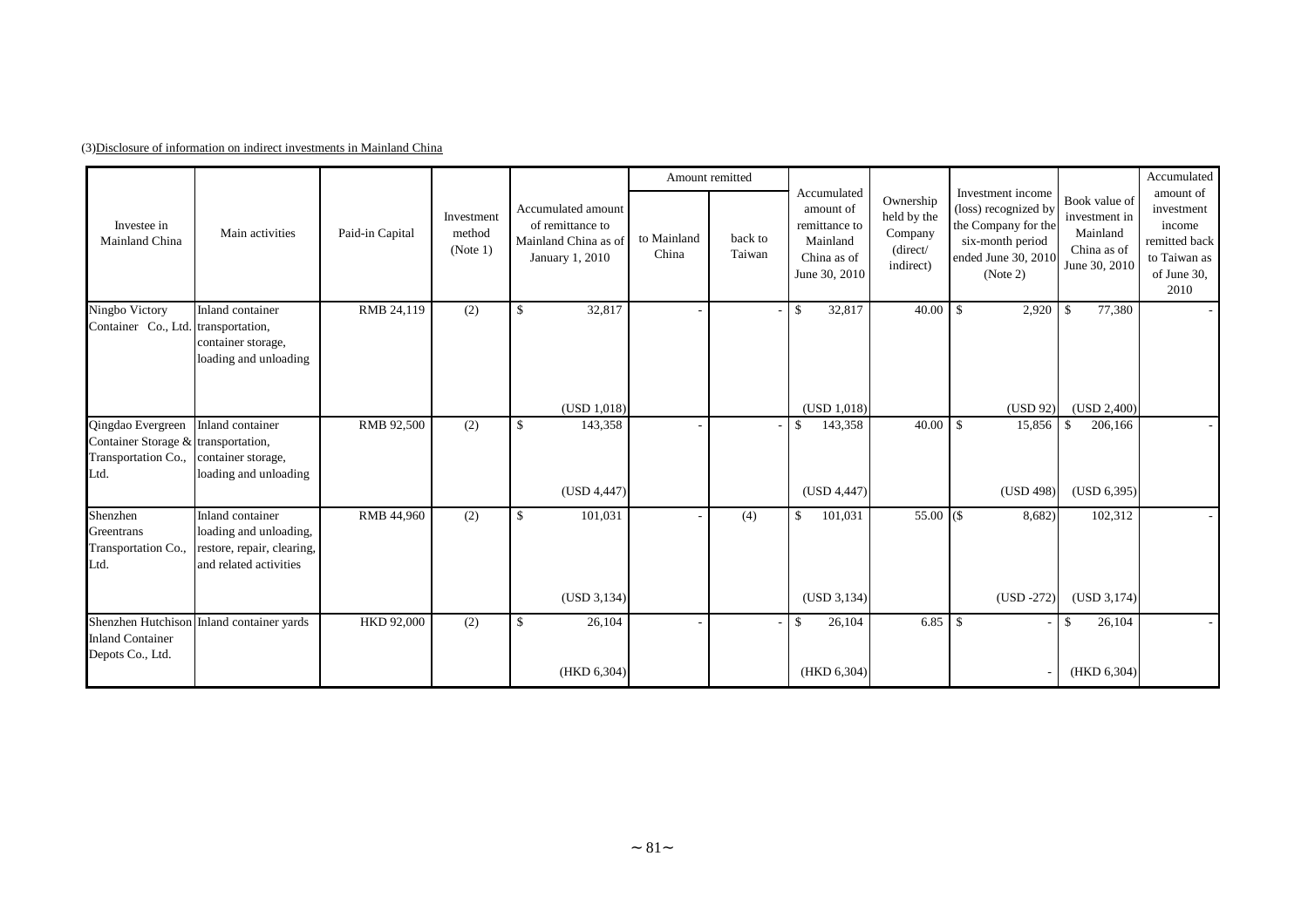|                                                  |                                                                                                                                          |                 |                                 |                                                                                         |                      | Amount remitted          |                                                                                       |                                                              | Investment                                                                                                         |                                                                            | Accumulated                                                                               |
|--------------------------------------------------|------------------------------------------------------------------------------------------------------------------------------------------|-----------------|---------------------------------|-----------------------------------------------------------------------------------------|----------------------|--------------------------|---------------------------------------------------------------------------------------|--------------------------------------------------------------|--------------------------------------------------------------------------------------------------------------------|----------------------------------------------------------------------------|-------------------------------------------------------------------------------------------|
| Investee in Mainland China                       | Main activities                                                                                                                          | Paid-in Capital | Investment<br>method<br>(Note1) | Accumulated<br>amount of<br>remittance to<br>Mainland China<br>as of January 1.<br>2010 | to Mainland<br>China | back to<br>Taiwan        | Accumulated<br>amount of<br>remittance to<br>Mainland China<br>as of June 30,<br>2010 | Ownership<br>held by the<br>Company<br>(direct/<br>indirect) | income (loss)<br>recognized by<br>the Company<br>for the six-<br>month period<br>ended June 30.<br>$2010$ (Note 2) | Book value of<br>investment in<br>Mainland China<br>as of June 30,<br>2010 | amount of<br>investment<br>income<br>remitted back<br>to Taiwan as<br>of June 30,<br>2010 |
| Kingtrans Intl. Logistics<br>(Tianjin) Co., Ltd. | Inland container<br>transportation, container<br>storage, loading,<br>unloading, leasing,<br>repair, cleaning, and<br>related activities | RMB 77,929      | (2)                             | 128,948<br>(USD 4,000)                                                                  |                      | $\overline{\phantom{a}}$ | 128,948<br>(USD 4,000)                                                                |                                                              | 381<br>(USD 12)                                                                                                    | 138,703<br>(USD 4,303)                                                     |                                                                                           |

| Balance of investments in | <b>Investment Amount</b>     | Quota of Investments in Mainland |  |  |
|---------------------------|------------------------------|----------------------------------|--|--|
| Mainland China as of June | Approved by the              | China imposed by the Investment  |  |  |
| 30, 2010                  | <b>Investment Commission</b> | Commission of the Ministry of    |  |  |
|                           | of the Ministry of           | Economic Affairs (MOEA)          |  |  |
|                           | <b>Economic Affairs</b>      |                                  |  |  |
|                           | $(MOEA)$ (Note 3)            |                                  |  |  |
|                           |                              |                                  |  |  |
| \$432,258                 | \$1,163,498                  | \$35,082,268                     |  |  |
| (USD 12,599)              | (USD 36,092)                 |                                  |  |  |
| (HKD 6,304)               |                              |                                  |  |  |

(Net worth of the Company:NT\$58,470,446)

1.Note 1:Investment in Mainland China can be conducted by the following ways:

(1) Remitting the funds to Mainland China via a third country

(2) Via a new investee to be set up in a third country

(3) Via an existing investee set up in a third country

(4) Investing directly in Mainland China

(5) Others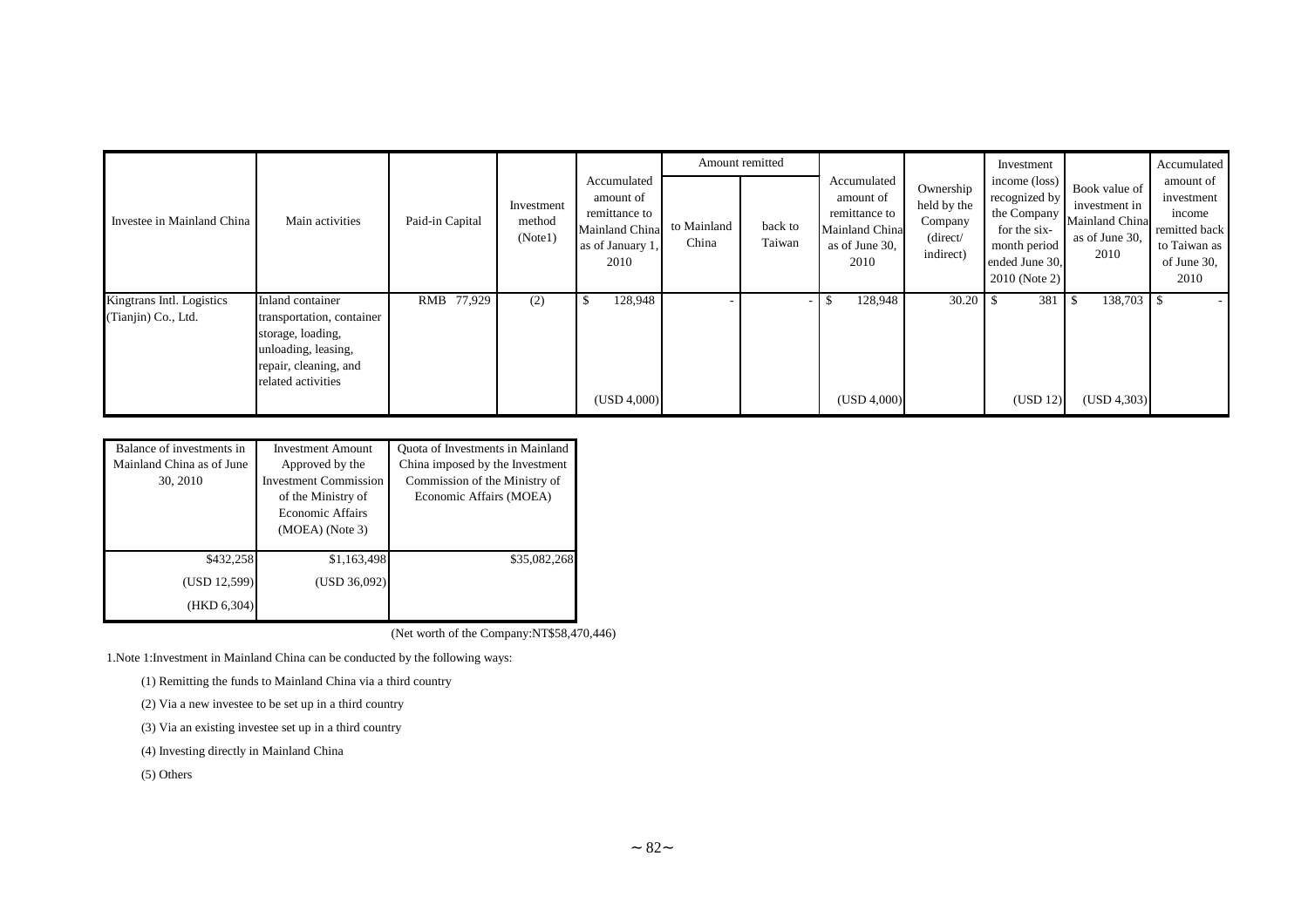Note 2:Investment income (loss) for the year

- "(1)" Denotes that the investee is still in the start-up stage.
- "(2)" Denotes the basis on which the investment income (loss) is recognized.
	- (a) Based on the investee's financial statements audited by an international accounting firm other than the Company's auditor
	- (b) Based on the investee's financial statements audited by the Company's auditor
	- (c) Others
- Note 3:The amount in the table should be stated in New Taiwan Dollars.
- Note4 :This investment was written off when the consolidated financial statement were prepared.

2. Investment company and the mainland is directly or indirectly through a third cause of significant transactions occurred: None.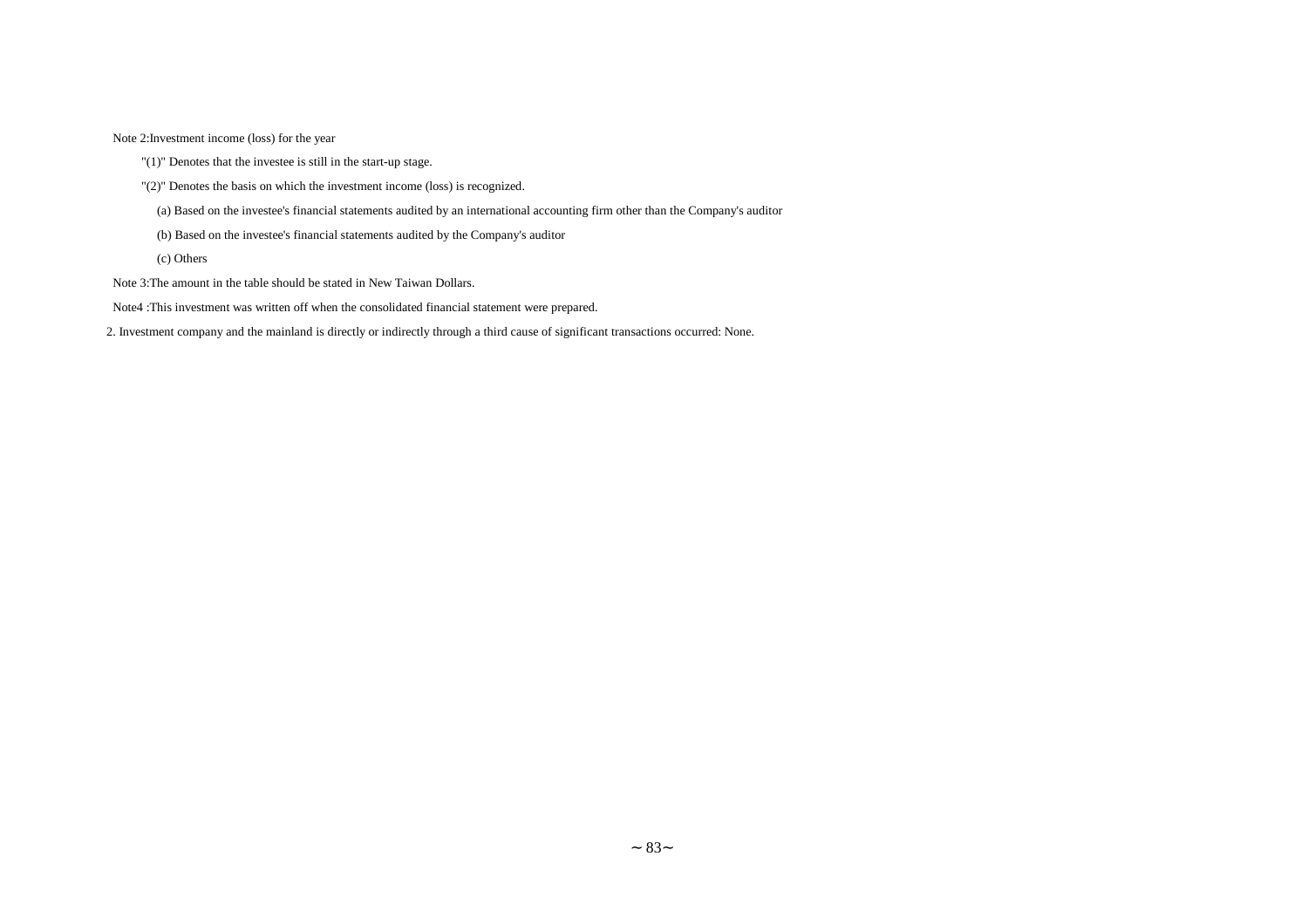### (4)Business and significant transactions between the company and its subsidiary

#### $J$ une 30, 2010

|          |                                        |                                                   |              |                                   | Transaction |                 |                                 |
|----------|----------------------------------------|---------------------------------------------------|--------------|-----------------------------------|-------------|-----------------|---------------------------------|
| Number   |                                        |                                                   | Relationship |                                   |             |                 | Ratio of total revenue or total |
| (Note 1) | Name of party                          | Counterparty                                      | (Note 2)     | Account                           | Amount      | Trade condition | assets $(\% )$                  |
| $\theta$ | <b>Evergreen Marine</b><br>Corporation | Taiwan Terminal Service Co., Ltd.                 |              | Other receivables                 | S           | Note 3          |                                 |
|          |                                        |                                                   |              | Operating revenue                 | 1,453       |                 |                                 |
|          |                                        |                                                   |              | Operating cost                    | 315,283     |                 | 0.68                            |
|          |                                        |                                                   |              | Accounts payable                  | 41,569      |                 | 0.03                            |
|          |                                        | Greencompass Marine S.A.                          |              | Accounts receivable               | 6,711       |                 | 0.01                            |
|          |                                        |                                                   |              | Other receivables                 | 7,638       |                 | 0.01                            |
|          |                                        |                                                   |              | Agency reciprocal accounts-debit  | 109,402     |                 | 0.09                            |
|          |                                        |                                                   |              | Operating revenue                 | 249,824     |                 | 0.54                            |
|          |                                        |                                                   |              | Operating cost                    | 118,740     |                 | 0.26                            |
|          |                                        | Evergreen Marine (UK) Limited                     |              | Accounts receivable               | 2,609       |                 |                                 |
|          |                                        |                                                   |              | Other receivables                 | 154         |                 |                                 |
|          |                                        |                                                   |              | Agency reciprocal accounts- debit | 9,011       |                 | 0.01                            |
|          |                                        |                                                   |              | Operating revenue                 | 19,974      |                 | 0.04                            |
|          |                                        | Whitney Equipment LLC                             |              | Other receivables                 | 57          |                 |                                 |
|          |                                        | Evergreen Argentina S.A.                          |              | Agency accounts- credit           | 1,073       |                 | $\overline{\phantom{a}}$        |
|          |                                        | Evergreen Shipping Agency (India) Pvt. Ltd.       |              | Operating cost                    | 4,232       |                 | 0.01                            |
|          |                                        |                                                   |              | Accounts payable                  | 6,689       |                 | 0.01                            |
|          |                                        |                                                   |              | Agency accounts-debit             | 68,283      |                 | 0.06                            |
|          |                                        | Evergreen Shipping Agency (Thailand) Co.,<br>Ltd. |              | Agency accounts- credit           | 506         |                 |                                 |
|          |                                        |                                                   |              | Operating cost                    | 8,629       |                 | 0.02                            |
|          |                                        | PT. Evergreen Shipping Agency Indonesia           |              | Agency accounts- debit            | 28,027      |                 | 0.02                            |
|          |                                        |                                                   |              | Operating cost                    | 18,908      |                 | 0.04                            |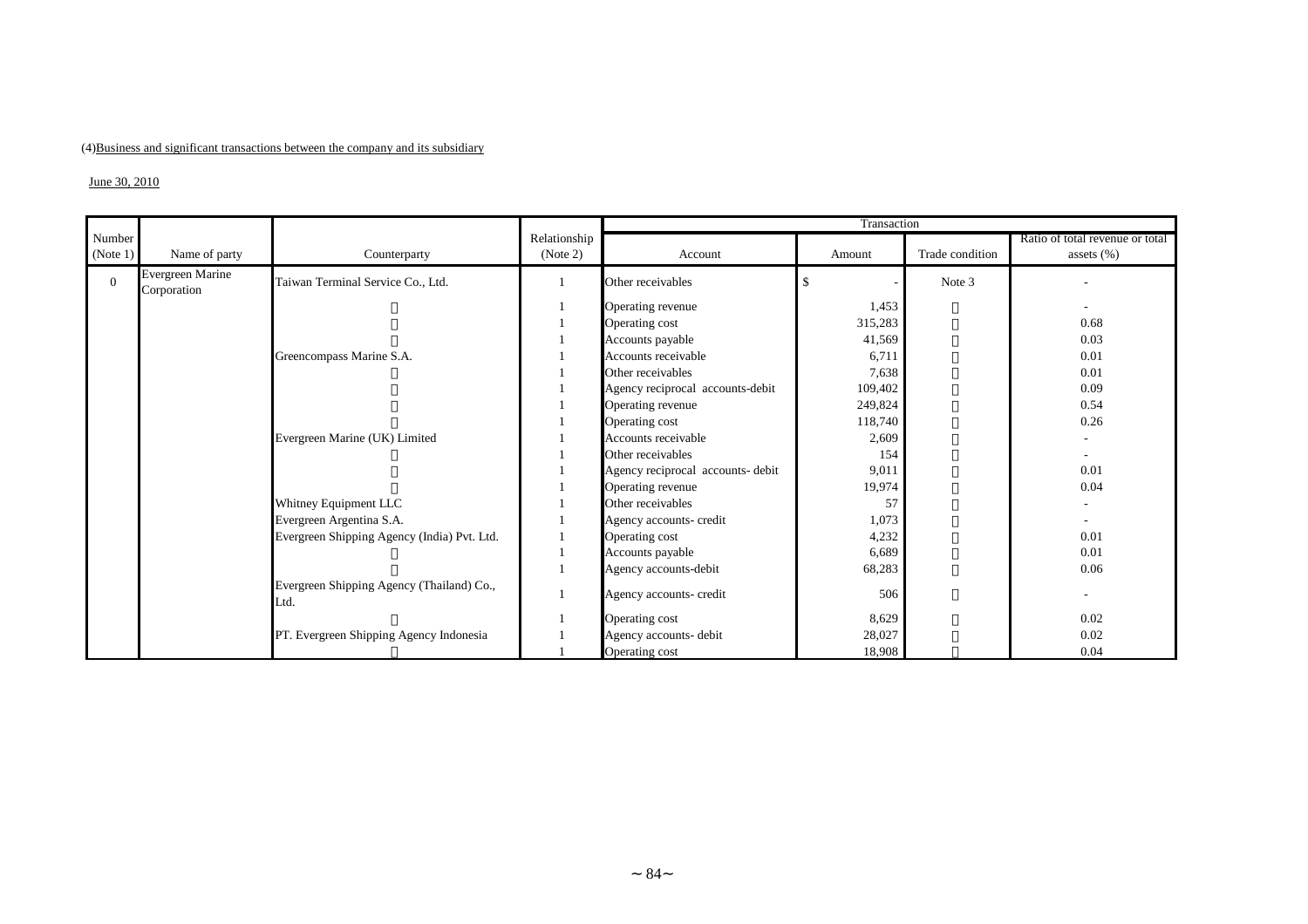|          |                                 |                                                    |              |                         | Transaction |                 |                                 |
|----------|---------------------------------|----------------------------------------------------|--------------|-------------------------|-------------|-----------------|---------------------------------|
| Number   |                                 |                                                    | Relationship |                         |             |                 | Ratio of total revenue or total |
| (Note 1) | Name of party                   | Counterparty                                       | (Note 2)     | Account                 | Amount      | Trade condition | assets $(\%)$                   |
| $\Omega$ | Evergreen Marine<br>Corporation | Evergreen Shipping Agency (Singapore) Pte.<br>Ltd. |              | Accounts payable        | 1,269<br>\$ | Note 3          |                                 |
|          |                                 |                                                    |              | Agency accounts- debit  | 3,763       |                 | $\overline{\phantom{a}}$        |
|          |                                 |                                                    |              | Operating cost          | 4,737       |                 | 0.01                            |
|          |                                 | Evergreen Shipping Agency (Korea)<br>Corporation   |              | Operating cost          | 1,458       |                 |                                 |
|          |                                 |                                                    |              | Agency accounts- credit | 616         |                 |                                 |
|          |                                 |                                                    |              | Accounts payable        | 965         |                 |                                 |
|          |                                 | Evergreen Shipping Agency (Deutschland)<br>GmbH    |              | Agency accounts- credit | 1,368       |                 |                                 |
|          |                                 |                                                    |              | Other receivables       |             |                 |                                 |
|          |                                 |                                                    |              | Operating cost          | 5,676       |                 | 0.01                            |
|          |                                 | Evergreen Shipping Agency (Ireland) Ltd.           |              | Agency accounts- debit  | 1,441       |                 |                                 |
|          |                                 |                                                    |              | Operating cost          | 220         |                 |                                 |
|          |                                 | Evergreen Shipping Agency (Netherland) B.V.        |              | Agency accounts- credit | 1,331       |                 |                                 |
|          |                                 |                                                    |              | Operating cost          | 2,600       |                 | 0.01                            |
|          |                                 | Evergreen Shipping Agency (Poland) SP.ZO.O         |              | Agency accounts- debit  | 209         |                 |                                 |
|          |                                 |                                                    |              | Operating cost          | 1,091       |                 |                                 |
|          |                                 |                                                    |              | Accounts payable        |             |                 |                                 |
|          |                                 | Evergreen Shipping Agency France S.A.              |              | Agency accounts- credit | 174         |                 |                                 |
|          |                                 |                                                    |              | Operating cost          | 1,206       |                 |                                 |
|          |                                 | Evergreen Shipping (Spain) S.L.                    |              | Operating cost          | 619         |                 |                                 |
|          |                                 |                                                    |              | Agency accounts- credit | 475         |                 |                                 |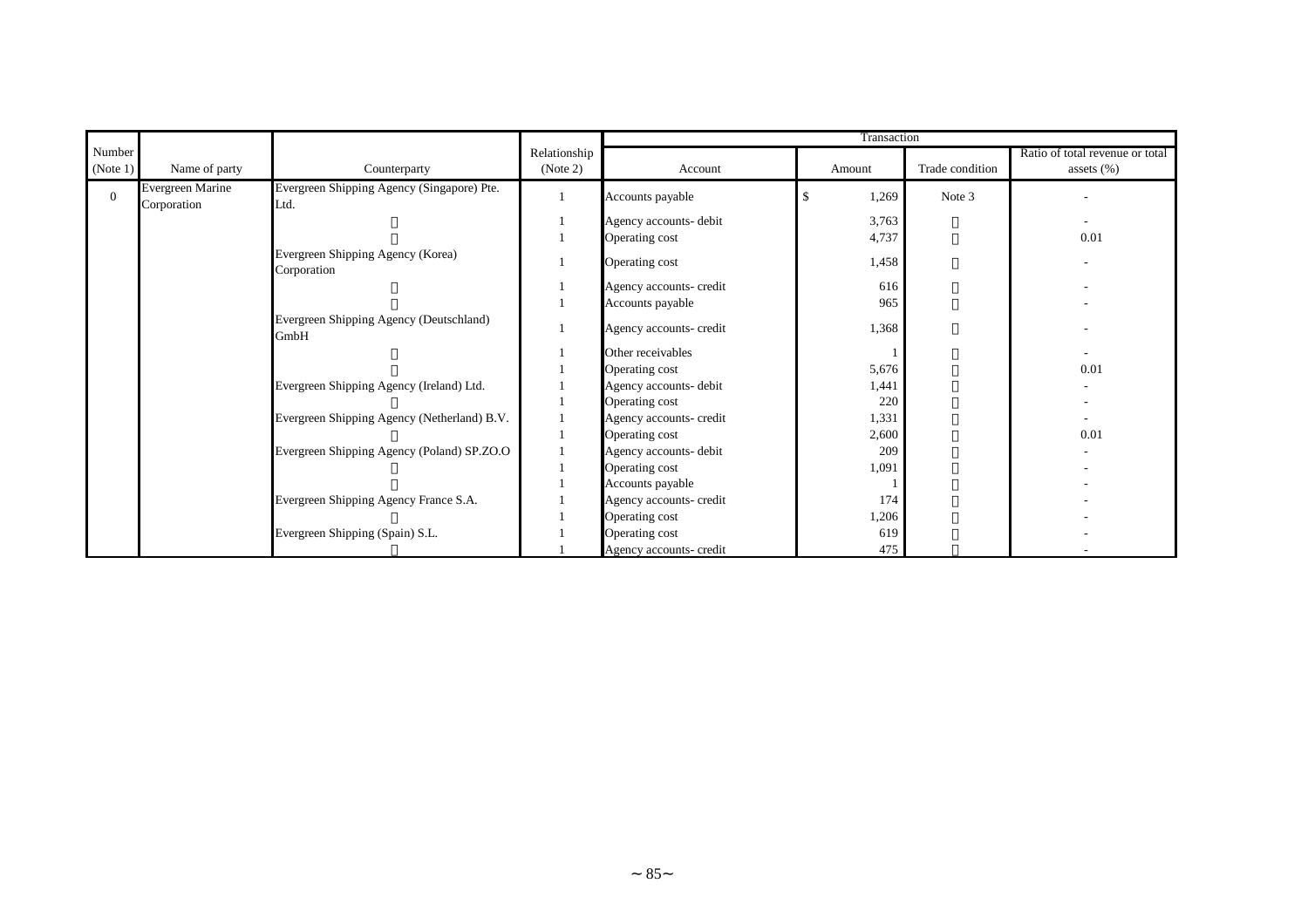|          |                                 |                                                            |                |                                  | Transaction |                 |                                 |
|----------|---------------------------------|------------------------------------------------------------|----------------|----------------------------------|-------------|-----------------|---------------------------------|
| Number   |                                 |                                                            | Relationship   |                                  |             |                 | Ratio of total revenue or total |
| (Note 1) | Name of party                   | Counterparty                                               | (Note 2)       | Account                          | Amount      | Trade condition | assets $(\% )$                  |
| $\theta$ | Evergreen Marine<br>Corporation | Evergreen Shipping Agency (Italy) S.p.A.                   |                | Agency accounts- debit           | \$<br>7,077 | Note 3          | 0.01                            |
|          |                                 |                                                            |                | Operating cost                   | 4,492       |                 | 0.01                            |
|          |                                 | Evergreen Shipping Agency (Russia) Ltd.                    |                | Agency accounts- debit           | 1,017       |                 |                                 |
|          |                                 |                                                            |                | Other receivables                | 96          |                 |                                 |
|          |                                 | Evergreen Shipping Agency (Vietnam) Corp.                  |                | Operating cost                   | 4,048       |                 | 0.01                            |
|          |                                 |                                                            |                | Agency accounts- credit          | 1,180       |                 |                                 |
|          |                                 | Evergreen Shipping Agency (Australia)Pty Ltd.              |                | Agency accounts- credit          | 214         |                 |                                 |
|          |                                 | Evergreen Shipping Agency (South<br>Africa)(PTY). Ltd.     | 1              | Agency accounts- debit           | 13          |                 |                                 |
|          | Peony Investment S.A.           | Shenzhen Greentrans Transportation Co., Ltd.               | 3              | Other receivables                | 4,112       |                 |                                 |
|          |                                 | Evergreen Shipping (Spain) S.L.                            | 3              | Other receivables                | 48,550      |                 | 0.04                            |
|          |                                 | Evergreen Shipping Agency (Russia) Ltd.                    | 3              | Other receivables                | 13,929      |                 | 0.01                            |
|          |                                 | Evergreen Argentina S.A.                                   | 3              | Other receivables                | 464         |                 |                                 |
| 2        | Greencompass Marine<br>S.A.     | Evergreen Marine (UK) Limited                              | 3              | Agency reciprocal accounts-debit | 42,564      |                 | 0.04                            |
|          |                                 | Evergreen Heavy Industrial CO. (Malaysia)<br><b>Berhad</b> | $\mathfrak{Z}$ | Operating cost                   | 736,757     |                 | 1.60                            |
|          |                                 | Evergreen Shipping Agency (India) Pvt. Ltd.                | $\mathfrak{Z}$ | Accounts receivable              | 18,418      |                 | 0.02                            |
|          |                                 |                                                            | $\mathfrak{Z}$ | Agency accounts- debit           | $\epsilon$  |                 |                                 |
|          |                                 |                                                            | 3              | Operating cost                   | 9,545       |                 | 0.02                            |
|          |                                 | Evergreen Shipping Agency (Thailand) CO.,<br>Ltd.          | 3              | Accounts receivable              | 24,215      |                 | 0.02                            |
|          |                                 |                                                            | $\mathfrak{Z}$ | Agency accounts- debit           | 22,154      |                 | 0.02                            |
|          |                                 |                                                            | $\mathcal{R}$  | Operating cost                   | 15,923      |                 | 0.03                            |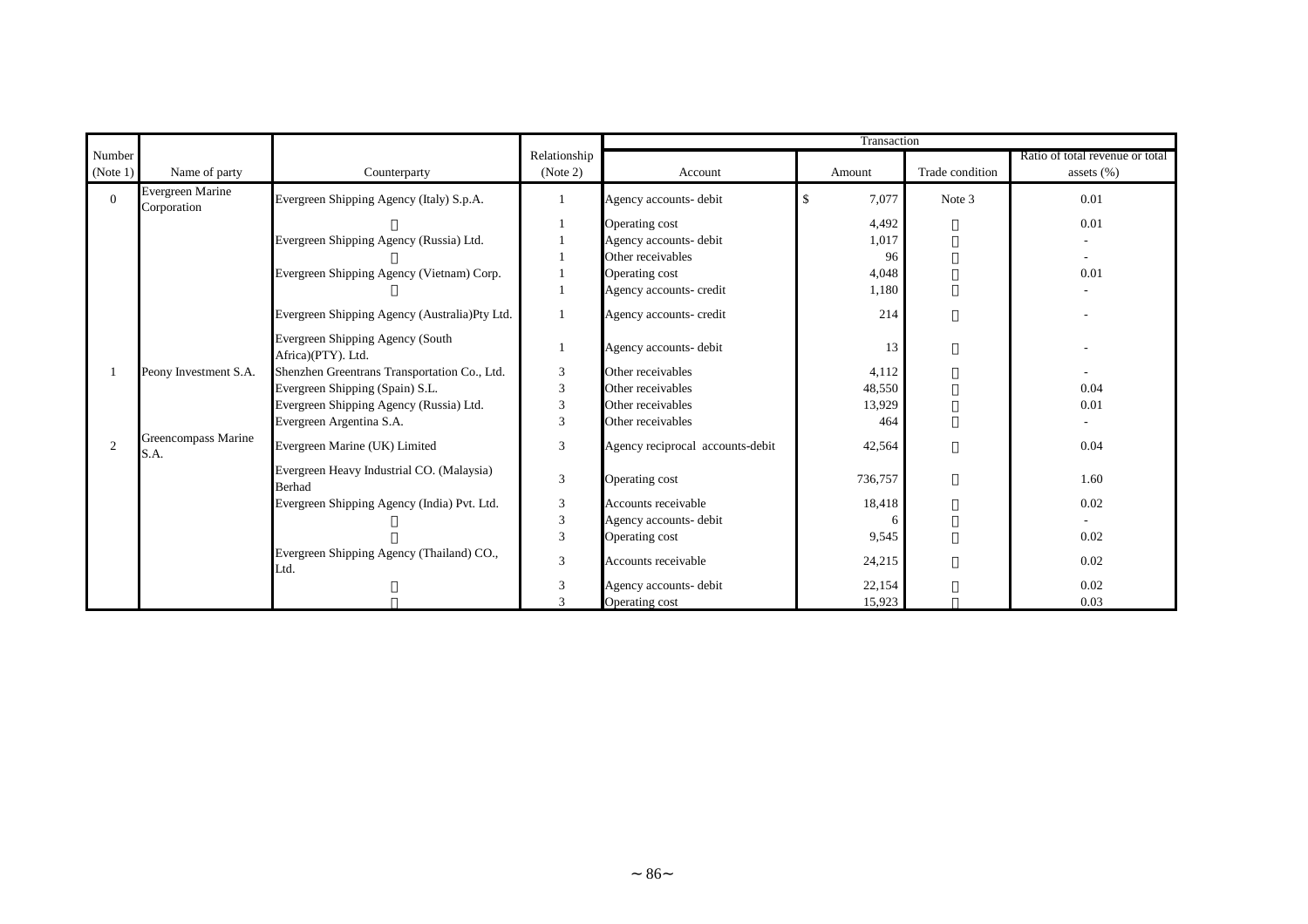|          |                             |                                                    |                             |                        | Transaction  |                 |                                 |
|----------|-----------------------------|----------------------------------------------------|-----------------------------|------------------------|--------------|-----------------|---------------------------------|
| Number   |                             |                                                    | Relationship                |                        |              |                 | Ratio of total revenue or total |
| (Note 1) | Name of party               | Counterparty                                       | (Note 2)                    | Account                | Amount       | Trade condition | assets $(\% )$                  |
| 2        | Greencompass Marine<br>S.A. | PT. Evergreen Shipping Agency Indonesia            | 3                           | Accounts receivable    | 29,377<br>\$ | Note 3          | 0.03                            |
|          |                             |                                                    | $\mathfrak{Z}$              | Operating cost         | 12,373       |                 | 0.03                            |
|          |                             | Evergreen Shipping Agency (Singapore) Pte.<br>Ltd. | 3                           | Accounts receivable    | 25,534       |                 | 0.02                            |
|          |                             |                                                    | $\mathfrak{Z}$              | Other payables         |              |                 | $\sim$                          |
|          |                             |                                                    | $\mathfrak{Z}$              | Operating cost         | 8,216        |                 | 0.02                            |
|          |                             | Evergreen Shipping Agency (Korea)<br>Corporation   | $\sqrt{3}$                  | Accounts receivable    | 42,751       |                 | 0.04                            |
|          |                             |                                                    | $\mathfrak{Z}$              | Operating cost         | 13,070       |                 | 0.03                            |
|          |                             | Evergreen Shipping Agency (Deutschland)<br>GmbH    | 3                           | Accounts receivable    | 59,525       |                 | 0.05                            |
|          |                             |                                                    | $\ensuremath{\mathfrak{Z}}$ | Accounts payable       | 1,309        |                 | $\sim$                          |
|          |                             |                                                    | $\ensuremath{\mathfrak{Z}}$ | Agency accounts-debit  | 529          |                 |                                 |
|          |                             |                                                    | $\mathfrak{Z}$              | Operating cost         | 10,024       |                 | 0.02                            |
|          |                             | Evergreen Shipping Agency (Ireland) Ltd.           | 3                           | Accounts receivable    | 12,461       |                 | 0.01                            |
|          |                             |                                                    | 3                           | Agency accounts- debit | $\Delta$     |                 |                                 |
|          |                             |                                                    | $\mathfrak{Z}$              | Operating cost         | 1,371        |                 |                                 |
|          |                             | Evergreen Shipping Agency (Netherlands) B.V.       | $\ensuremath{\mathfrak{Z}}$ | Accounts receivable    | 47,357       |                 | 0.04                            |
|          |                             |                                                    | $\ensuremath{\mathfrak{Z}}$ | Agency accounts- debit | 11,973       |                 | 0.01                            |
|          |                             |                                                    | $\mathfrak 3$               | Operating cost         | 13,832       |                 | 0.03                            |
|          |                             | Evergreen Shipping Agency (Poland) SP.ZO.O         | $\mathfrak{Z}$              | Accounts receivable    | 11,471       |                 | 0.01                            |
|          |                             |                                                    | $\ensuremath{\mathfrak{Z}}$ | Operating cost         | 749          |                 |                                 |
|          |                             |                                                    | 3                           | Agency accounts- debit | 948          |                 |                                 |
|          |                             | Evergreen Shipping Agency France S.A.              | $\mathfrak{Z}$              | Accounts receivable    | 55,263       |                 | 0.05                            |
|          |                             |                                                    | $\mathbf{3}$                | Operating cost         | 6,630        |                 | 0.01                            |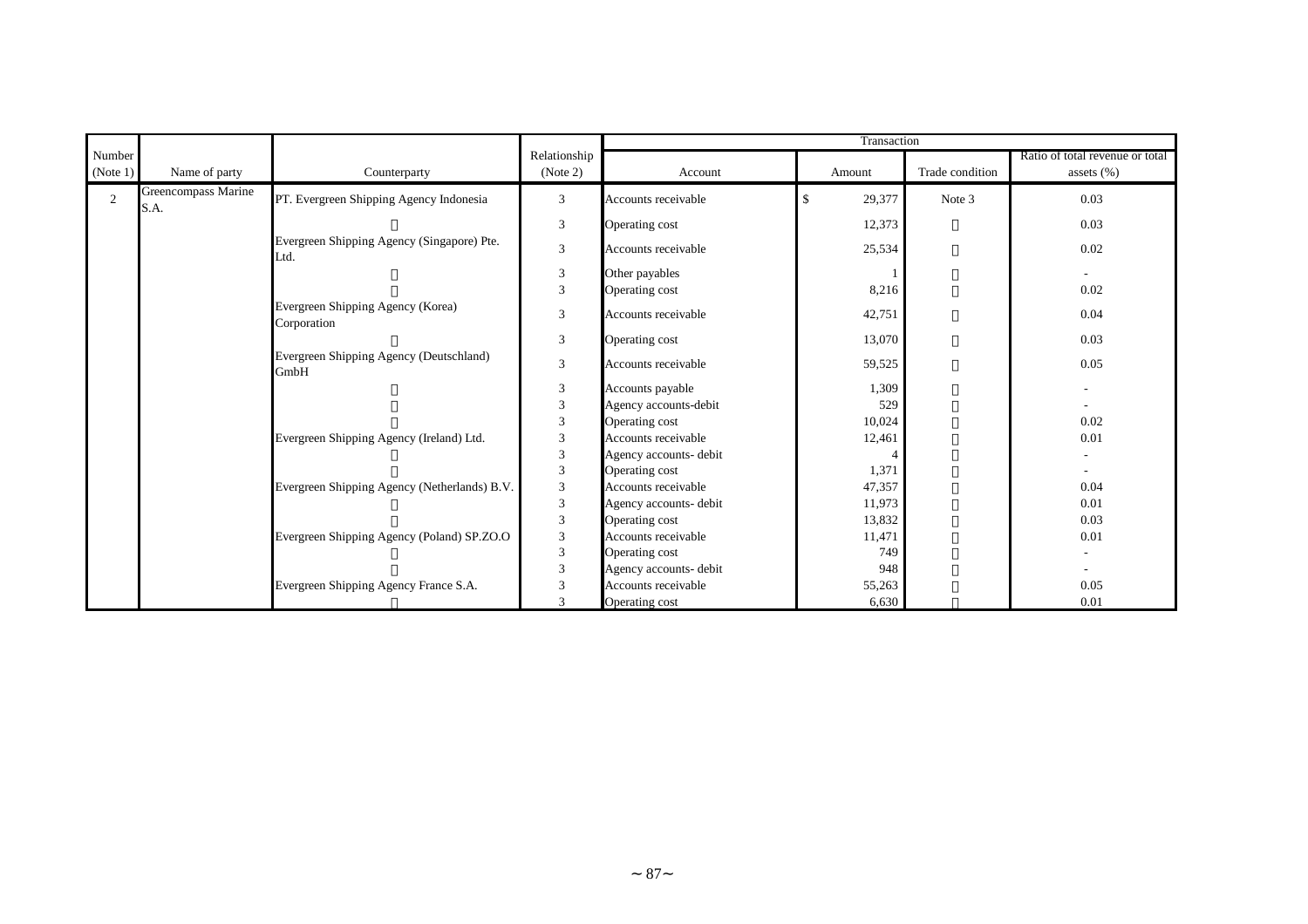|                |                                  |                                                        |                             |                                    | Transaction |                 |                                 |
|----------------|----------------------------------|--------------------------------------------------------|-----------------------------|------------------------------------|-------------|-----------------|---------------------------------|
| Number         |                                  |                                                        | Relationship                |                                    |             |                 | Ratio of total revenue or total |
| (Note 1)       | Name of party                    | Counterparty                                           | (Note 2)                    | Account                            | Amount      | Trade condition | assets $(\% )$                  |
| $\overline{2}$ | Greencompass Marine<br>S.A.      | Evergreen Shipping Agency France S.A.                  | 3                           | Agency accounts- debit             | \$<br>q     | Note 3          |                                 |
|                |                                  | Evergreen Shipping (Spain) S.L.                        | 3                           | Operating cost                     | 26,706      |                 | 0.06                            |
|                |                                  |                                                        | $\ensuremath{\mathfrak{Z}}$ | Accounts receivable                | 108,111     |                 | 0.09                            |
|                |                                  |                                                        | 3                           | Agency accounts- debit             | 2,382       |                 |                                 |
|                |                                  | Evergreen Shipping Agency (Italy) S.p.A.               | 3                           | Agency reciprocal accounts- credit | 21,669      |                 | 0.02                            |
|                |                                  |                                                        | $\mathfrak{Z}$              | Operating cost                     | 32,842      |                 | 0.07                            |
|                |                                  | Evergreen Shipping Agency (Russia) Limited             | 3                           | Accounts receivable                | 18,838      |                 | 0.02                            |
|                |                                  | Evergreen Shipping Agency (Vietnam) Corp.              | 3                           | Accounts receivable                | 7,906       |                 | 0.01                            |
|                |                                  |                                                        | 3                           | Agency accounts- debit             | 33          |                 |                                 |
|                |                                  |                                                        | 3                           | Operating cost                     | 8,795       |                 | 0.02                            |
|                |                                  | Evergreen Shipping Agency (Australia) Pty. Ltd.        | 3                           | Accounts receivable                | 6,646       |                 | 0.01                            |
|                |                                  |                                                        | 3                           | Operating cost                     | 2,480       |                 | 0.01                            |
|                |                                  | Evergreen Shipping Agency (South Africa)<br>(PTY) Ltd. | 3                           | Accounts receivable                | 720         |                 |                                 |
|                |                                  |                                                        | 3                           | Agency accounts- credit            | 1,299       |                 |                                 |
|                |                                  |                                                        | 3                           | Operating cost                     | 210         |                 |                                 |
| 3              | Evergreen Marine (UK)<br>Limited | Evergreen Shipping Agency (Thailand) Co.,<br>Ltd.      | $\mathfrak{Z}$              | Agency accounts- debit             | 21,906      |                 | 0.02                            |
|                |                                  |                                                        | 3                           | Agency reciprocal accounts- credit | 3,345       |                 |                                 |
|                |                                  |                                                        | 3                           | Operating cost                     | 20,111      |                 | 0.04                            |
|                |                                  | Evergreen Shipping Agency (India) Pvt. Ltd.            | 3                           | Operating cost                     | 11,746      |                 | 0.03                            |
|                |                                  | PT. Evergreen Shipping Agency Indonesia                | 3                           | Agency accounts- debit             | 10,317      |                 | 0.01                            |
|                |                                  |                                                        | 3                           | Operating cost                     | 17,727      |                 | 0.04                            |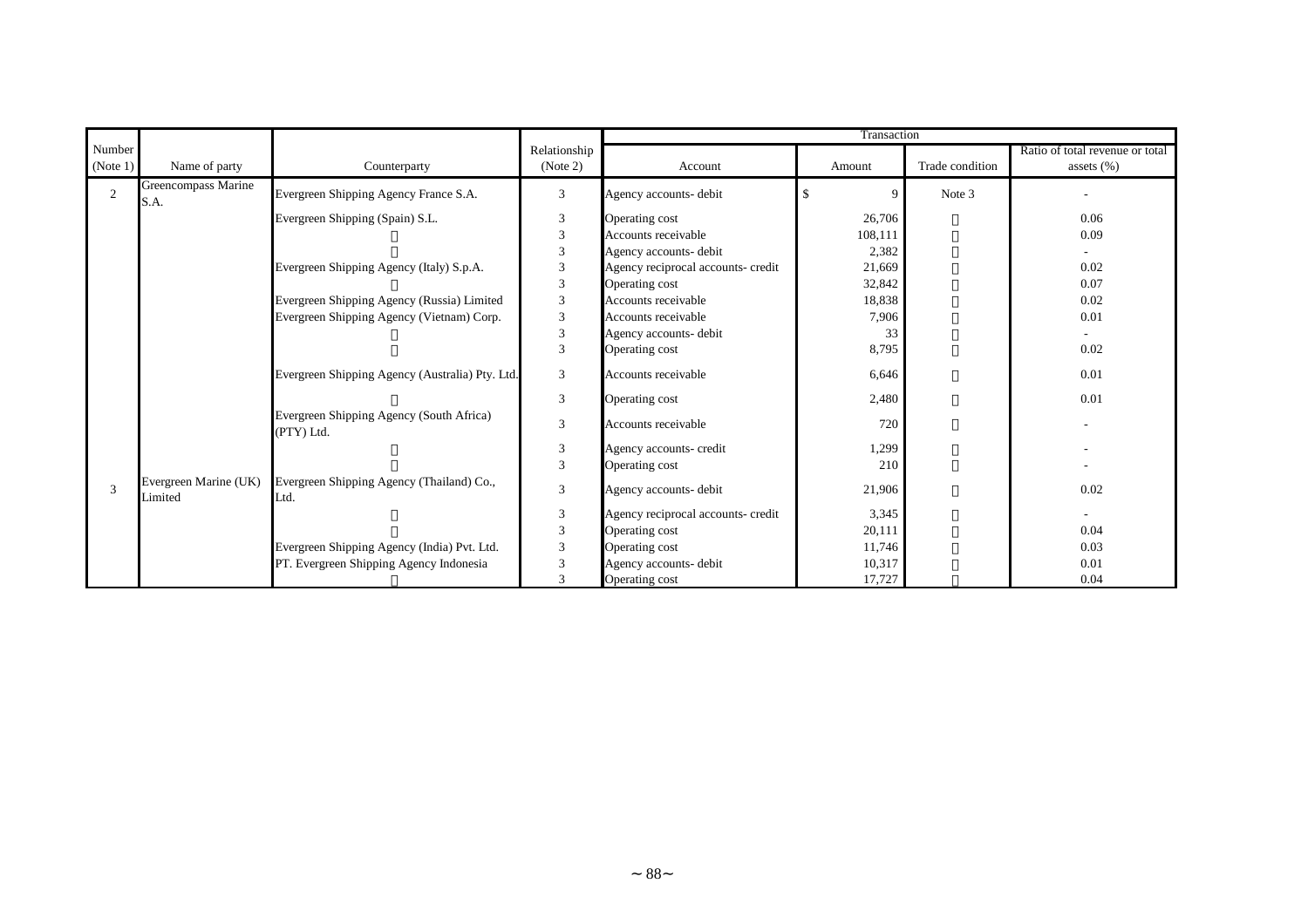|                |                                  |                                                    |                |                                    | Transaction            |                 |                                 |
|----------------|----------------------------------|----------------------------------------------------|----------------|------------------------------------|------------------------|-----------------|---------------------------------|
| Number         |                                  |                                                    | Relationship   |                                    |                        |                 | Ratio of total revenue or total |
| (Note 1)       | Name of party                    | Counterparty                                       | (Note 2)       | Account                            | Amount                 | Trade condition | assets $(\% )$                  |
| $\overline{3}$ | Evergreen Marine (UK)<br>Limited | Evergreen Shipping Agency (Singapore) Pte.<br>Ltd. | 3              | Agency accounts- debit             | $\mathbf{\$}$<br>1,569 | Note 3          |                                 |
|                |                                  |                                                    | 3              | Operating cost                     | 6,328                  |                 | 0.01                            |
|                |                                  | Evergreen Shipping Agency (Korea)<br>Corporation   | 3              | Operating cost                     | 7,348                  |                 | 0.02                            |
|                |                                  | Evergreen Shipping Agency (Deutschland)<br>GmbH    | 3              | Accounts payable                   | 11,884                 |                 | 0.01                            |
|                |                                  |                                                    | 3              | Agency accounts- debit             | 4,391                  |                 | $\sim$                          |
|                |                                  |                                                    | 3              | Operating cost                     | 64,098                 |                 | 0.14                            |
|                |                                  | Evergreen Shipping Agency (Ireland) Ltd.           | 3              | Accounts receivable                | 136                    |                 |                                 |
|                |                                  |                                                    | $\mathfrak{Z}$ | Agency accounts- debit             | 4,116                  |                 |                                 |
|                |                                  |                                                    | 3              | Operating cost                     | 5,662                  |                 | 0.01                            |
|                |                                  | Evergreen Shipping Agency (Netherlands) B.V.       | 3              | Operating cost                     | 61,276                 |                 | 0.13                            |
|                |                                  | Evergreen Shipping Agency (Poland) SP.ZO.O         | 3              | Operating cost                     | 4,091                  |                 | 0.01                            |
|                |                                  |                                                    | $\mathfrak{Z}$ | Agency accounts- debit             | 1,276                  |                 |                                 |
|                |                                  | Evergreen Shipping Agency France S.A.              | 3              | Agency accounts- debit             | 15,537                 |                 | 0.01                            |
|                |                                  |                                                    | $\mathfrak{Z}$ | Operating cost                     | 51,127                 |                 | 0.11                            |
|                |                                  | Evergreen Shipping (Spain) S.L.                    | 3              | Operating cost                     | 21,061                 |                 | 0.05                            |
|                |                                  | Evergreen Shipping Agency (Italy) S.p.A.           | 3              | Agency accounts- debit             | 4,888                  |                 |                                 |
|                |                                  |                                                    | 3              | Agency reciprocal accounts- credit | 4,793                  |                 |                                 |
|                |                                  |                                                    | 3              | Operating cost                     | 15,918                 |                 | 0.03                            |
|                |                                  | Evergreen Shipping Agency (Russia) Ltd.            | 3              | Accounts payable                   | 1,054                  |                 |                                 |
|                |                                  |                                                    | 3              | Agency accounts- debit             | 387                    |                 |                                 |
|                |                                  | Evergreen Shipping Agency (Vietnam) Corp.          | 3              | Operating cost                     | 13,921                 |                 | 0.03                            |
|                |                                  |                                                    | 3              | Agency accounts- debit             | 4,525                  |                 |                                 |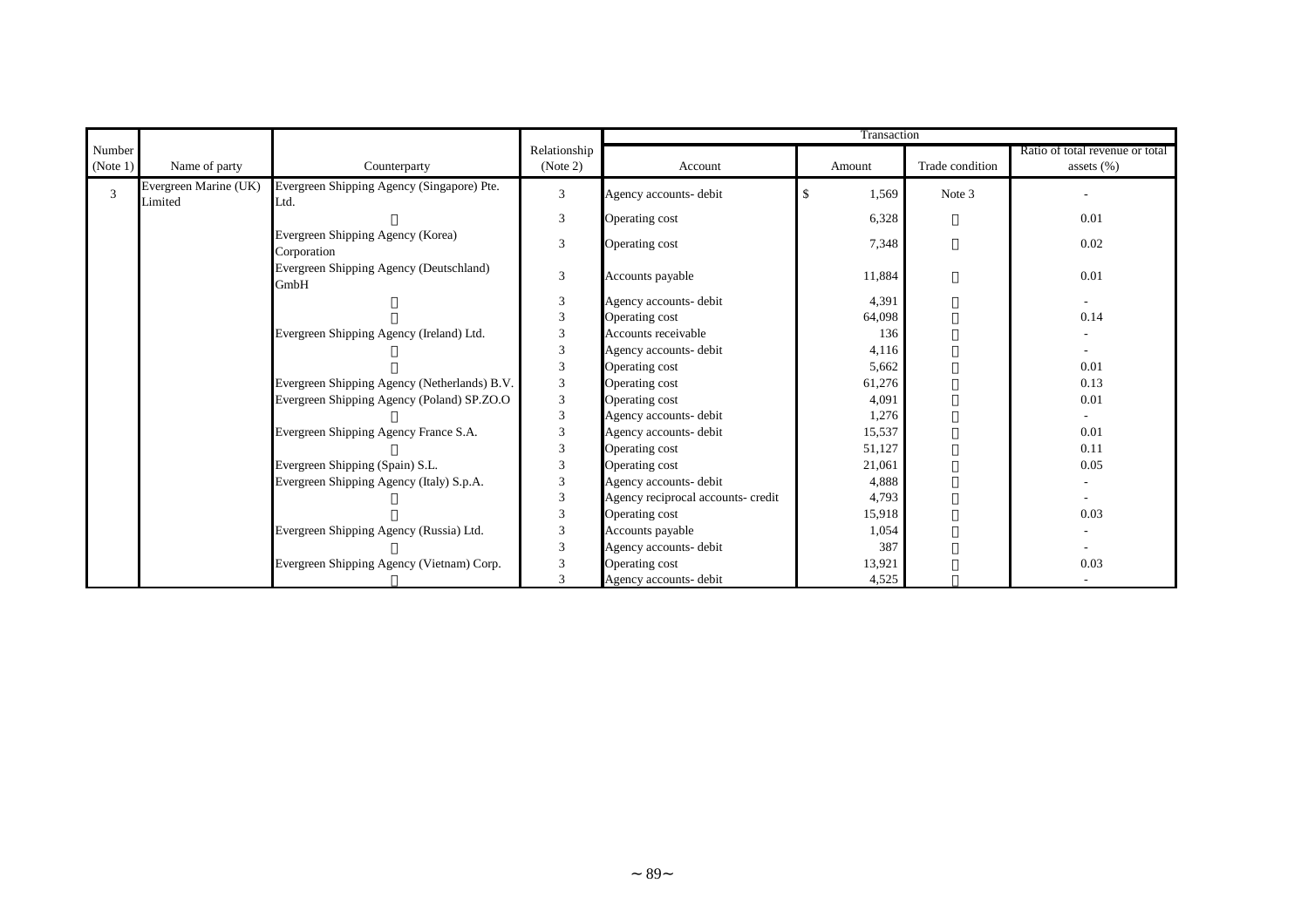|                    |                                            |                                                        |                          |                                    | Transaction |                 |                                                  |
|--------------------|--------------------------------------------|--------------------------------------------------------|--------------------------|------------------------------------|-------------|-----------------|--------------------------------------------------|
| Number<br>(Note 1) | Name of party                              | Counterparty                                           | Relationship<br>(Note 2) | Account                            | Amount      | Trade condition | Ratio of total revenue or total<br>assets $(\%)$ |
| 3                  | Evergreen Marine (UK)<br>Limited           | Evergreen Shipping Agency (Australia)Pty. Ltd.         | 3                        | Operating cost                     | 198         | Note 3          |                                                  |
|                    |                                            | Evergreen Shipping Agency (South Africa)<br>(PTY) Ltd. | 3                        | Agency accounts- debit             | 162         |                 |                                                  |
|                    |                                            |                                                        | 3                        | Agency reciprocal accounts- credit | 154         |                 |                                                  |
|                    |                                            |                                                        | 3                        | Operating cost                     | 109         |                 |                                                  |
|                    | PT. Multi Bina Pura<br>International       | PT. Multi Bina Transport                               | 3                        | Accounts receivable                | 409         |                 |                                                  |
|                    |                                            |                                                        | 3                        | Accounts payable                   | 336         |                 |                                                  |
|                    |                                            |                                                        | 3                        | Other payables                     | 180         |                 |                                                  |
|                    |                                            |                                                        | 3                        | Accounts receivable                | 3,201       |                 | 0.01                                             |
|                    |                                            |                                                        | 3                        | Operating cost                     | 2,236       |                 |                                                  |
|                    |                                            | PT. Evergreen Shipping Agency Indonesia                | 3                        | Accounts receivable                | 1,749       |                 |                                                  |
|                    | Evergreen Shipping                         |                                                        |                          |                                    |             |                 |                                                  |
| 5.                 | Agency                                     | Evergreen Shipping Agency (Russia) Ltd.                | 3                        | Accounts payable                   | 6,078       |                 | 0.01                                             |
|                    | (Deutschland)GmbH                          |                                                        |                          |                                    |             |                 |                                                  |
|                    |                                            |                                                        | 3                        | Operating cost                     | 24,826      |                 | 0.05                                             |
| 6                  | PT. Evergreen Shipping<br>Agency Indonesia | PT. Multi Bina Transport                               | 3                        | Accounts payable                   | 8,843       |                 | 0.01                                             |

Note 1: Transaction between the Company and the subsidiary are shown as follows: (1) the "0" represents the Company.

(2) the subsidiary are numbered from "1" in sequence.

Note 2: The relationship are shown as follows:

(1) the Company to the subsidiary.

(2) the subsidiary to the Company

(3) the subsidiary to the subsidiary.

Note 3: There is no difference of trade type compared with ordinary transaction.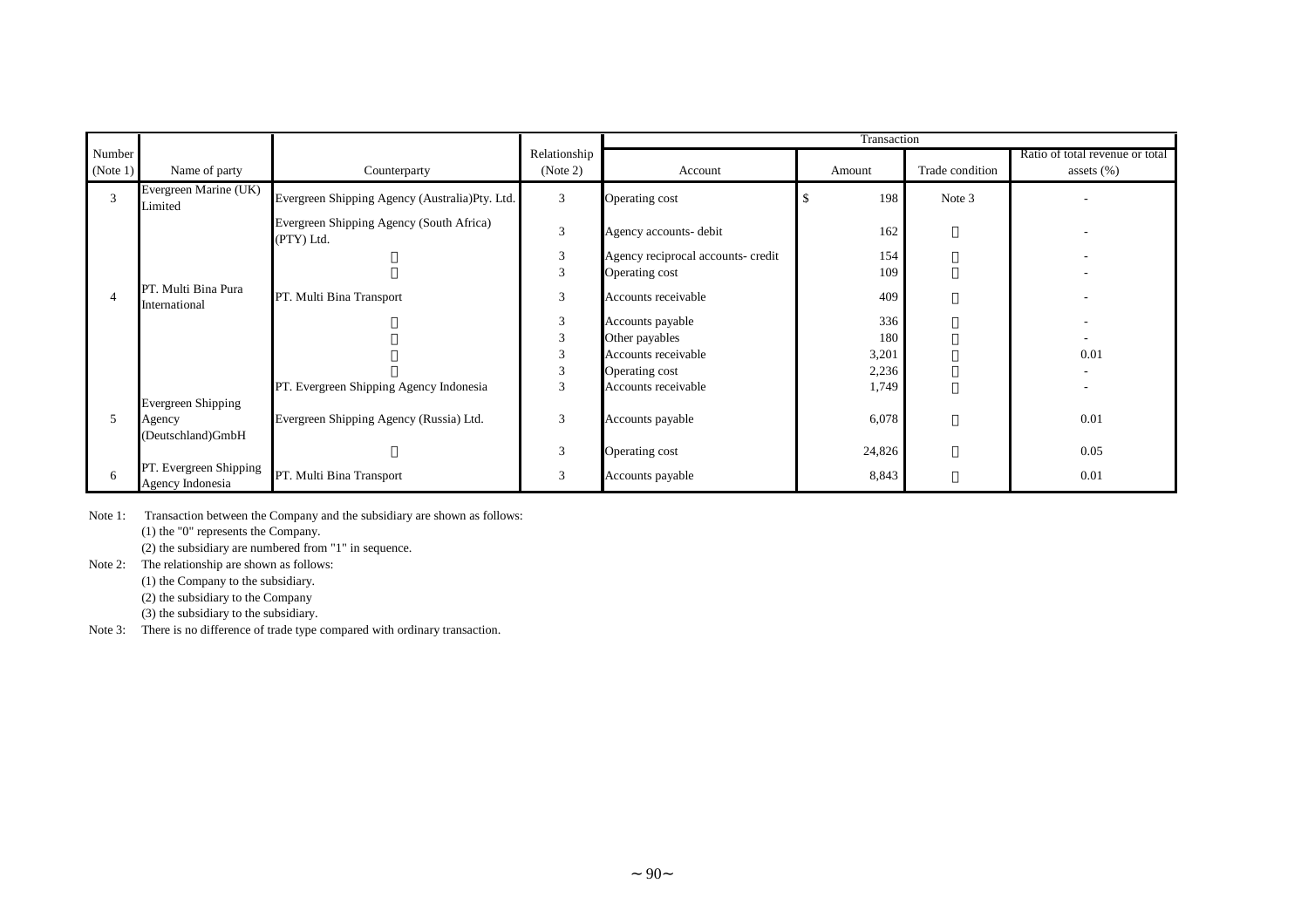#### $J$ une 30, 2009

|          |                                 |                                                   |              |                                   | Transaction          |                 |                                 |
|----------|---------------------------------|---------------------------------------------------|--------------|-----------------------------------|----------------------|-----------------|---------------------------------|
| Number   |                                 |                                                   | Relationship |                                   |                      |                 | Ratio of total revenue or total |
| (Note 1) | Name of party                   | Counterparty                                      | (Note 2)     | Account                           | Amount               | Trade condition | assets $(\%)$                   |
| $\Omega$ | Evergreen Marine<br>Corporation | Taiwan Terminal Service Co., Ltd.                 |              | Other receivables                 | 270<br><sup>\$</sup> | Note 3          | $\overline{\phantom{a}}$        |
|          |                                 |                                                   |              | Accounts payable                  | 41,522               |                 | 0.03                            |
|          |                                 |                                                   |              | Operating revenue                 | 1,541                |                 |                                 |
|          |                                 |                                                   |              | Operating cost                    | 323,590              |                 | 0.81                            |
|          |                                 | Greencompass Marine S.A.                          |              | Accounts receivable               | 5,604                |                 |                                 |
|          |                                 |                                                   |              | Other receivables                 | 10,138               |                 | 0.01                            |
|          |                                 |                                                   |              | Agency reciprocal accounts-credit | 9,745                |                 | 0.01                            |
|          |                                 |                                                   |              | Operating revenue                 | 165,664              |                 | 0.42                            |
|          |                                 |                                                   |              | Operating cost                    | 122,972              |                 | 0.31                            |
|          |                                 | Evergreen Marine (UK) Limited                     |              | Accounts receivable               | 4,779                |                 |                                 |
|          |                                 |                                                   |              | Other receivables                 | 2,031                |                 |                                 |
|          |                                 |                                                   |              | Agency reciprocal accounts- debit | 323,123              |                 | 0.26                            |
|          |                                 |                                                   |              | Operating revenue                 | 29,019               |                 | 0.07                            |
|          |                                 | PT. Multi Bina Pura International                 |              | Other receivables                 |                      |                 |                                 |
|          |                                 | Whitney Equipment LLC                             |              | Other receivables                 | 94                   |                 | $\overline{\phantom{a}}$        |
|          |                                 | Evergreen Shipping Agency (India) Pvt. Ltd.       |              | Agency accounts- debit            | 78,085               |                 | 0.06                            |
|          |                                 |                                                   |              | Accounts payable                  | 13,213               |                 | 0.01                            |
|          |                                 |                                                   |              | Operating cost                    | 862                  |                 |                                 |
|          |                                 | Evergreen Shipping Agency (Thailand) Co.,<br>Ltd. |              | Agency accounts- debit            | 1,167                |                 |                                 |
|          |                                 |                                                   |              | Operating cost                    | 14,819               |                 | 0.04                            |
|          |                                 | PT. Evergreen Shipping Agency Indonesia           |              | Agency accounts- debit            | 33,486               |                 | 0.03                            |
|          |                                 |                                                   |              | Accounts payable                  | 12,869               |                 | 0.01                            |
|          |                                 |                                                   |              | Operating cost                    | 16,110               |                 | 0.04                            |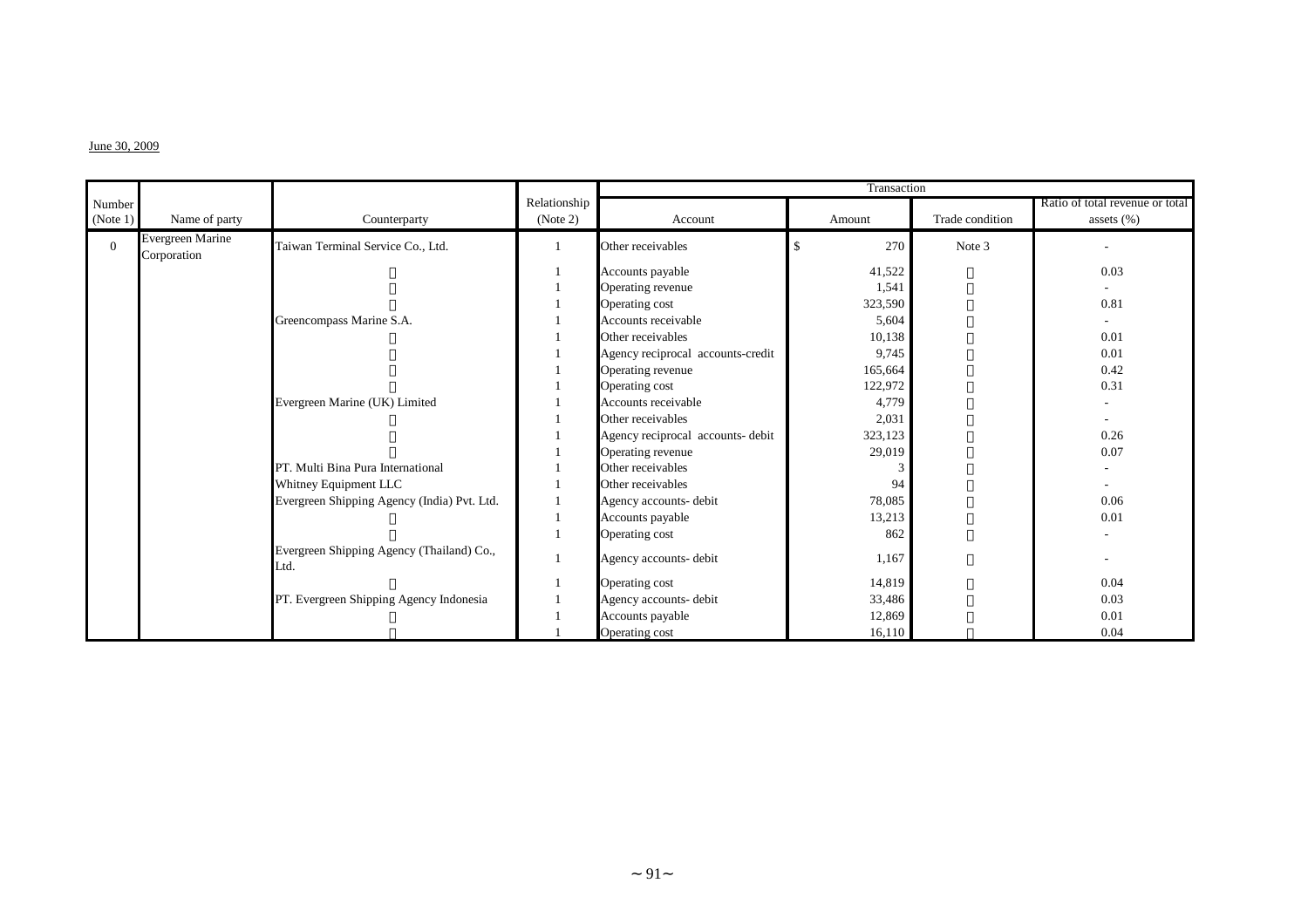|          |                                 |                                                    |              |                         | Transaction |                 |                                 |
|----------|---------------------------------|----------------------------------------------------|--------------|-------------------------|-------------|-----------------|---------------------------------|
| Number   |                                 |                                                    | Relationship |                         |             |                 | Ratio of total revenue or total |
| (Note 1) | Name of party                   | Counterparty                                       | (Note 2)     | Account                 | Amount      | Trade condition | assets $(\% )$                  |
| $\Omega$ | Evergreen Marine<br>Corporation | Evergreen Shipping Agency (Singapore) Pte.<br>Ltd. |              | Agency accounts- debit  | \$<br>1,714 | Note 3          |                                 |
|          |                                 |                                                    |              | Accounts payable        | 2,472       |                 |                                 |
|          |                                 |                                                    |              | Operating cost          | 3,110       |                 | 0.01                            |
|          |                                 | Evergreen Shipping Agency (Deutschland)<br>GmbH    |              | Accounts payable        | 979         |                 |                                 |
|          |                                 |                                                    |              | Agency accounts- credit | 308         |                 |                                 |
|          |                                 |                                                    |              | Operating cost          | 252         |                 |                                 |
|          |                                 | Evergreen Shipping Agency (Ireland) Ltd.           |              | Agency accounts- debit  | 1,100       |                 |                                 |
|          |                                 |                                                    |              | Accounts payable        | 807         |                 |                                 |
|          |                                 |                                                    |              | Operating cost          |             |                 |                                 |
|          |                                 | Evergreen Shipping Agency (Korea)<br>Corporation   |              | Accounts payable        | 225         |                 |                                 |
|          |                                 |                                                    |              | Agency accounts- credit | 1,558       |                 |                                 |
|          |                                 |                                                    |              | Operating cost          | 656         |                 |                                 |
|          |                                 | Evergreen Shipping Agency (Netherland) B.V.        |              | Other receivables       |             |                 |                                 |
|          |                                 |                                                    |              | Accounts payable        | 1,474       |                 |                                 |
|          |                                 |                                                    |              | Agency accounts- credit | 6,692       |                 | 0.01                            |
|          |                                 |                                                    |              | Operating cost          | 665         |                 |                                 |
|          |                                 | Evergreen Shipping Agency (Poland) SP.ZO.O         |              | Agency accounts- credit | 99          |                 |                                 |
|          |                                 |                                                    |              | Operating cost          | 283         |                 |                                 |
|          |                                 | Evergreen Shipping Agency France S.A.              |              | Agency accounts-debit   | 253         |                 |                                 |
|          |                                 |                                                    |              | Accounts payable        | 291         |                 |                                 |
|          |                                 |                                                    |              | Operating cost          | 21          |                 |                                 |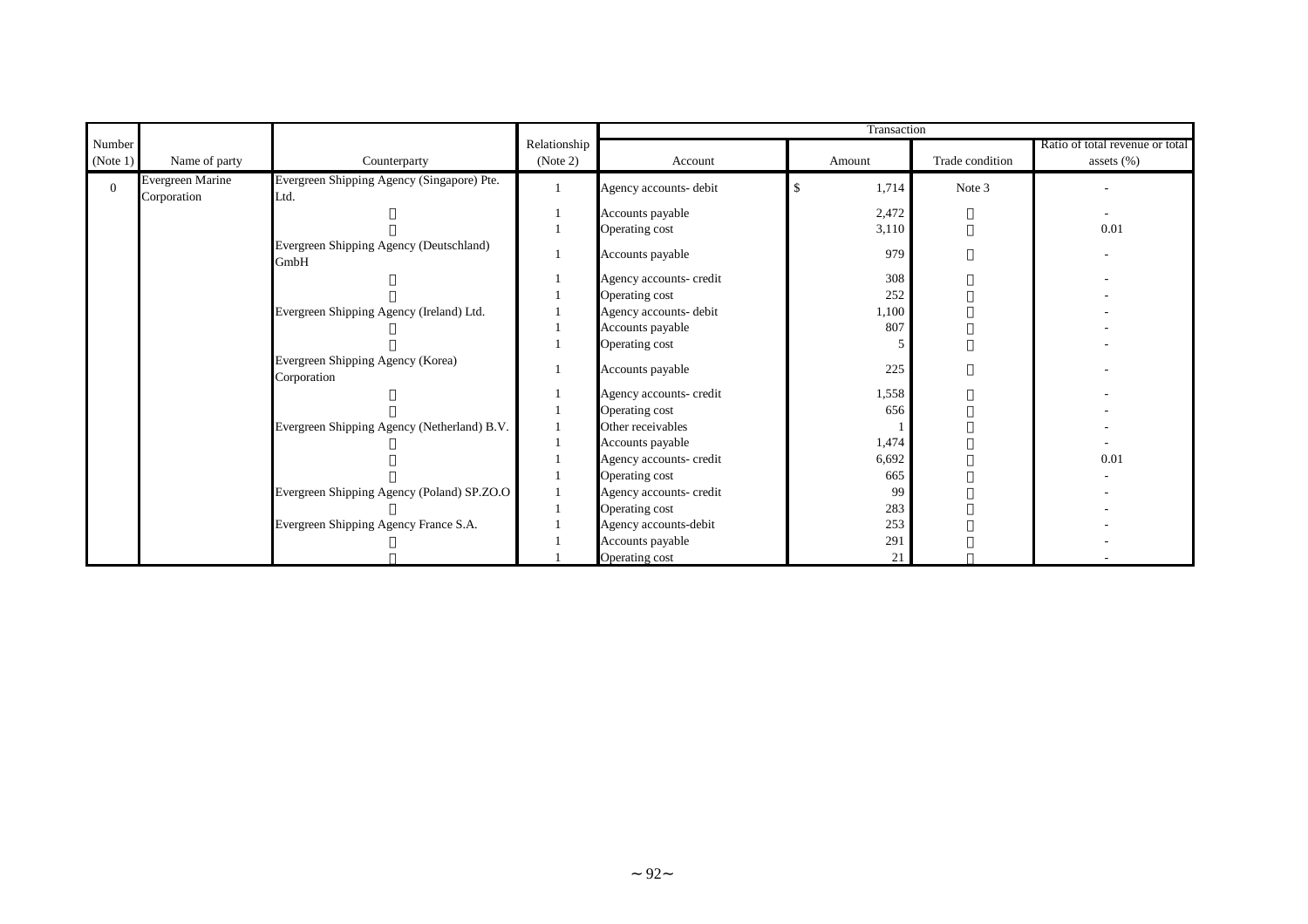|                |                                 |                                                         |                             |                                    | Transaction |                 |                                 |
|----------------|---------------------------------|---------------------------------------------------------|-----------------------------|------------------------------------|-------------|-----------------|---------------------------------|
| Number         |                                 |                                                         | Relationship                |                                    |             |                 | Ratio of total revenue or total |
| (Note 1)       | Name of party                   | Counterparty                                            | (Note 2)                    | Account                            | Amount      | Trade condition | assets $(\%)$                   |
| $\Omega$       | Evergreen Marine<br>Corporation | Evergreen Shipping (Spain) S.L.                         |                             | Accounts payable                   | 308         | Note 3          |                                 |
|                |                                 |                                                         |                             | Agency accounts- credit            | 70          |                 |                                 |
|                |                                 |                                                         |                             | Operating cost                     | 88          |                 |                                 |
|                |                                 | Evergreen Shipping Agency (Italy) S.p.A.                |                             | Agency accounts- debit             | 991         |                 |                                 |
|                |                                 |                                                         |                             | Accounts payable                   | 482         |                 |                                 |
|                |                                 |                                                         |                             | Operating cost                     | 596         |                 |                                 |
|                |                                 | Evergreen Shipping Agency (Russia) Ltd.                 |                             | Agency accounts- debit             | 350         |                 |                                 |
|                |                                 | Evergreen Shipping Agency (Vietnam) Corp.               |                             | Agency accounts- debit             | 26,788      |                 | 0.02                            |
|                |                                 |                                                         |                             | Operating cost                     | 4,379       |                 | 0.01                            |
|                |                                 | Evergreen Shipping Agency (Australia) Pty<br>Ltd.       |                             | Agency accounts- credit            | 48          |                 |                                 |
|                |                                 | Evergreen Shipping Agency (South Africa) (<br>PTY) Ltd. |                             | Other receivables                  |             |                 |                                 |
|                |                                 |                                                         |                             | Agency accounts- debit             | 61          |                 |                                 |
|                | Peony Investment S.A.           | Evergreen Shipping Agency (India) Pvt. Ltd.             | $\ensuremath{\mathfrak{Z}}$ | Other receivables                  | 65,905      |                 | 0.05                            |
|                |                                 |                                                         | 3                           | Operating revenue                  | 757         |                 |                                 |
|                |                                 | Shenzhen Greentrans Transportation Co., Ltd.            | $\overline{3}$              | Other receivables                  | 14          |                 |                                 |
|                |                                 |                                                         | $\mathfrak{Z}$              | Other payables                     | 2,665       |                 |                                 |
|                |                                 | Evergreen Argentina S.A.                                | 3                           | Other receivables                  | 268         |                 |                                 |
|                |                                 | Evergreen Shipping Agency (Vietnam) Corp.               | $\overline{3}$              | Other receivables                  | 43,169      |                 | 0.03                            |
| $\overline{c}$ | Greencompass Marine<br>S.A.     | Evergreen Marine (UK) Limited                           | $\overline{3}$              | Agency reciprocal accounts- credit | 7,308       |                 | 0.01                            |
|                |                                 | Evergreen Shipping Agency (India) Pvt. Ltd.             | 3                           | Accounts receivable                | 21,271      |                 | 0.02                            |
|                |                                 |                                                         | $\overline{3}$              | Agency accounts- debit             |             |                 |                                 |
|                |                                 |                                                         | 3                           | Operating cost                     | 12,783      |                 | 0.03                            |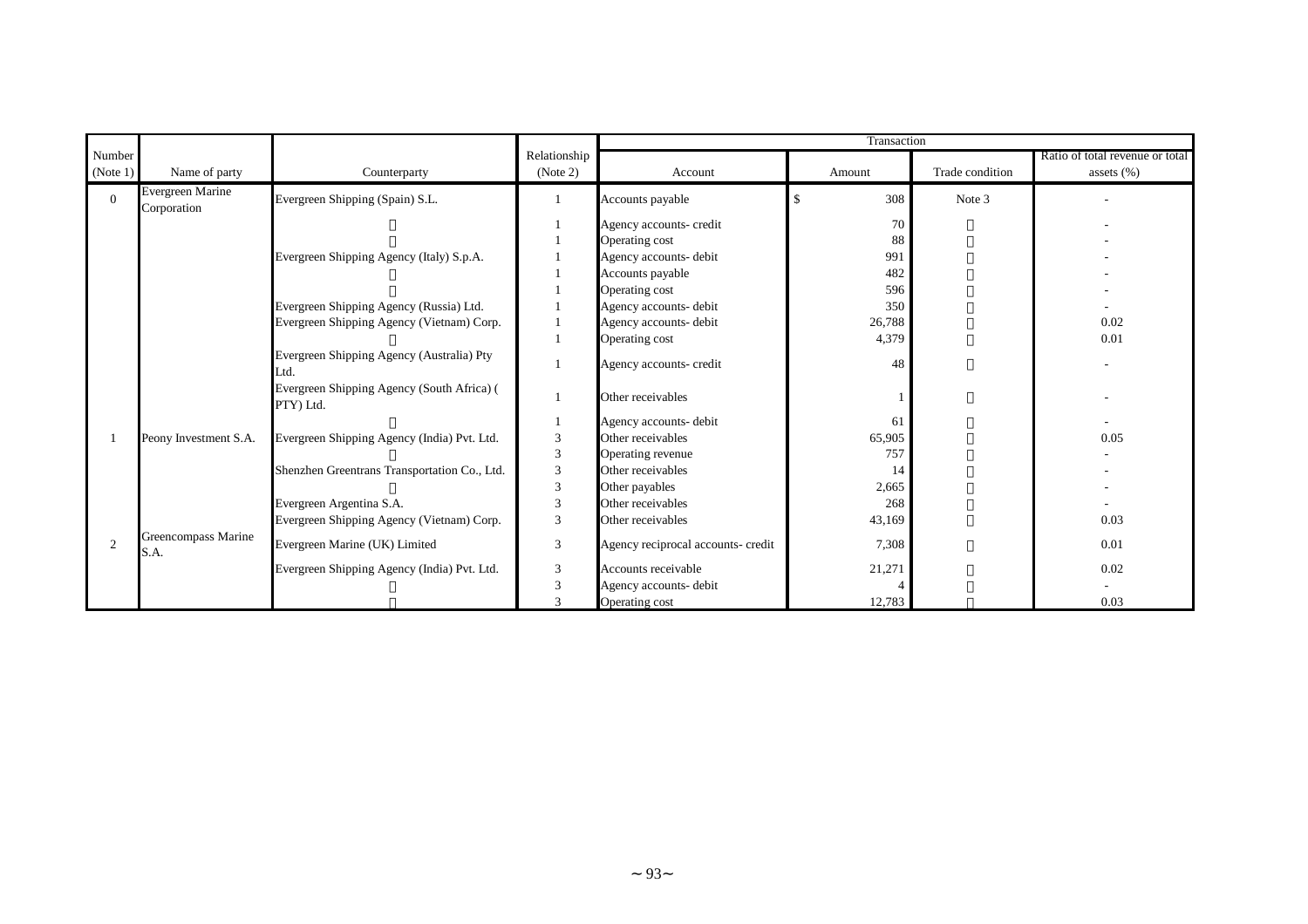|            |                             |                                                    |                         |                                   | Transaction  |                 |                                 |
|------------|-----------------------------|----------------------------------------------------|-------------------------|-----------------------------------|--------------|-----------------|---------------------------------|
| Number     |                             |                                                    | Relationship            |                                   |              |                 | Ratio of total revenue or total |
| (Note 1)   | Name of party               | Counterparty                                       | (Note 2)                | Account                           | Amount       | Trade condition | assets $(\%)$                   |
| $\sqrt{2}$ | Greencompass Marine<br>S.A. | Evergreen Shipping Agency (Thailand) Co.,<br>Ltd.  | $\overline{3}$          | Accounts receivable               | 12,291<br>\$ | Note 3          | 0.01                            |
|            |                             |                                                    | $\mathfrak{Z}$          | Agency accounts- debit            | 18,923       |                 | 0.02                            |
|            |                             |                                                    | $\mathfrak{Z}$          | Agency reciprocal accounts-credit | 4,941        |                 |                                 |
|            |                             |                                                    | $\overline{3}$          | Operating cost                    | 22,523       |                 | 0.06                            |
|            |                             | PT. Evergreen Shipping Agency Indonesia            | $\mathfrak{Z}$          | Accounts receivable               | 26,575       |                 | 0.02                            |
|            |                             |                                                    | 3                       | Operating cost                    | 17,342       |                 | 0.04                            |
|            |                             | Evergreen Shipping Agency (Singapore) Pte.<br>Ltd. | 3                       | Accounts receivable               | 14,810       |                 | 0.01                            |
|            |                             |                                                    | $\mathfrak{Z}$          | Other payables                    | 2,077        |                 | ٠                               |
|            |                             |                                                    | $\mathfrak{Z}$          | Agency accounts-credit            | 406          |                 |                                 |
|            |                             |                                                    | 3                       | Operating cost                    | 6,322        |                 | 0.02                            |
|            |                             | Evergreen Shipping Agency (Korea)<br>Corporation   | 3                       | Accounts receivable               | 8,776        |                 | 0.01                            |
|            |                             |                                                    | 3                       | Operating cost                    | 10,406       |                 | 0.03                            |
|            |                             | Evergreen Shipping Agency (Deutschland)<br>GmbH    | 3                       | Accounts payable                  | 8,250        |                 | 0.01                            |
|            |                             |                                                    | 3                       | Agency accounts-credit            | 296          |                 | $\overline{\phantom{a}}$        |
|            |                             |                                                    | 3                       | Operating cost                    | 41,835       |                 | 0.10                            |
|            |                             | Evergreen Shipping Agency (Ireland) Ltd.           | $\overline{3}$          | Accounts receivable               | 15,916       |                 | 0.01                            |
|            |                             |                                                    | $\sqrt{3}$              | Agency accounts- debit            | 139          |                 |                                 |
|            |                             |                                                    | $\overline{\mathbf{3}}$ | Operating cost                    | 3,808        |                 | 0.01                            |
|            |                             | Evergreen Shipping Agency (Netherlands) B.V.       | $\mathfrak{Z}$          | Accounts receivable               | 45,562       |                 | 0.04                            |
|            |                             |                                                    | $\mathfrak{Z}$          | Operating cost                    | 46,852       |                 | 0.12                            |
|            |                             | Evergreen Shipping Agency (Poland) SP.ZO.O         | 3                       | Accounts receivable               | 6,493        |                 | 0.01                            |
|            |                             |                                                    | $\overline{3}$          | Agency accounts- debit            | 637          |                 |                                 |
|            |                             |                                                    | 3                       | Other payables                    | 623          |                 |                                 |
|            |                             |                                                    | $\mathcal{R}$           | Operating cost                    | 1,944        |                 |                                 |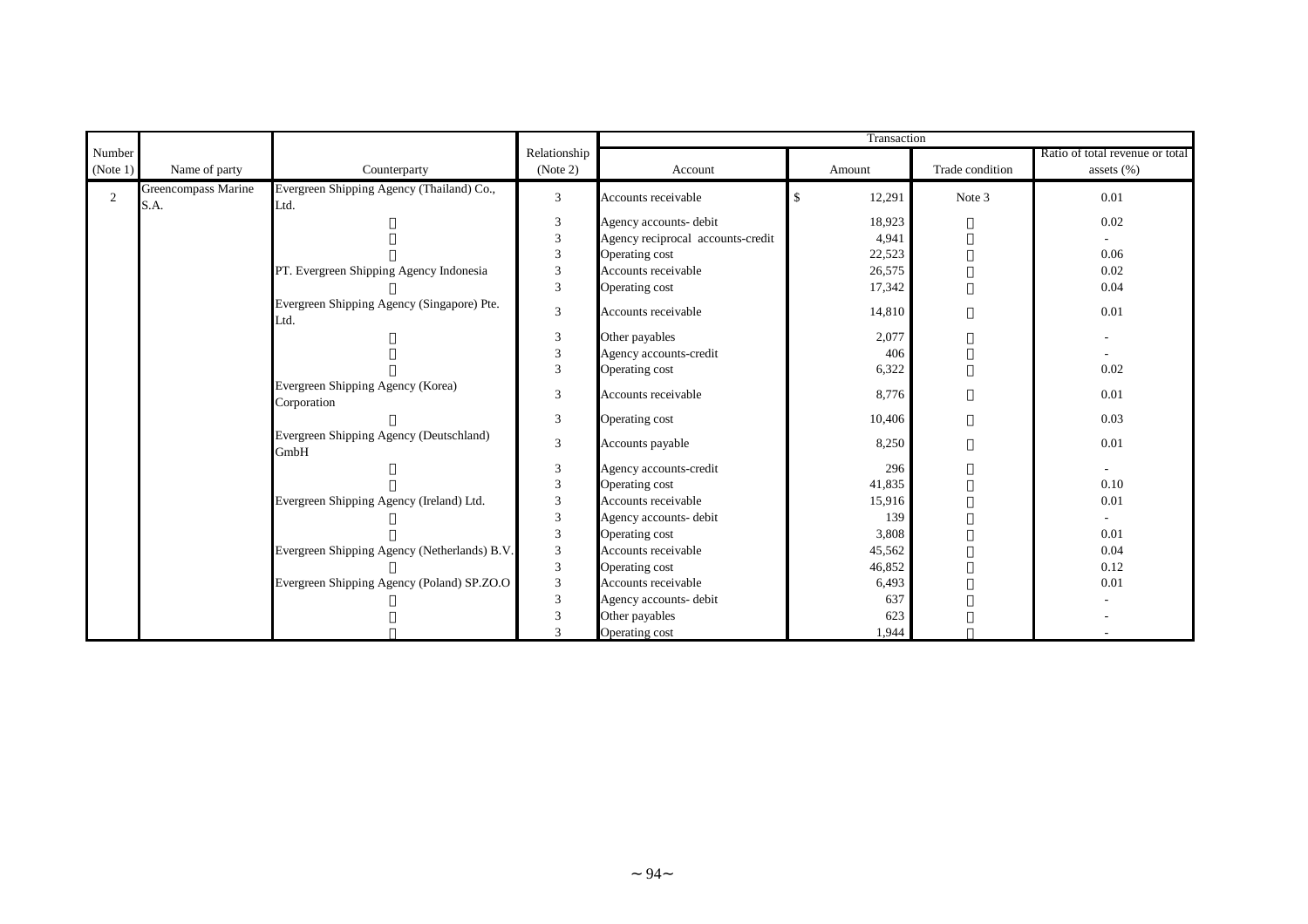|                |                                  |                                                         |                             | Transaction                        |              |                 |                                 |
|----------------|----------------------------------|---------------------------------------------------------|-----------------------------|------------------------------------|--------------|-----------------|---------------------------------|
| Number         |                                  |                                                         | Relationship                |                                    |              |                 | Ratio of total revenue or total |
| (Note 1)       | Name of party                    | Counterparty                                            | (Note 2)                    | Account                            | Amount       | Trade condition | assets $(\%)$                   |
| $\overline{2}$ | Greencompass Marine<br>S.A.      | Evergreen Shipping Agency France S.A.                   | $\mathbf{3}$                | Accounts receivable                | \$<br>19,230 | Note 3          | 0.02                            |
|                |                                  |                                                         | 3                           | Agency accounts-credit             | 2,211        |                 | $\sim$                          |
|                |                                  |                                                         | $\overline{3}$              | Operating cost                     | 28,772       |                 | 0.07                            |
|                |                                  | Evergreen Shipping (Spain) S.L.                         | $\ensuremath{\mathfrak{Z}}$ | Accounts receivable                | 27,999       |                 | 0.02                            |
|                |                                  |                                                         | $\overline{3}$              | Agency accounts- debit             | 2,901        |                 |                                 |
|                |                                  |                                                         | $\mathfrak{Z}$              | Operating cost                     | 15,128       |                 | 0.04                            |
|                |                                  | Evergreen Shipping Agency (Italy) S.p.A.                | $\overline{3}$              | Agency reciprocal accounts- credit | 23,896       |                 | 0.02                            |
|                |                                  |                                                         | $\mathfrak{Z}$              | Operating cost                     | 15,019       |                 | 0.04                            |
|                |                                  | Evergreen Shipping Agency (Russia) Ltd.                 | $\sqrt{3}$                  | Accounts receivable                | 10,102       |                 | 0.01                            |
|                |                                  | Evergreen Shipping Agency (Vietnam) Corp.               | $\sqrt{3}$                  | Accounts receivable                | 13,588       |                 | 0.01                            |
|                |                                  |                                                         | $\mathfrak{Z}$              | Operating cost                     | 11,807       |                 | 0.03                            |
|                |                                  | Evergreen Shipping Agency (Australia) Pty<br>Ltd.       | 3                           | Accounts receivable                | 13,667       |                 | 0.01                            |
|                |                                  |                                                         | $\mathfrak{Z}$              | Agency accounts- debit             | 44           |                 | $\sim$                          |
|                |                                  |                                                         | 3                           | Operating cost                     | 4,241        |                 | 0.01                            |
|                |                                  | Evergreen Shipping Agency (South Africa) (<br>PTY) Ltd. | 3                           | Accounts receivable                | 19,359       |                 | 0.02                            |
|                |                                  |                                                         | $\mathfrak{Z}$              | Agency accounts- debit             | 596          |                 | $\sim$                          |
|                |                                  |                                                         | $\overline{3}$              | Agency accounts-credit             | 7,877        |                 | 0.01                            |
|                |                                  |                                                         | $\overline{3}$              | Operating cost                     | 1,871        |                 | $\overline{\phantom{a}}$        |
| 3              | Evergreen Marine (UK)<br>Limited | Island Equipment LLC.                                   | 3                           | Other receivables                  | 129,799      |                 | 0.10                            |
|                |                                  |                                                         | 3                           | Operating revenue                  | 1,848        |                 | ٠                               |
|                |                                  | Evergreen Shipping Agency (Thailand) Co.,<br>Ltd.       | 3                           | Agency accounts- debit             | 17,661       |                 | 0.01                            |
|                |                                  |                                                         | 3                           | Agency reciprocal accounts- credit | 12           |                 |                                 |
|                |                                  |                                                         | $\mathfrak{Z}$              | Operating cost                     | 12,078       |                 | 0.03                            |
|                |                                  | Shenzhen Greentrans Transportation Co., Ltd.            | $\mathfrak{Z}$              | Accounts payable                   | 169          |                 |                                 |
|                |                                  | Evergreen Shipping Agency (India) Pvt. Ltd.             | $\overline{3}$              | Agency accounts- debit             | 586          |                 |                                 |
|                |                                  |                                                         | 3                           | Operating cost                     | 13,371       |                 | 0.03                            |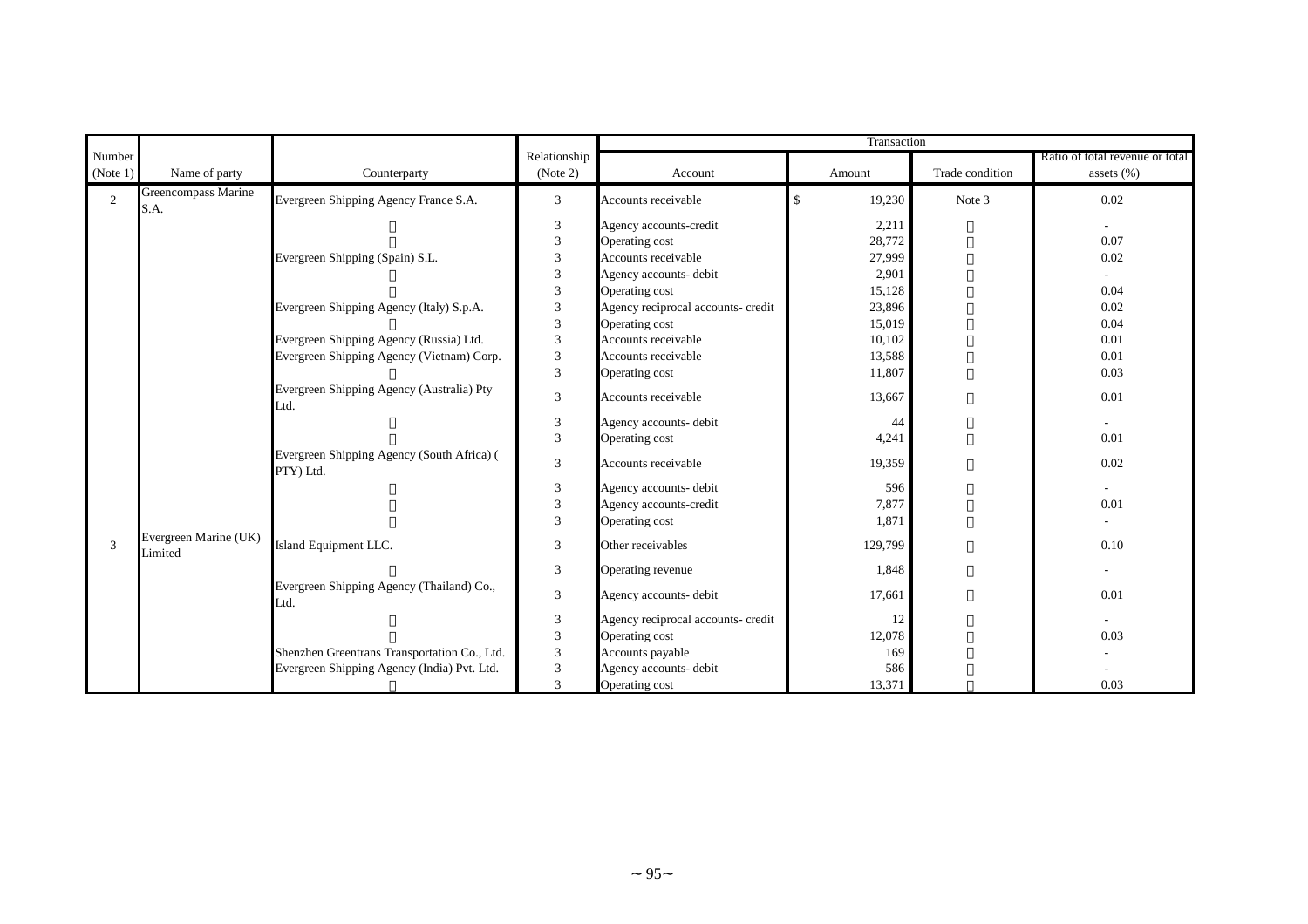|                    |                                  |                                                    |                          | Transaction             |               |                 |                                                  |
|--------------------|----------------------------------|----------------------------------------------------|--------------------------|-------------------------|---------------|-----------------|--------------------------------------------------|
| Number<br>(Note 1) | Name of party                    | Counterparty                                       | Relationship<br>(Note 2) | Account                 | Amount        | Trade condition | Ratio of total revenue or total<br>assets $(\%)$ |
| $\overline{3}$     | Evergreen Marine (UK)<br>Limited | PT. Evergreen Shipping Agency Indonesia            | 3                        | Agency accounts- debit  | $\,$<br>6,471 | Note 3          | 0.01                                             |
|                    |                                  |                                                    | 3                        | Operating cost          | 12,319        |                 | 0.03                                             |
|                    |                                  | Evergreen Shipping Agency (Singapore) Pte.<br>Ltd. | $\sqrt{3}$               | Accounts receivable     | 3,378         |                 | $\sim$                                           |
|                    |                                  |                                                    | $\sqrt{3}$               | Agency accounts-credit  | 7,980         |                 | 0.01                                             |
|                    |                                  |                                                    | $\overline{\mathbf{3}}$  | Other payables          | 1,388         |                 |                                                  |
|                    |                                  |                                                    | $\mathfrak{Z}$           | Operating cost          | 2,621         |                 | 0.01                                             |
|                    |                                  | Evergreen Shipping Agency (Korea)<br>Corporation   | 3                        | Agency accounts- debit  | 10,000        |                 | 0.01                                             |
|                    |                                  |                                                    | $\mathfrak{Z}$           | Agency accounts-credit  | 817           |                 | $\sim$                                           |
|                    |                                  |                                                    | $\overline{3}$           | Operating cost          | 3,689         |                 | 0.01                                             |
|                    |                                  | Evergreen Shipping Agency (Deutschland)<br>GmbH    | $\mathfrak{Z}$           | Agency accounts- debit  | 24,174        |                 | 0.02                                             |
|                    |                                  |                                                    | $\sqrt{3}$               | Agency accounts-credit  | 14,975        |                 | 0.01                                             |
|                    |                                  |                                                    | $\mathfrak{Z}$           | Accounts payable        | 15,374        |                 | 0.01                                             |
|                    |                                  |                                                    | $\overline{3}$           | Operating cost          | 86,230        |                 | 0.22                                             |
|                    |                                  | Evergreen Shipping Agency (Ireland) Ltd.           | 3                        | Agency accounts- debit  | 3,044         |                 |                                                  |
|                    |                                  |                                                    | $\overline{\mathbf{3}}$  | Operating revenue       | 1,150         |                 |                                                  |
|                    |                                  |                                                    | $\overline{\mathbf{3}}$  | Operating cost          | 7,111         |                 | 0.02                                             |
|                    |                                  | Evergreen Shipping Agency (Netherlands) B.V.       | $\sqrt{3}$               | Agency accounts- debit  | 27,442        |                 | 0.02                                             |
|                    |                                  |                                                    | $\overline{\mathbf{3}}$  | Operating cost          | 101,234       |                 | 0.25                                             |
|                    |                                  | Evergreen Shipping Agency (Poland) SP.ZO.O         | $\sqrt{3}$               | Agency accounts- debit  | 1,559         |                 |                                                  |
|                    |                                  |                                                    | 3                        | Other payables          | 2,012         |                 |                                                  |
|                    |                                  |                                                    | $\overline{3}$           | Operating cost          | 3,282         |                 | 0.01                                             |
|                    |                                  | Evergreen Shipping Agency France S.A.              | 3                        | Agency accounts- debit  | 7,383         |                 | 0.01                                             |
|                    |                                  |                                                    | 3                        | Agency accounts-credit  | 8,124         |                 | 0.01                                             |
|                    |                                  |                                                    | 3                        | Operating cost          | 34,709        |                 | 0.09                                             |
|                    |                                  | Evergreen Shipping (Spain) S.L.                    | 3                        | Agency accounts- debit  | 45            |                 |                                                  |
|                    |                                  |                                                    | $\mathfrak{Z}$           | Operating cost          | 13,463        |                 | 0.03                                             |
|                    |                                  | Evergreen Shipping Agency (Italy) S.p.A.           | $\mathfrak{Z}$           | Agency accounts- debit  | 8,981         |                 | 0.01                                             |
|                    |                                  |                                                    | $\overline{3}$           | Agency accounts- credit | 20,036        |                 | 0.02                                             |
|                    |                                  |                                                    | 3                        | Operating cost          | 7,397         |                 | 0.02                                             |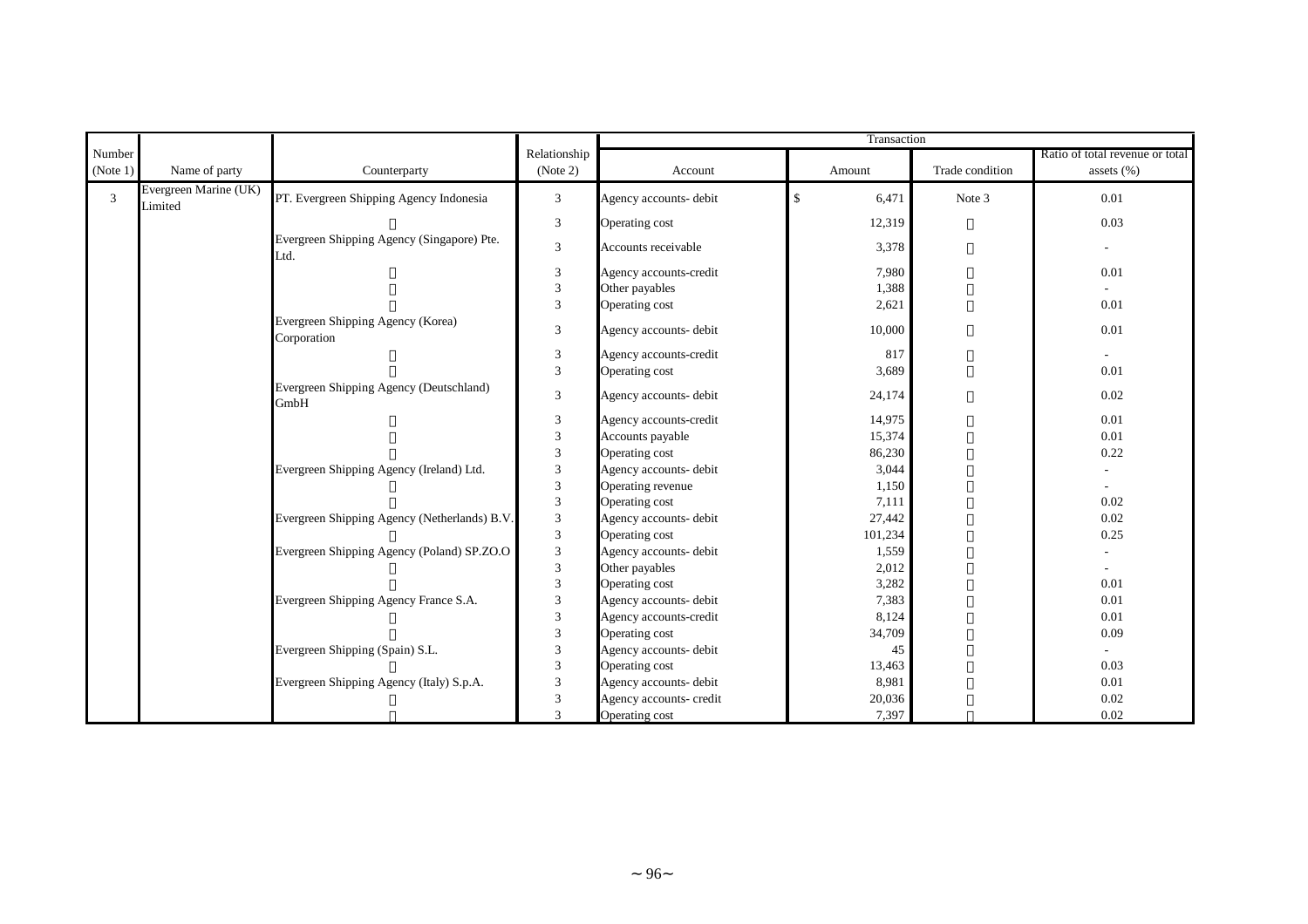|                          |                                            |                                                                  |                | Transaction             |             |                 |                                 |
|--------------------------|--------------------------------------------|------------------------------------------------------------------|----------------|-------------------------|-------------|-----------------|---------------------------------|
| Number                   |                                            |                                                                  | Relationship   |                         |             |                 | Ratio of total revenue or total |
| (Note 1)                 | Name of party                              | Counterparty                                                     | (Note 2)       | Account                 | Amount      | Trade condition | assets $(\% )$                  |
| 3                        | Evergreen Marine (UK)<br>Limited           | Evergreen Shipping Agency (Russia) Ltd.                          | 3              | Agency accounts- debit  | \$<br>2,388 | Note 3          |                                 |
|                          |                                            |                                                                  | 3              | Accounts payable        | 1,271       |                 |                                 |
|                          |                                            | Evergreen Shipping Agency (Vietnam) Corp.                        | 3              | Agency accounts- debit  | 10,505      |                 | 0.01                            |
|                          |                                            |                                                                  | 3              | Agency accounts- credit | 2,349       |                 |                                 |
|                          |                                            |                                                                  | 3              | Operating cost          | 10,404      |                 | 0.03                            |
|                          |                                            | Evergreen Shipping Agency (South Africa)<br>(PTY). Ltd.          | 3              | Agency accounts- debit  | 233         |                 |                                 |
|                          |                                            |                                                                  | 3              | Operating cost          | 47          |                 |                                 |
| 4                        | Clove Holding Ltd.                         | Island Equipment LLC.                                            | 3              | Other receivables       | 311,519     |                 | 0.25                            |
|                          |                                            |                                                                  | 3              | Operating revenue       | 4,434       |                 | 0.01                            |
| $\overline{\phantom{0}}$ | PT. Multi Bina Pura<br>International       | PT. Multi Bina Transport                                         | 3              | Accounts receivable     | 418         |                 |                                 |
|                          |                                            |                                                                  | 3              | Operating revenue       | 2,191       |                 | 0.01                            |
|                          |                                            |                                                                  | 3              | Accounts payable        | 401         |                 |                                 |
|                          |                                            |                                                                  | 3              | Other payables          | 229         |                 |                                 |
|                          |                                            |                                                                  | 3              | Operating cost          | 1,472       |                 |                                 |
|                          |                                            | PT. Evergreen Shipping Agency Indonesia                          | 3              | Accounts receivable     | 2,274       |                 |                                 |
| 6                        |                                            | PT. Multi Bina Transport PT. Evergreen Shipping Agency Indonesia | 3              | Accounts receivable     | 2,034       |                 |                                 |
|                          | Evergreen Shipping<br>Agency (Russia) Ltd. | Evergreen Shipping Agency (Deutschland)<br>GmbH                  | 3              | Accounts receivable     | 4,616       |                 |                                 |
|                          |                                            |                                                                  | $\mathfrak{Z}$ | Accounts payable        | 5,916       |                 |                                 |
|                          |                                            |                                                                  | 3              | Operating revenue       | 10,158      |                 | 0.03                            |
|                          | PT. Evergreen Shipping<br>Agency Indonesia | Evergreen Shipping Agency (Ireland) Ltd.                         | 3              | Accounts payable        | 10,472      |                 | 0.01                            |

Note 1: Transaction between the Company and the subsidiary are shown as follows:

(1) the "0" represents the Company.

(2) the subsidiary are numbered from "1" in sequence.

Note 2: The relationship are shown as follows:

(1) the Company to the subsidiary.

(2) the subsidiary to the Company

(3) the subsidiary to the subsidiary.

Note 3: There is no difference of trade type compared with ordinary transaction.